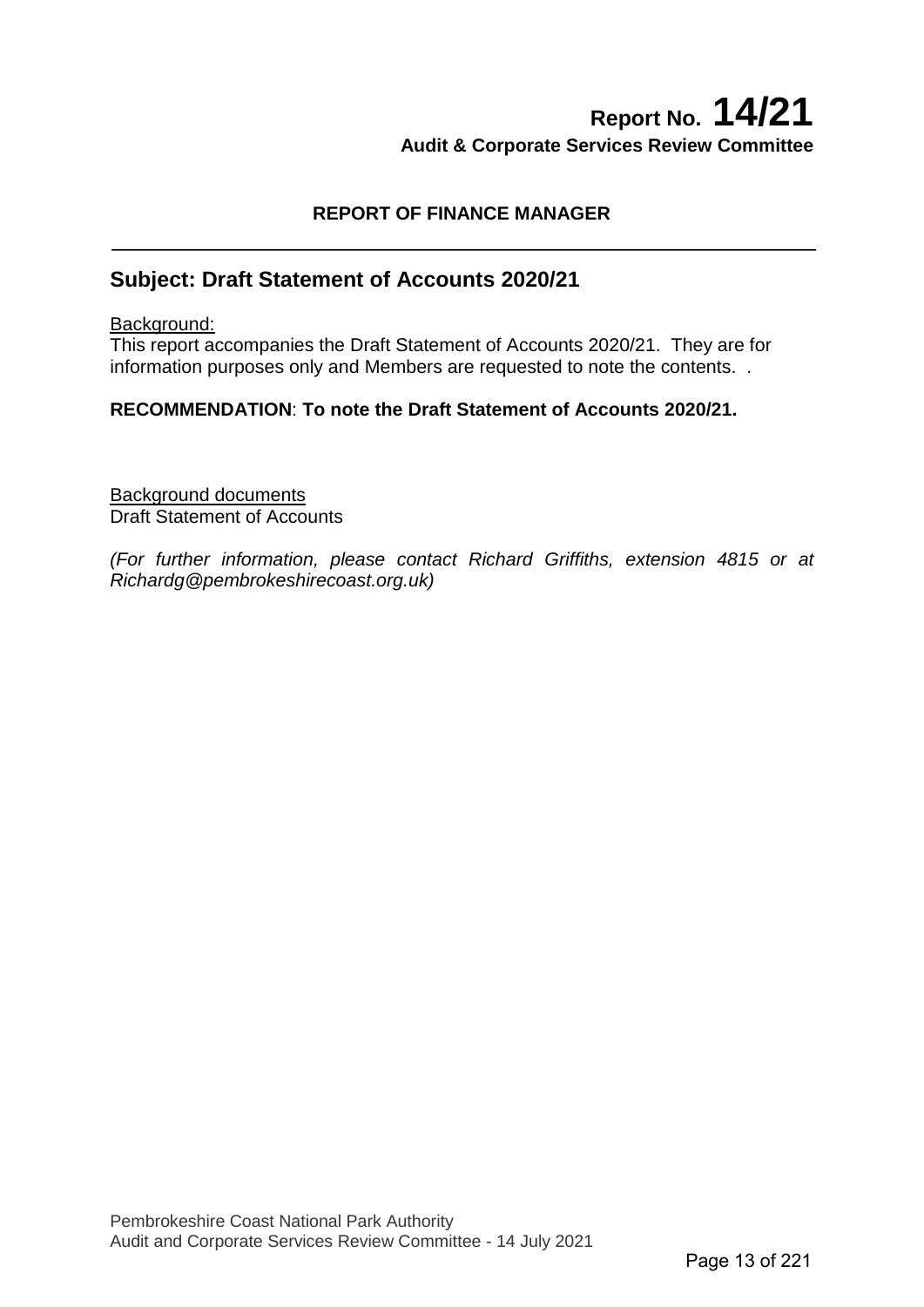**Pembrokeshire Coast National Park Authority**



*Helping you understand The Authority's income and expenditure*

# **STATEMENT OF ACCOUNTS 2020/21**

Page 14 of 221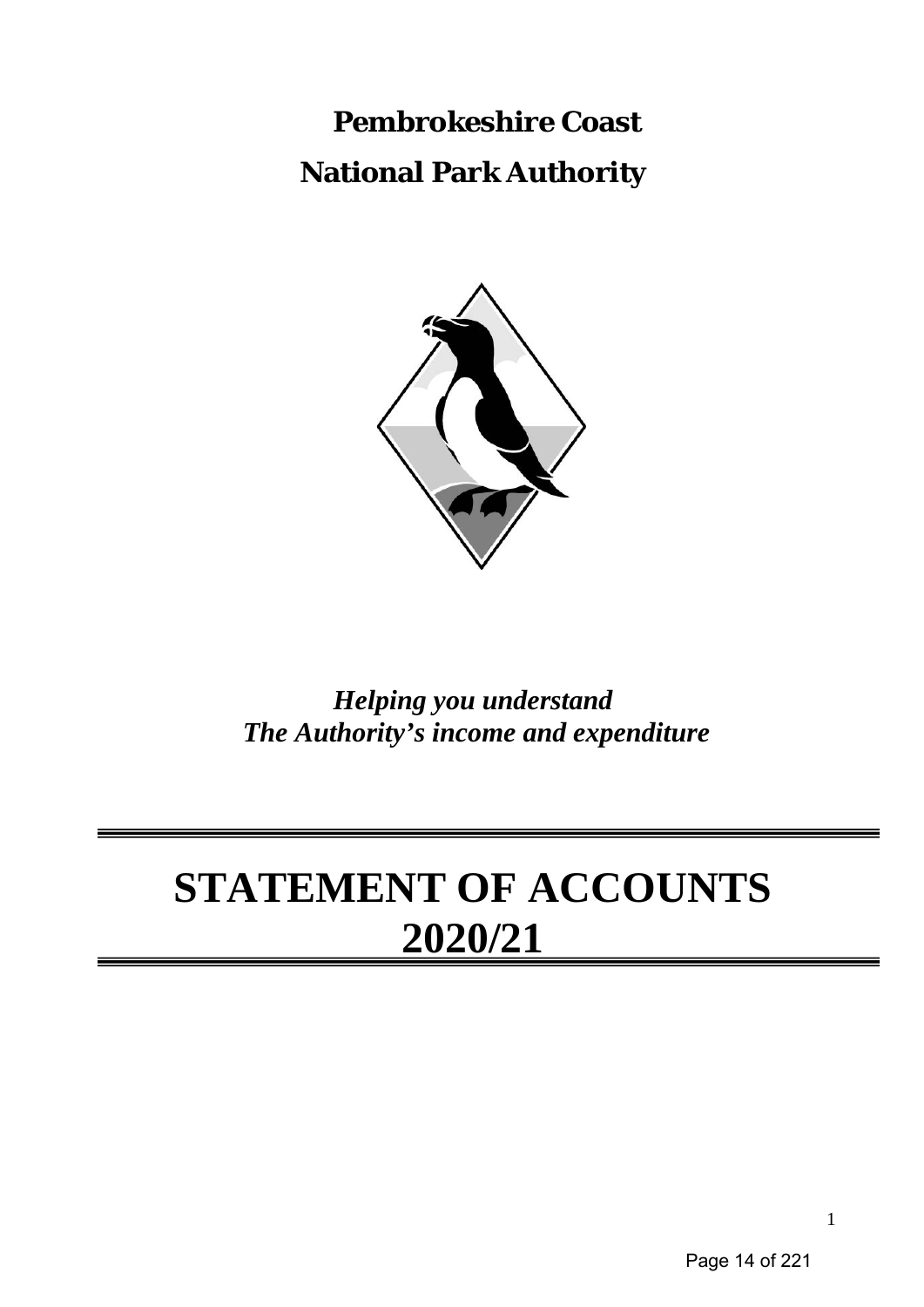# **INDEX**

#### **PAGE**

| Narrative Report & Summarised Accounts:             |  |
|-----------------------------------------------------|--|
| All you need to know from the Statement of Accounts |  |

# **STATEMENT OF ACCOUNTS**

*the statutory information*

٠,

| <b>Statement of Accounting Policies</b>                            | 16 |
|--------------------------------------------------------------------|----|
| Comprehensive Income & Expenditure Account                         | 22 |
| <b>Balance Sheet</b>                                               | 23 |
| <b>Movement in Reserves Statement</b>                              | 24 |
| <b>Cash Flow Statement</b>                                         | 26 |
| <b>Notes to the Financial Statements</b>                           | 27 |
| <b>Statement of Responsibilities for the Statement of Accounts</b> | 58 |
| <b>Annual Governance Statement</b>                                 | 59 |
| <b>Auditors Report</b>                                             | 78 |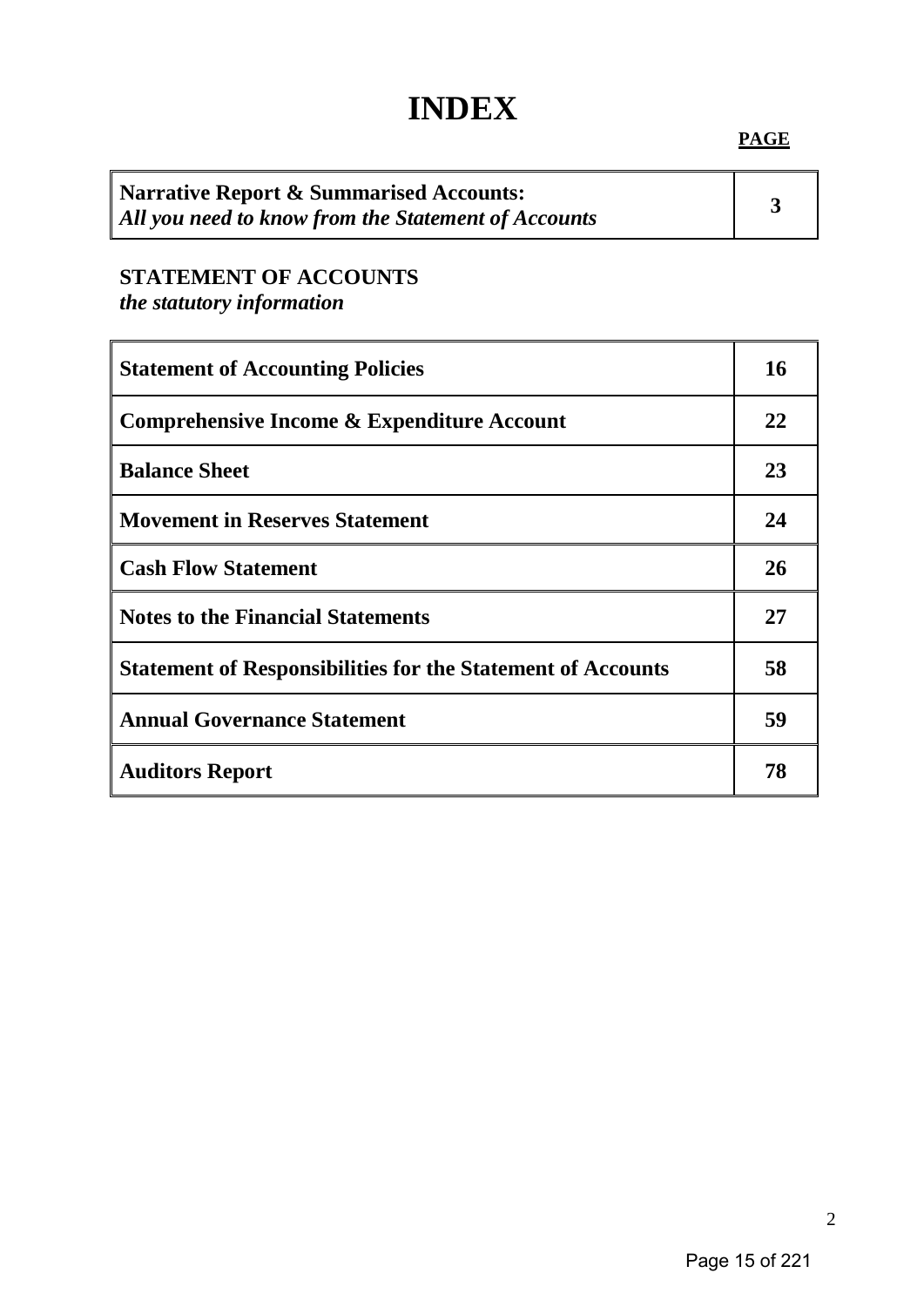# **STATEMENT OF ACCOUNTS 2020/21**

## **NARRATIVE REPORT & SUMMARISED ACCOUNTS**

#### *INTRODUCTION*

- **1.** Under the provisions of Section 63 of the Environment Act 1995, and the National Park Authorities (Wales) Order 1995, the Secretary of State for Wales established the Pembrokeshire Coast National Park Authority on 23<sup>rd</sup> November 1995. From 1<sup>ST</sup> April 1996, the National Park ceased to be managed as a committee of Dyfed County Council and became a free-standing, special purpose local authority. Article 17(1) of the Local Government Reorganisation (Wales) (Property etc.) Order 1996 had the general effect of vesting in the new National Park Authority the property rights and liabilities (but not any loan debt) of the former County Council, as it related to the National Park area.
- **2.** The Statement of Accounts is a publication required by law that gives local taxpayers, members of the Authority and other stakeholders clear information about the financial performance and position of Pembrokeshire Coast National Park Authority, in order to facilitate an assessment of the stewardship of public funds and for making economic decisions.
- **3.** This Narrative Report provides an easily understandable guide to the most significant matters reported in the Statement of Accounts. A simplified summarised revenue account is presented, along with supporting information, to clearly demonstrate the cost of services and how these costs are funded. Wherever possible technical terms have been avoided in this Narrative Report.

#### *EXPENDITURE & FUNDING*

- **4.** Each year the National Park Authority is required to submit a bid to the Welsh Government for its funding for the following year. The bid is submitted as a combined Welsh National Parks' Grant Bid document and following consultation with Natural Resources Wales, the Welsh Government determines the National Park Grant for the forthcoming year.
- **5.** In setting the amount of National Park Grant, the Welsh Government also determines, in accordance with statutory powers, the minimum amount that can be raised by the National Park Authority as a Levy against Pembrokeshire County Council. The National Park Grant represents 75% of the Authority's core grant funding, with the remaining 25% represented by the Levy. The net revenue budget accounts for income generated locally by the National Park Authority, for example through car park charges and planning fees, and from other service specific grants, for example for the maintenance of the Coast Path (National Trail). Any balance above or below the approved net budget is managed via the Authority's revenue reserves.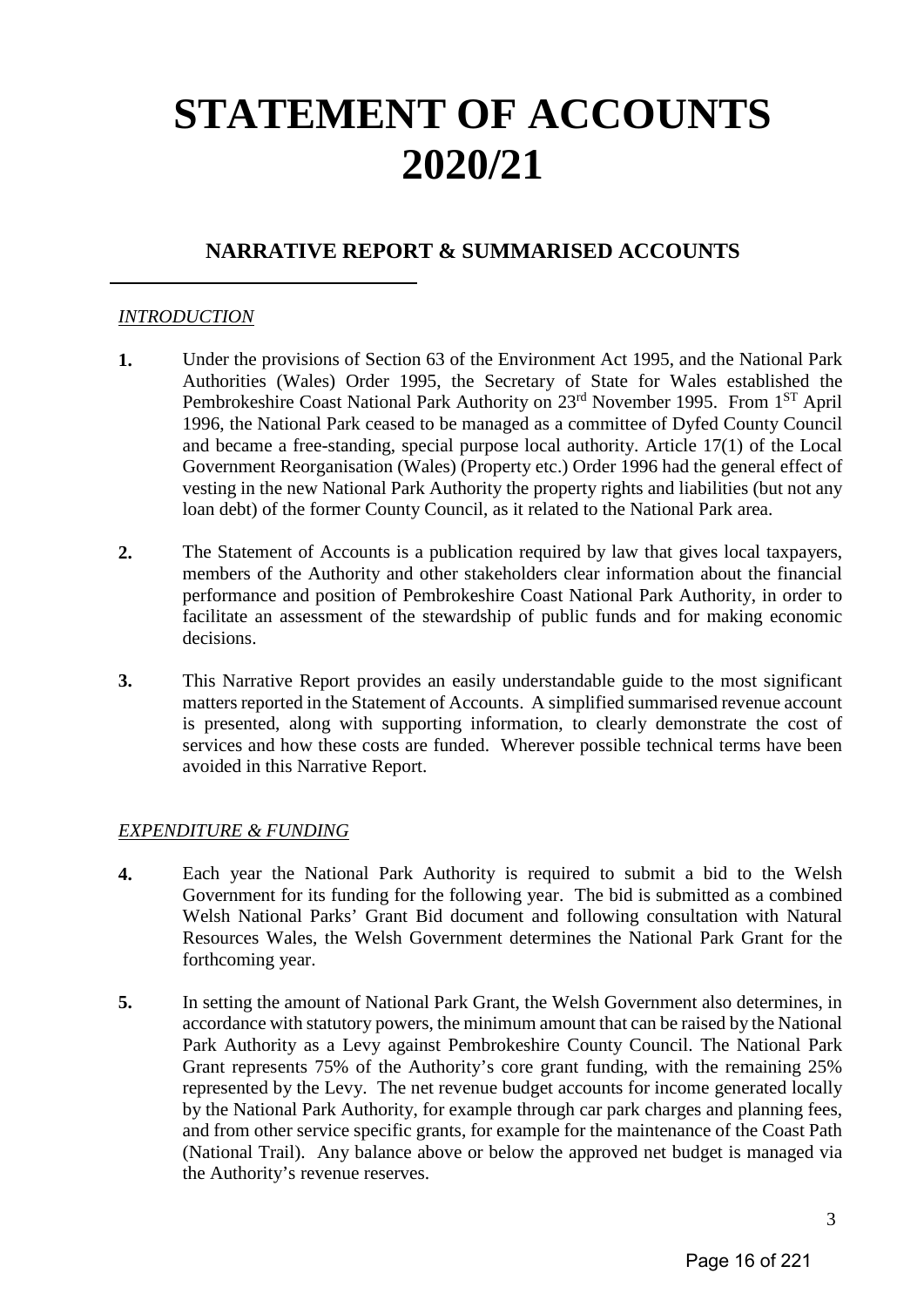**6.** In 2020/21 the Authority's funding for revenue expenditure, (that is, day to day operational activities) was £8,169k, and a capital program spend of £1,520k.We set out in the following paragraphs information about the sources of funding and what it has been spent on.

|                                                                  | 2020/21       | 2020/21        | 2019/20       | 2019/120      |
|------------------------------------------------------------------|---------------|----------------|---------------|---------------|
| <b>REVENUE BUDGET</b>                                            | $\pounds$ 000 | $\frac{6}{10}$ | $\pounds$ 000 | $\frac{6}{9}$ |
| National Park Grant, from the                                    |               |                |               |               |
| <b>Welsh Government:</b>                                         | 3,419         | 43%            | 2,954         | 44%           |
| National Park Levy, against<br>Pembrokeshire County Council:     | 985           | 12%            | 985           | 14%           |
| <b>Authority Generated Income</b><br>(through fees and charges): | 1,094         | 13%            | 1,673         | 25%           |
| Service/Project Specific Revenue<br>Grants:                      | 1,429         | 17%            | 400           | 6%            |
| <b>Earmarked/General Reserves:</b>                               | 1,243         | 15%            | 767           | 11%           |
| <b>TOTAL REVENUE FUNDING</b>                                     | 8,170         | 100%           | 6,779         | 100%          |
|                                                                  |               |                |               |               |

#### (a) *Where the money came from:-*

| <b>CAPITAL BUDGET</b>                                     | 2020/21<br>$\pounds$ 000 | 2019/20<br>$\pounds 000$ |
|-----------------------------------------------------------|--------------------------|--------------------------|
| Project Specific Capital Grants:                          | 909                      | 215                      |
| Use of capital receipts                                   |                          | 285                      |
| <b>CAPITAL FUNDING</b>                                    | 909                      | 500                      |
| Plus, funding from the revenue<br>budget (included above) | 611                      | 193                      |
| <b>TOTAL CAPITAL BUDGET</b>                               |                          |                          |

The Authority's income and expenditure is split for accounting purposes between revenue funds and capital funds in accordance with local authority accounting practice. The Authority is able to use some of its revenue funding to contribute to capital projects, but it cannot use capital grants to contribute to revenue expenditure.

The Authority's overall revenue funding increased by 20.1% in 2020/21 and for every £1 provided by the National Park Grant and Levy in the year, the Authority generated a further 85p from other sources (2019/20=72p).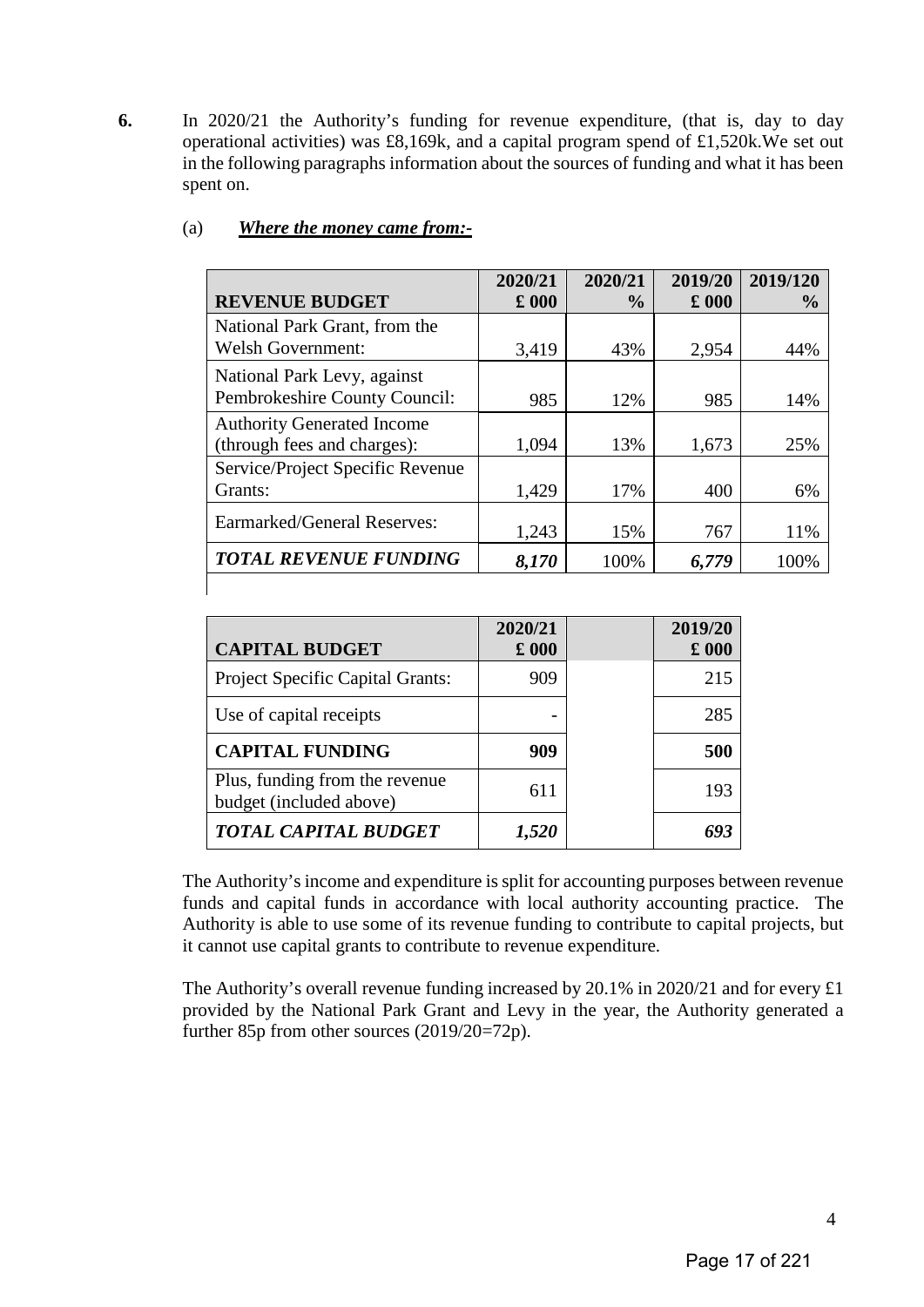Authority Generated Income consisted of:

| <b>AUTHORITY GENERATED INCOME</b>                               | 2020/21<br>$\pounds000$ 's | 2019/20<br>$\pounds000's$ | $\frac{9}{6}$<br><b>Change</b> |
|-----------------------------------------------------------------|----------------------------|---------------------------|--------------------------------|
| Merchandise Sales and Income from<br><b>Information Centres</b> | 75                         | 300                       | $-75%$                         |
| Car park charges and concessions income                         | 350                        | 468                       | $-25%$                         |
| Admissions fees and Activities & Events                         | 71                         | 334                       | $-79%$                         |
| Advertising income                                              | 38                         | 74                        | $-49%$                         |
| Planning fees                                                   | 347                        | 184                       | 89%                            |
| Timber sales                                                    | 15                         | 22                        | $-33%$                         |
| Other: property income $\&$ contributions                       | 128                        | 235                       | $-46%$                         |
| Income from investment properties                               | 57                         | 54                        | 5%                             |
| Investment income (spare cash invested)                         | 13                         | 57                        | $-77%$                         |
| <b>TOTAL LOCAL INCOME</b>                                       | 1,094                      | 1,727                     | $-37%$                         |

The Authority is enormously grateful to all the organisations that support its work through providing revenue and capital funding. Further information on revenue grants and a breakdown of capital grants provided can be found in the Statement of Accounts.

|                                             | 2020/21  | 2020/21       | 2019/20  | 2019/20       |
|---------------------------------------------|----------|---------------|----------|---------------|
| <b>REVENUE BUDGET</b>                       | £000     | $\frac{0}{0}$ | £000     | $\frac{0}{0}$ |
| <b>Employees</b>                            | 4,140    | 51%           | 3,968    | 58%           |
| Premises related                            | 717      | 9%            | 729      | 11%           |
| Transport & Travel                          | 196      | 2%            | 198      | 3%            |
| Supplies, Services and Grants               | 1,625    | 20%           | 1,526    | 23%           |
| <b>Transfers to Earmarked Reserves</b>      | 880      | 11%           | 164      | 2%            |
| Contribution to capital projects            | 611      | 7%            | 193      | 3%            |
| Financing charges                           |          | 0%            |          | 0%            |
| Increase/ (decrease) in General<br>Reserves | $\Omega$ | 0%            | $\theta$ | 0%            |
| <b>TOTAL REVENUE COST</b>                   | 8,170    | 100%          | 6,779    | 100%          |

#### (b) *What the money was spent on:-*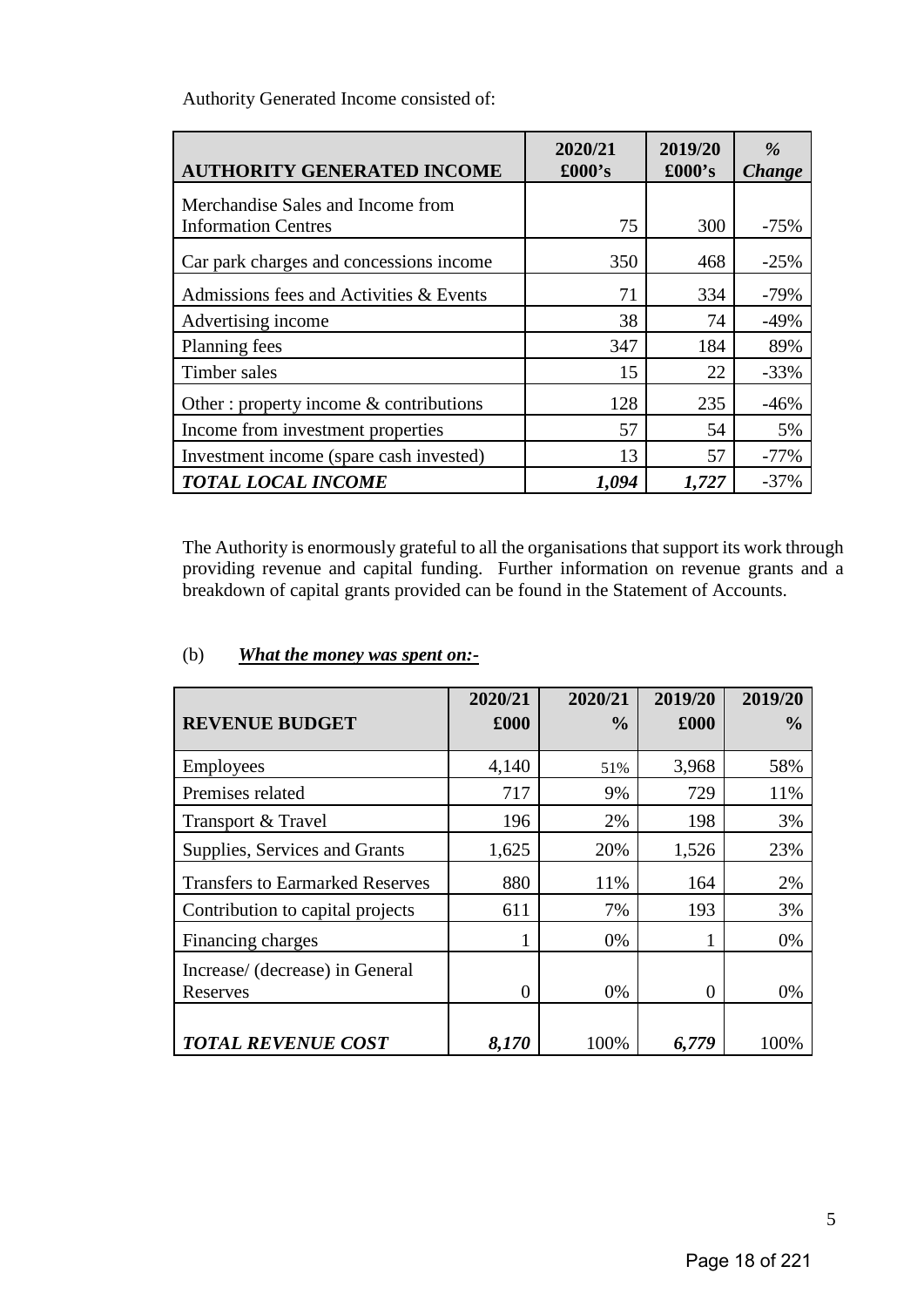## **7. Revenue Budget**

The Authority manages its revenue budget on a "net" budget basis. This means that locally generated income and specific grants are allocated to individual budget headings and are offset against the expenditure against those headings to arrive at the net budget.

The net budget for each service also includes a "capital charge". This is based on the assets used by services and is made up of a charge for depreciation (being the value of assets used-up by a service during the year). The capital charges are reversed out of the accounts, as they are non-cash adjustments - that is, they balance to nil and do not need any cash funding.

Similarly, adjustments are made for pension costs in accordance with accounting requirements known as IAS 19 Employee benefits *Retirement Benefits*. Service budgets are charged with a "current service cost" (being the cost of what employees have earned in pension rights during the year) in lieu of the cost of employer contributions (being the actual amount charged to the accounts for contributions in the year to the Pension Fund). These adjustments are also reversed out of the accounts below the Net Cost of Services, via the *Movement on Pensions Reserve*, to revert the cost in the accounts back to the value of employer contributions. These technical adjustments are intended to bring IAS19 in line with statute.

The net budget and net out-turn position are presented on the following page for the Authority's main service areas, shown within a simplified Income & Expenditure Account (profit/loss account).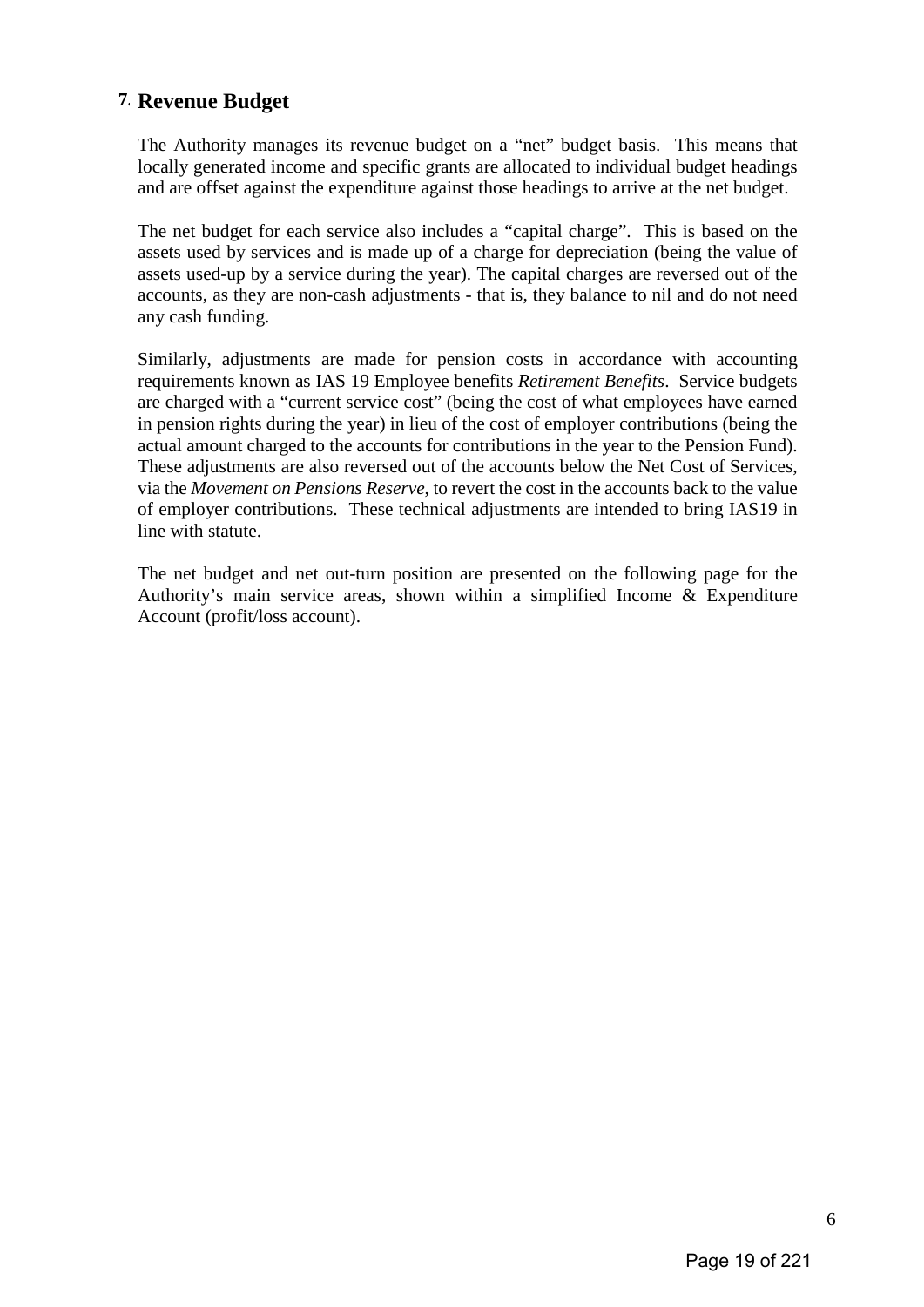| 2020/21<br><b>Revenue Account</b>                                          | <b>Net</b><br><b>Budget</b><br>£000 | <b>Net</b><br>out-turn<br>£000 | <b>Variance</b><br>£000 | 2019/20<br><b>Net</b><br>Out-turn<br>£000 |
|----------------------------------------------------------------------------|-------------------------------------|--------------------------------|-------------------------|-------------------------------------------|
| <b>Conservation of the Natural Environment</b>                             | 509                                 | 469                            | 40                      | 472                                       |
| Conservation of the Cultural Heritage                                      | 126                                 | 106                            | 20                      | 100                                       |
| Development Control                                                        | 345                                 | 166                            | 179                     | 355                                       |
| Forward Planning & Communities                                             | 315                                 | 296                            | 19                      | 368                                       |
| Promoting and Understanding                                                | 874                                 | 993                            | $-119$                  | 1,090                                     |
| Recreation Management & Transport                                          | $-166$                              | $-1$                           | $-165$                  | 61                                        |
| Rangers, Estates & Volunteers                                              | 1,293                               | 1,204                          | 89                      | 1,220                                     |
| Democratic Representation & Management                                     | 750                                 | 711                            | 39                      | 514                                       |
| Service Management & Support Services                                      | 1,382                               | 1,278                          | 104                     | 1,267                                     |
| Net cost of services                                                       | 5,428                               | 5,222                          | 206                     | 5,447                                     |
| Interest and investment income earned during the<br>year                   | $-19$                               | $-13$                          | -6                      | $-56$                                     |
| Other Items debited or credited to the Authority<br>Reserves for the year: | $-1588$                             | $-1388$                        | $-200$                  | $-1,518$                                  |
| National Park Grant - Welsh Government                                     | $-3,419$                            | $-3,419$                       |                         | $-2,954$                                  |
| National Park Levy - Pembrokeshire County<br>Council                       | $-985$                              | $-985$                         |                         | $-985$                                    |
| Net Operating Surplus / Deficit (-)                                        | $-583$                              | $-583$                         |                         | 66                                        |
| Less Net Transfer to (-) / from Earmarked<br>Reserves                      | 583                                 | 583                            |                         | $-66$                                     |
| <b>END OF YEAR SURPLUS</b>                                                 | $\boldsymbol{0}$                    | $\boldsymbol{0}$               |                         | $\boldsymbol{0}$                          |

## **Summary Comment**

The outturn Net Cost of Service (N.C.S.) expenditure for the year was £5,223k against a budget N.C.S. of £5,504k and an actual of £5,447k for 2019/20. The N.C.S. was above the revised budget by £39k, and an explanation for the major variances within each service is as follows:

- **Conservation of the Natural Environment (£47k over budget).** While the CilreHdyn Woodland Centre remained closed for the first quarter internal orders for countryside furniture were in excess of that budgeted and completed during the year. The Authority's Conservation Farm Conservation Officer post remained vacant for much of the year and this with savings on management agreement grants explains the under spend in this area.
- **Conservation of Cultural Heritage (£20k under budget)**. The underspend was because a number of Archaeology community engagement events which normally happens were unable to take place during the year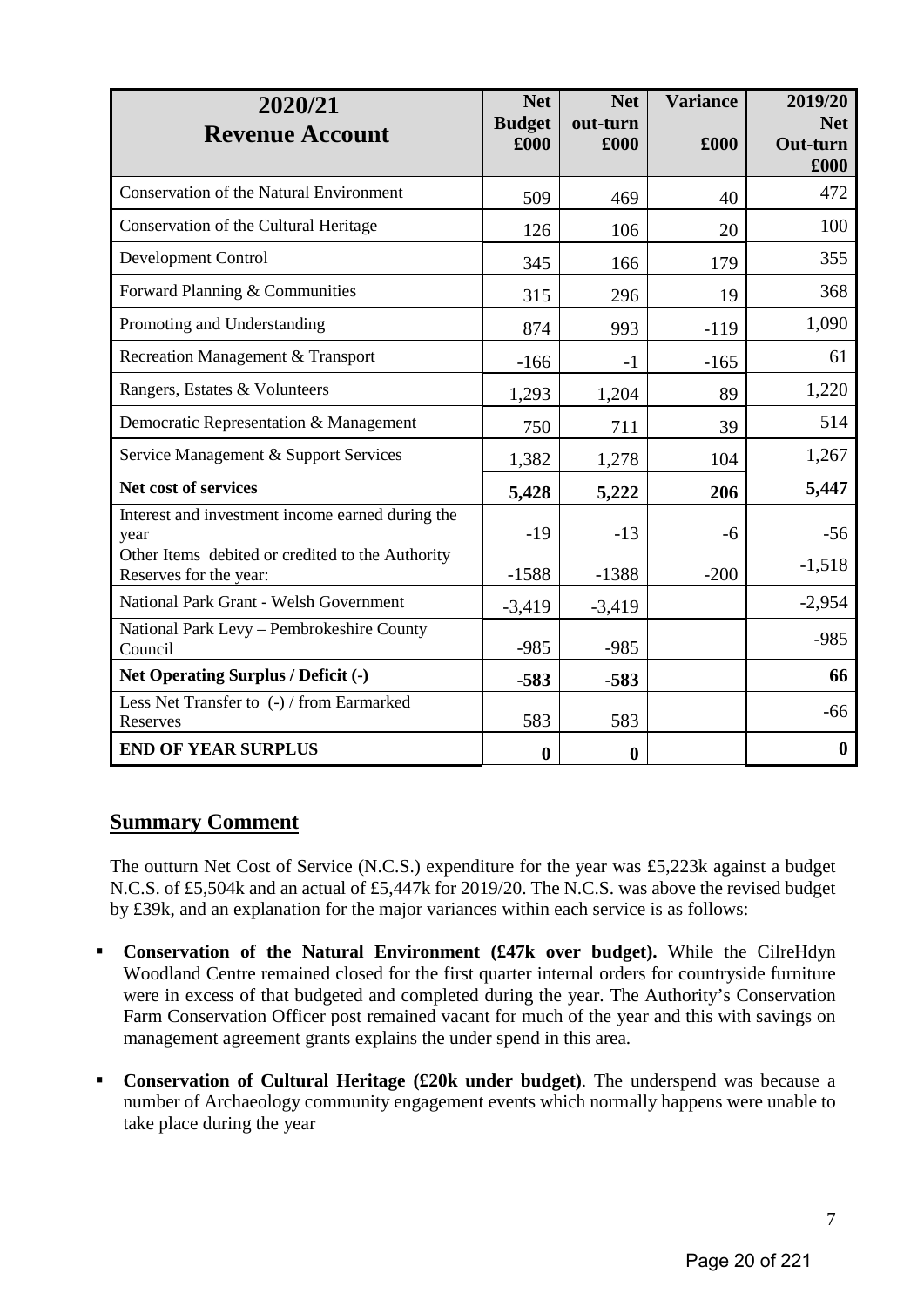- **Development Management (£179k under budget)**. Within Development Management planning fees, land searches and pre application fees income of £347k were up £156k versus budget and £173k against the same period for 2019/20. This coupled with savings in travel, and advertising costs and job retention scheme grant income resulted in the under spend.
- **Forward Planning & Communities (£17k under budget)**. Under the Sustainable Landscape Sustainable Place grant scheme an additional £155k was awarded to the SDF programme to support community based projects that will help offset carbon and resulted in a saving against the budget.

#### **Promoting & Understanding (£115k over budget)**.

The table that follows shows the current year budget, actual and prior years' figures for merchandise sales, admissions income and car park income for the 12 months ended 31<sup>st</sup> March 2021. Restrictions arising from Welsh Government Covid 19 regulations had a significant impact on all of the Authority's revenue streams. Total Merchandise income of £74k was £174k below budget and £168k versus 2019/20. Total Admission income of £69k was below budget by £144k and £136k against the comparable period for 2019/20. Carew Castle, Castell Henllys and Oriel Y Parc remained closed until the end of the first quarter. The sites obtained the official UK tourism and hospitality mark, "We're Good To Go", clearance and then had a phased reopening during the summer of 2020. However in line with COVID secure guidelines visitor numbers were restricted throughout the remainder of the period with visitor bookings being made via a new online booking system. Centres were again closed during autumn "firebreak". Most staff across the Visitor Services Team were furloughed at some time during the 12 months.

Financial support for the  $1<sup>st</sup>$  quarter loss of income from the centres was awarded by the Welsh Government and this amounted to £100k. The claim was based on the shortfall of  $1<sup>st</sup>$  quarter shortfall compared to the similar period in 2019/20.

Due to the uncertainties surrounding the ongoing pandemic Coast to Coast advertising revenues for the year were £38k and considerably down against a budget of £84k and £74k in 2019/20. This lost income was offset by a reduced production run and circulation costs of £21k. Income received in 2019/20 was refunded to advertisers during this year and this was paid for from a Welsh Government grant.

**Recreation & Park Management (£165k over budget)**. The table that follows shows Car park income for the year was down £172k versus the budget. Similar to the centre income shortfall, a grant from the Welsh Government compensated for the loss in the first quarter. Car Parks reopened in June and in the subsequent period income partially recovered. The Authority budgeted to commence charging at four additional car parks in 2020/21 but this was deferred until 2021/22.

**Rangers, Estates & Volunteers (£89k under budget**). The Ranger and Warden teams stood down during April and May 2020 and again in December 2020 due to the second wave of the pandemic. Consequently this resulted in the under spends across the teams. The Authority's concessions and property rental income was down as the Authority agreed to offer support in the form of reduced fees with tenants and concessionaries. All staff have had their own vehicles to avoid sharing which is adding to the Authority's vehicle hire costs.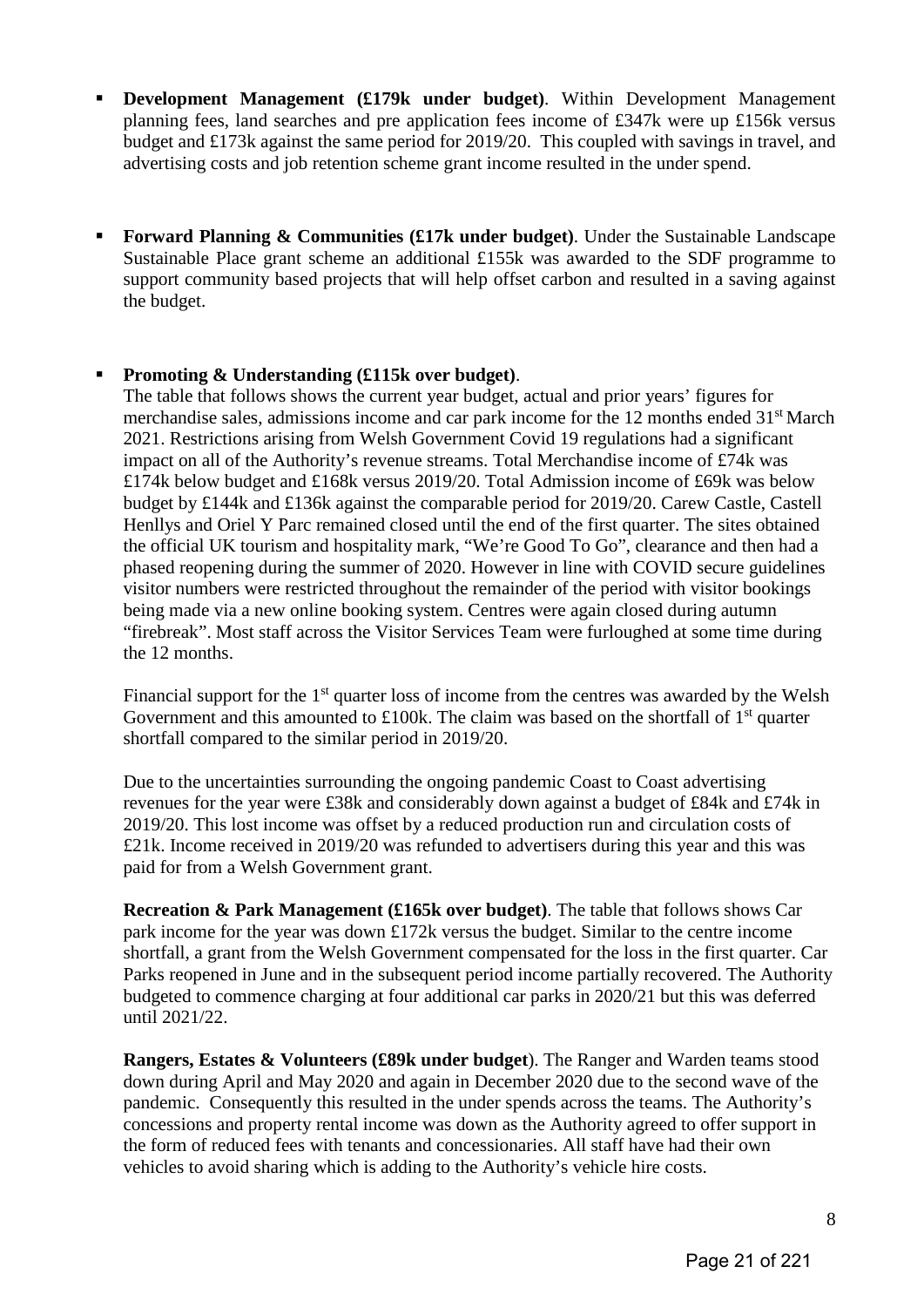- **Democratic Representation & Management (£29k under budget).** The under spend in Democratic Representation is due to savings on members allowances and expenses and translations and conferences costs.
- **Service Management & Support Services (£104k under budget).** Several budget areas under Service Management & Support Services were under spent against budget, notably General Building Maintenance, Llanion Building, I.T. and training.

The Authority mitigated the various reduced income streams and additional costs arising from the pandemic by obtaining various support grants. These were made up of: the rate support grant scheme of £45k, the Welsh Government  $1<sup>st</sup>$  quarter revenue support grant of £292k and the UK Government Job Retention Scheme circa £210k. The Welsh Government announced a supplemental National Park grant of £248k and a further bid was submitted to Welsh Government for projects to the value of circa £217k of which £70k were used to offset planned expenditure. Additional funding under the Sustainable Landscapes Sustainable Places fund of approximately £1.7m has been awarded. Under the terms of this grant 10% can be used to offset delivery costs and it is anticipated £670k will be spent in 2020/21. The Authority also submitted claims under the Local Government Cultural Services Fund.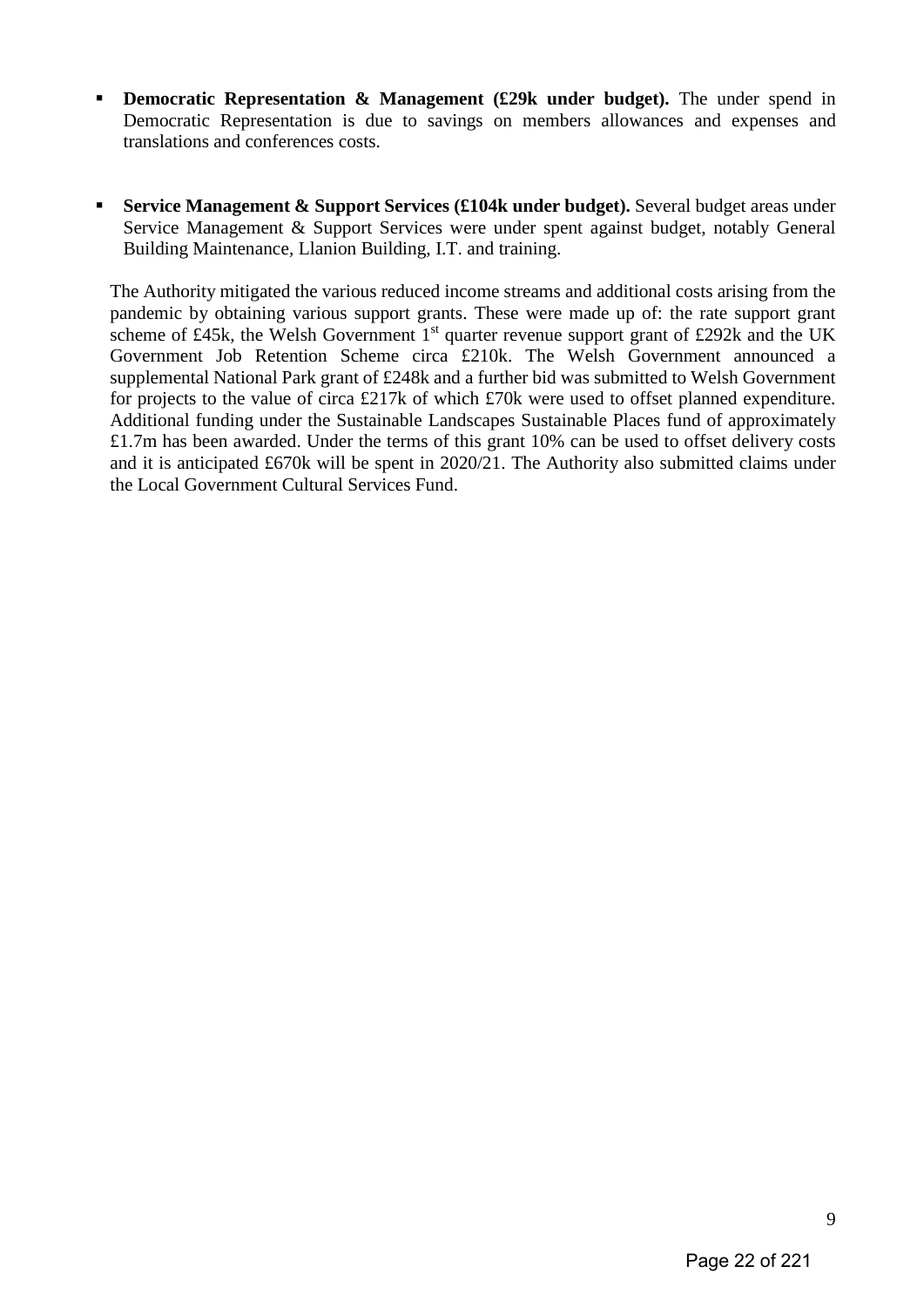| 2020/21 Income Versus Budget & Prior Years |               |               |                 |         |                 |         |                 |         |                 |
|--------------------------------------------|---------------|---------------|-----------------|---------|-----------------|---------|-----------------|---------|-----------------|
| <b>Merchandise Sales</b>                   | <b>Budget</b> | <b>Actual</b> | <b>Variance</b> | 2019/20 | <b>Variance</b> | 2018/19 | <b>Variance</b> | 2017/18 | <b>Variance</b> |
| Carew Income                               | 82,506        | 17,135        | 65,371          | 76,729  | $-59,594$       | 79,274  | $-62,139$       | 82,894  | $-65,759$       |
| <b>Oriel Y Parc</b>                        | 125,531       | 49,034        | 76,497          | 118,460 | $-69,426$       | 120,514 | $-71,480$       | 117,989 | $-68,955$       |
| <b>Castell Henllys</b>                     | 40,000        | 8,269         | 31,731          | 31,280  | $-23,011$       | 35,622  | $-27,353$       | 42,196  | $-33,927$       |
| <b>Total Merchandise Sales</b>             | 248,037       | 74,438        | 173,599         | 226,469 | $-152,031$      | 235,410 | $-160,972$      | 243,079 | $-168,641$      |
|                                            |               |               |                 |         |                 |         |                 |         |                 |
| <b>Admission Fees</b>                      |               |               |                 |         |                 |         |                 |         |                 |
| Carew Income                               | 142,711       | 50,797        | 91,914          | 151,425 | $-100,628$      | 140,448 | $-89,651$       | 148,961 | $-98,164$       |
| <b>Castell Henllys</b>                     | 70,000        | 18,118        | 51,882          | 64,731  | $-46,613$       | 64,105  | $-45,987$       | 77,597  | $-59,479$       |
|                                            | 212,711       | 68,915        | 143,796         | 216,156 | $-147,241$      | 204,552 | $-135,638$      | 226,558 | $-157,643$      |
| <b>Car Park Income</b>                     |               |               |                 |         |                 |         |                 |         |                 |
| <b>Car Park Operations</b>                 | 28,000        | 24,857        | 3,143           | 30,287  | $-5,430$        | 28,113  | $-3,256$        | 31,649  | $-6,792$        |
| <b>Manorbier Car Park</b>                  | 43,389        | 38,873        | 4,516           | 44,051  | $-5,178$        | 45,727  | $-6,854$        | 48,175  | $-9,302$        |
| Little Haven Car Park                      | 32,155        | 21,428        | 10,727          | 29,526  | $-8,098$        | 31,917  | $-10,489$       | 37,441  | $-16,013$       |
| <b>St Davids Car Park</b>                  | 73,000        | 31,649        | 41,351          | 65,944  | $-34,295$       | 70,254  | $-38,605$       | 33,606  | $-1,957$        |
| Poppit Car Park                            | 40,524        | 48,175        | $-7,651$        | 60,253  | $-12,078$       | 57,462  | $-9,287$        | 29,583  | 18,592          |
| <b>Saundersfoot Car Park</b>               | 70,920        | 37,441        | 33,479          | 53,827  | $-16,386$       | 66,461  | $-29,020$       | 16,325  | 21,116          |
| Freshwater East Car Park                   | 24,204        | 33,606        | $-9,402$        | 24,277  | 9,329           | 24,738  | 8,868           | 17,248  | 16,358          |
| <b>Broad Haven Car Park</b>                | 22,138        | 29,583        | $-7,445$        | 23,020  | 6,563           | 22,132  | 7,451           | 33,408  | $-3,825$        |
| Newport Car Park                           | 21,757        | 16,325        | 5,432           | 20,562  | $-4,237$        | 21,126  | $-4,801$        | 499     | 15,826          |
| Newgale Car Park                           | 21,000        | 17,248        | 3,752           | 19,797  | $-2,549$        | 20,974  | $-3,726$        | 24      | 17,224          |
| Solva Car Park                             | 57,000        | 33,408        | 23,592          | 53,234  | $-19,820$       | 56,517  | $-23,109$       | 15,000  | 18,408          |
| <b>Amroth Car Park</b>                     | 26,250        | 499           | 25,751          |         | 499             |         | 499             |         | 499             |
| West Angle Car Park                        | 21,750        | 24            | 21,726          |         | 24              |         | 24              |         | 24              |
| <b>Nolton Car Park</b>                     | 15,000        | 223           | 14,777          |         | 223             |         | 223             |         | 223             |
| Penally Car Park                           | 8,250         | 318           | 7,932           |         |                 |         |                 |         | 318             |
| <b>Total</b>                               | 505,337       | 333,657       | 171,680         | 424,778 | $-91,433$       | 445,422 | $-112,082$      | 262,958 | 70,699          |

10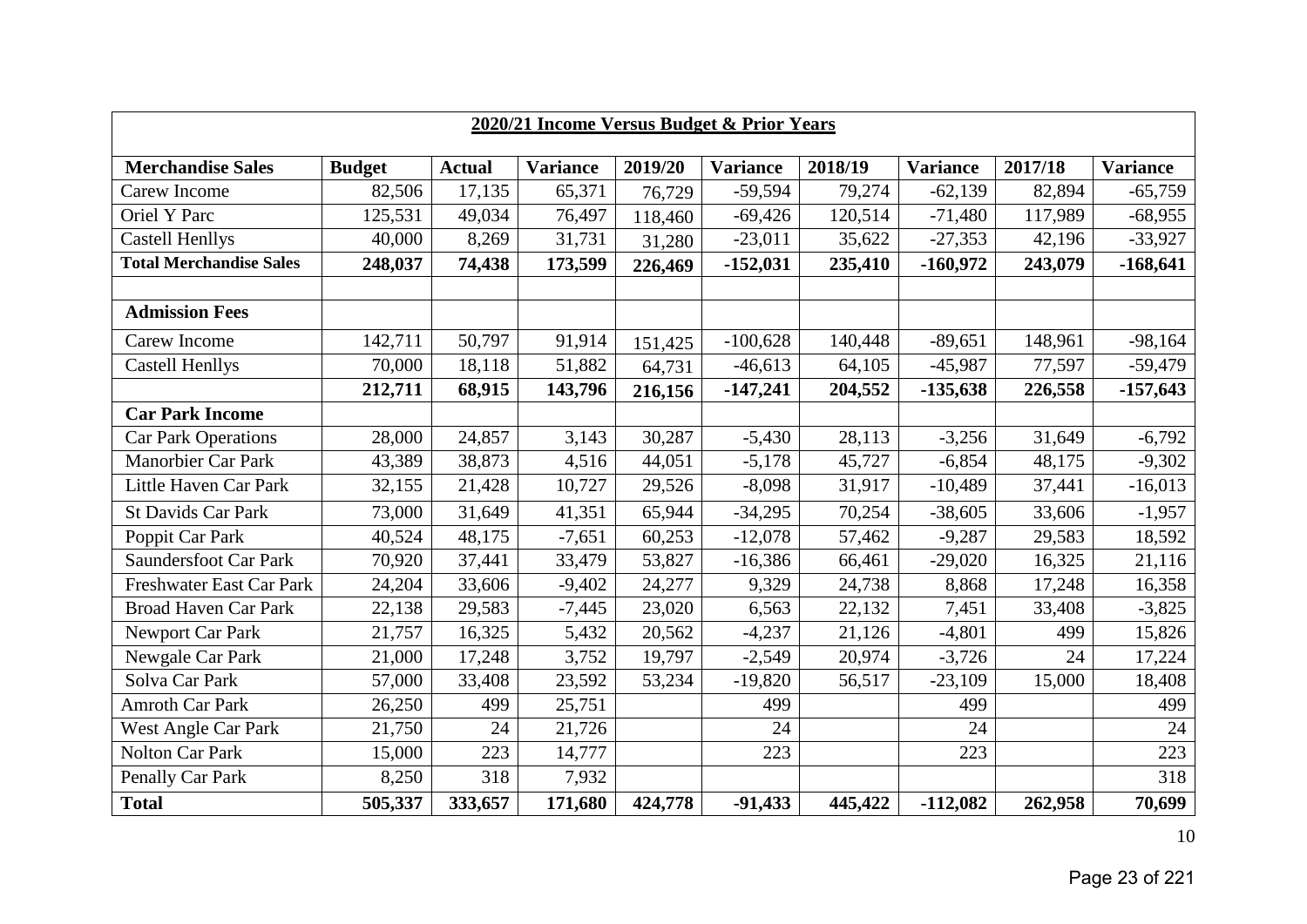## **8.** Capital Programme

The following projects were funded as part of the capital programme for the year:

|                                            | <b>Total Cost</b><br>2020/21<br>£000 | <b>Total Cost</b><br>2019/20<br>£000 |
|--------------------------------------------|--------------------------------------|--------------------------------------|
| Promoting Understanding & Enjoyment        | 33                                   | 341                                  |
| <b>Castell Henllys</b>                     | 33                                   | 56                                   |
| <b>Carew Castle</b>                        |                                      | 285                                  |
| <b>Recreation &amp; Park Management</b>    | 949                                  | 235                                  |
| E.V. Charging Points                       | 523                                  |                                      |
| <b>Car Parks</b>                           | 426                                  | 235                                  |
| <b>Conservation of Natural Environment</b> | 203                                  |                                      |
| <b>Corporate &amp; Support Services</b>    | 335                                  | 117                                  |
| Vehicles & Equipment                       | 179                                  |                                      |
| Information & Communications Technology    | 156                                  | 117                                  |
| <b>TOTAL CAPITAL SPEND</b>                 | 1,520                                | 693                                  |
| <b>Financed by:</b>                        |                                      |                                      |
| Financing from the Revenue budget          | $-611$                               | $-193$                               |
| <b>Additional Grants</b>                   |                                      | $-215$                               |
| <b>Capital Receipts</b>                    | $-909$                               | $-285$                               |
| <b>Total</b>                               | $-1,520$                             | $-693$                               |

Details of the capital programme are:

- **Castell Henllys**. During 2020/21 work was undertaken to refurbish the ramparts and driveway to the centre. The Authority was awarded significant additional (£730k) grant funding from Welsh Government and this included a capital grant allocation of £150k for the further development of Castell Henllys.
- **Electric Vehicle Charges Points**. The Authority was awarding £1.9m from Welsh Government under the Sustainable Landscapes Sustainable Places and approximate £1.2m of which was allocated to install Electric Vehicle Charges Points. These have been installed not just on the Authority's land but across the county (in partnership with Pembrokeshire County Council).
- **Car Parks.** The major redevelopment of Broad Haven Car Park was completed in the year. The project was partially funded by the Welsh Government Capital Grant and The Tourist Amenity Investment Support Scheme.
- **Conservation of Natural Environment.** The Authority acquired 32 acres of land at Graply End Fields, Trefin, for conservation purposes and improved access to the coast path.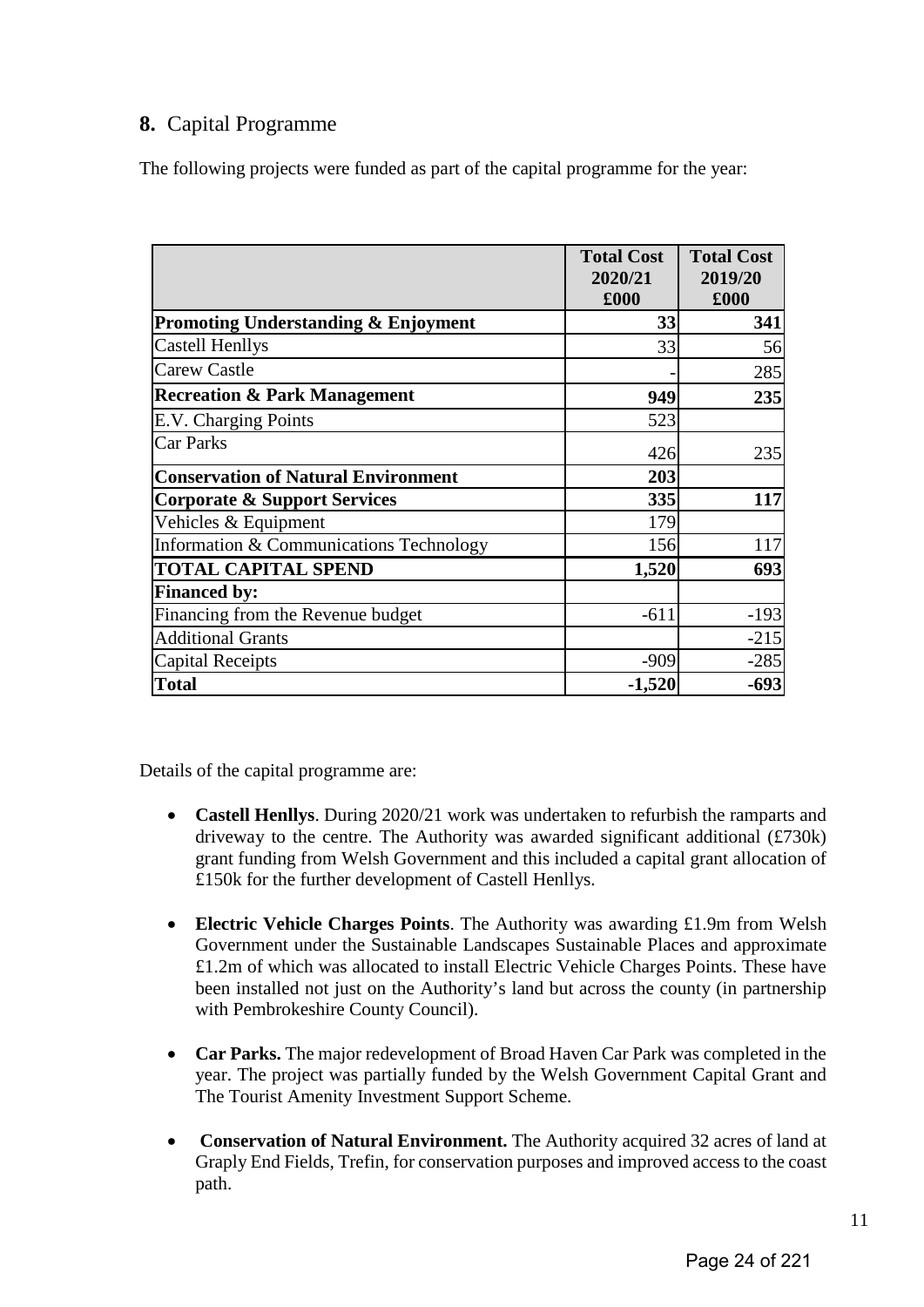- **Vehicles & Equipment.** During the year the Authority replaced its pool car fleet and also purchased a disabled user purposeful minibus. A number of items of equipment, including remote control brush cutters, were also purchased for the warden teams.
- **Information & Communications Technology.** The Authority received £220k from Welsh Government for IT equipment. During the pandemic the equipment has facilitated officers working from home and wider to develop new ways of working using digital technology.

|                                              | 220/21<br>£000 | 2019/20<br>£000 |
|----------------------------------------------|----------------|-----------------|
| <b>Fixed Assets</b>                          | 13,825         | 12,619          |
| Cash in hand/bank                            | 5,770          | 5,377           |
| Stocks of merchandise and timber             | 129            | 117             |
| Debtors – money owed to the Authority        | 611            | 374             |
| Creditors – money owed by the Authority      | $-641$         | $-504$          |
| Provisions – for known commitments           | $-8$           | $-74$           |
| <b>Cash Reserves:</b>                        |                |                 |
| Earmarked Reserves – for specific purposes   | $-4,601$       | $-4,018$        |
| <b>General Revenue Reserves</b>              | $-1,008$       | $-1,008$        |
| <b>Usable Capital Receipts Reserve</b>       | $-370$         | $-370$          |
| Non-cash:                                    |                |                 |
| <b>Accrued Absences Reserve</b>              | 92             | 79              |
| Capital Adjustment Account                   | $-10,814$      | $-9,572$        |
| <b>Revaluation Reserve</b>                   | $-2,985$       | $-3,020$        |
| Pension Liability                            | 8,478          | 8,573           |
| Pensions Reserve (to balance with liability) | $-8,478$       | $-8,573$        |
| <b>BALANCED TO:</b>                          | 0              | Nil             |

### **9. Summarised Balance Sheet as at 31 March 2021**

The net value of the Authority's fixed assets employed at the year-end was £13,826k, up from £12,619k as at 31 March 2020. Due to the Covid pandemic, and following Welsh Government regulations, it was not possible to undertake the valuations exercise which is part of the usual fiveyear rolling programme of revaluations. Consequently it is only capital additions and improvements impacted that the movement in the balance and these include enhancing Broad Haven car park, purchase of additional I.T. equipment, investment in electric vehicle charging points and redevelopment at Castell Henllys.

Stock, Debtors, Creditors, Provisions and Long Term borrowing balances arise from the normal revenue and capital expenditure activities of the Authority. The larger movement in Debtors is due to VAT recoverable from the capital expenditure in March 2021, which also explains the increase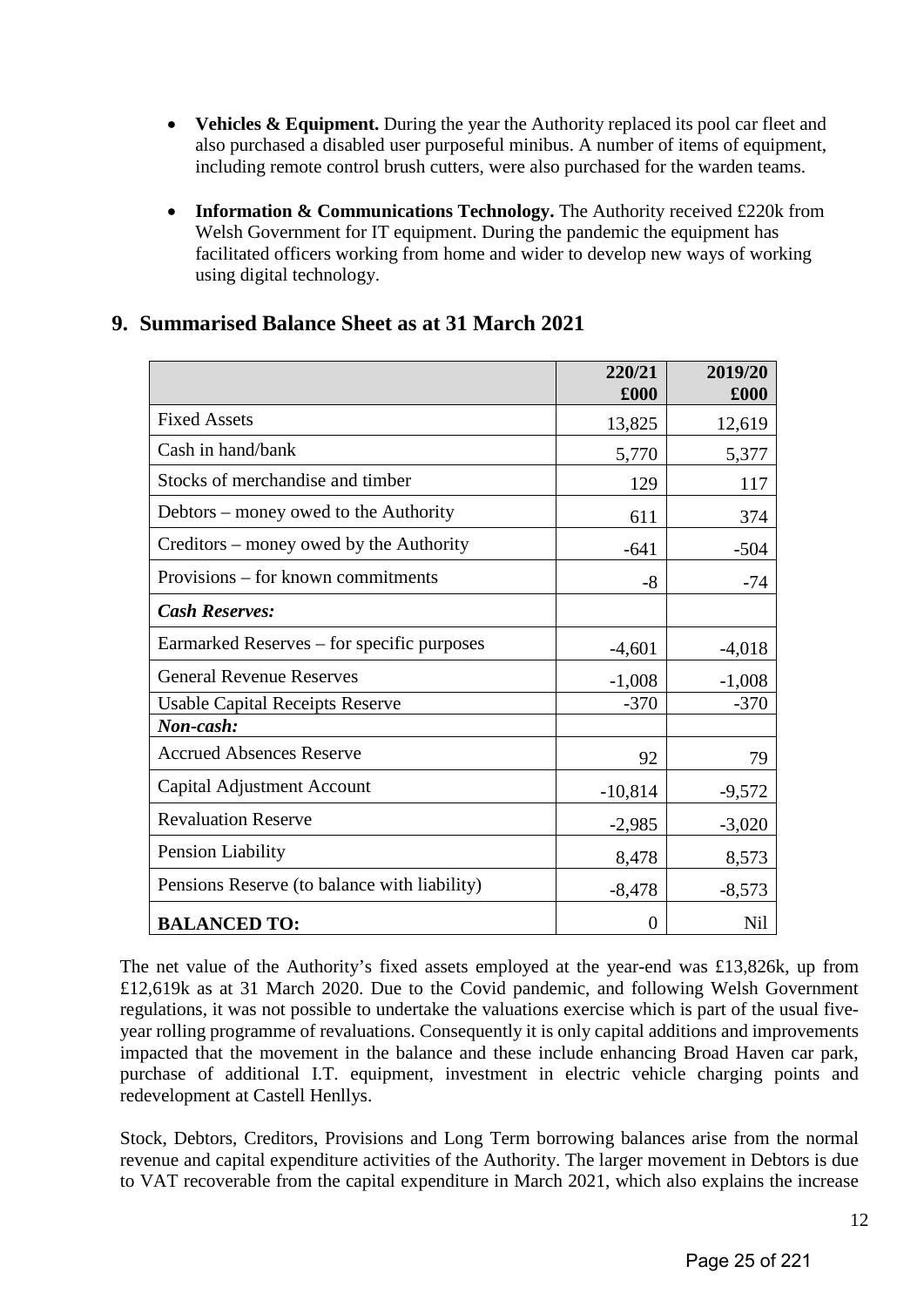in creditors' balances for payments due to suppliers. The Authority's cash balance has increased by £393k due to grants received in advance of expenditure

Earmarked Reserves are reserves created from current and prior year surpluses and set aside for specific projects. General Reserves are accumulative surpluses available for all Park purposes. Usable Capital Receipts are proceeds from sale of Authority assets and can only be used to fund capital expenditure.

The balance on the Capital Receipts Reserve remains at £370k. During the year the Earmarked Reserves increased from £4,129k to £4,601k. The Earmarked reserve increase was due to the Authority receiving additional grant funding from Welsh Government less the reserves utilised to fund revenue and capital expenditure during the year.

The General Reserve balance remained constant at £1,008k as at the end of the financial year. The Authority's financial position at the end of 2020/21 remains strong with sizeable cash reserves in place. However, given the impact of the COVID 19 pandemic on the Authority's future revenue and capital funding streams, it is expected that the balances on the General, Capital Receipts & Earmarked Reserves will reduce significantly over the next few years.

The Accumulated Absences Reserve relates to staff accrued absences earned but not taken in the year. Due to the way the Authority accounts for capital expenditure the balances on the Capital Adjustment Account and Revaluation Reserve mirror the value of fixed assets employed.

The Pension Fund Liability at the year-end increased to £8,478k compared with the liability at the close of 2019/20 of £8,573k. While there has been little movement in the size of the deficit there has been considerable movement in the pension fund assets and liabilities There has been substantial volatility in equity markets around the world in relation to the COVID-19 pandemic. This has had consequences for asset values and while 31 March 2020 was generally a low point for equity markets, there was a recovery over the year and is reflected in the asset values at 31 March 2021. During the year market volatility extended to the yields on AA-rated corporate bonds as at 31 March 2021 which settled at around 2.2% p.a, which is slightly lower than the start of the year. As the discount rate for accounting purposes is based on corporate bond yields, this means this volatility has had an impact on the pension fund liabilities.

## **10. Looking Forward**

The Covid-19 pandemic has required many organisations to examine their ability to generate income and control costs and the Authority is not exempt from this. The Authority continues to monitor the position closely and follow Welsh Government guidance regarding the opening of its centres and other facilities. After many years of financial constraint the Authority continues to face the financial challenge, however the healthy reserve position affords the Authority a cushion to address any acute funding and income issues.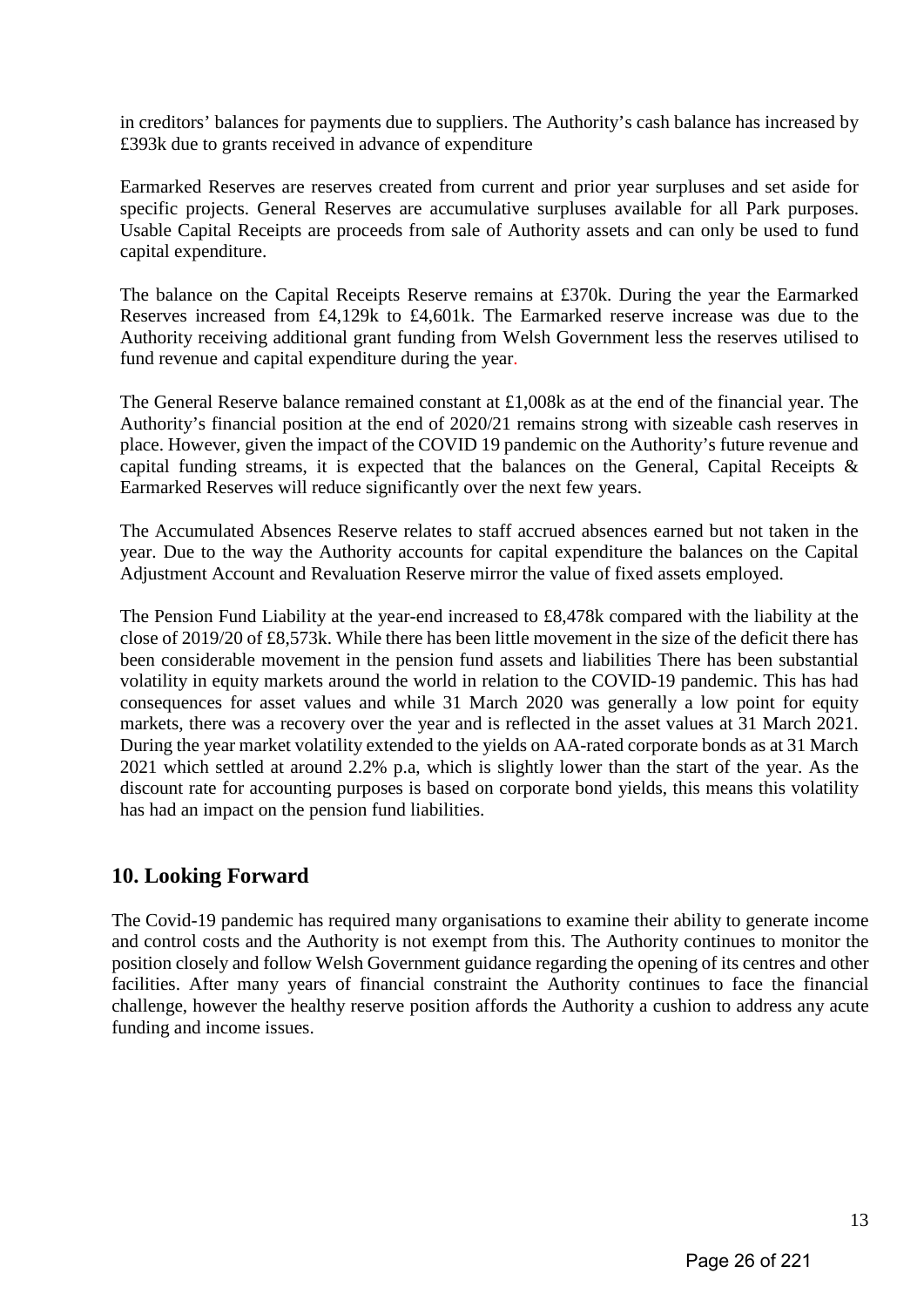#### *STATEMENT OF ACCOUNTS*

- **11** The remainder of this document presents the statutory statements of accounts for the Authority.
- **12** The Authority's Accounts, which are covered by the Statements of Responsibilities and the Auditors report, are set out on pages 16 to 58 and comprise of:-
	- $\triangleright$  The Statement of Accounting Policies (from page 16) explains the principles and bases on which the Authority's accounts have been prepared.
	- $\triangleright$  The Expenditure and Funding Analysis shows how annual expenditure is used and funded from resources (government grants etc.) by the Authority in comparison with those resources consumed or earned in accordance with generally accepted accounting practices. It also shows how this expenditure is allocated for decision making purposes between the Authority's services. Income and expenditure accounted for under generally accepted accounting practices is presented more fully in the Comprehensive Income and Expenditure Statement.
	- $\triangleright$  The Comprehensive Income & Expenditure Statement summarises the resources that have been generated and consumed in providing services and managing the Authority during the year. It includes all day to day expenses and related income on an accruals basis, as well as transactions measuring the value of fixed assets actually consumed and the real projected value of the retirement benefits earned by employees in the year.
	- The Authority Movement in Reserves Statement. This statement shows the movement in the year on the different reserves held by the Authority, analysed into 'usable reserves' (i.e. those that can be applied to fund expenditure) and other reserves. The Surplus or (Deficit) on the Provision of Services line shows the true economic cost of providing the authority's services, more details of which are shown in the Comprehensive Income and Expenditure Statement. These are different from the statutory amounts required to be charged to the General Fund Balance. The Net Increase/Decrease before Transfers to Earmarked Reserves line shows the statutory General Fund Balance before any discretionary transfers to or from Earmarked Reserves undertaken by the Authority.
	- $\triangleright$  The Balance Sheet shows the value as at the Balance Sheet date of the assets and liabilities recognised by the Authority. The net assets of the Authority (assets less liabilities) are matched by the reserves held by the authority. Reserves are reported in two categories. The first category of reserves are usable reserves, i.e. those reserves that the Authority may use to provide services, subject to the need to maintain a prudent level of reserves and any statutory limitations on their use (for example the Capital Receipts Reserve that may only be used to fund capital expenditure or repay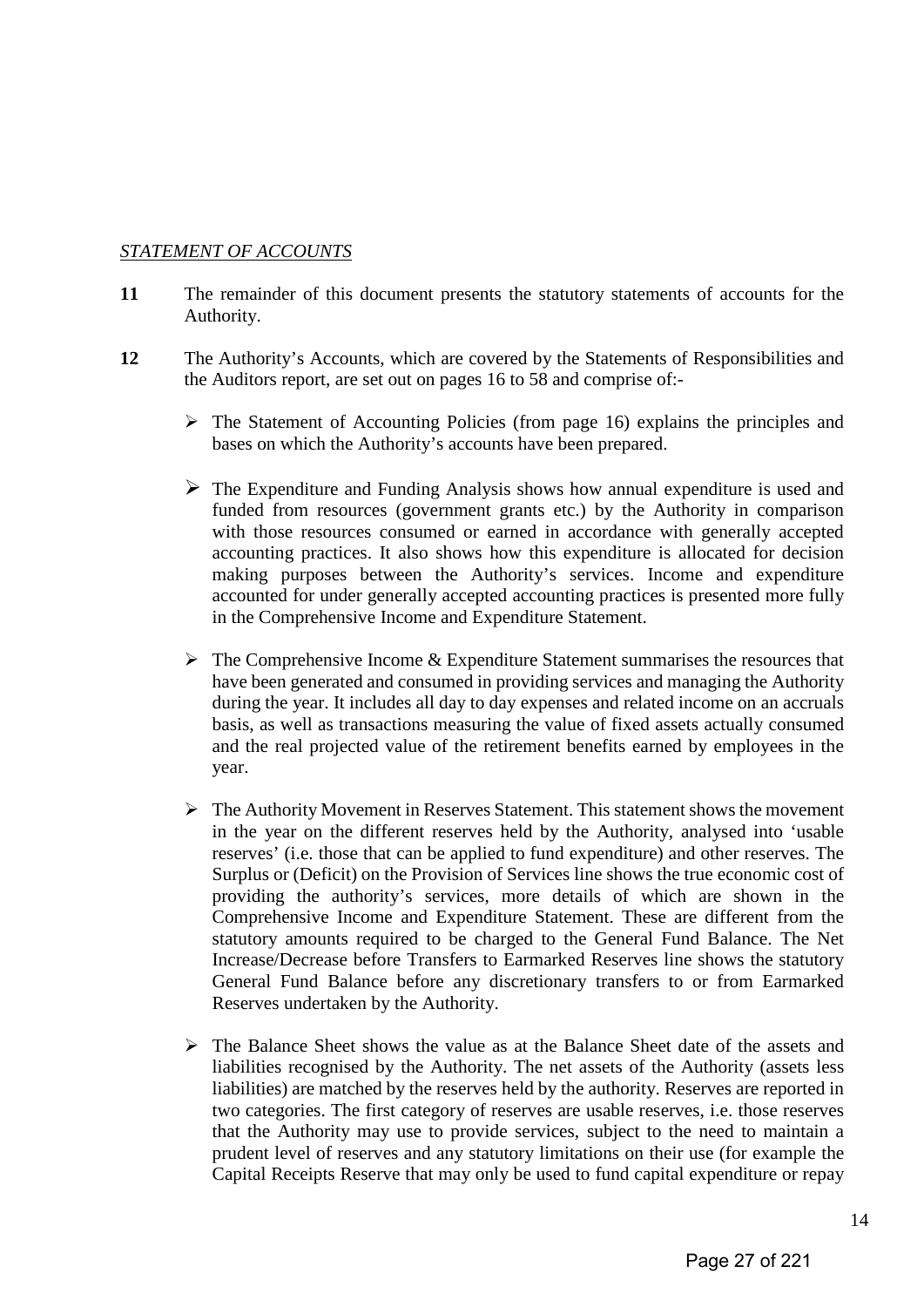debt). The second category of reserves is those that the Authority is not able to use to provide services. This category of reserves includes reserves that hold unrealised gains and losses (for example the Revaluation Reserve), where amounts would only become available to provide services if the assets are sold; and reserves that hold timing differences shown in the Movement in Reserves Statement line 'Adjustments between accounting basis and funding basis under regulations'.

- $\triangleright$  The Cash Flow Statement shows the changes in cash and cash equivalents of the Authority during the reporting period. The statement shows how the Authority generates and uses cash and cash equivalents by classifying cash flows as operating, investing and financing activities. The amount of net cash flows arising from operating activities is a key indicator of the extent to which the operations of the Authority are funded by way of taxation and grant income or from the recipients of services provided by the Authority. Investing activities represent the extent to which cash outflows have been made for resources which are intended to contribute to the Authority's future service delivery. Cash flows arising from financing activities are useful in predicting claims on future cash flows by providers of capital (i.e. borrowing) to the Authority.
- $\triangleright$  Notes to the Financial Statements
- **13** The Statement of Responsibilities for the Statement of Accounts (page 58) explains the Authority's responsibilities and the Chief Financial Officer's responsibilities in administering the Authority's financial affairs and preparing the Statement of Accounts.
- **14** The Annual Governance Statement (page 60) sets out the framework within which financial control is managed and reviewed in the Authority.
- **15** The Auditors' Report (page 79)

#### *FURTHER INFORMATION*

Further information about this Statement of Accounts is available from:

*Richard Griffiths A.C.M.A., C.G.M.A., M.B.A. Finance Manager, Pembrokeshire Coast National Park Authority Llanion Park, Pembroke Dock, Pembrokeshire, SA72 6DY. Tel: 01646 624815 Fax: 01646 689076 Email: [richardg@pembrokeshirecoast.org.uk](mailto:richardg@pembrokeshirecoast.org.uk) Web: [www.pembrokeshirecoast.org.uk](http://www.pembrokeshirecoast.org.uk/)*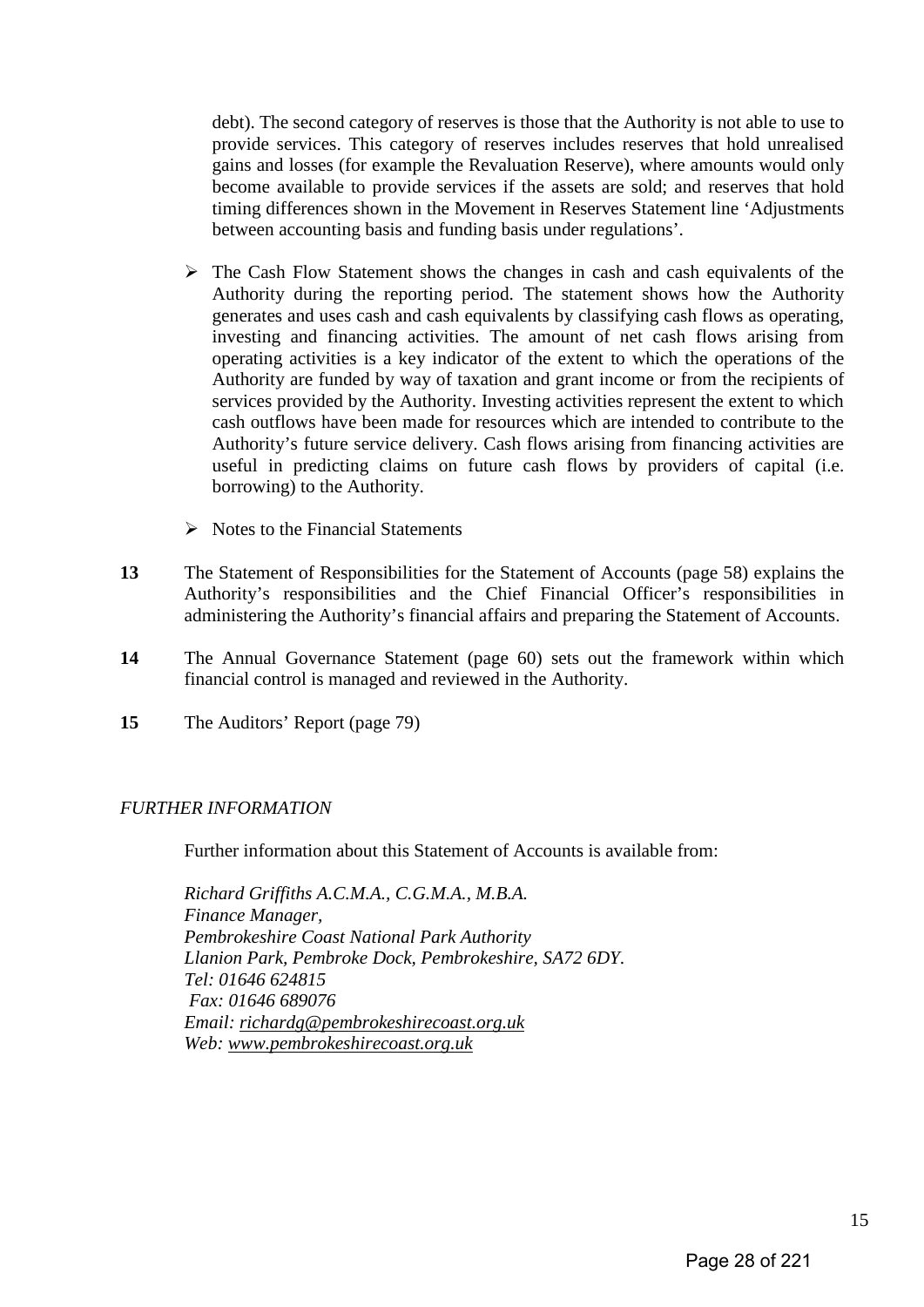# **STATEMENT OF ACCOUNTING POLICIES**

#### **1. General Principles**

The purpose of the Statement of Accounting Policies is to explain the calculation bases of the figures in the accounts.

The accounts have been prepared in accordance with:

- The Code of Practice on Local Authority Accounting in the United Kingdom which interprets International Financial Reporting Standard (I.F.R.S) guidelines. This document, prepared by CIPFA, pulls together legislative requirements and other guidance notes applicable to the preparation and publication of local authority accounts.
- Service Reporting Code of Practice for Local Authorities (SeRCOP)
- The accounting convention adopted is historic cost with current value for some classes of fixed assets

#### **2. Accounting Concepts**

The accounts have been prepared in accordance with the following fundamental and pervasive accounting principles and concepts:

- Relevance
- Reliability
- Comparability
- Understandability
- Materiality
- Faithful representation
- Timeliness
- Accruals
- Going concern
- Primacy of legislative requirements

These principles and concepts have been used in the selection and application of accounting policies and estimation techniques and in the exercise of professional judgement.

#### **3. Accruals of Income & Expenditure**

Customer and other receipts in the form of sales, fees, charges, rents and grant aid are accrued and accounted for in the period to which they relate. All known uncollectable debts are written off at the time they become uncollectable. The full cost of employees is charged to the accounts for the period in which the employee worked. Reimbursed travel expenses are not accrued for the  $12<sup>th</sup>$  month of each year. Interest payable on external borrowings and interest income is accrued and accounted for in the accounts for the period to which it relates, in so far as the amounts are material. The costs of supplies and services are accrued and accounted for in the period during which they were consumed or received.

#### **4. Contingent Assets and Contingent Liabilities**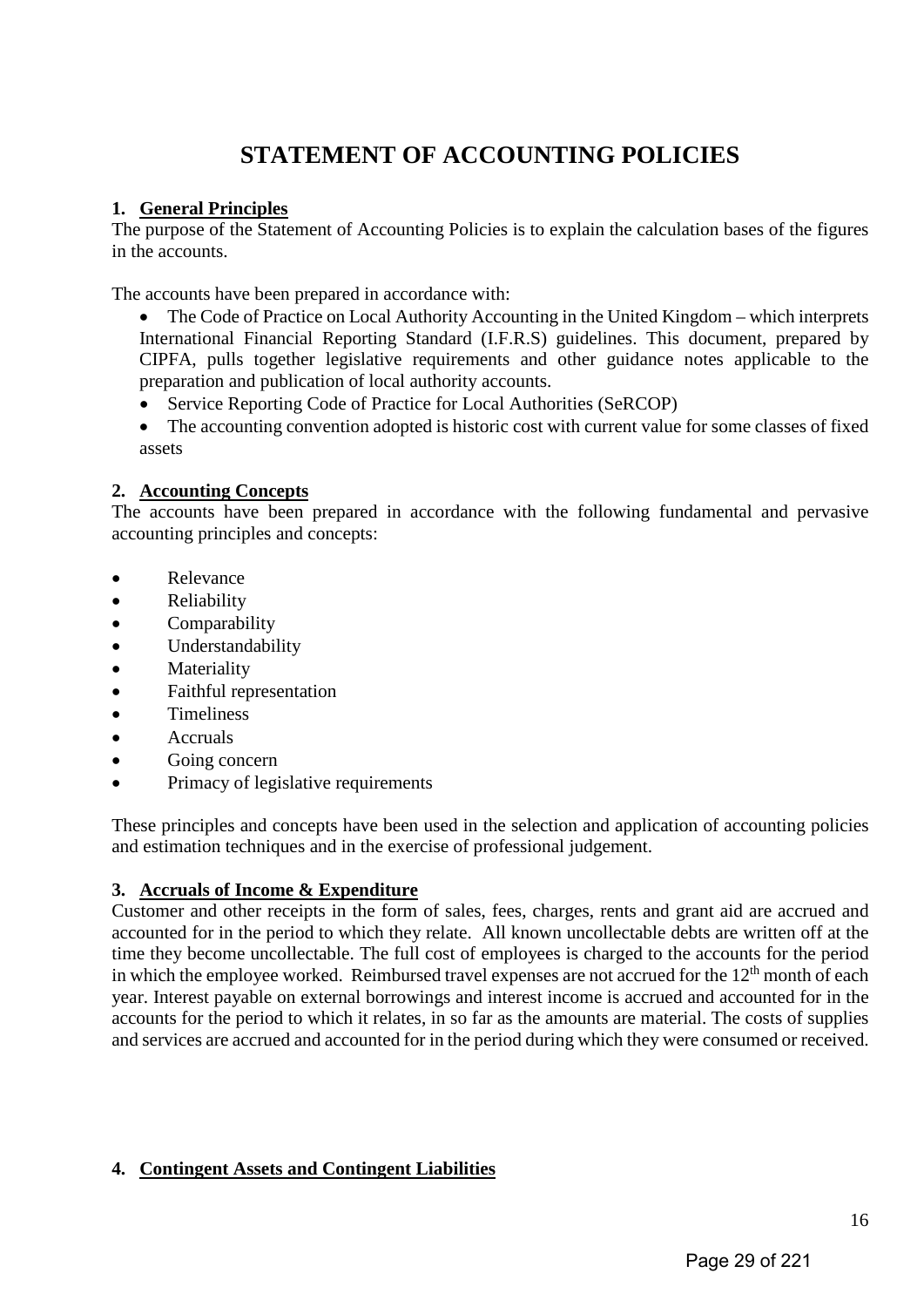Contingent Assets and Liabilities are not recognised within the Financial Statements, but are disclosed by way of a note to the Balance Sheet. The note, where necessary, will identify the nature of the asset or liability and an estimate of its potential financial impact and timing.

#### **5. Events After the balance sheet date**

Where an event after the Balance sheet provides evidence of conditions existing at the Balance Sheet date occurs, the amounts recognised in the accounts will be adjusted. Where an event occurs after the Balance Sheet date and is indicative of conditions that arose after the Balance Sheet date, amounts recognised in the accounts will not be adjusted and the event will be disclosed by way of a note to the statements, if material. However during the year there have been no such events.

#### **6. Grants Received**

Grants received are matched with the expenditure to which they relate. The National Park Grant from the Welsh Government and the Levy from Pembrokeshire County Council, which finance the general activities of the Authority, are credited to the revenue account for the period in respect of which they are payable. Revenue grants for specific services are presented against those services in the Comprehensive Income & Expenditure Account. Where the acquisition of a fixed asset is financed either wholly or in part by a grant from another organisation, the amount of grant is credited to the Capital Adjustment Account. Changes in regulations require that unless any conditions have not been met grants and contributions for revenue purposes must be fully recognised in the Comprehensive Income & Expenditure Account in the period of receipt. Previously, income would not be taken to the Comprehensive Income & Expenditure Account until the period of matching expenditure. However, authorities may consider earmarking such revenue grant income until it is applied. Transfers from the General Fund to earmarked reserves are accounted for in the Movement in Reserves Statement (MiRS) within the transfers to or from earmarked reserves line.

#### **7. Group Accounts**

Group Accounts are not applicable to the Authority's 2020/21 accounts, as no relationships exist with any subsidiaries, associates or joint ventures as defined for reporting purposes.

#### **8. Investments and Capital Instruments**

The Authority does not hold any investments in listed and unlisted companies. Surplus cash is deposited in short-term money market accounts with the Authority's bankers, Lloyds and NatWest. The Authority does not issue or hold any capital instruments that are listed or publicly traded on a stock exchange or market.

#### **9. Leases**

The Authority manages Operating Leases for its main photocopiers and for the majority of its vehicles, including vehicles provided to nominated staff under the Staff Lease Car Scheme. Lease payments are charged in full according to date payable on a straight-line basis, ensuring an equal annual charge to service revenue accounts throughout the life of the lease. Contributions from staff benefiting from the Lease Car Scheme are credited to the revenue account in the period of receipt.

The Authority rents a number of properties in support of its services, and rental costs are accounted for on a straight-line basis in the relevant rental periods. The Authority also rents-out a number of owned properties that are not required for direct service provision. The properties are held as fixed assets in the balance sheet, and income relating to these properties is accounted for on a straight-line basis in the relevant rental periods.

No Finance Leases exist.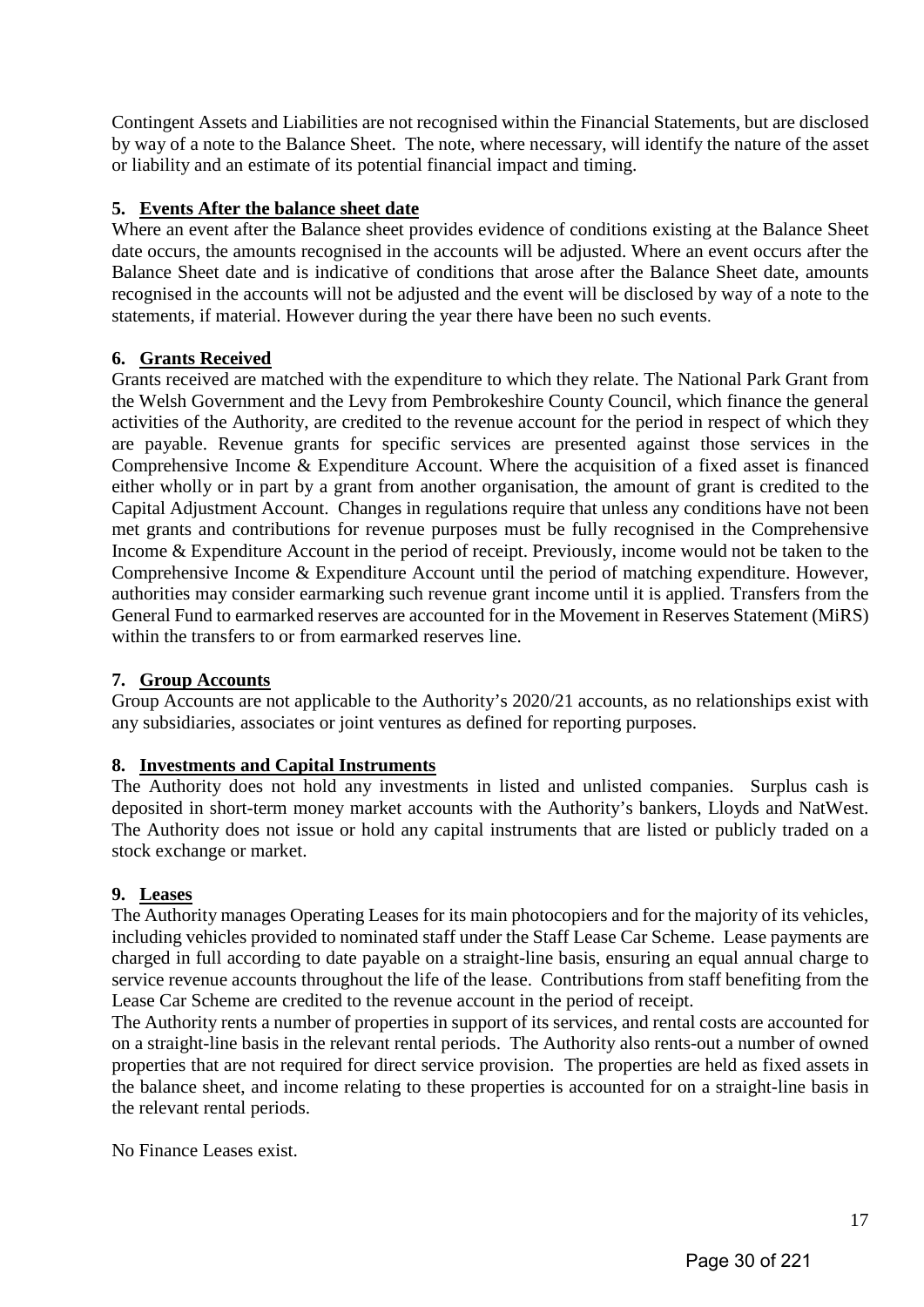#### **10. Employee Benefits**

Short term employee benefits include wages and salaries, paid annual leave, paid sick, paternity and maternity leave and are recognised as an expense for services in the year in which employees render service to the Authority. An accrual is made for the cost of holiday entitlements, including flexitime, earned by employees but not taken before the year end which employees can carry forward into the next financial year. The accrual is charged to Surplus or Deficit on the Provision of Services and then reversed out through the Movement in Reserves Statement.

Termination benefits are amounts payable as a result of a decision by the Authority to terminate an officer's employment before the normal retirement date or an officer's decision to accept voluntary redundancy and are charged on an accruals basis to the appropriate service in the Comprehensive Income and Expenditure Statement. Where termination benefits involve the enhancement of pensions, statutory provisions require the General Reserve balance to be charged with the amount payable by the Authority to the pension fund or pensioner in the year. The Statement of Accounts includes a statement to disclose information in relation to exit packages.

The Authority's employees have access to the Dyfed Pension Fund, a defined benefit scheme, which is administered by Carmarthenshire County Council. The cost of providing pensions for employees is funded in accordance with the statutory requirements governing the scheme in which the Authority participates. However, accounting for these pensions is to be done in accordance with generally accepted accounting practice as interpreted by the Code. Where the payments made for the year in accordance with the scheme requirements do not match the change in the Authority's recognised asset or liability for the same period, the recognised cost of pensions will not match the amount to be met through approved net funding. This is represented by an appropriation to or from the pension's reserve which equals the net change in the pension's liability recognised in the Comprehensive Income & Expenditure Statement.

The assets of the fund are measured at their fair value at the balance sheet date and any liabilities, such as accrued expenses, are deducted. The attributable scheme liabilities are measured on an actuarial basis using the projected unit method. The scheme liabilities comprise:

Any benefits promised under the formal terms of the scheme; and

 Any constructive obligations for further benefits where a public statement or past practice by the employer has created a valid expectation in the employees those benefits will be granted.

The surplus/deficit in the scheme is the excess/shortfall of the value of the assets in the scheme over/below the present value of the scheme liabilities. The Authority should recognise an asset to the extent that it is able to recover a surplus either through reduced contributions in the future or through refunds from the scheme. The Authority should recognise a liability to the extent that it reflects its legal or constructive obligation. Any changes in the defined benefit asset or liability is analysed into its component parts.

#### **11. Provisions**

Provisions are made and charged to the appropriate revenue account when the Authority has a present obligation based on a past event, where it is probable that a transfer of economic benefit will occur and where a reliable estimate can be made of the value of the benefit. Provisions are charged to the Comprehensive Income & Expenditure Statement, but when expenditure is incurred it is charged direct to the provision. Provisions are reviewed at the end of each period and exclude future operation losses and items where it is no longer probable that a transfer of economic benefit will take place. A provision for bad and doubtful debts is included in the accounts and the carrying amount for debtors has been adjusted accordingly.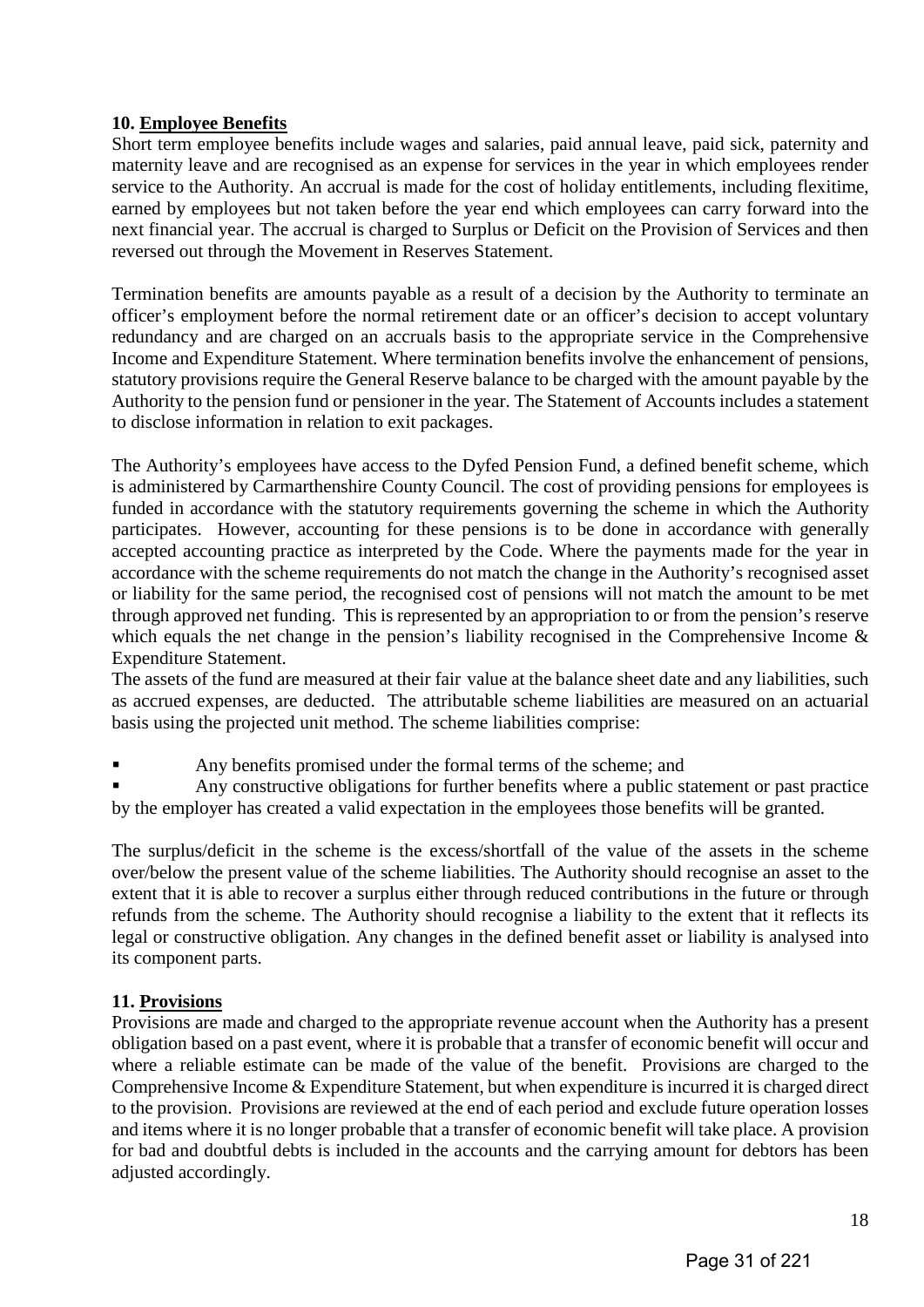#### **12. Reserves**

Earmarked reserves are amounts set-aside from revenue, with prior approval, for a specific purpose, falling outside the definition of provisions. Transfers to and from Earmarked Reserves are disclosed in the Movement of the Authority's Reserves Statement Balance as Net Transfer to or from Earmarked Reserves. General reserves are balances held for contingency and cash-flow purposes, and are not earmarked for other specific purposes. Recognition is given to LAAP Bulletin 77 – Guidance Note on Local Authority Reserves & Balances in reviewing and monitoring the levels of reserves. Capital reserves are not available for revenue purposes. The Capital Adjustment Account is non-distributable and held for balance sheet purposes only. The usable capital receipts reserve and unapplied capital grants reserve can only be used for capital expenditure purposes, the latter reflecting capital grants received but not yet applied to capital projects.

#### **13. Inventories & Long-term Contracts**

Stocks of merchandise, timber, and stamps are included in the accounts at cost. This is a departure from recommended practice that requires stocks to be shown at the *lower of* actual cost or net realisable value. The difference is not considered to be material. Other immaterial stock, for example stationery, is treated as current expenditure and charged directly to revenue.

#### **14. Non Current Assets**

Fixed assets comprise capital expenditure on:

- All land and buildings purchases.
- Land and buildings enhancement exceeding £10,000.

 All items (such as vehicles and equipment) with a useful life in excess of one year and costing or valued at over £10,000 either individually or collectively. Repairs and general maintenance expenditure is charged directly to revenue and not capitalised.

Fixed assets are initially measured at cost, but are then revalued on a rolling 5-year revaluation programme in order to ensure that their value is accurately reflected in the Authority's balance sheet. Revaluations are undertaken by the Authority's qualified Estates Officer, Carmarthenshire County Council and by qualified surveyors employed by R.K. Lucas & Son, in accordance with the RICS Appraisal & Valuation Manual and CIPFA guidelines as they relate to Asset Valuations.

When assets are revalued, any difference between the stated values and historic cost is represented in the Revaluation Reserve.

Non-current assets are carried in the Balance Sheet as follows:

- Operational property, plant and equipment assets are carried at their current value to the authority in their existing use.
- Non-operational property, plant and equipment surplus assets are carried at fair value
- Non-operational assets in the course of construction/development are recorded at cost.
- Infrastructure depreciated historical cost.
- Community assets depreciated historical cost or valuation rather than current or fair value.
- Assets held for sale measured at the lower of their carrying amount and fair value less costs to sell. These non-current assets are taken outside the scope of capital accounting pending sale although they remain subject to capital financing arrangements under the Prudential Framework.

In line with changes in accounting regulations as from April 2007 assets subject to positive revaluation have been reflected in the Revaluation Reserve and assets with negative revaluation, without a prior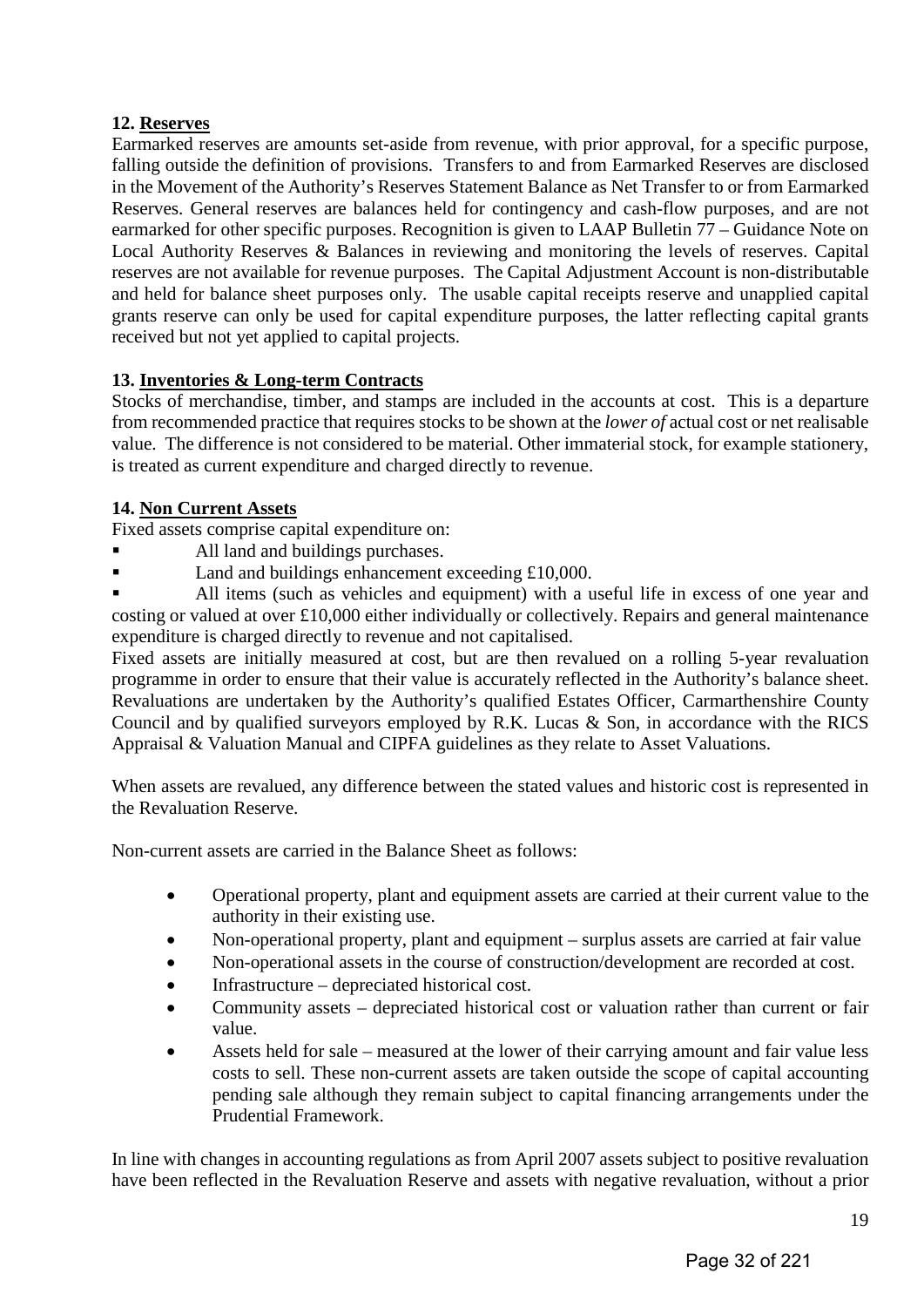revaluations reserve balance, have been charged to the Comprehensive Income & Expenditure statement. Asset values are not altered when the Authority is not aware of any material change in an asset's value.

Proceeds from the sale of individual assets of £10,000 or less are not treated as capital receipts and are, instead, credited directly to the revenue account. Proceeds above this de-minimums are credited to the Usable Capital Receipts Reserve, on an accruals basis.

Upon disposal of an asset, the net book value of the asset is written off against the Capital Adjustment Account. Where a fixed asset is disposed of for other than a cash consideration, or payment is deferred, an equivalent asset is recognised and included in the balance sheet at its appropriate value.

Depreciation is charged on all fixed assets with a finite useful life, accounting for estimated residual values. Depreciation rates, on a straight-line basis, are as follows:

• Freehold land is not depreciated

• Freehold buildings are generally depreciated over 25 years, although the useful life of certain assets are determined under the Asset Valuation Report or external advice

- Car parks are depreciated to 50% over 25 years.
- Plant and machinery are depreciated over 10 years.
- Intangible Assets are depreciated over 4 years.
- IT equipment is depreciated over 4 years.
- Vehicles and equipment are depreciated over 5 years.

• Fully depreciated assets are reviewed to ascertain whether their value in the balance sheet and their potential future life-span are appropriately represented. Where necessary, asset depreciable lives are extended or assets are revalued to achieve the appropriate representation.

• Assets in the course of construction are not depreciated. Depreciation is not charged in the year of acquisition or transfer of assets, but is charged in each subsequent year, where applicable, including the year of disposal.

Under IFRS 13 Fair Value Measurement standard any surplus assets (assets that are not being used to deliver services, but which do not meet the criteria to be classified as either investment properties or non-current assets held for sale) held by the Authority are revalued at market value rather than value in existing use. Operational property, plant and equipment assets are outside the scope of IFRS 13.

When it becomes probable that the carrying amount of an asset will be recovered principally through a sale transaction rather than through its continuing use, it is reclassified as an Asset Held for Sale. The asset is revalued immediately before reclassification and then carried at the lower of this amount and fair value less costs to sell. Where there is a subsequent decrease to fair value less costs to sell, the loss is posted to the Other Operating Expenditure line in the Comprehensive Income and Expenditure Statement. Gains in fair value are recognised only up to the amount of any previously losses recognised in the Surplus or Deficit on Provision of Services. Depreciation is not charged on Assets Held for Sale.

If assets no longer meet the criteria to be classified as Assets Held for Sale, they are reclassified back to non-current assets and valued at the lower of their carrying amount before they were classified as held for sale; adjusted for depreciation, amortisation or revaluations that would have been recognised had they not been classified as Held for Sale, and their recoverable amount at the date of the decision not to sell. Assets that are to be abandoned or scrapped are not reclassified as Assets Held for Sale.

When an asset is disposed of or decommissioned, the carrying amount of the asset in the Balance Sheet (whether Property, Plant and Equipment or Assets Held for Sale) is written off to the Other Operating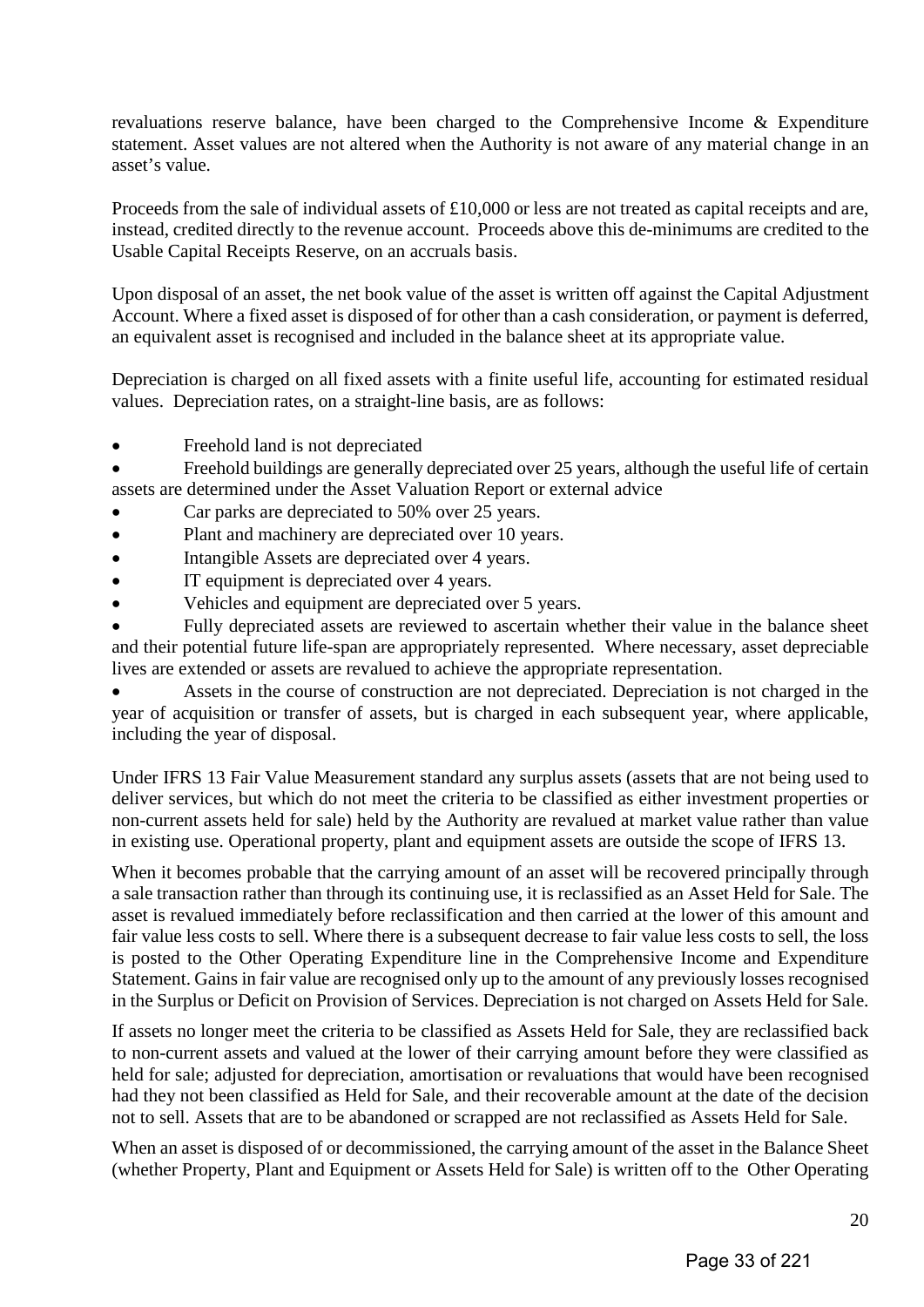Expenditure line in the Comprehensive Income and Expenditure Statement as part of the gain or loss on disposal. Receipts from disposals (if any) are credited to the same line in the Comprehensive Income and Expenditure Statement also as part of the gain or loss on disposal. Any revaluation gains accumulated for the asset in the Revaluation Reserve are transferred to the Capital Adjustment Account. The written-off value of disposals is not a revenue charge as the cost of non-current assets is fully provided for under separate arrangements for capital financing. Amounts are appropriated to the Capital Adjustment Account from the General Fund Balance in the Movement in Reserves Statement

#### **15. Capital Charges and Revenue Expenditure Funded From Capital Under Statute**

The cost of services in the Comprehensive Income & Expenditure Account includes a capital charge for all fixed assets used by each service, as recorded in the balance sheet at 31<sup>st</sup> March 2020. These charges equate to the sum of depreciation. The General Fund Balance is adjusted so the overall result is of no financial impact on the amounts raised from the National Park Grant and Local Authority Levy – that is, the adjustments are self-balancing. All expenditure on repairs and maintenance relating to fixed assets is charged to the appropriate service revenue account. Payments that under legislation are funded from capital resources but where no fixed assets are created are charged to the appropriate service in the Comprehensive Income & Expenditure Statement. These charges are subsequently reversed out in the Movement in Reserves Statement with an equal charge to the Capital Adjustment Account.

#### **16. Interest Charges and Receipts**

Surplus funds, made available through prudent cash flow management, are invested via Lloyds and NatWest Banks and generate interest receipts that are credited to the Comprehensive Income & Expenditure Account.

#### **17. Value Added Tax**

The accounts have been prepared on a VAT exclusive basis as the Authority is able to recover VAT on its activities.

#### **18. Investment Properties**.

The Authority holds Investment properties which are a separate class of property (land or a building, or part of a building, or both) that is held solely to earn rentals or for capital appreciation, or both, and are carried at their market value. Income from rental of Investment properties and impairments in the value of Investment Properties are shown in the Financing and Investment Income & Expenditure line of the Comprehensive Income & Expenditure Statement. Investment properties are carried at fair value and following the specifications in IFRS 13 at highest and best use.

#### **19. Heritage Assets**

From 1 April 2010 the Authority is required to separately record Heritage Assets from other assets. Heritage Assets are assets preserved in trust for future generations because of their cultural, environmental or historic associations. The review of the impairment, acquisition and disposal of heritage assets is included within the of the Authority's Asset Management Group. Heritage Assets are subject to the Authority's normal revolving five yearly assets revaluations program and are valued on an historical cost basis. Depreciation of Heritage Assets, where appropriate, is in line with the general policy on depreciation.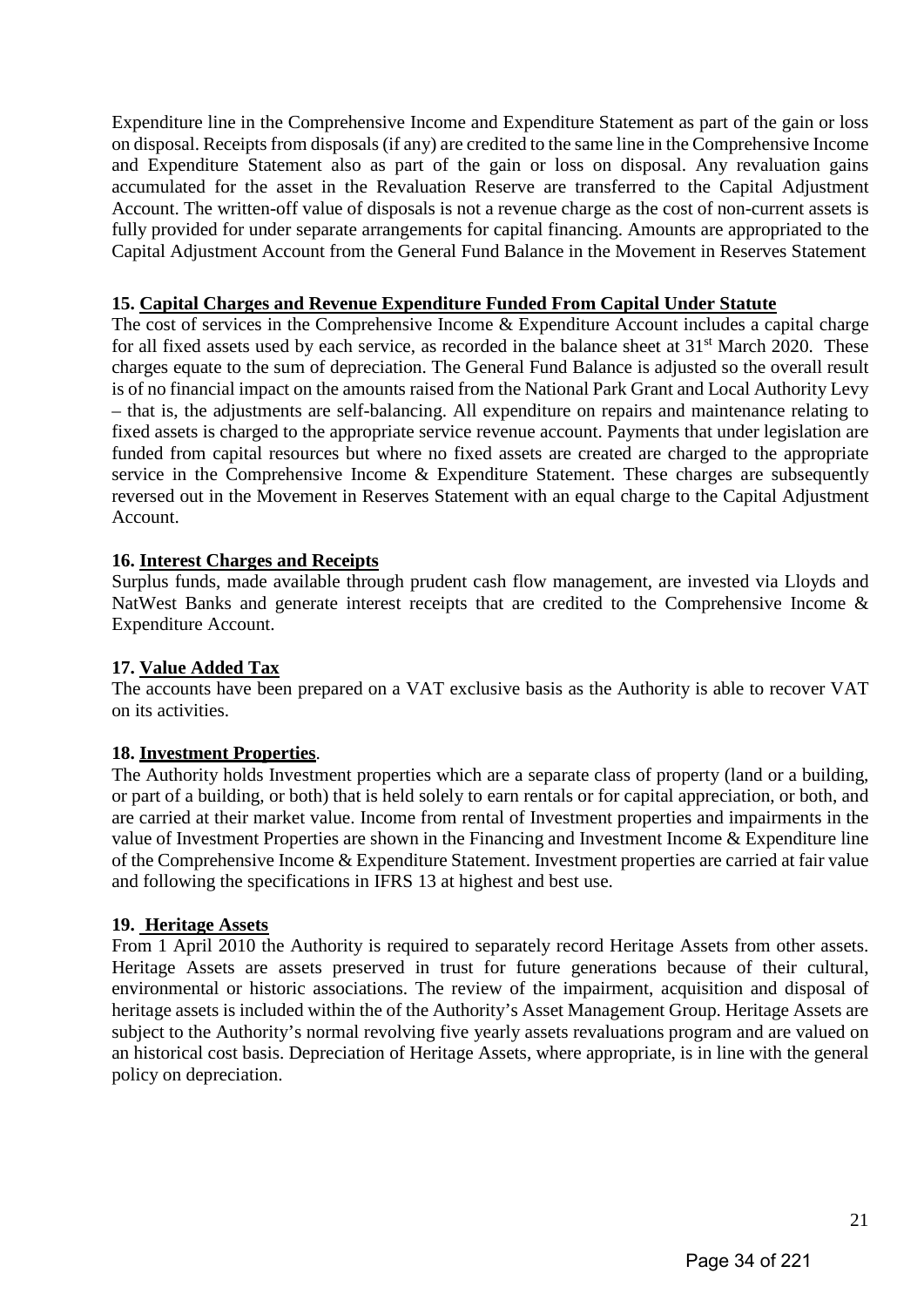## **Pembrokeshire Coast National Park Authority Comprehensive Income and Expenditure Statement 1st April 2020 – 31st March 2021**

**£000's**

|                                    | 31 March 2021      |                |            |                    | 31 March 2020 |            |
|------------------------------------|--------------------|----------------|------------|--------------------|---------------|------------|
|                                    | <b>Expenditure</b> | <b>Income</b>  | <b>Net</b> | <b>Expenditure</b> | <b>Income</b> | <b>Net</b> |
| <b>Conservation of the Natural</b> |                    |                |            |                    |               |            |
| Environment                        | 665                | $-197$         | 468        | 591                | $-119$        | 472        |
| Conservation of the Cultural       |                    |                |            |                    |               |            |
| Heritage                           | 107                | $\overline{0}$ | 107        | 104                | $-4$          | 100        |
| <b>Development Control</b>         | 537                | $-371$         | 166        | 534                | $-179$        | 355        |
| Forward Planning &                 |                    |                |            |                    |               |            |
| Communities                        | 453                | $-157$         | 296        | 368                |               | 368        |
| Promoting Understanding            | 1,652              | $-659$         | 993        | 1,935              | $-845$        | 1,090      |
| Recreation & Transport             | 773                | $-774$         | $-1$       | 708                | $-647$        | 61         |
| Rangers, Estates & Volunteers      | 1,344              | $-140$         | 1,204      | 1,338              | $-118$        | 1,220      |
| Democratic Representation &        |                    |                |            |                    |               |            |
| Management                         | 818                | $-107$         | 711        | 520                | $-6$          | 514        |
| <b>Support Service Costs</b>       | 1,325              | $-47$          | 1,278      | 1,305              | $-38$         | 1,267      |
| <b>Cost of Services</b>            | 7,674              | $-2,452$       | 5,222      | 7,403              | $-1,956$      | 5,447      |
| Financing & Investment Income      |                    |                |            |                    |               |            |
| & Expenditure (Note 8)             |                    |                | 133        |                    |               | $-6$       |
| <b>Other Operating Expenditure</b> |                    |                |            |                    |               |            |
| (Note 9)                           |                    |                | 14         |                    |               | 106        |
| <b>Taxation &amp; Non-specific</b> |                    |                |            |                    |               |            |
| <b>Grant Income</b> (Note 10)      |                    |                | $-6,246$   |                    |               | $-4,900$   |
| (Surplus) or Deficit on            |                    |                |            |                    |               |            |
| <b>Provision of Services</b>       |                    |                | $-877$     |                    |               | 647        |
| Surplus or deficit on revaluation  |                    |                |            |                    |               |            |
| of fixed assets (Note 11)          |                    |                |            |                    |               | 65         |
| Actuarial gains / losses on        |                    |                |            |                    |               |            |
| pension assets / liabilities (Note |                    |                |            |                    |               |            |
| 33)                                |                    |                | $-996$     |                    |               | 2,128      |
| <b>Other Comprehensive Income</b>  |                    |                |            |                    |               |            |
| and Expenditure                    |                    |                | $-996$     |                    |               | 2,193      |
| <b>Total Comprehensive Income</b>  |                    |                |            |                    |               |            |
| and Expenditure (Note 6)           |                    |                | $-1,873$   |                    |               | 2,840      |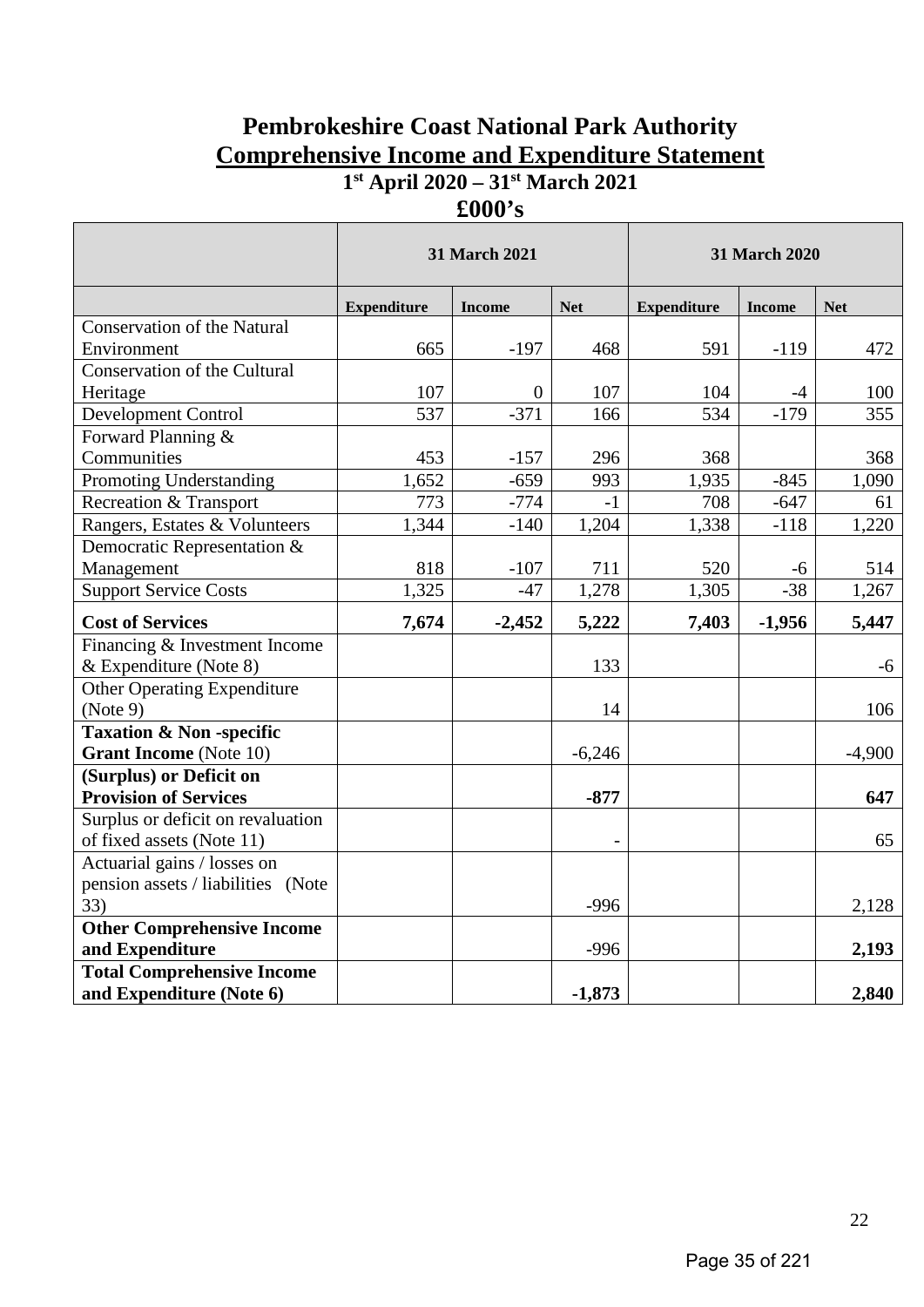## **Pembrokeshire Coast National Park Authority BALANCE SHEET** *As at 31st March 2021* **£000's**

|                                       | 31 March | 31 March |
|---------------------------------------|----------|----------|
| As at:                                | 2020     | 2020     |
|                                       |          |          |
| Property, Plant & Equipment (Note 11) | 12,626   | 11,390   |
| Heritage Assets (Note 11)             | 171      | 171      |
| Intangible Assets (Note 14)           | 79       | 109      |
| <b>Investment Property (Note 12)</b>  | 949      | 949      |
| Long term Debtor (Note 17)            |          |          |
| <b>Long Term Assets</b>               | 13,825   | 12,620   |
|                                       |          |          |
| Inventories (Note 16)                 | 129      | 117      |
| Short Term Debtors (Note 17)          | 611      | 373      |
| Cash and Cash Equivalents (Note 18)   | 5,770    | 5,377    |
| <b>Current Assets</b>                 | 6,510    | 5,867    |
|                                       |          |          |
| Short Term Creditors (Note 20)        | $-641$   | $-504$   |
| Provisions (Note 20)                  | $-8$     | -74      |
| <b>Current Liabilities</b>            | $-649$   | $-578$   |
|                                       |          |          |
| Pension Liability (Note 33)           | $-8,478$ | $-8,573$ |
| <b>Long Term Liabilities</b>          | $-8,478$ | $-8,573$ |
|                                       |          |          |
| <b>Net Assets</b>                     | 11,208   | 9,336    |
|                                       |          |          |
| Usable Reserves (Note 21)             | 5,979    | 5,396    |
| Unusable Reserves (Note 22)           | 5,229    | 3,940    |
| <b>Total Reserves</b>                 | 11,208   | 9,336    |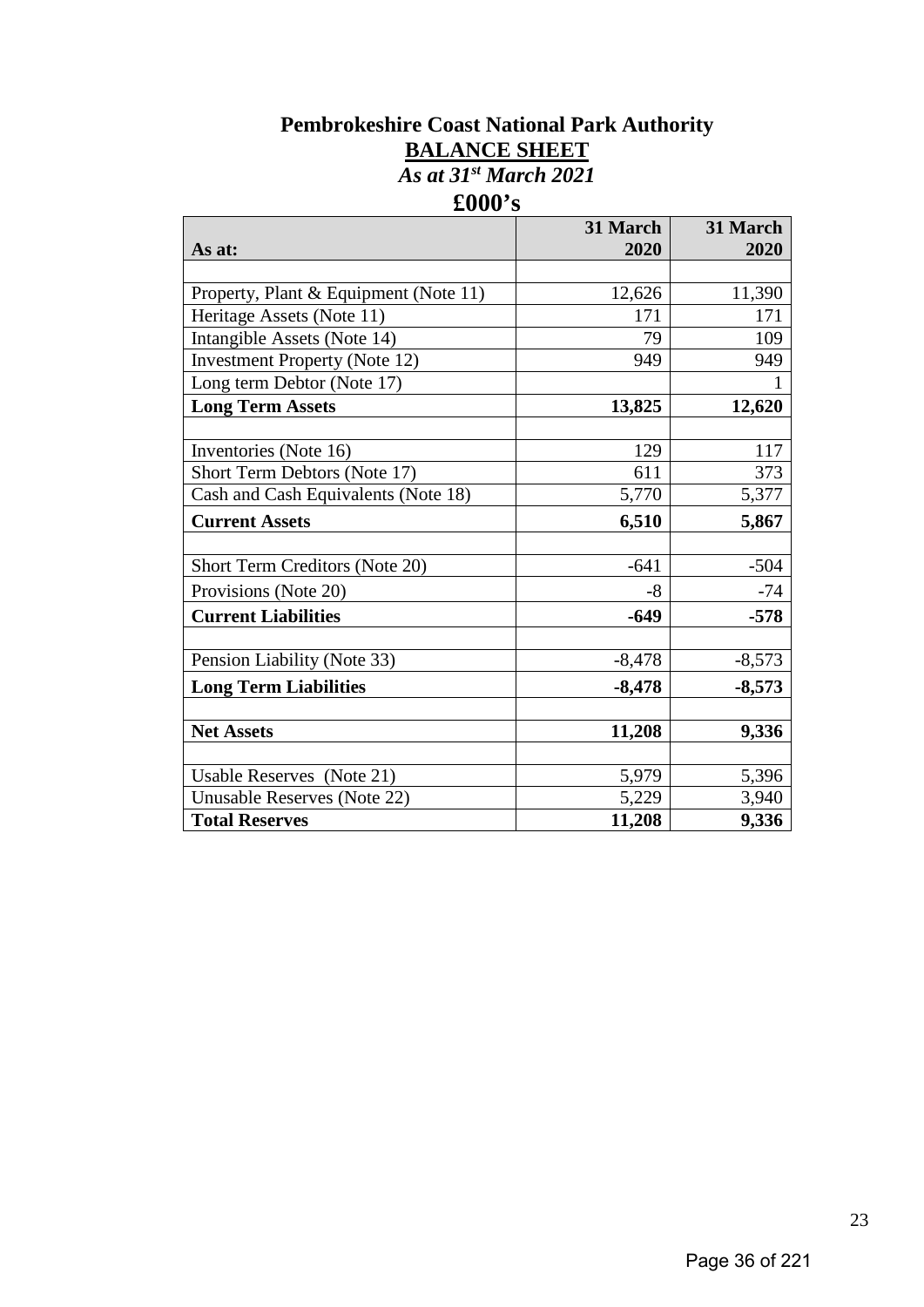## **Movement in Reserves Statement** *1st April 2020 – 31st March 2021*

# **£000's**

|                                                                                        | <b>General</b><br>Fund<br><b>Balance</b> | <b>Earmarked</b><br><b>Reserves</b> | Capital<br><b>Receipts</b><br><b>Reserve</b> | <b>Total</b><br><b>Usable</b><br><b>Reserves</b> | <b>Revaluation</b><br><b>Reserve</b> | Capital<br><b>Adjustment</b><br>Account | <b>Pensions</b><br><b>Reserve</b> | <b>Accumulated</b><br><b>Absences</b><br><b>Account</b> | Unusable<br><b>Reserves</b> | <b>Total</b><br><b>Authority</b><br><b>Reserves</b> |
|----------------------------------------------------------------------------------------|------------------------------------------|-------------------------------------|----------------------------------------------|--------------------------------------------------|--------------------------------------|-----------------------------------------|-----------------------------------|---------------------------------------------------------|-----------------------------|-----------------------------------------------------|
| <b>Balance as at 31</b><br><b>March 2020</b>                                           | 1,008                                    | 4,018                               | 370                                          | 5,396                                            | 3,020                                | 9,572                                   | $-8,573$                          | $-79$                                                   | 3,940                       | 9,336                                               |
| Surplus or<br>(deficit) on<br>provision of<br>services                                 | 877                                      |                                     |                                              | 877                                              |                                      |                                         |                                   |                                                         |                             | 877                                                 |
| Other<br>Comprehensive<br>Expenditure and<br>Income                                    |                                          |                                     |                                              |                                                  |                                      |                                         | 996                               |                                                         | 996                         | 996                                                 |
| <b>Total</b><br>Comprehensive<br><b>Expenditure and</b><br><b>Income</b><br>Adjustment | 877                                      |                                     |                                              | 877                                              |                                      |                                         | 996                               |                                                         | 996                         | 1,873                                               |
| between<br>accounting basis<br>and funding<br>basis under<br>regulations               |                                          |                                     |                                              |                                                  |                                      |                                         | $-901$                            |                                                         |                             |                                                     |
| (Note 6)<br>Net                                                                        | $-293$                                   |                                     |                                              | $-293$                                           | $-35$                                | 1,242                                   |                                   | $-13$                                                   | 293                         |                                                     |
| Increase/Decrease<br>before Transfers<br>to Earmarked<br>Reserves (Note 6)             | 584                                      |                                     |                                              | 584                                              | $-35$                                | 1,242                                   | 95                                | $-13$                                                   | 1,289                       | 1,873                                               |
| Transfers to/from<br>Earmarked<br>Reserves                                             | $-583$                                   | 583                                 |                                              |                                                  |                                      |                                         |                                   |                                                         |                             |                                                     |
| Increase/Decrease<br>in Year                                                           | 1                                        | 583                                 |                                              | 584                                              | $-35$                                | 1,242                                   | 95                                | $-13$                                                   | 1,289                       | 1,873                                               |
| Roundings                                                                              | $-1$                                     |                                     |                                              | $-1$                                             |                                      |                                         |                                   |                                                         |                             | $-1$                                                |
| <b>Balance at 31</b><br><b>March 2021</b><br>carried forward                           | 1,008                                    | 4,601                               | 370                                          | 5,979                                            | 2,985                                | 10,814                                  | $-8,478$                          | $-92$                                                   | 5,229                       | 11,208                                              |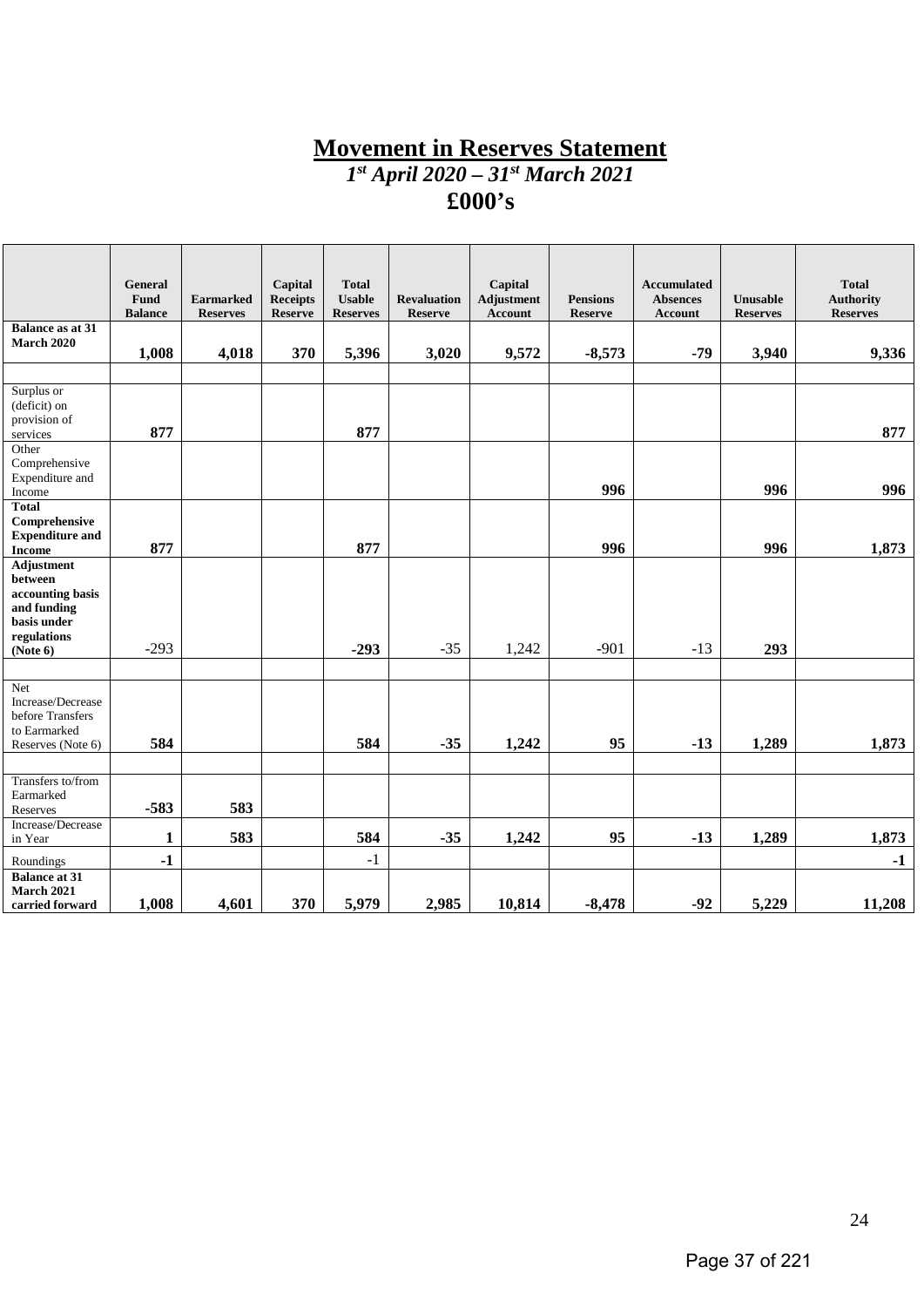# **Movement in Reserves Statement**

*1st April 2019 – 31st March 2020*

**£000's**

|                                         | General                |                                     | Capital                           | <b>Total</b>                     |                                      | Capital                      |                                   | Accumulated                |                             | <b>Total</b>                        |
|-----------------------------------------|------------------------|-------------------------------------|-----------------------------------|----------------------------------|--------------------------------------|------------------------------|-----------------------------------|----------------------------|-----------------------------|-------------------------------------|
|                                         | Fund<br><b>Balance</b> | <b>Earmarked</b><br><b>Reserves</b> | <b>Receipts</b><br><b>Reserve</b> | <b>Usable</b><br><b>Reserves</b> | <b>Revaluation</b><br><b>Reserve</b> | Adjustment<br><b>Account</b> | <b>Pensions</b><br><b>Reserve</b> | <b>Absences</b><br>Account | Unusable<br><b>Reserves</b> | <b>Authority</b><br><b>Reserves</b> |
| <b>Balance as at 31</b>                 |                        |                                     |                                   |                                  |                                      |                              |                                   |                            |                             |                                     |
| <b>March 2019</b>                       | 1,008                  | 3,952                               | 654                               | 5,614                            | 3,120                                | 9,101                        | $-5,605$                          | $-55$                      | 6,561                       | 12,175                              |
|                                         |                        |                                     |                                   |                                  |                                      |                              |                                   |                            |                             |                                     |
| Surplus or<br>(deficit) on              |                        |                                     |                                   |                                  |                                      |                              |                                   |                            |                             |                                     |
| provision of                            |                        |                                     |                                   |                                  |                                      |                              |                                   |                            |                             |                                     |
| services                                | $-649$                 |                                     |                                   | $-649$                           |                                      |                              |                                   |                            |                             | -649                                |
| Other<br>Comprehensive                  |                        |                                     |                                   |                                  |                                      |                              |                                   |                            |                             |                                     |
| Expenditure and                         |                        |                                     |                                   |                                  |                                      |                              |                                   |                            |                             |                                     |
| Income                                  |                        |                                     |                                   |                                  | $-65$                                |                              | $-2,128$                          |                            | $-2,193$                    | $-2,193$                            |
| <b>Total</b>                            |                        |                                     |                                   |                                  |                                      |                              |                                   |                            |                             |                                     |
| Comprehensive<br><b>Expenditure and</b> |                        |                                     |                                   |                                  |                                      |                              |                                   |                            |                             |                                     |
| <b>Income</b>                           | $-649$                 |                                     |                                   | $-649$                           | $-65$                                |                              | $-2,128$                          |                            | $-2,193$                    | $-2,842$                            |
| <b>Adjustment</b>                       |                        |                                     |                                   |                                  |                                      |                              |                                   |                            |                             |                                     |
| between<br>accounting basis             |                        |                                     |                                   |                                  |                                      |                              |                                   |                            |                             |                                     |
| and funding                             |                        |                                     |                                   |                                  |                                      |                              |                                   |                            |                             |                                     |
| basis under                             |                        |                                     |                                   |                                  |                                      |                              |                                   |                            |                             |                                     |
| regulations                             |                        |                                     |                                   |                                  |                                      |                              |                                   |                            |                             |                                     |
| (Note 6)                                | 715                    |                                     | $-285$                            | 430                              | $-35$                                | 470                          | $-841$                            | $-24$                      | $-430$                      |                                     |
| <b>Net</b>                              |                        |                                     |                                   |                                  |                                      |                              |                                   |                            |                             |                                     |
| Increase/Decrease                       |                        |                                     |                                   |                                  |                                      |                              |                                   |                            |                             |                                     |
| before Transfers                        |                        |                                     |                                   |                                  |                                      |                              |                                   |                            |                             |                                     |
| to Earmarked                            |                        |                                     |                                   |                                  |                                      |                              |                                   |                            |                             |                                     |
| Reserves (Note 7)                       | 66                     |                                     | $-285$                            | $-219$                           | $-100$                               | 470                          | $-2,969$                          | $-24$                      | $-2,623$                    | $-2,842$                            |
| Transfers to/from                       |                        |                                     |                                   |                                  |                                      |                              |                                   |                            |                             |                                     |
| Earmarked                               |                        |                                     |                                   |                                  |                                      |                              |                                   |                            |                             |                                     |
| Reserves                                | $-66$                  | 66                                  |                                   |                                  |                                      |                              |                                   |                            |                             |                                     |
| Increase/Decrease                       |                        |                                     |                                   |                                  |                                      |                              |                                   |                            |                             |                                     |
| in Year                                 |                        | 66                                  | $-285$                            | $-219$                           | $-100$                               | 470                          | $-2,969$                          | $-24$                      | $-2,623$                    | $-2,842$                            |
| Roundings<br><b>Balance at 31</b>       |                        |                                     | $\mathbf{1}$                      | $\mathbf{1}$                     |                                      | $\mathbf{1}$                 | $\mathbf{1}$                      |                            | $\overline{2}$              | $\overline{\mathbf{3}}$             |
| <b>March 2020</b>                       |                        |                                     |                                   |                                  |                                      |                              |                                   |                            |                             |                                     |
| carried forward                         | 1,008                  | 4,018                               | 370                               | 5,396                            | 3,020                                | 9,572                        | $-8,573$                          | $-79$                      | 3,940                       | 9,336                               |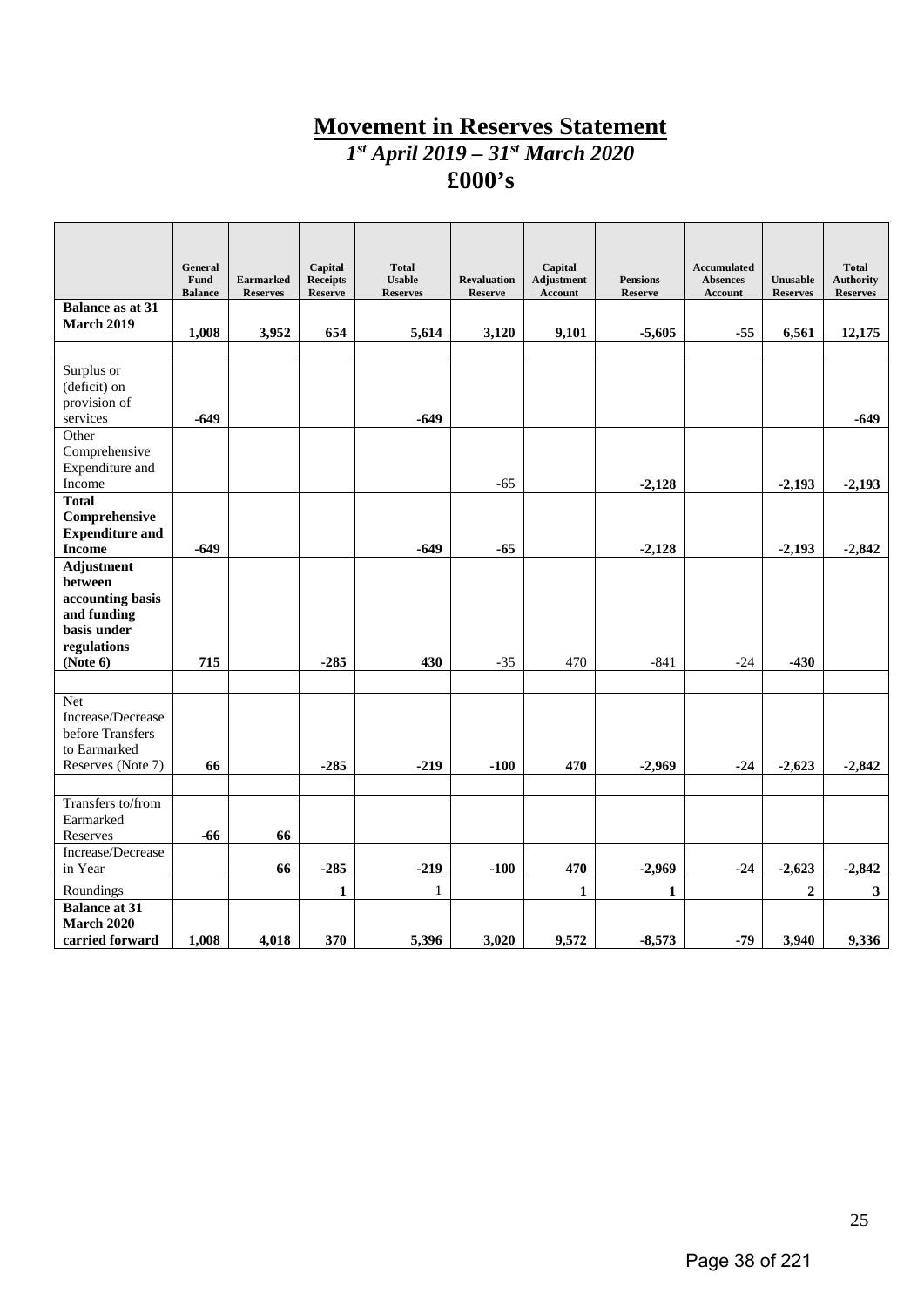# **Cash Flow Statement** *1st April 2020 – 31st March 2021*

# **£000s**

|                                                   | 31 March<br>2020 | 31 March<br>2020 |
|---------------------------------------------------|------------------|------------------|
| Net (- surplus) or deficit on the provision of    |                  |                  |
| services                                          | $-877$           | 647              |
| Adjust net surplus or deficit on the provision of |                  |                  |
| services for noncash Movements (Note 24)          | $-1,086$         | $-1,093$         |
| Adjust for items included in the net surplus or   |                  |                  |
| deficit on the provision of services that are     | 1,898            |                  |
| investing and financing activities                |                  | 1007             |
| <b>Net cash flows from Operating Activities</b>   | $-65$            | 561              |
| Investing Activities (Note 25)                    | $-327$           | $-359$           |
| Financing Activities (Note 25)                    | $-1$             | $-3$             |
| Net increase(-) or decrease in cash and cash      |                  |                  |
| equivalents                                       | $-393$           | 199              |
| Cash and cash equivalents at the beginning        |                  |                  |
| of the reporting period                           | 5,377            | 5,576            |
| Cash and cash equivalents at the end of the       |                  |                  |
| reporting period                                  | 5,770            | 5,377            |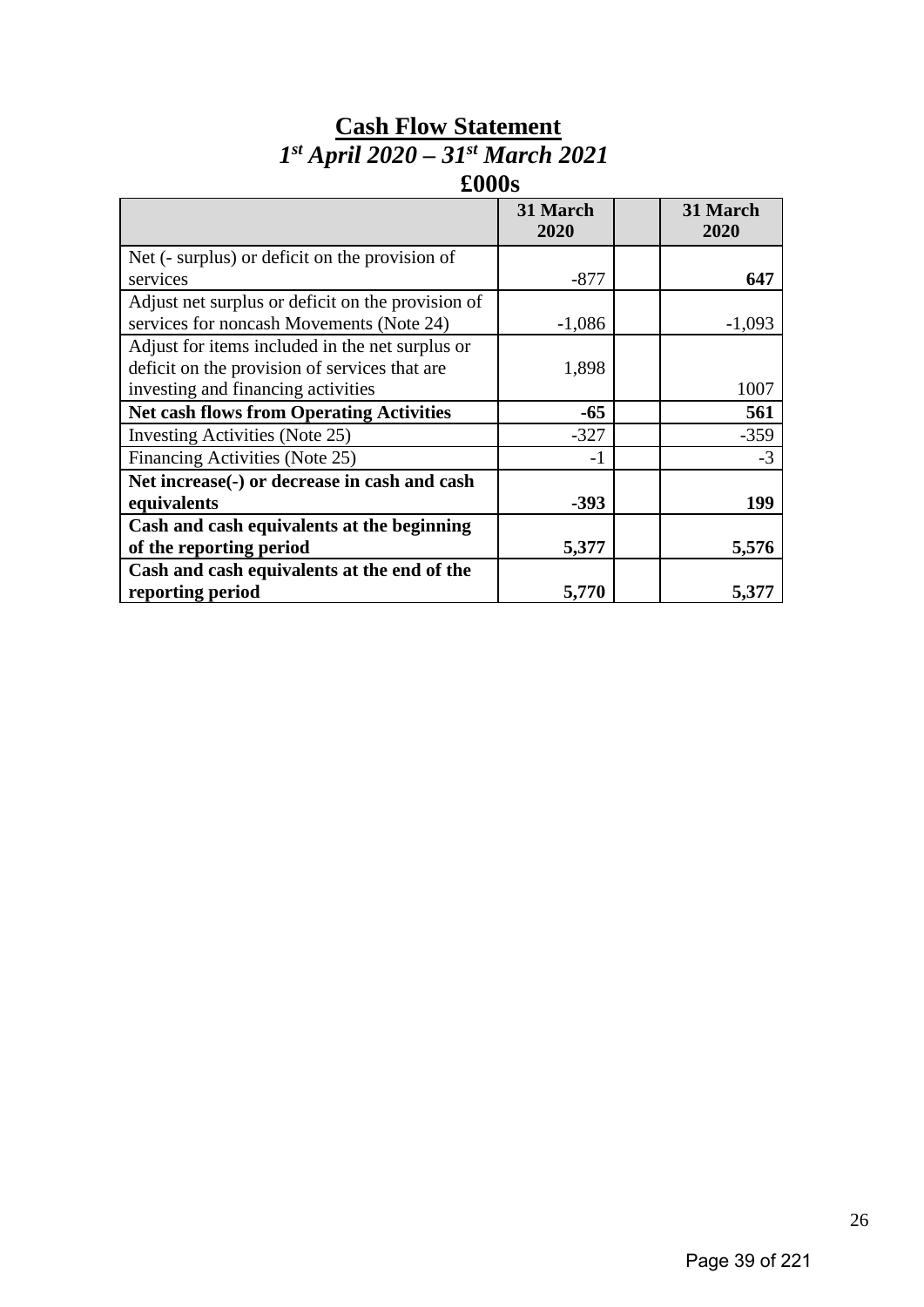# **Notes to the Financial Statements**

#### 1**. ACCOUNTING STANDARDS THAT HAVE BEEN ISSUED BUT HAVE NOT YET BEEN ADOPTED**

The Code of Practice on Local Authority Accounting in the United Kingdom (the Code) requires the disclosure of information relating to the expected impact of an accounting change that will be required by a new standard that has been issued but not yet adopted. At the balance sheet date, the following new standard and amendments to existing standards have been published but not yet adopted by the Code of Practice of Local Authority Accounting in the United Kingdom:

IFRS 16 Leases will requires that are lessees to recognise most leases on their balance sheets as right-of-use assets with corresponding lease liabilities (there is recognition for low-value and shortterm leases). CIPFA/LASAAC have deferred implementation of IFRS16 for local government to 1 April 2022 and the impact of this is unknown as this stage.

#### 2. **CRITICAL JUDGEMENTS IN APPLYING ACCOUNTING POLICIES**

Other than those disclosed elsewhere in these notes the Authority has not had to make any critical judgements about complex transactions or those involving uncertainty about future events. However with the uncertainty regarding the future level of funding for the National Park Authority beyond 2020/21 there is the assumption the authority will be able to able to conduct its primary functions post 2020/21 and be a going concern.

#### 3. **ASSUMPTIONS MADE ABOUT THE FUTURE AND OTHER MAJOR SOURCES OF ESTIMATION UNCERTAINTY.**

The Statement of Accounts contains estimated figures that are based on assumptions made by the Authority about the future or that are otherwise uncertain. Estimates are made taking into account historical experience, current trends and other relevant factors. However, because balances cannot be determined with certainty, actual results could be materially different from the assumptions and estimates.

In the Authority's Balance Sheet at 31 March 2021 there is a risk of material adjustment in the forthcoming financial year in the size of the pension liability. Estimation of the net liability to pay pensions depends on a number of complex judgements relating to the discount rate used, the rate at which salaries are projected to increase, changes in retirement ages, mortality rates and expected returns on pension fund assets. A firm of consulting actuaries is engaged to provide the Authority with expert advice about the assumptions to be applied.

The Statement of Accounts contains accruals for income and expenditure known as at the balance sheet date. In addition they show the accumulative absences accrual is the value of staff leave due, but not taken, as at the end of the financial year.

Assets are depreciated over useful lives that are dependent on assumptions about the level of repairs and maintenance that will be incurred in relation to individual assets. The current economic climate makes it uncertain that the Authority will be able to sustain its current spending on repairs and maintenance bringing into doubt the useful lives assigned to assets. If the useful life of assets is reduced, depreciation increases and the carrying amount of the assets falls. It is estimated that the annual depreciation charge for buildings would increase in these circumstances.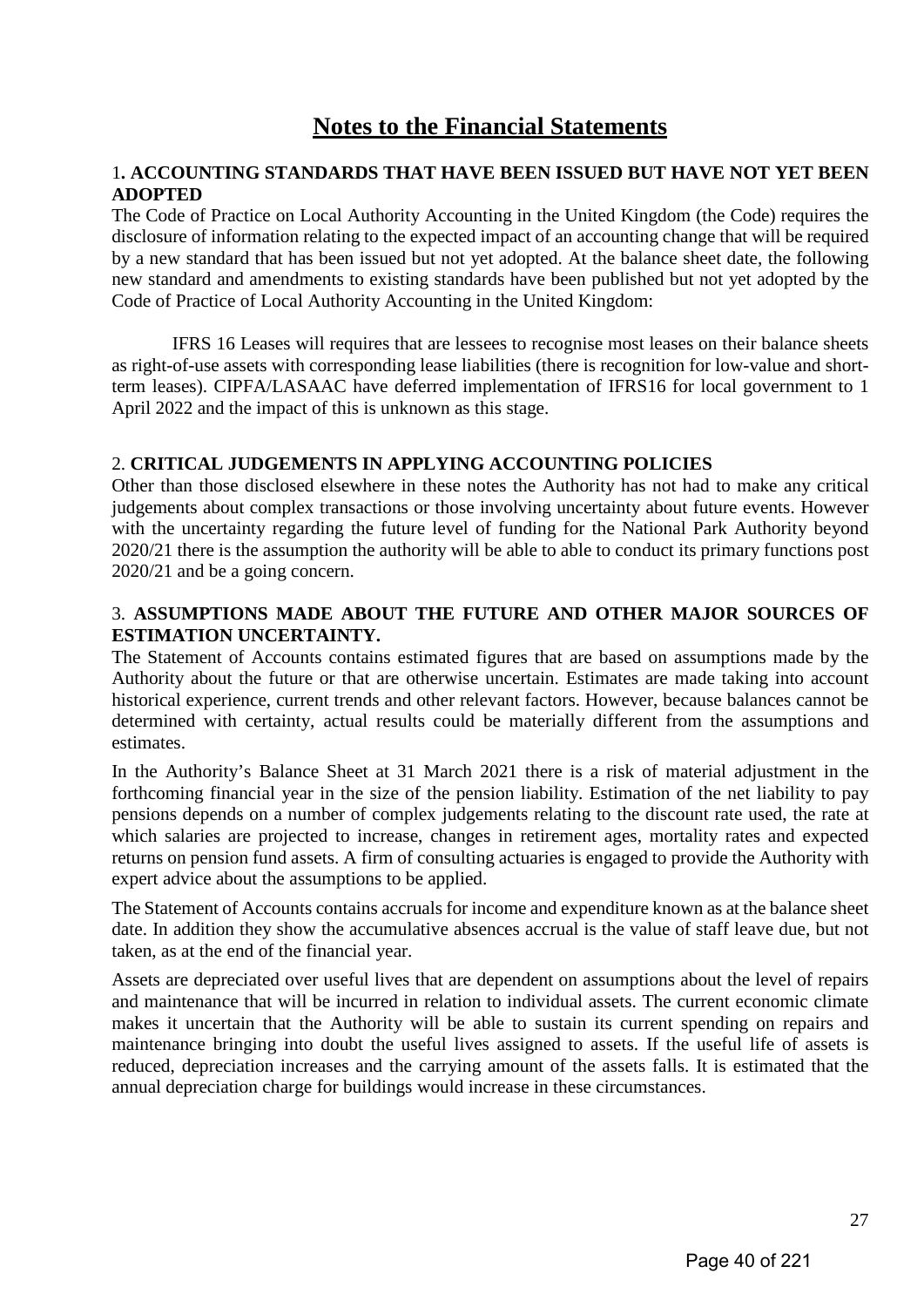#### **Covid-19**

The ongoing impact of the Covid-19 pandemic has created uncertainty surrounding illiquid asset values. As such, the pension fund and assets as at 31 March 2020 are difficult to value according to preferred accounting policy.

#### 4. **MATERIAL ITEMS OF INCOME AND EXPENSE**

There are no material items other than those disclosed in the Comprehensive Income and Expenditure Statement.

#### 5. **EVENTS AFTER THE BALANCE SHEET DATE**

There were no post balance sheet events to report.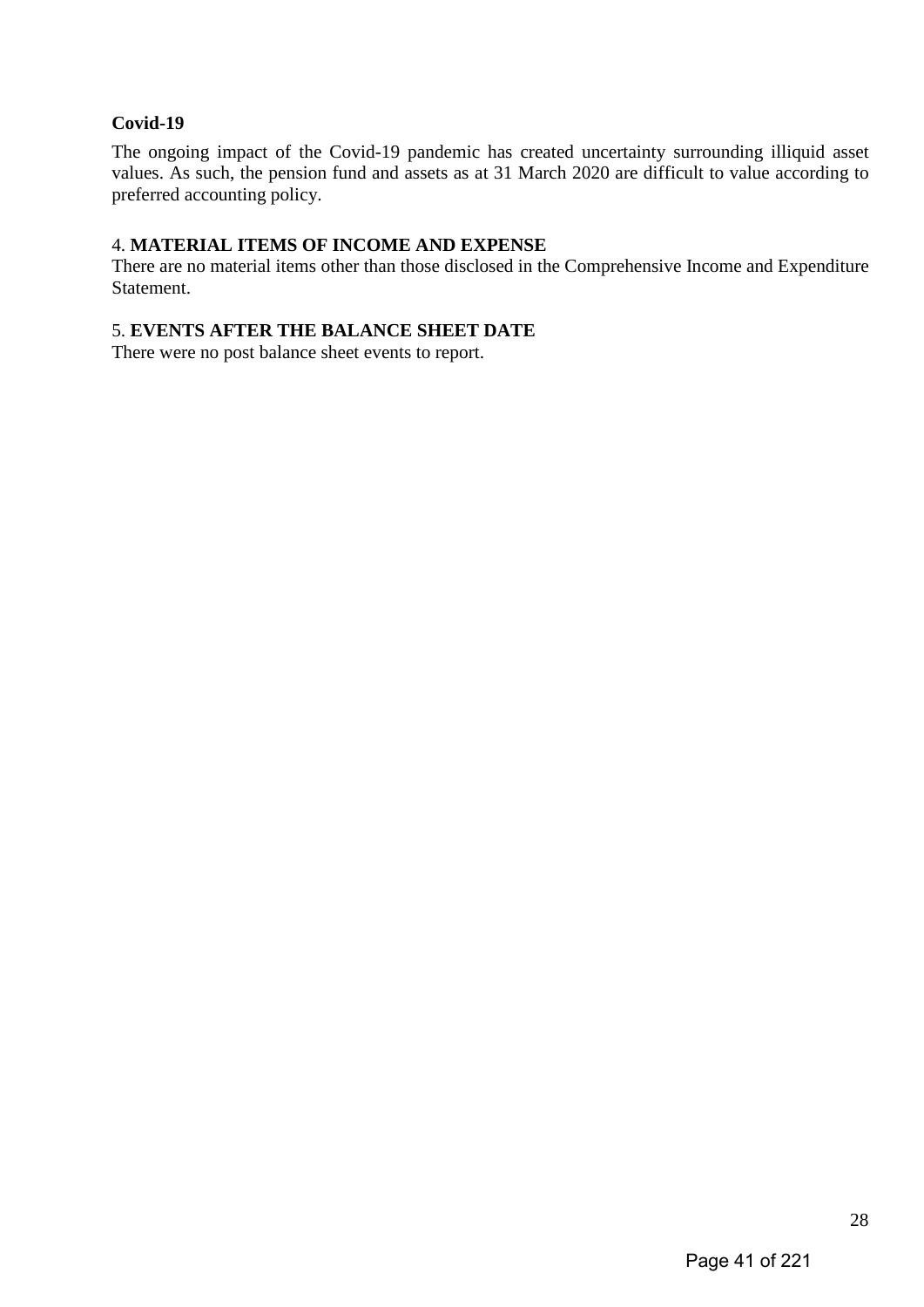#### **6) NOTES TO COMPREHENSIVE INCOME & EXPENDITURE and MOVEMENT IN RESERVES ACCOUNTS**

The Expenditure Funding Analysis below reconciles Comprehensive Income & Expenditure Statement to the movement on the General Reserve Fund:

|                                                   | 2020/21<br>2019/20                                                                 |                                                                                    |                                                                                                        |                                                                                    |                                                                                       |                                                                                                              |
|---------------------------------------------------|------------------------------------------------------------------------------------|------------------------------------------------------------------------------------|--------------------------------------------------------------------------------------------------------|------------------------------------------------------------------------------------|---------------------------------------------------------------------------------------|--------------------------------------------------------------------------------------------------------------|
|                                                   | <b>Net</b><br><b>Expenditure</b><br>chargeable to<br>the General<br><b>Reserve</b> | <b>Total Adjust</b><br>between<br>funding and<br><b>Accounting</b><br><b>basis</b> | <b>NET</b><br>Comprehensi<br>ve Income<br><b>Expenditure</b><br><b>Statement</b><br><b>Expenditure</b> | <b>Net</b><br><b>Expenditure</b><br>chargeable to<br>the General<br><b>Reserve</b> | <b>Total</b><br><b>Adjust</b><br>between<br>funding and<br><b>Accounting</b><br>basis | <b>NET</b><br>Comprehensive<br><b>Income</b><br><b>Expenditure</b><br><b>Statement</b><br><b>Expenditure</b> |
| Conservation of the<br><b>Natural Environment</b> | 374                                                                                | 94                                                                                 | 468                                                                                                    | 379                                                                                | 93                                                                                    | 472                                                                                                          |
| Conservation of the<br>Cultural Heritage          | 89                                                                                 | 18                                                                                 | 107                                                                                                    | 81                                                                                 | 19                                                                                    | 100                                                                                                          |
| Development Control                               | 90                                                                                 | 76                                                                                 | 166                                                                                                    | 281                                                                                | 74                                                                                    | 355                                                                                                          |
| Forward Planning &<br>Communities                 | 265                                                                                | 31                                                                                 | 296                                                                                                    | 333                                                                                | 35                                                                                    | 368                                                                                                          |
| Promoting<br>Understanding                        | 724                                                                                | 269                                                                                | 993                                                                                                    | 790                                                                                | 299                                                                                   | 1,089                                                                                                        |
| Recreation & Transport                            | $-69$                                                                              | 68                                                                                 | $-1$                                                                                                   | $-2$                                                                               | 63                                                                                    | 61                                                                                                           |
| Rangers, Estates &<br>Volunteers                  | 975                                                                                | 229                                                                                | 1,204                                                                                                  | 1,019                                                                              | 201                                                                                   | 1,220                                                                                                        |
| Democratic<br>Representation &<br>Management      | 672                                                                                | 39                                                                                 | 711                                                                                                    | 477                                                                                | 37                                                                                    | 514                                                                                                          |
| <b>Support Service Costs</b>                      | 1,095                                                                              | 183                                                                                | 1,278                                                                                                  | 1,087                                                                              | 180                                                                                   | 1,267                                                                                                        |
| Past Service Gain /<br><b>Pension Curtailment</b> | $\overline{0}$                                                                     |                                                                                    | $\overline{0}$                                                                                         | $\overline{0}$                                                                     |                                                                                       | $\mathbf{0}$                                                                                                 |
| <b>Net Cost of Services</b>                       | 4,215                                                                              | 1,007                                                                              | 5,222                                                                                                  | 4,445                                                                              | 1,001                                                                                 | 5,446                                                                                                        |
| Other Income &<br>Expenditure                     | $-4,215$                                                                           | $-2,880$                                                                           | $-7,095$                                                                                               | $-4,445$                                                                           | 1,839                                                                                 | $-2,606$                                                                                                     |
| Surplus(-) / Deficit                              | $\boldsymbol{0}$                                                                   | $-1,873$                                                                           | $-1,873$                                                                                               |                                                                                    | 2,840                                                                                 | 2,840                                                                                                        |
| Opening balance of<br><b>General Reserve</b>      | 1008                                                                               |                                                                                    |                                                                                                        | 1008                                                                               |                                                                                       |                                                                                                              |
| Movement                                          | $\overline{0}$                                                                     |                                                                                    |                                                                                                        |                                                                                    |                                                                                       |                                                                                                              |
| Roundings                                         |                                                                                    |                                                                                    |                                                                                                        |                                                                                    |                                                                                       |                                                                                                              |
| <b>Closing Balance</b>                            | 1,008                                                                              |                                                                                    |                                                                                                        | 1,008                                                                              |                                                                                       |                                                                                                              |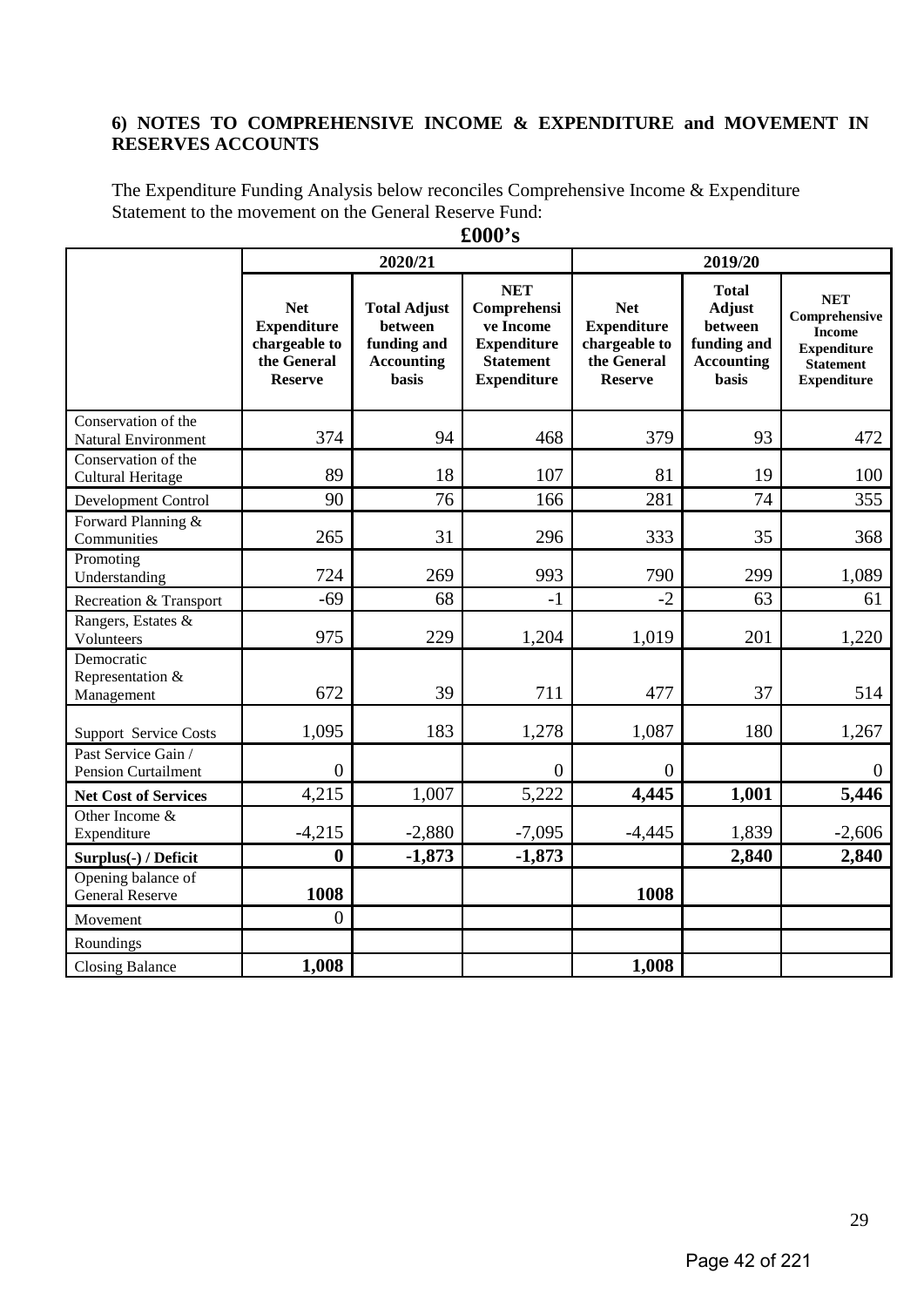| 2020/21                                        | £000's  |              |                |              |  |  |
|------------------------------------------------|---------|--------------|----------------|--------------|--|--|
|                                                | Capital | <b>Other</b> | <b>Pension</b> | <b>Total</b> |  |  |
| <b>Conservation of the Natural Environment</b> | 10      | 46           | 38             | 94           |  |  |
| Conservation of the Cultural Heritage          | 0       | 0            | 18             | 18           |  |  |
| <b>Development Control</b>                     | 3       | 4            | 69             | 76           |  |  |
| Forward Planning & Communities                 | 0       |              | 30             | 31           |  |  |
| Promoting Understanding                        | 106     | $\Omega$     | 163            | 269          |  |  |
| Recreation & Transport                         | 55      | $-13$        | 26             | 68           |  |  |
| Rangers, Estates & Volunteers                  | 83      | $-22$        | 168            | 229          |  |  |
| Democratic Representation &                    |         |              |                |              |  |  |
| Management                                     | 0       | 3            | 36             | 39           |  |  |
| <b>Support Services</b>                        | 57      | $-5$         | 131            | 183          |  |  |
| Net cost of services                           | 314     | 14           | 679            | 1,007        |  |  |
| Other I&E                                      | $-909$  | $-1,195$     | $-776$         | $-2,880$     |  |  |
| <b>Total</b>                                   | $-595$  | $-1,181$     | $-97$          | $-1,873$     |  |  |

The following are the adjustments from the General Fund to arrive at the Comprehensive Income  $\&$ Expenditure Statement amounts:

| 2019/20                                        |         | £000's |                |              |
|------------------------------------------------|---------|--------|----------------|--------------|
|                                                | Capital | Other  | <b>Pension</b> | <b>Total</b> |
| <b>Conservation of the Natural Environment</b> | 6       | 50     | 37             | 93           |
| Conservation of the Cultural Heritage          |         |        | 19             | 19           |
| <b>Development Control</b>                     | 3       | 3      | 68             | 74           |
| Forward Planning & Communities                 |         |        | 35             | 35           |
| Promoting Understanding                        | 123     | 4      | 172            | 299          |
| <b>Recreation &amp; Transport</b>              | 55      | $-14$  | 22             | 63           |
| Rangers, Estates & Volunteers                  | 33      | $-17$  | 185            | 201          |
| Democratic Representation &                    |         |        |                |              |
| Management                                     |         |        | 36             | 37           |
| <b>Support Services</b>                        | 55      | $-2$   | 127            | 180          |
| Net cost of services                           | 275     | 25     | 701            | 1,001        |
| Other I&E                                      | $-56$   | 370    | 1,525          | 1,839        |
| <b>Total</b>                                   | 219     | 395    | 2,226          | 2,840        |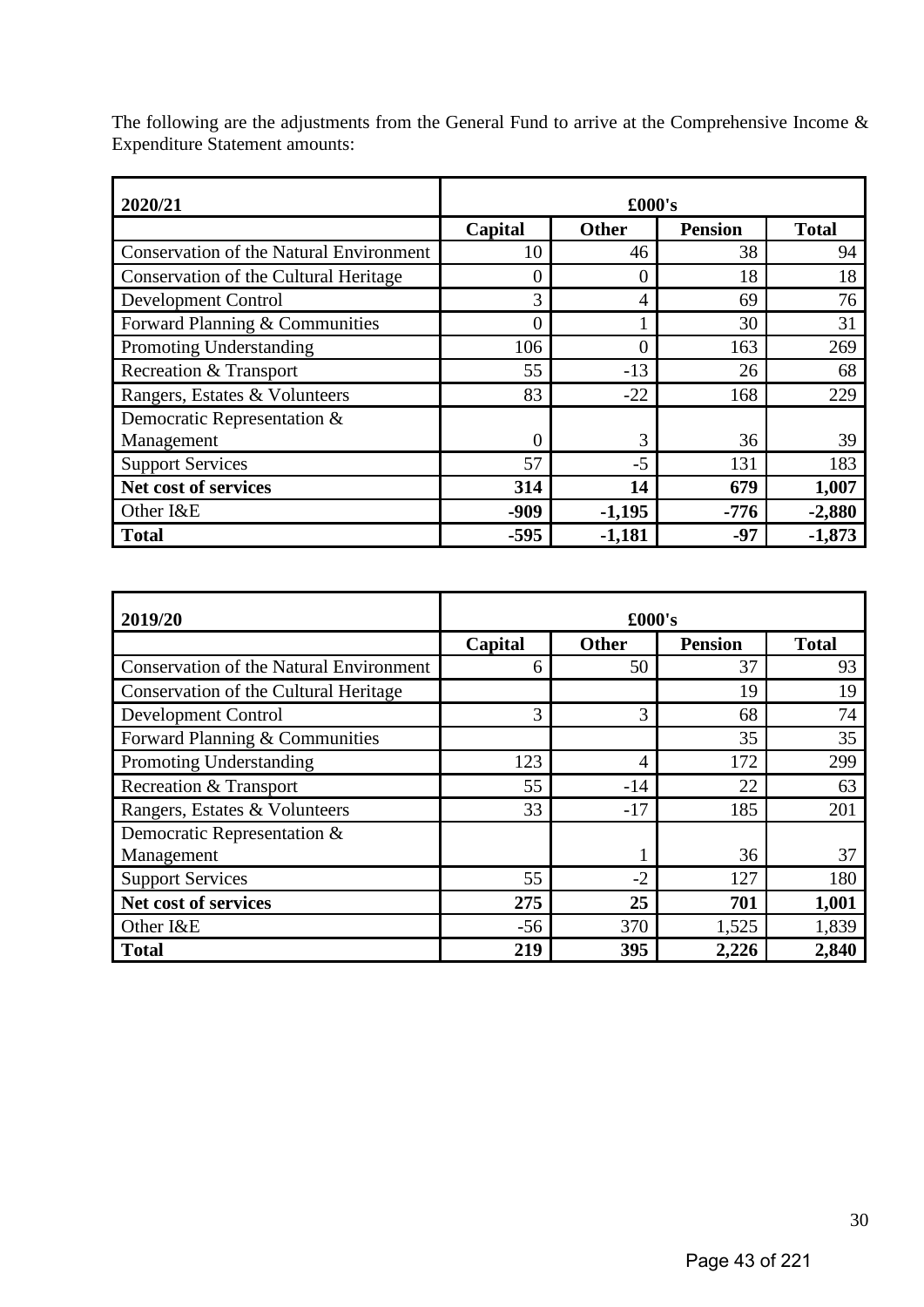## **EXPENDITURE & INCOME ANALYSED BY NATURE**

The table below show the surplus or deficit on the provision of services analysed by nature of expenditure:

|                                          | 2020/21 | 2019/20 |
|------------------------------------------|---------|---------|
|                                          | £000's  | £000's  |
| <b>Expenditure</b>                       |         |         |
| <b>Employee benefits</b>                 | 5,041   | 4,809   |
| Other services                           | 2,538   | 2,547   |
| Depreciation, amortisation, revaluations | 312     | 275     |
| <b>Total expenditure</b>                 | 7,891   | 7,631   |
|                                          |         |         |
| <b>Income</b>                            |         |         |
| Fees, charges & services income          | 2,452   | 1,955   |
| Interest & investment income             | 70      | 128     |
| Government grants and contributions      | 6,246   | 4,900   |
| <b>Total Income</b>                      | 8,768   | 6,983   |
|                                          |         |         |
| Surplus / deficit (-) on provision of    |         |         |
| services                                 | 877     |         |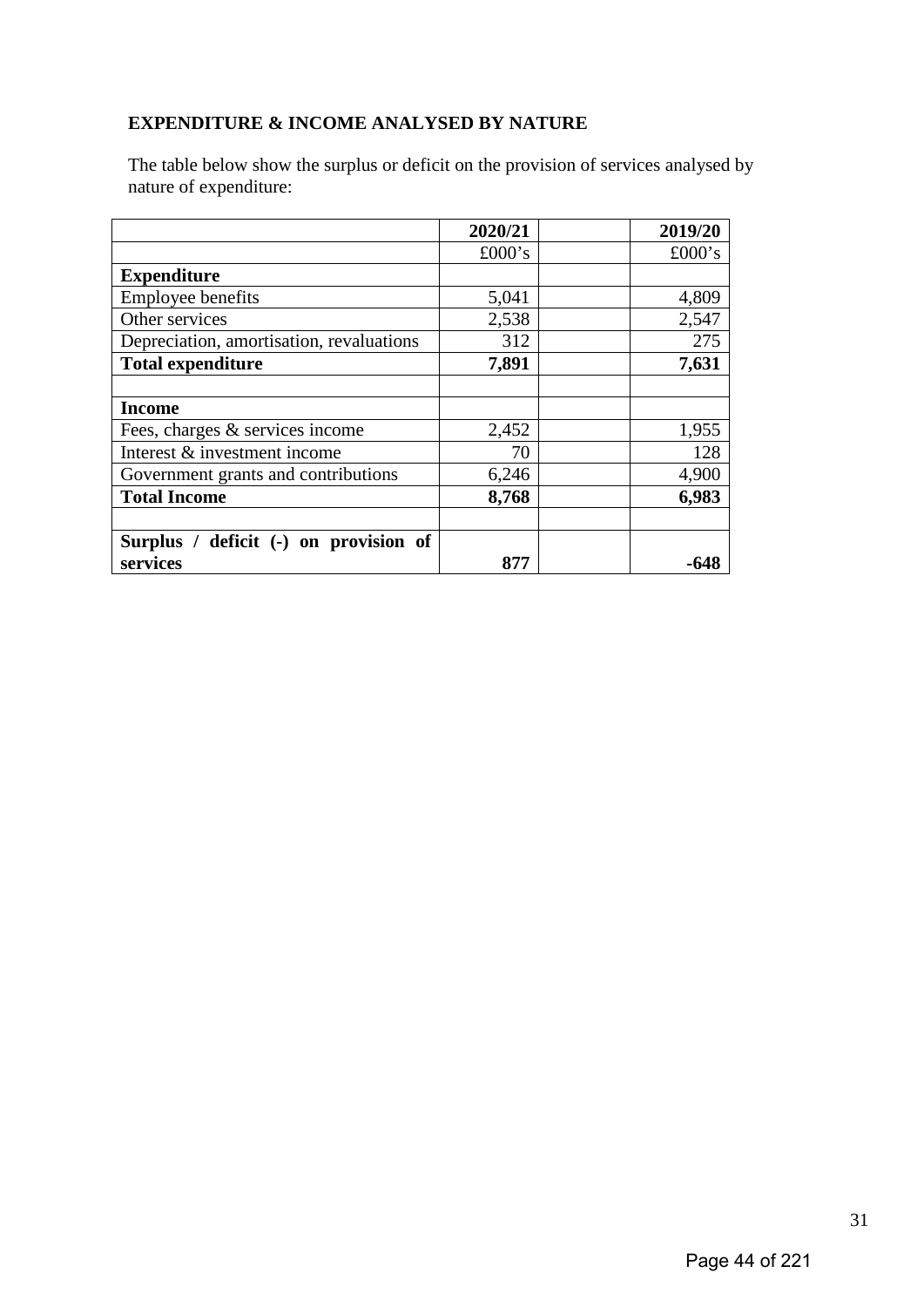#### **ADJUSTMENTS BETWEEN ACCOUNTING BASIS AND FUNDING BASIS UNDER REGULATION**

The following tables show the adjustments that are made to the total comprehensive income and expenditure recognised by the Authority in the year in accordance with proper accounting practice to the resources that are specified by statutory provisions as being available to the Authority to meet future capital and revenue expenditure:

#### **2020/21 ADJUSTMENTS BETWEEN ACCOUNTING BASIS AND FUNDING BASIS UNDER REGULATION**

| <b>Adjustment to revenue resources</b>       |          |  |          |
|----------------------------------------------|----------|--|----------|
| Charges for depreciation and impairment of   |          |  |          |
| non current assets                           | 312      |  | $-312$   |
| Revaluation losses on Property Plant and     |          |  |          |
| Equipment                                    |          |  |          |
| Movement in fair value of investment         |          |  |          |
| properties                                   |          |  |          |
| <b>Accumulative Absences</b>                 | 13       |  | $-13$    |
| Employer's pensions contributions and        |          |  |          |
| direct payments to pensioners payable in the |          |  |          |
| year                                         | 901      |  | $-901$   |
|                                              |          |  |          |
| <b>Total Adjustment to revenue resources</b> | 1,226    |  | $-1,226$ |
|                                              |          |  |          |
| Adj between Revenue & Capital                |          |  |          |
| Capital exp charged against General reserve  | $-611$   |  | 611      |
| Revenue expenditure funded from capital      |          |  |          |
| under statute                                | $-102$   |  | 102      |
| Revenue expenditure funded from capital      |          |  |          |
| grants                                       | 102      |  | $-102$   |
| Capital grants and contributions applied     |          |  |          |
|                                              | $-909$   |  | 909      |
| Tot Adj between Revenue & Capital            | $-1,520$ |  | 1,520    |
|                                              |          |  |          |
|                                              | 1        |  | $-1$     |
| Adjustments between accounting basis $\&$    |          |  |          |
| funding basis under regulations              | $-293$   |  | 293      |

**£000's**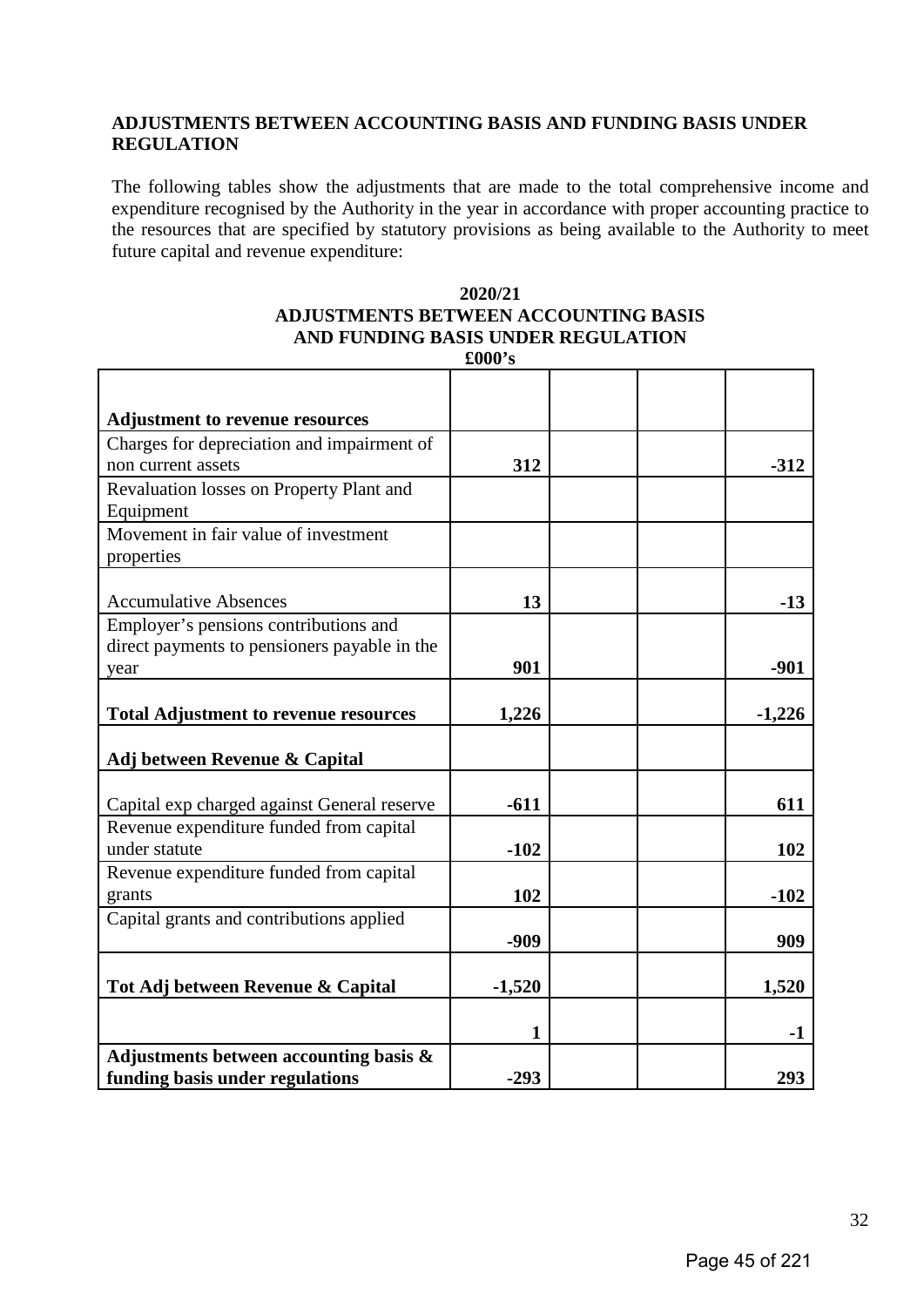#### **2019/20 ADJUSTMENTS BETWEEN ACCOUNTING BASIS AND FUNDING BASIS UNDER REGULATION**

|                                               |                |                 |                  | <b>Movement</b> |
|-----------------------------------------------|----------------|-----------------|------------------|-----------------|
|                                               | <b>General</b> | Capital         | Capital          | in              |
|                                               | Fund           | <b>Receipts</b> | <b>Grants</b>    | Unusable        |
|                                               | <b>Balance</b> | <b>Reserve</b>  | <b>Unapplied</b> | <b>Reserves</b> |
|                                               |                |                 |                  |                 |
| Movement in reserves during 2019/20           |                |                 |                  |                 |
|                                               |                |                 |                  |                 |
| <b>Adjustment to Revenue Resources</b>        |                |                 |                  |                 |
| <b>Charges for depreciation and</b>           |                |                 |                  |                 |
| impairment of                                 |                |                 |                  |                 |
| non-current assets                            | 257            |                 |                  | $-257$          |
|                                               |                |                 |                  |                 |
| <b>Revaluation of Investment Properties</b>   | 18             |                 |                  | $-18$           |
| <b>Revaluation losses on Property, Plant</b>  |                |                 |                  |                 |
| & Equipment                                   | $-18$          |                 |                  | 18              |
| <b>Adjustment involving the</b>               |                |                 |                  |                 |
| <b>Accumulated Absences Account</b>           | 24             |                 |                  | $-24$           |
| <b>Revenue expenditure funded from</b>        |                |                 |                  |                 |
| capital grants                                | $-215$         |                 |                  | 215             |
|                                               |                |                 |                  |                 |
| <b>Pension Costs</b>                          | 841            |                 |                  | $-841$          |
| <b>Total adjustment to Revenue</b>            |                |                 |                  |                 |
| <b>Resources</b>                              | 907            |                 |                  | $-907$          |
|                                               |                |                 |                  |                 |
|                                               |                |                 |                  |                 |
| <b>Adjustments between Revenue and</b>        |                |                 |                  |                 |
| <b>Capital Resources</b>                      |                |                 |                  |                 |
| Capital expenditure charged against           |                |                 |                  |                 |
| the General Fund                              | $-192$         |                 |                  | 192             |
| <b>Transfer of non current sales proceeds</b> |                |                 |                  |                 |
| from revenue to Capital receipts              |                |                 |                  |                 |
| reserve                                       |                | $-285$          |                  | 285             |
| <b>Total Adjustments between to</b>           |                |                 |                  |                 |
| <b>Revenue and Capital Resources</b>          | $-192$         | $-285$          |                  | 477             |
|                                               |                |                 |                  |                 |
|                                               |                |                 |                  |                 |
| <b>Total Adjustments between accounting</b>   |                |                 |                  |                 |
| basis and funding basis under                 |                |                 |                  |                 |
| regulations                                   | 715            | $-285$          |                  | $-430$          |

**£000's**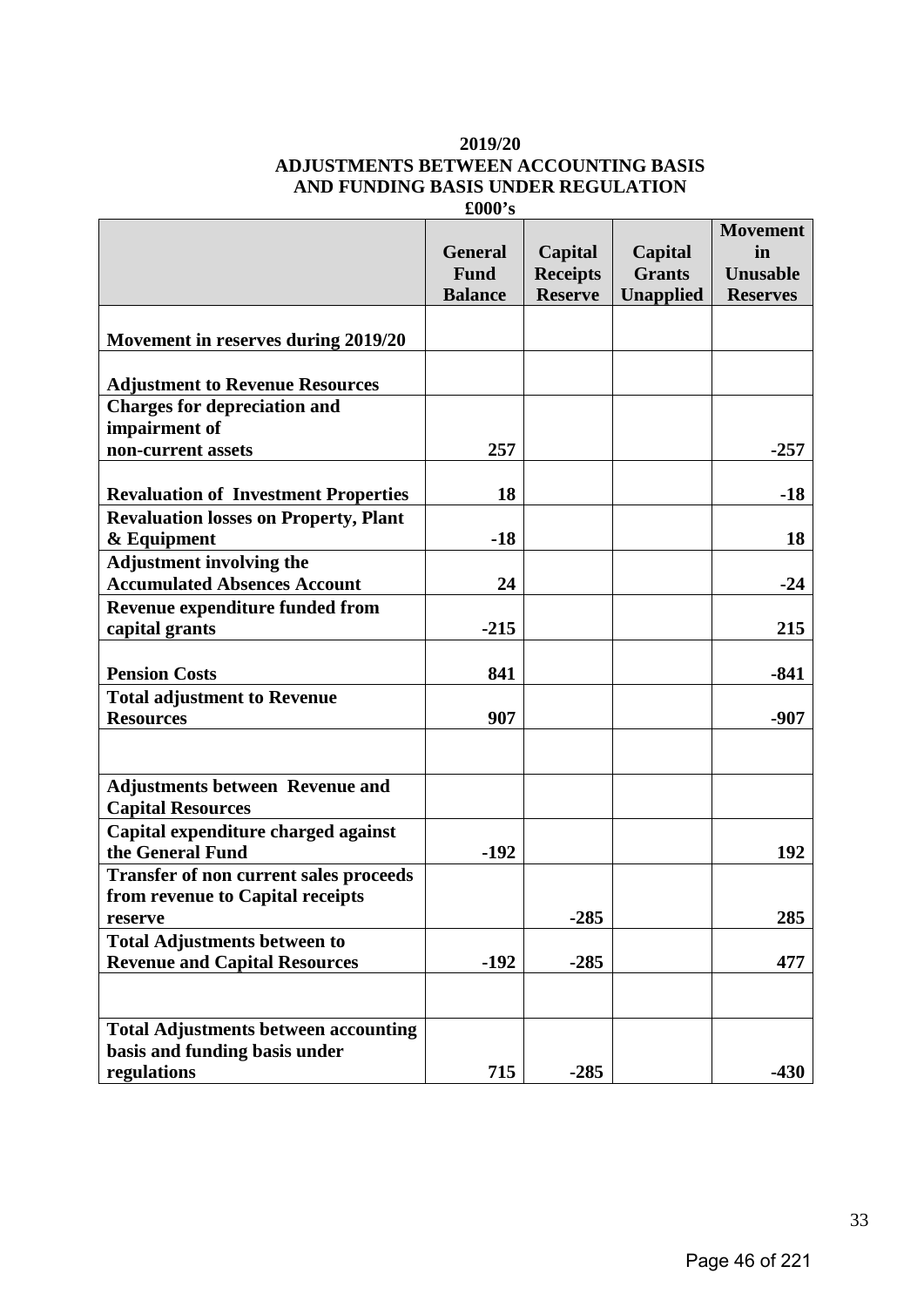#### **7. TRANSFERS TO/FROM EARMARKED RESERVES**

This note sets out the amounts set aside from the General Fund balances in Earmarked Reserves to provide financing for future expenditure plans and the amounts posted back from Earmarked Reserves to meet General Fund expenditure in 2020/21.

|                                                                         | £000's                                                 |                                          |                                            |                                                        |
|-------------------------------------------------------------------------|--------------------------------------------------------|------------------------------------------|--------------------------------------------|--------------------------------------------------------|
|                                                                         | <b>Closing</b><br><b>Balance</b><br><b>31 March 20</b> | <b>Transfers</b><br>to<br><b>Revenue</b> | <b>Transfers</b><br>from<br><b>Revenue</b> | <b>Closing</b><br><b>Balance</b><br><b>31 March 21</b> |
| <b>Receipts In Advance*</b>                                             | $-2,530$                                               | 575                                      | $-803$                                     | $-2,758$                                               |
| <b>Asset Management</b>                                                 | $-37$                                                  |                                          |                                            | $-37$                                                  |
| Planning (Formerly Local Plan)                                          | $-123$                                                 | 90                                       |                                            | $-33$                                                  |
| Self-Insurance                                                          | $-30$                                                  |                                          |                                            | $-30$                                                  |
| <b>Staff Restructuring</b>                                              | $-214$                                                 | 25                                       |                                            | $-189$                                                 |
| <b>National Park Wales</b>                                              | $-41$                                                  | 27                                       |                                            | $-14$                                                  |
| <b>Planning System</b>                                                  | $-89$                                                  |                                          |                                            | $-89$                                                  |
| Car Par Integration (Broad Haven)                                       | $-77$                                                  |                                          |                                            | $-77$                                                  |
| <b>Sponsor A Gate</b>                                                   | $-5$                                                   |                                          | $-8$                                       | $-13$                                                  |
| Rangers Services - Landscape Fund                                       |                                                        |                                          | $-4$                                       | $-4$                                                   |
| <b>Round Houses</b>                                                     | $-20$                                                  | 20                                       |                                            | $\overline{0}$                                         |
| SDF Increase In Funds                                                   | $-29$                                                  |                                          |                                            | $-29$                                                  |
| <b>NPG</b> Reduction                                                    | $-287$                                                 |                                          |                                            | $-287$                                                 |
| Car Park Resurfacing (Broad Haven)                                      | $-98$                                                  |                                          |                                            | $-98$                                                  |
| Biodiversity                                                            | $-11$                                                  |                                          |                                            | $-11$                                                  |
| <b>Planning Enforcement</b>                                             | $-100$                                                 |                                          |                                            | $-100$                                                 |
| <b>Invasive Species</b>                                                 | $-25$                                                  |                                          | $-11$                                      | $-36$                                                  |
| The Pathways Project                                                    | $-35$                                                  |                                          |                                            | $-35$                                                  |
| <b>Skills In Action</b>                                                 | $-15$                                                  | 15                                       |                                            | $\overline{0}$                                         |
| Carew Causeway                                                          | $-157$                                                 | $\overline{4}$                           |                                            | $-153$                                                 |
| <b>Underground Cables At Newport Parrog</b>                             | $-14$                                                  | 14                                       |                                            | $\overline{0}$                                         |
| <b>Pollinator Project</b>                                               | $-15$                                                  |                                          |                                            | $-15$                                                  |
| Roots Project                                                           |                                                        |                                          | $-10$                                      | $-10$                                                  |
| <b>Total</b>                                                            | $-3,952$                                               | 770                                      | $-836$                                     | $-4,018$                                               |
| *Contains grants for specific projects funded in advance of expenditure |                                                        |                                          |                                            |                                                        |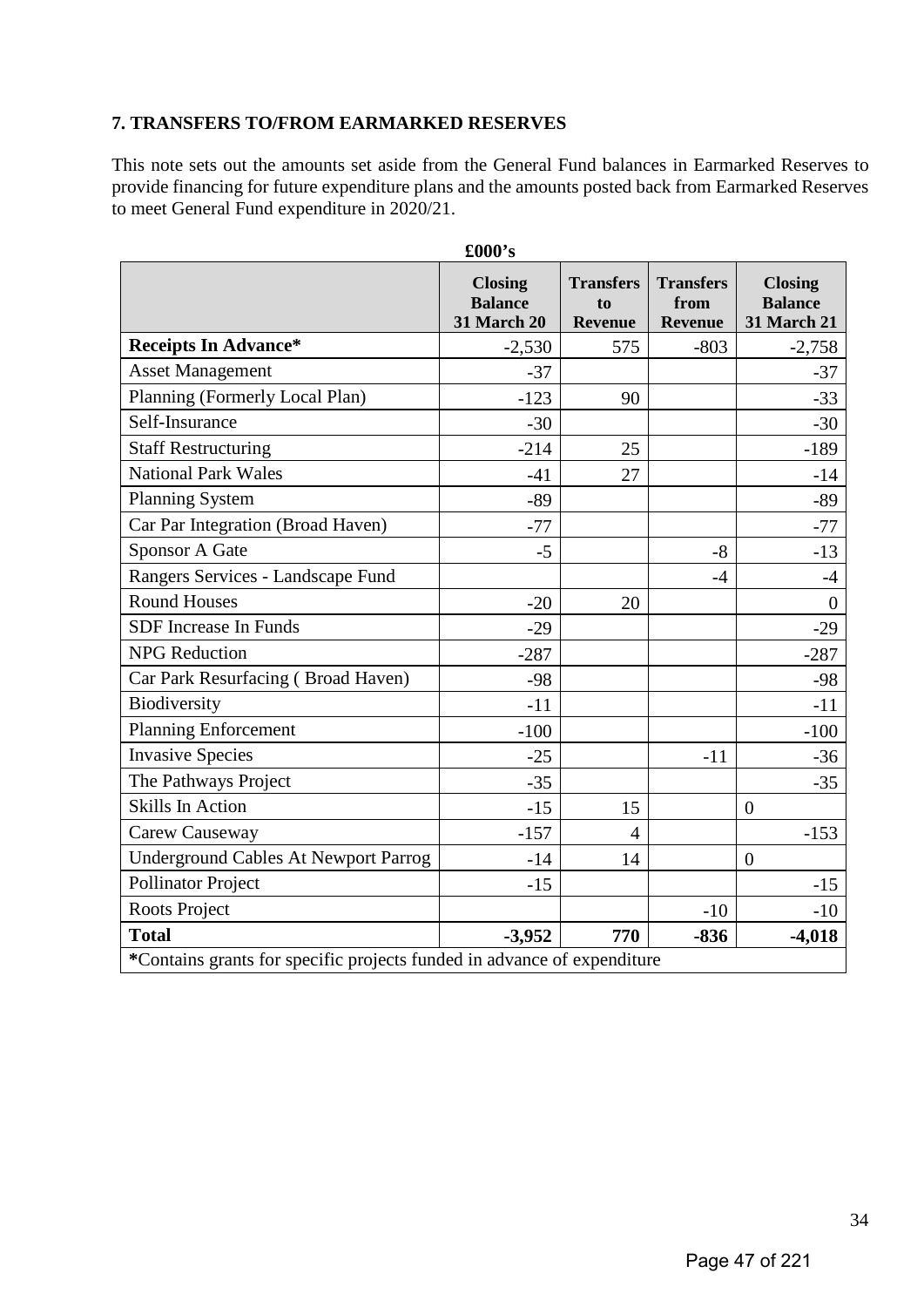#### **8. FINANCING AND INVESTMENT INCOME AND EXPENDITURE**

|                                        | $\pounds000$ 's |         |  |
|----------------------------------------|-----------------|---------|--|
| Items                                  | 2020/21         | 2019/20 |  |
| Movement in fair value of investment   |                 |         |  |
| properties ( - Gain)                   |                 | -18     |  |
| Income from Investment properties      | -57             | $-54$   |  |
| Pensions Net Interest Cost             | 203             | 123     |  |
| Interest receivable and similar income | $-13$           | $-57$   |  |
| <b>TOTAL</b>                           | 133             |         |  |

#### **9. OTHER OPERATING EXPENDITURE / INCOME**

|                                        | $\pounds000$ 's |         |  |
|----------------------------------------|-----------------|---------|--|
| Items                                  | 2020/21         | 2019/20 |  |
|                                        |                 |         |  |
| Movement on Bad Debt Provision         |                 |         |  |
| Movement on General Provision          |                 |         |  |
| <b>Pension Administration Expenses</b> | 13              |         |  |
| <b>TOTAL</b>                           | 14              |         |  |

#### **10. TAXATION AND NON SPECIFIC GRANT INCOME**

|                                      | £000's  |         |  |
|--------------------------------------|---------|---------|--|
| Items                                | 2019/20 | 2019/20 |  |
| National Park Grant from Welsh       |         |         |  |
| Government                           | 3,419   | 2,954   |  |
| Levy on Pembrokeshire County Council | 985     | 985     |  |
| Capital grants and contributions     | 1,842   | 953     |  |
| Legacy Income                        |         |         |  |
| <b>TOTAL</b>                         | 6,246   |         |  |

#### **11. PROPERTY, PLANT AND EQUIPMENT**

The following is a summary of capital expenditure during the reporting period, including assets acquired under finance lease, analysed for each category of fixed assets together with the sources of finance and capital financing requirement. The movements consist of additions arising from the capital programme, assets made operational during the year, asset revaluations, depreciation charges where applicable, disposals, impairments and reclassifications of held assets.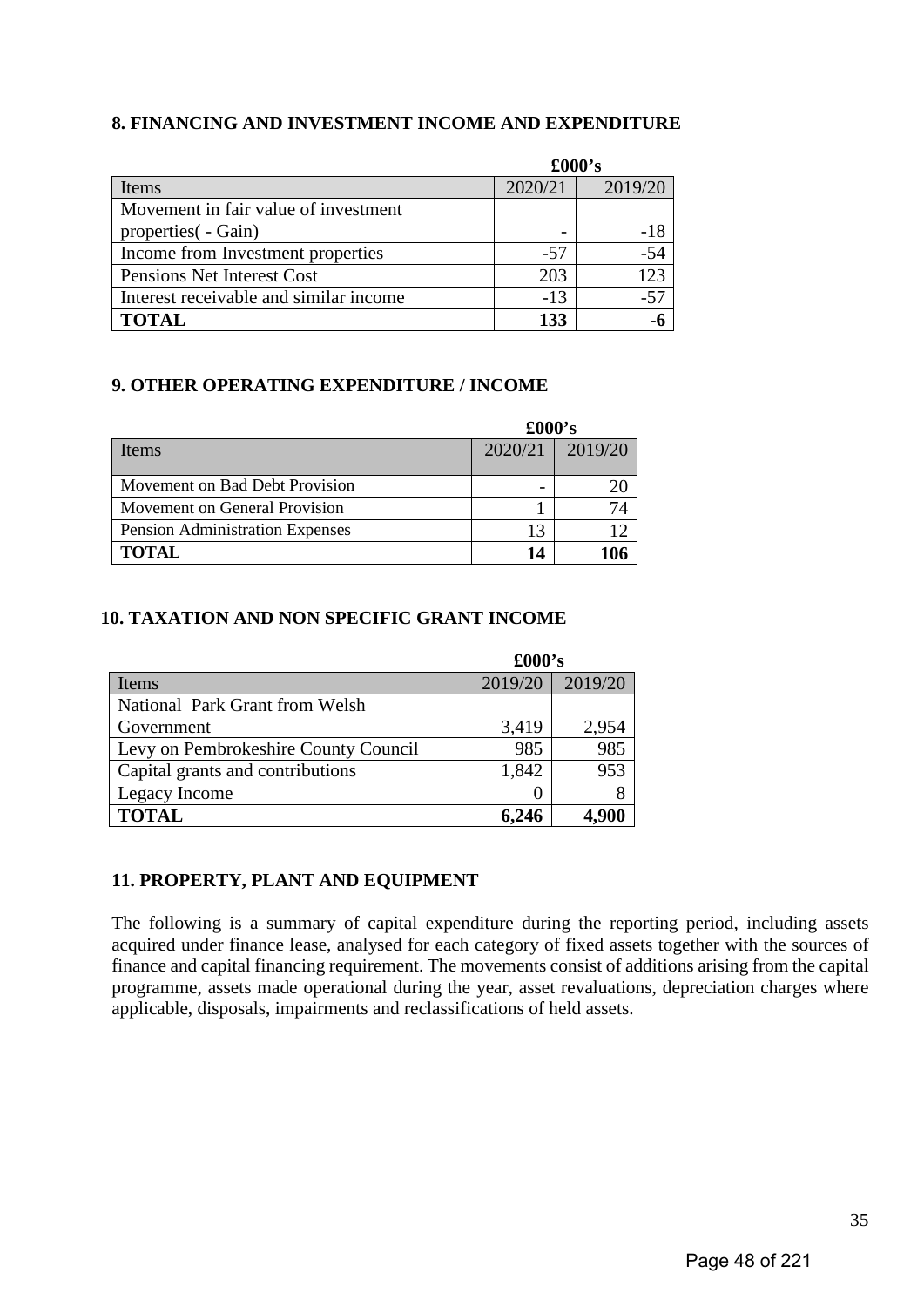# **2020/21 Non Current Assets**

| $\pounds000$ 's            |                  |           |         |          |              |              |
|----------------------------|------------------|-----------|---------|----------|--------------|--------------|
|                            | Operational      |           |         | Assets   | Assets       |              |
|                            | Land $&$         | Plant &   | Surplus | held for | under        | <b>Total</b> |
|                            | <b>Buildings</b> | Equipment | Assets  | sale     | construction | PP&E         |
|                            |                  |           |         |          |              |              |
| <b>COST OR VALUATION</b>   |                  |           |         |          |              |              |
| <b>As at 31 March 2020</b> | 11,556           | 1,577     |         |          | 52           | 13,185       |
| Reclassifications          |                  |           |         |          |              |              |
| Assets made operational    |                  |           |         |          |              |              |
| in year                    | 494              |           |         |          | $-494$       |              |
| <b>Additions</b>           | 203              | 858       |         |          | 458          | 1,519        |
| Disposals                  |                  |           |         |          |              |              |
| Impairment                 |                  |           |         |          |              |              |
| Revaluations               |                  |           |         |          |              |              |
| <b>As at 31 March 2021</b> | 12,253           | 2,435     |         |          | 16           | 14,704       |
|                            |                  |           |         |          |              |              |
| <b>DEPRECIATION</b>        |                  |           |         |          |              |              |
| <b>As at 31 March 2020</b> | $-626$           | $-1,169$  |         |          |              | $-1,795$     |
| Charge for year            | $-186$           | $-97$     |         |          |              | $-283$       |
| Disposals                  |                  |           |         |          |              |              |
| Reclassification           |                  |           |         |          |              |              |
| Impairment                 |                  |           |         |          |              |              |
| Revaluation                |                  |           |         |          |              |              |
| Roundings                  |                  |           |         |          |              |              |
| <b>As at 31 March 2021</b> | $-812$           | $-1,266$  |         |          |              | $-2,078$     |
|                            |                  |           |         |          |              |              |
| <b>NET VALUE 31/3/20</b>   | 10,930           | 408       |         |          | 52           | 11,390       |
| <b>NET VALUE 31/3/21</b>   | 11,441           | 1,169     |         |          | 16           | 12,626       |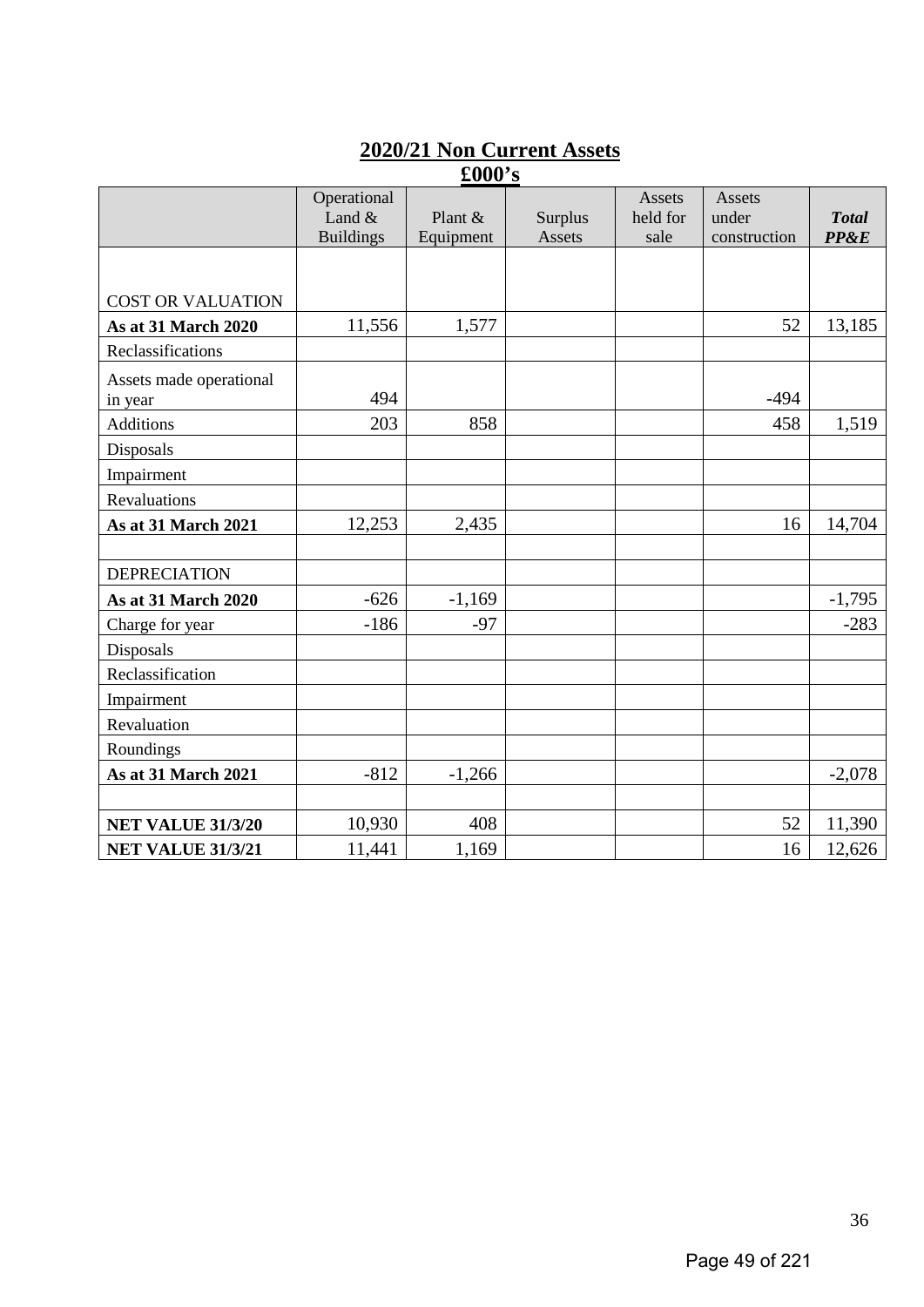# **2019/20 Non Current Assets**

|                                    |                                             | $\pounds000$ 's        |                   |                            |                                        |                                 |
|------------------------------------|---------------------------------------------|------------------------|-------------------|----------------------------|----------------------------------------|---------------------------------|
|                                    | Operational<br>Land $&$<br><b>Buildings</b> | Plant $&$<br>Equipment | Surplus<br>Assets | Assets<br>held for<br>sale | <b>Assets</b><br>under<br>construction | <b>Total</b><br><b>PP&amp;E</b> |
|                                    |                                             |                        |                   |                            |                                        |                                 |
| <b>COST OR VALUATION</b>           |                                             |                        |                   |                            |                                        |                                 |
| <b>As at 31 March 2019</b>         | 11,297                                      | 1,366                  |                   |                            | 85                                     | 12,748                          |
| Reclassifications                  |                                             |                        |                   |                            |                                        |                                 |
| Assets made operational<br>in year | 404                                         |                        |                   |                            | $-404$                                 |                                 |
| <b>Additions</b>                   | $\overline{2}$                              | 222                    |                   |                            | 370                                    | 594                             |
| Disposals                          |                                             | $-11$                  |                   |                            |                                        | $-11$                           |
| Impairment                         |                                             |                        |                   |                            |                                        |                                 |
| Revaluations                       | $-147$                                      |                        |                   |                            | $\mathbf{1}$                           | $-146$                          |
| As at 31 March 2020                | 11,556                                      | 1,577                  |                   |                            | 52                                     | 13,185                          |
|                                    |                                             |                        |                   |                            |                                        |                                 |
| <b>DEPRECIATION</b>                |                                             |                        |                   |                            |                                        |                                 |
| <b>As at 31 March 2019</b>         | $-504$                                      | $-1,113$               |                   |                            |                                        | $-1,617$                        |
| Charge for year                    | $-186$                                      | $-66$                  |                   |                            |                                        | $-252$                          |
| Disposals                          |                                             | 11                     |                   |                            |                                        | 11                              |
| Reclassification                   |                                             |                        |                   |                            |                                        |                                 |
| Impairment                         |                                             |                        |                   |                            |                                        |                                 |
| Revaluation                        | 64                                          |                        |                   |                            |                                        | 64                              |
| Roundings                          |                                             | $-1$                   |                   |                            |                                        | $-1$                            |
| As at 31 March 2020                | $-626$                                      | $-1,169$               |                   |                            |                                        | $-1,795$                        |
|                                    |                                             |                        |                   |                            |                                        |                                 |
| <b>NET VALUE 31/3/19</b>           | 10,793                                      | 253                    |                   |                            | 85                                     | 11,131                          |
| <b>NET VALUE 31/3/20</b>           | 10,930                                      | 408                    |                   |                            | 52                                     | 11,390                          |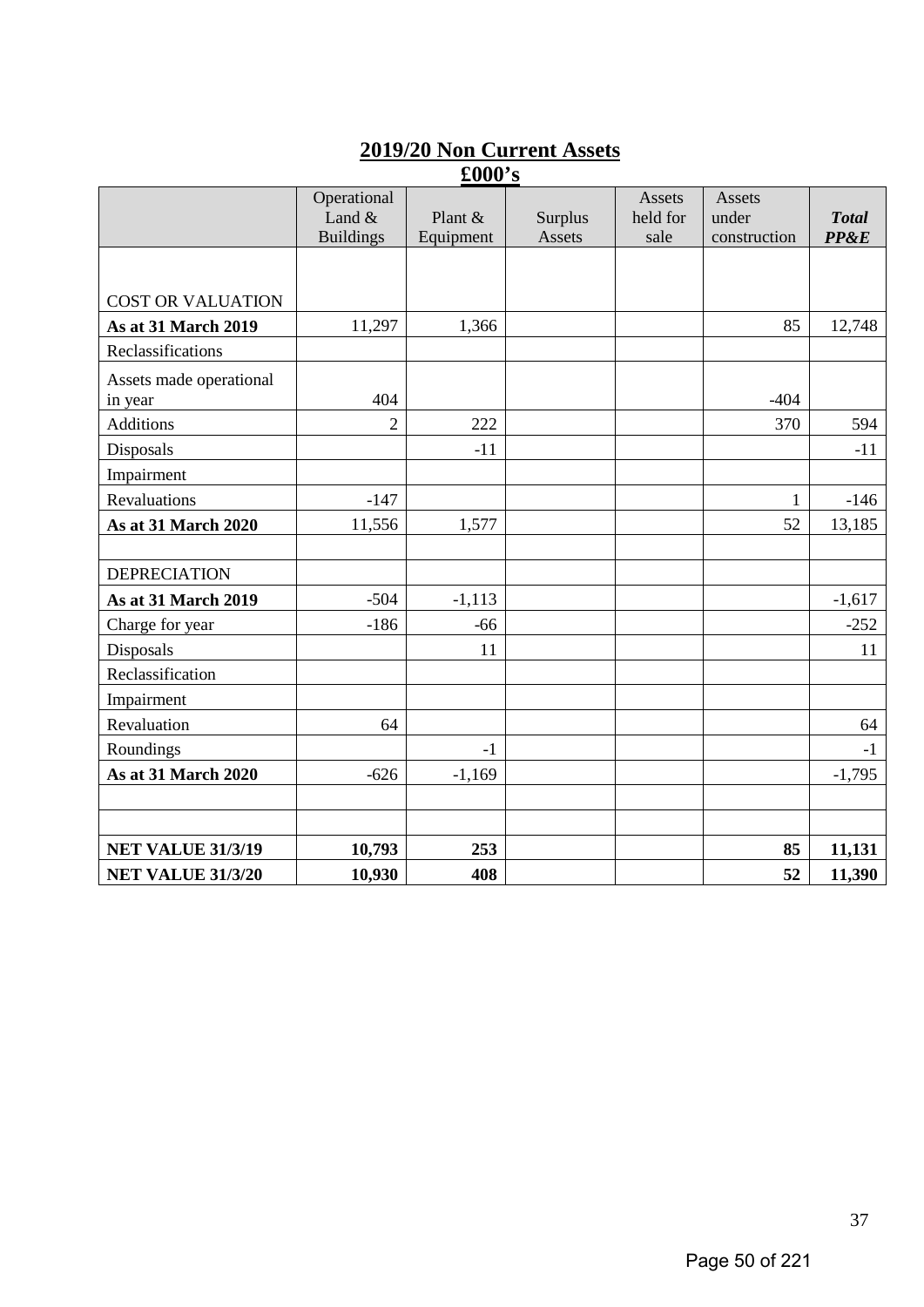# **ASSETS MADE OPERATIONAL DURING THE YEAR**

The following assets were made operational in the year:

|                                    |         | £000's  |
|------------------------------------|---------|---------|
|                                    | 2020/21 | 2019/20 |
| Carew Castle Walled Garden         |         | 220     |
| <b>Earthwatch Round House</b>      |         |         |
| Carew Castle Drainage System       |         | 113     |
| <b>Broad Haven Car Park</b>        | 457     |         |
| <b>Castell Henllys Improvement</b> | 37      |         |
| <b>Total</b>                       |         |         |

Preliminary expenditure at the year-end, held under the non-operational (under construction) group, consists of:

|              | $\pounds000$ 's |
|--------------|-----------------|
|              |                 |
| Green Bridge |                 |
| <b>Total</b> |                 |

## **ASSET ADDITION**

This represents capital expenditure in the year impacting on asset values as explained in the section on the Capital Programme.

## **DISPOSAL**

There were no capital disposals during the year.

## **RECLASSICATIONS**

There were no asset reclassifications which took place during the year other than those assets transferred from Non Operational Assets to Operational Land & Buildings as detailed above.

## **REVALUATIONS & IMPAIRMENT**

As a result of the Welsh Government guidelines prohibiting non-essential travel and the instructions to work from home wherever possible, the 2020/21 Assets valuation exercise was not undertaken. However the Authority in house valuer, who is MRICS qualified, did not feel that there would have been a material movement in the values of those assets which were scheduled for valuation in 2020/21 under the 5 year rolling program.

Revaluation & impairment included in Other Comprehensive Income & Expenditure for 2019/20 are made up as follows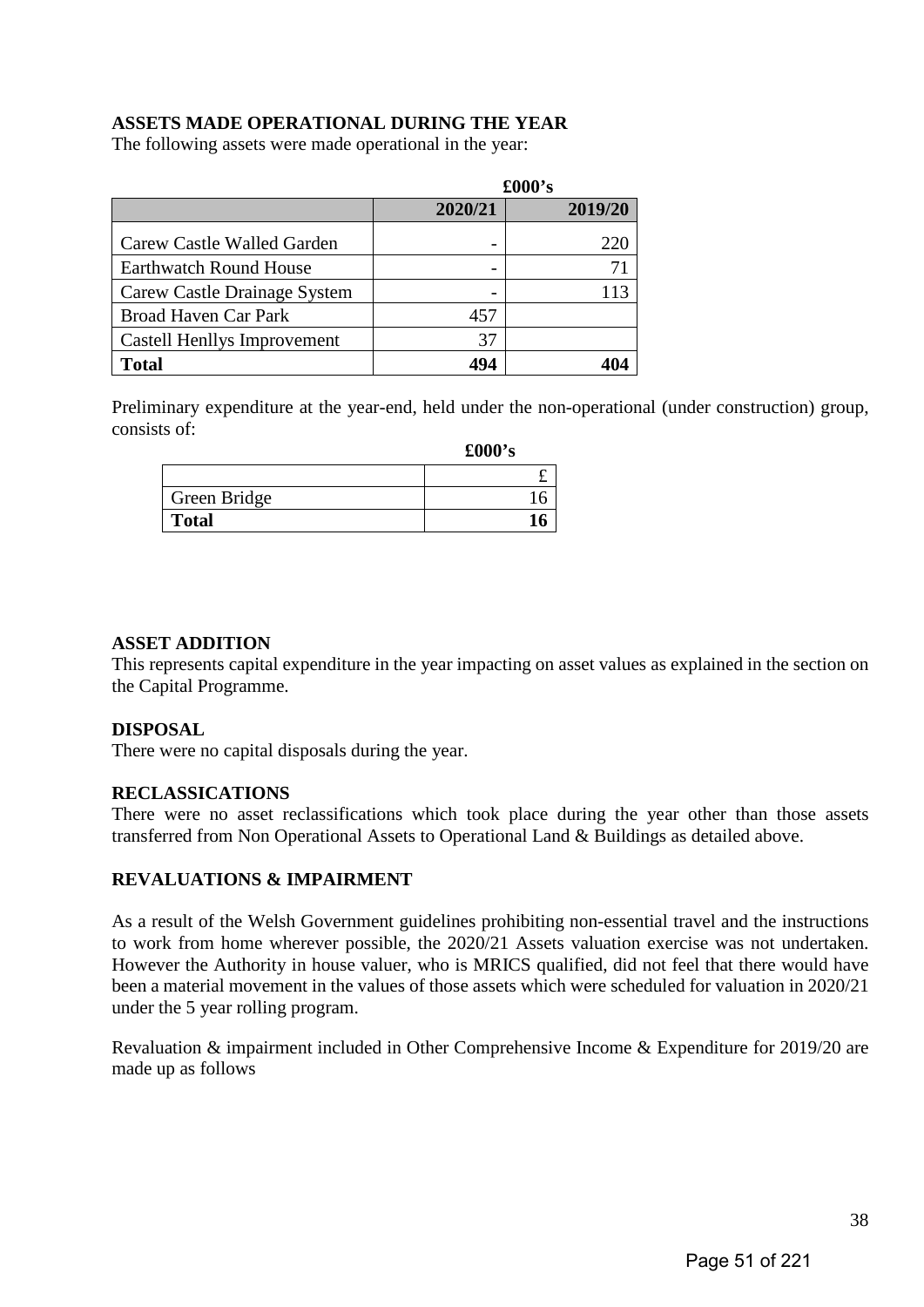| £000's                                                                                                                         |         |         |
|--------------------------------------------------------------------------------------------------------------------------------|---------|---------|
|                                                                                                                                | 2020/21 | 2019/20 |
| Revaluation of Fixed Assets included in Surplus/Deficit (-) on<br>the Provision of Services                                    |         | -18     |
| Downward/ Upward revaluation of assets and impairment losses<br>not charged to the Surplus/Deficit on the Provision of Service |         | -65     |
| Sub total                                                                                                                      |         | $-83$   |
| Revaluation and Impairment of Investment Properties                                                                            |         |         |
| <b>Total</b>                                                                                                                   |         |         |

All assets are normally revalued within a five-year rolling programme in accordance with the statement of accounting policies. A summary of the financial impact (excluding depreciation) of asset revaluations and impairment over the past five years is presented below:

| Year    | <b>Other</b><br>Land $\&$<br><b>Buildings</b> | <b>Surplus</b><br><b>Assets</b> | <b>NET</b><br><b>TOTAL</b> |
|---------|-----------------------------------------------|---------------------------------|----------------------------|
|         |                                               | £000's                          |                            |
| 2019/20 | $-147$                                        |                                 | $-147$                     |
| 2018/19 | 607                                           | 150                             | 757                        |
| 2017/18 | $-23$                                         |                                 | $-23$                      |
| 2016/17 | $-30$                                         |                                 | $-30$                      |
| 2015/16 | 177                                           |                                 | 177                        |
| 2014/15 | 596                                           |                                 | 596                        |

## **FINANCING OF FIXED ASSETS and INTANGIBLES**

The net cash additions to fixed assets and intangibles of £1,520k (Additions less transfers from Non Operational Assets) were financed as follows:

£611k Funding from revenue grant

£909k Grant funding and other sources

## **CAPITAL COMMITMENTS**

As at 31<sup>st</sup> March 2021 there were capital commitments totalling £248k on the Authority, (£147k as at 31st March 2020).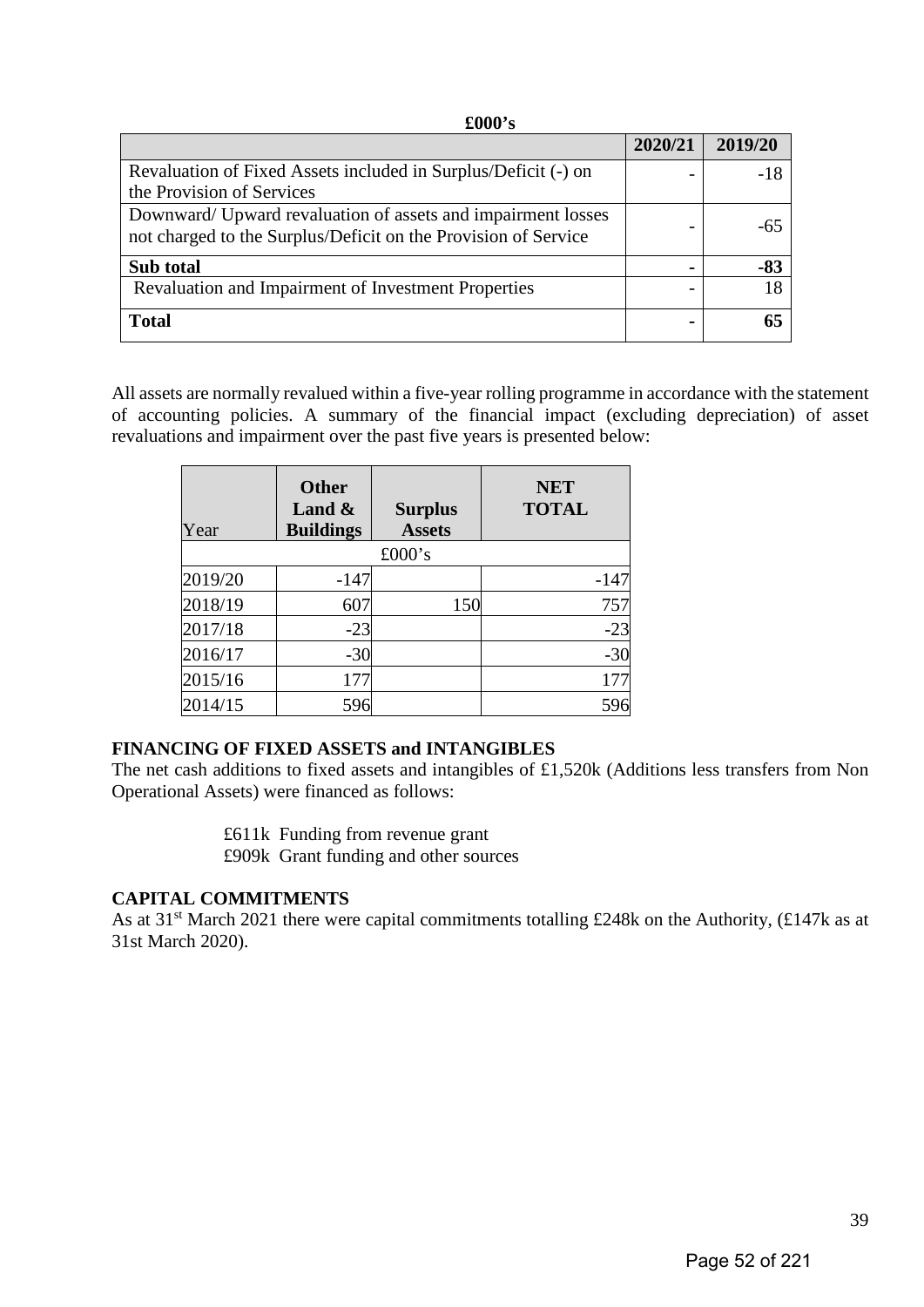## **CAPITAL PROGRAMME**

The following projects were funded as part of the capital programme for the year:

|                                                | <b>Total Cost</b><br>2020/21<br>£000 | <b>Total Cost</b><br>2019/20<br>£000 |
|------------------------------------------------|--------------------------------------|--------------------------------------|
| <b>Promoting Understanding &amp; Enjoyment</b> | 33                                   | 341                                  |
| <b>Castell Henllys</b>                         | 33                                   | 56                                   |
| <b>Carew Castle</b>                            |                                      | 285                                  |
| <b>Recreation &amp; Park Management</b>        | 949                                  | 235                                  |
| E.V. Charging Points                           | 523                                  |                                      |
| <b>Car Parks</b>                               | 426                                  | 235                                  |
| <b>Conservation of natural Environment</b>     | 203                                  |                                      |
| <b>Corporate &amp; Support Services</b>        | 335                                  | 117                                  |
| Vehicles & Equipment                           | 179                                  |                                      |
| Information & Communications Technology        | 156                                  | 117                                  |
| <b>TOTAL CAPITAL SPEND</b>                     | 1,520                                | 693                                  |
| <b>Financed by:</b>                            |                                      |                                      |
| Financing from the Revenue budget              | $-611$                               | $-193$                               |
| <b>Additional Grants</b>                       | $-909$                               | $-215$                               |
| <b>Capital Receipts</b>                        |                                      | $-285$                               |
| <b>Total</b>                                   | $-1,520$                             | $-693$                               |

| * The additional grants were received from the<br>following partners: | 2020/21<br>$\pounds000$ 's | 2019/20<br>$\pounds000$ 's |
|-----------------------------------------------------------------------|----------------------------|----------------------------|
| <b>Welsh Government</b>                                               | 856                        |                            |
| European Rural Community Development Fund                             | 53                         | 104                        |
| <b>TOTAL ADDITIONAL GRANTS</b>                                        | 909                        | 215                        |

## **HERITAGE ASSETS.**

The Authority's classification of heritage assets relates to specific buildings, monuments, cliffs, sand dunes, woodlands and other types of property. The total valuation as at the balance sheet date was £171k (£171k as at 31st March 2020).

## **12. INVESTMENT PROPERTIES**

The following items of income and expense have been accounted for in the Financing and Investment Income and Expenditure line in the Comprehensive Income and Expenditure Statement:

|                                        | 2020/21<br>£000 | 2019/20<br>$\pmb{.}000$ |
|----------------------------------------|-----------------|-------------------------|
| Rental income from investment property |                 | 34                      |
| Net gain/(loss)                        |                 | 54                      |

There are no restrictions on the Authority's ability to realise the value inherent in its investment property or on the Authority's right to the remittance of income and the proceeds of disposal. The Authority has no contractual obligations to purchase, construct or develop investment property or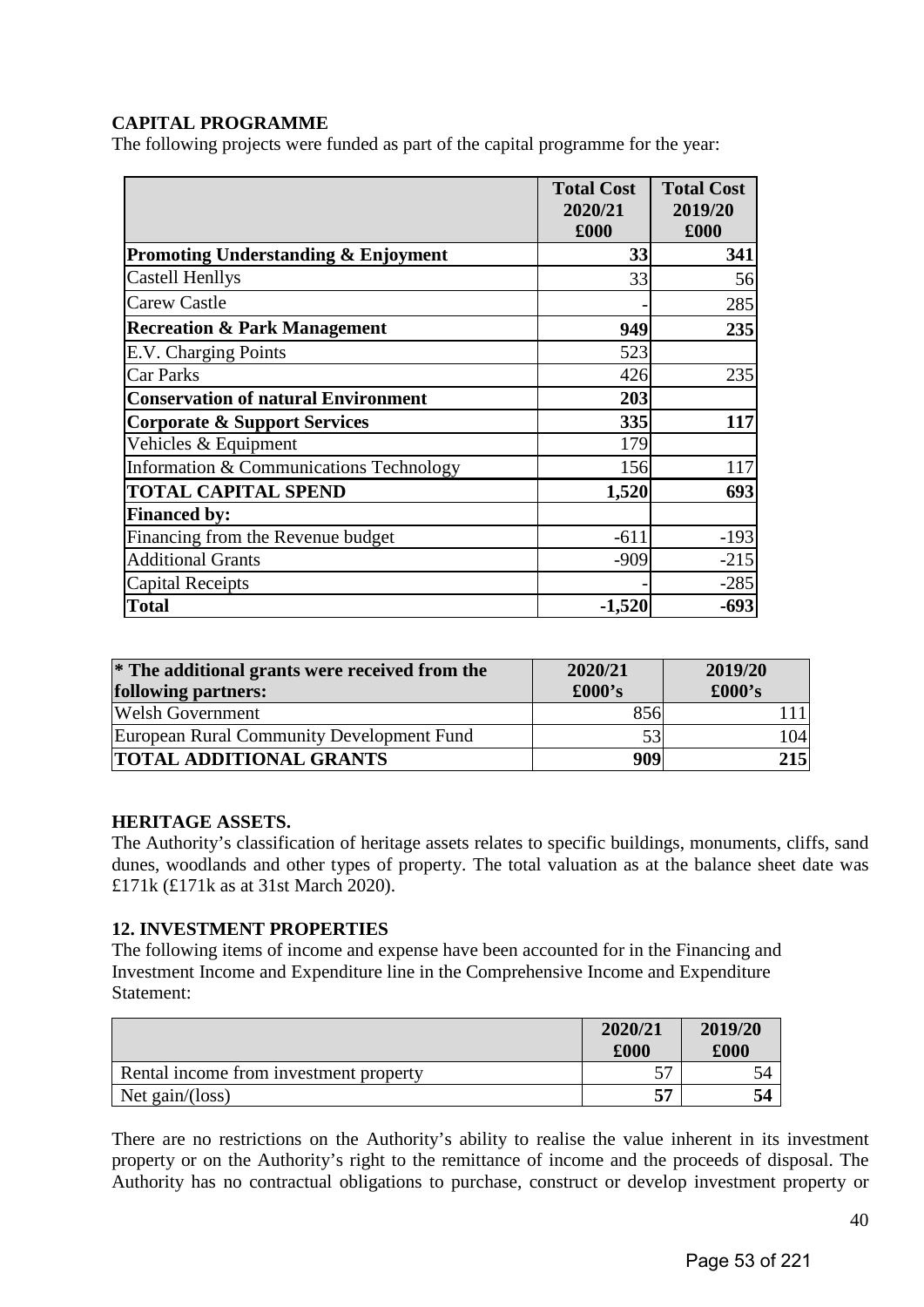repairs, maintenance or enhancement. The following table summarises the movement in the fair value of investment properties over the year:

|                                              | 2020/21<br>£000 | 2019/20<br>£000 |
|----------------------------------------------|-----------------|-----------------|
| <b>Balance at start of the year</b>          | 949             | 931             |
| Net gains/losses from fair value adjustments | -               |                 |
| Balance at end of the year                   | 949             | 949             |

The reclassification relates to the transfer of Newport TIC from Operational Land and Buildings.

## **13. LEASES**

Finance Leases

The Authority had no finance leases as at  $31<sup>st</sup>$  March 2021 (or as at  $31<sup>st</sup>$  March 2020).

## Operating Leases

The Authority leases the majority of vehicles under Contract Hire agreements, and some photocopiers under long-term Rental Agreements. The gross cost of these arrangements was £47,908 for 2020/21 (£49,157 for 2019/20). The Authority rents 13 properties to support its purposes, which includes for example, Carew Castle & Tidal Mill. The rental costs of these properties for 2020/21 were £27,628 (£41,406, 2019/20). The lease on Tenby T.I.C. concluded in December 2019.

An analysis of the Authority's minimum lease expenditure in future years are:

|                           | As at March 2021 |                            | As at March 2020 |           |                            |              |
|---------------------------|------------------|----------------------------|------------------|-----------|----------------------------|--------------|
|                           | Land $\&$        | Vehicles &                 |                  | Land $\&$ | Vehicles &                 |              |
|                           |                  | <b>Buildings Equipment</b> | <b>Total</b>     |           | <b>Buildings Equipment</b> | <b>Total</b> |
|                           |                  |                            | £                |           |                            | £            |
| Not Later than one year   | 24               | 39                         | 63               | 45        | 40                         | 85           |
| Later than one year and   |                  |                            |                  |           |                            |              |
| not later than five years | 88               | 64                         | 152              | 88        | 52                         | 140          |
| Later than 5 years        | 227              |                            | 227              | 237       |                            | 237          |
|                           | 339              | 103                        | 442              | 370       | 92                         | 462          |

#### **£000's**

The Authority acts as Lessor on 24 properties, generating an income of £84,335 during 2020/21 (£96,350 2019/20). Examples of these properties are the lease of land at Freshwater East to the Caravan Club, and the lease of Llanion Park North Block to the Natural Resources Wales. Some of these property leases exceed 20 years and are valued on a long-leasehold basis. They have a combined net asset value of £970,251 with nil cumulative depreciation.

The future minimum lease payments receivable under non-cancellable leases in future years are: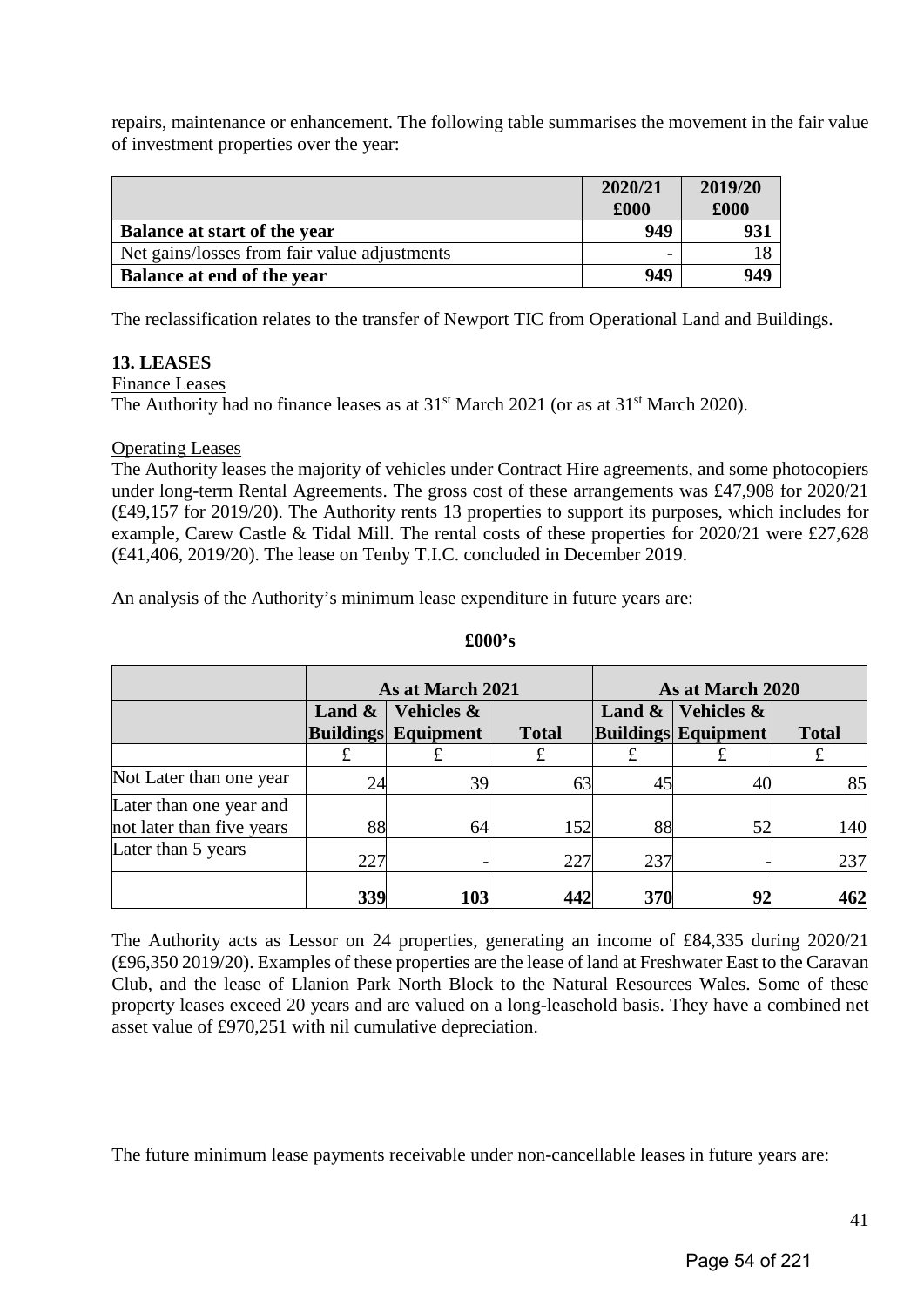|                                             | £000's              |                     |  |  |
|---------------------------------------------|---------------------|---------------------|--|--|
|                                             | As at March<br>2021 | As at March<br>2020 |  |  |
|                                             | £                   | £                   |  |  |
| Not Later than one year                     | 105                 | 110                 |  |  |
| Later than one year and not later than five |                     |                     |  |  |
| years                                       | 371                 | 373                 |  |  |
| Later than 5 years                          | 2,403               | 2,188               |  |  |
|                                             | 2,879               | 2,67                |  |  |

## **14. INTANGIBLE ASSETS**

Intangible assets are assets such as software licences that do not have a physical substance but provide future economic benefits to the Authority.

|                                 | 2020/21<br>£000's | 2019/20<br>£000's |
|---------------------------------|-------------------|-------------------|
| <b>Balance at start of year</b> | 109               | 14                |
| <b>Additions</b>                | -                 | 99                |
| Amortisation                    | $-30$             |                   |
| <b>Balance at end of year</b>   | 70                |                   |

# **15. ASSETS HELD FOR SALE**

As at 31 March 2020 the authority held no assets held for sale

## **16. INVENTORIES**

|                                      | $\pounds000$ 's |           |          |       |
|--------------------------------------|-----------------|-----------|----------|-------|
|                                      |                 | Cilrhedyn |          |       |
|                                      | Information     | Woodland  | Franking |       |
|                                      | Centres         | Centre    | Machine  | Total |
| Balance outstanding as at 31/3/20    | 105             |           |          | 116   |
| Purchases                            | 42              | 50        | 3        | 95    |
| Recognised as an expense in the year | $-47$           | $-29$     | $-3$     | $-79$ |
| Written out                          | $-3$            |           |          | $-3$  |
| Balance outstanding as at 31/3/21    | 97              | 30        | ി        | 129   |

## **17. LONG & SHORT TERM DEBTORS**

|                          |         | $\pounds000$ 's |  |  |
|--------------------------|---------|-----------------|--|--|
|                          | 2020/21 | 2019/20         |  |  |
| <b>Long Term:</b>        |         |                 |  |  |
| <b>Other Receivables</b> |         |                 |  |  |
| <b>TOTAL</b>             |         |                 |  |  |
|                          |         |                 |  |  |
| <b>Short Term:</b>       |         |                 |  |  |
| <b>Trade Receivables</b> | 64      |                 |  |  |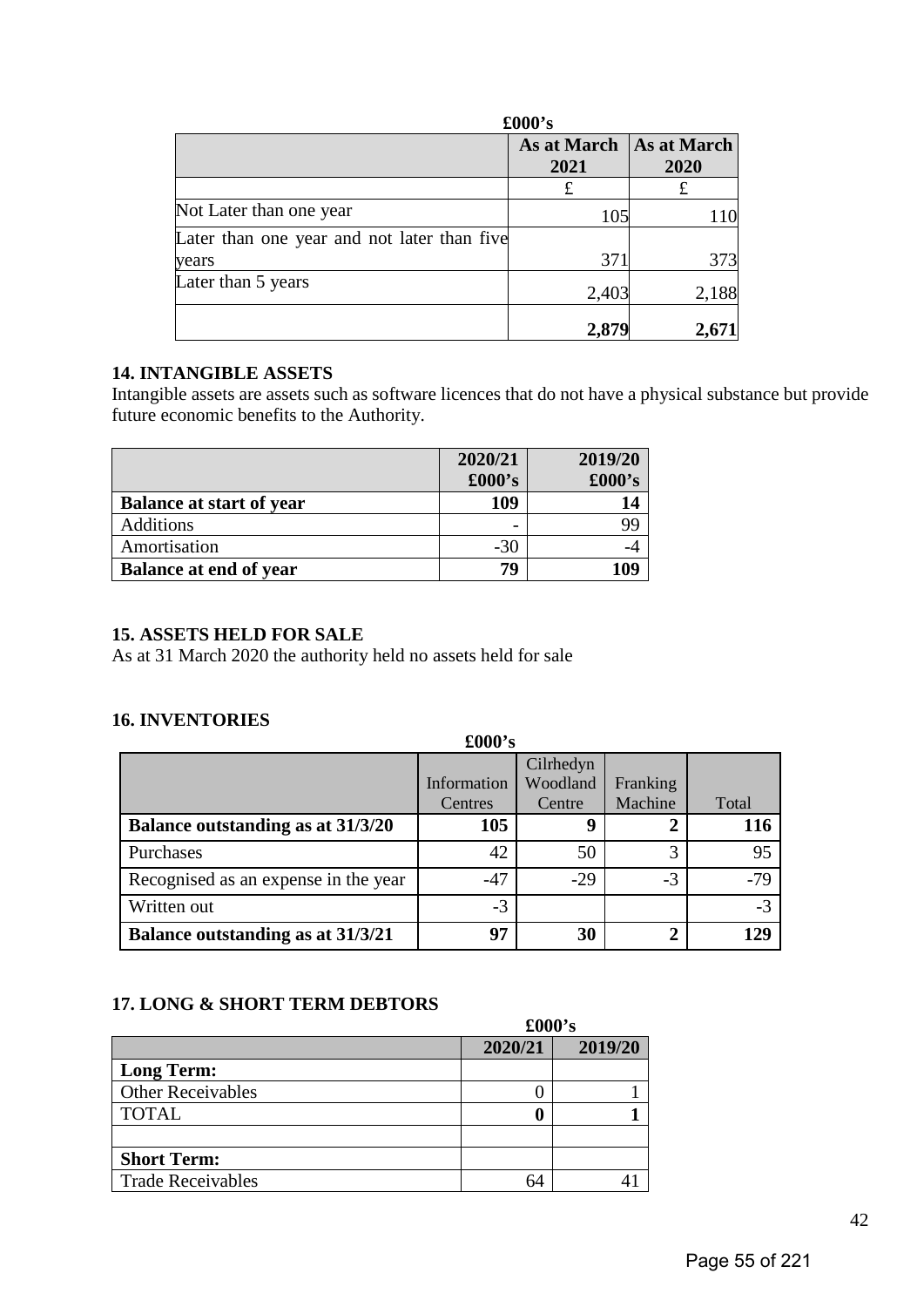| Prepayments                     | 96 |  |
|---------------------------------|----|--|
| <b>Other Receivable Amounts</b> |    |  |
| <b>TOTAI</b>                    |    |  |

## **18. CASH AND CASH EQUIVALENTS**

The balance of Cash and Cash Equivalents is made up of the following elements:

|                            | $\pounds000$ 's |         |  |
|----------------------------|-----------------|---------|--|
|                            | 2020/21         | 2019/20 |  |
| Bank accounts & deposits   | 5,767           |         |  |
| Cash held by the Authority |                 |         |  |
| TOTAL                      | 5.770           | 5,377   |  |

## **19. FINANCIAL INSTRUMENTS**

Other than cash, trade receivables and trade payable there are no financial instruments carried on the Balance Sheet.

÷

# **20. LONG & SHORT TERM CREDITORS & PROVISIONS**

**£000's** 

|                           | 2020/21 | 2019/20 |
|---------------------------|---------|---------|
| <b>Short term</b>         |         |         |
| <b>Trade Payables</b>     | $-420$  | $-313$  |
| <b>Other Payables</b>     | $-221$  | $-191$  |
| <b>TOTAL</b>              | $-641$  | $-504$  |
|                           |         |         |
| <b>Provisions</b>         |         |         |
| <b>General Provisions</b> | $-8$    | -74     |
| <b>Total</b>              | $-8$    |         |

## **21. USABLE RESERVES**

 $\blacksquare$ 

|                                                        | $\pounds000$ 's |         |
|--------------------------------------------------------|-----------------|---------|
|                                                        |                 |         |
|                                                        | 2020/21         | 2019/20 |
| <b>General Fund:</b> Resources available to meet       |                 |         |
| future running costs of services                       | 1,008           | 1,008   |
| <b>Earmarked Reserves:</b> Reserves set aside for      |                 |         |
| specific items                                         | 4,601           | 4,018   |
| <b>Capital Receipts:</b> Proceeds on fixed asset sales |                 |         |
| available to meet future capital investment            | 370             | 370     |
| <b>TOTAL</b>                                           |                 |         |

Movements in the Authority's usable reserves are detailed in the Movement in Reserves Statement.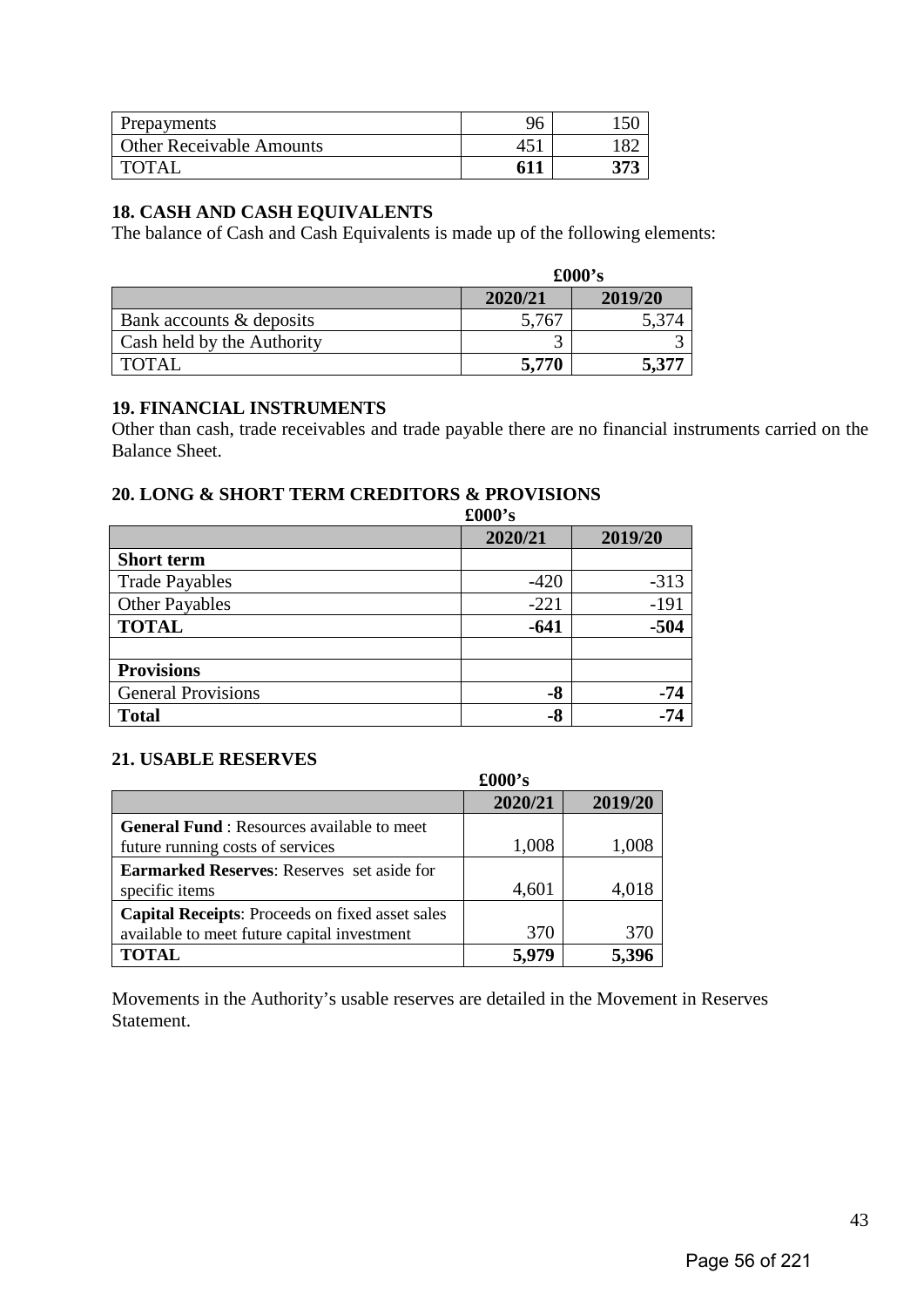## **22. UNUSABLE RESERVES**

|                                     | $\pounds000$ 's |          |
|-------------------------------------|-----------------|----------|
|                                     | 2020/21         | 2019/20  |
| <b>Revaluation Reserve</b>          | 2,985           | 3,020    |
| Capital Adjustment Account          | 10,814          | 9,572    |
| <b>Pensions Reserve</b>             | $-8,478$        | $-8,573$ |
| <b>Accumulated Absences Account</b> | $-92$           | $-79$    |
| <b>TOTAL</b>                        | 5,229           | 3.940    |

## **REVALUATION RESERVE**

The Revaluation Reserve contains the gains made by the Authority arising from increases in the value of its Property, Plant and Equipment. The balance is reduced when assets with accumulated gains are:

- revalued downwards or impaired and the gains are lost
- used in the provision of services and the gains are consumed through depreciation, or
- disposed of and the gains are realised.

The Reserve contains only revaluation gains accumulated since 1 April 2007, the date that the Reserve was created. Accumulated gains arising before that date are consolidated into the balance on the Capital Adjustment Account

**£000's** 

| XVVV S                                                                      |         |         |
|-----------------------------------------------------------------------------|---------|---------|
|                                                                             | 2020/21 | 2019/20 |
| Balance at 1 April                                                          | 3,120   | 3,120   |
| Upward revaluation of assets                                                |         | 55      |
| Downward revaluation of assets and impairment                               |         |         |
| losses not charged to the Surplus/Deficit on the                            |         |         |
| Provision of Services                                                       |         | $-120$  |
| Difference between fair value depreciation and historical cost depreciation | $-35$   | $-35$   |
|                                                                             | 2,985   | 3.020   |

## **CAPITAL ADJUSTMENT ACCOUNT**

The Capital Adjustment Account absorbs the timing differences arising from the different arrangements for accounting for the consumption of non-current assets and for financing the acquisition, construction or enhancement of those assets under statutory provisions. The Account is debited with the cost of acquisition, construction or enhancement as depreciation, impairment losses and amortisations are charged to the Comprehensive Income and Expenditure Statement (with reconciling postings from the Revaluation Reserve to convert fair value figures to a historical cost basis). The Account is credited with the amounts set aside by the Authority as finance for the costs of acquisition, construction and enhancement. The Account contains accumulated gains and losses on Investment Properties and gains recognised on donated assets that have yet to be consumed by the Authority. The Account also contains revaluation gains accumulated on Property, Plant and Equipment before 1 April 2007, the date that the Revaluation Reserve was created to hold such gains. **Note 6** provides details of the source of all the transactions posted to the Account, apart from those involving the Revaluation Reserve.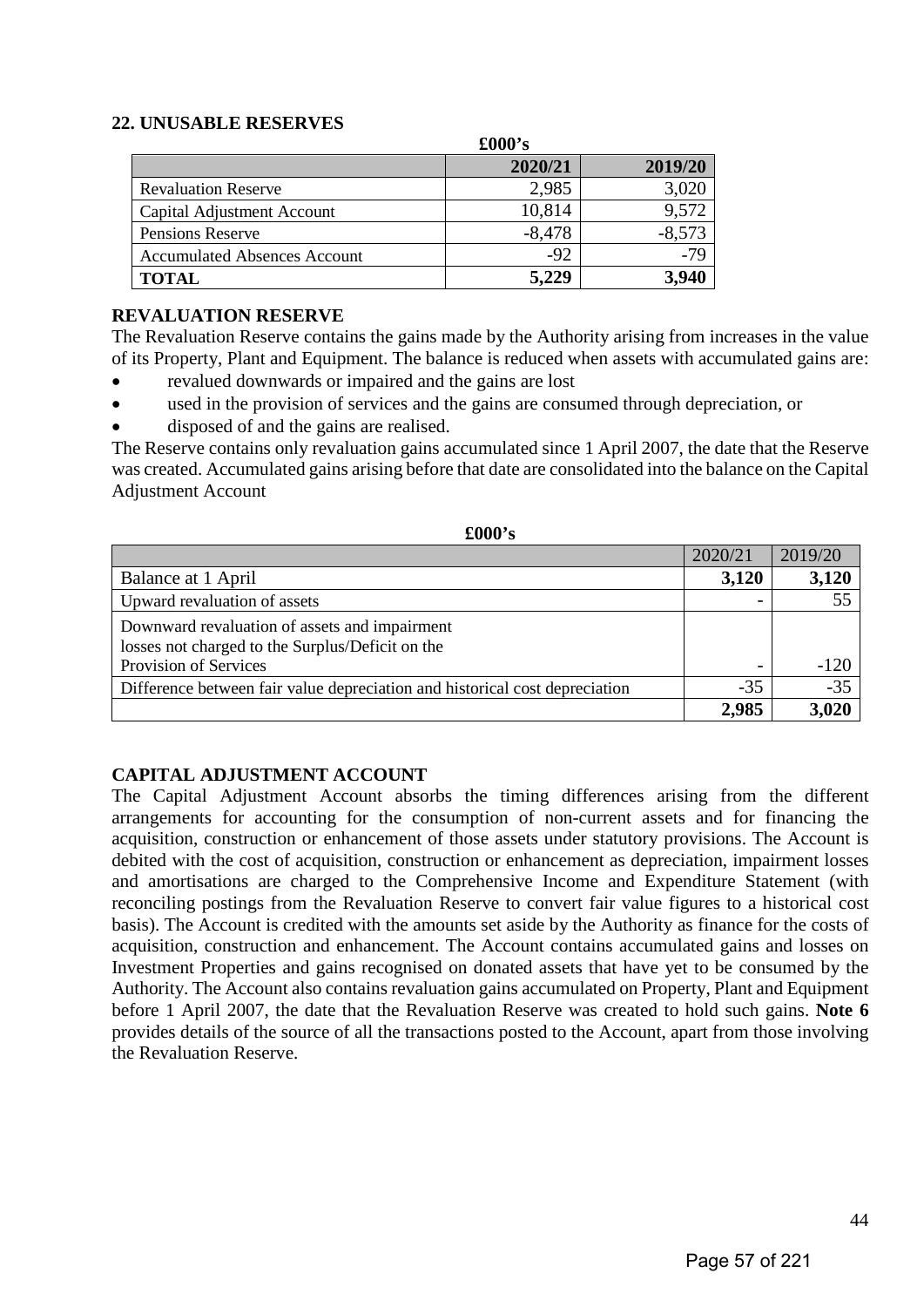| TUVA 9                                                      |         |         |
|-------------------------------------------------------------|---------|---------|
|                                                             | 2020/21 | 2019/20 |
| <b>Balance at 1 April</b>                                   | 9,572   | 9,101   |
| Charges for depreciation and impairment of non              | $-312$  | $-257$  |
| current assets                                              |         |         |
| Revenue expenditure funded from capital under               | $-102$  | $-18$   |
| statute                                                     |         |         |
| Revenue grant funded from capital under statute grant       | 102     | 18      |
| Depreciation adjusting amounts written out of the           | 34      | 35      |
| <b>Revaluation Reserve</b>                                  |         |         |
| Capital grants and contributions credited to the            | 909     | 215     |
| Comprehensive Income and Expenditure Statement              |         |         |
| that have been applied to capital financing                 |         |         |
| Capital expenditure charged against the General Fund        | 611     | 193     |
| balances                                                    |         |         |
| Application of grants to capital financing from the Capital |         | 285     |
| <b>Grants Unapplied Account</b>                             |         |         |
|                                                             | 10,814  | 9,572   |

**£000's** 

## **PENSIONS RESERVE**

The Pensions Reserve absorbs the timing differences arising from the different arrangements for accounting for post employment benefits and for funding benefits in accordance with statutory provisions. The Authority accounts for post employment benefits in the Comprehensive Income and Expenditure Statement as the benefits are earned by employees accruing years of service, updating the liabilities recognised to reflect inflation, changing assumptions and investment returns on any resources set aside to meet the costs. However, statutory arrangements require benefits earned to be financed as the Authority makes employer's contributions to pension funds or eventually pay any pensions for which it is directly responsible. The debit balance on the Pensions Reserve therefore shows a substantial shortfall in the benefits earned by past and current employees and the resources the Authority has set aside to meet them. The statutory arrangements will ensure that funding will have been set aside by the time the benefits come to be paid.

| $\pounds000's$                                                               | 2020/21  | 2019/20  |
|------------------------------------------------------------------------------|----------|----------|
| <b>Balance at 1 April</b>                                                    | $-8,573$ | $-5,605$ |
| Actuarial gains or losses on pensions assets and liabilities                 | 996      | $-2,057$ |
| Reversal of items relating to retirement benefits debited or credited to the |          |          |
| Surplus or Deficit on the Provision of Services in the Comprehensive Income  |          |          |
| and Expenditure Statement                                                    | $-1,310$ | $-1,292$ |
| Employer's pensions contributions and direct payments to pensioners payable  |          |          |
| in the year                                                                  | 422      | 392      |
| <b>Administration Expenses</b>                                               | $-13$    | $-12$    |
| Roundings                                                                    | $-1$     |          |
| <b>Balance at 31 March</b>                                                   | $-8,479$ | $-8,573$ |

## **23. ACCUMULATED ABSENCES ACCOUNT**

The Accumulated Absences Account absorbs the differences that would otherwise arise on the General Fund Balance from accruing for compensated absences earned but not taken in the year, e.g. annual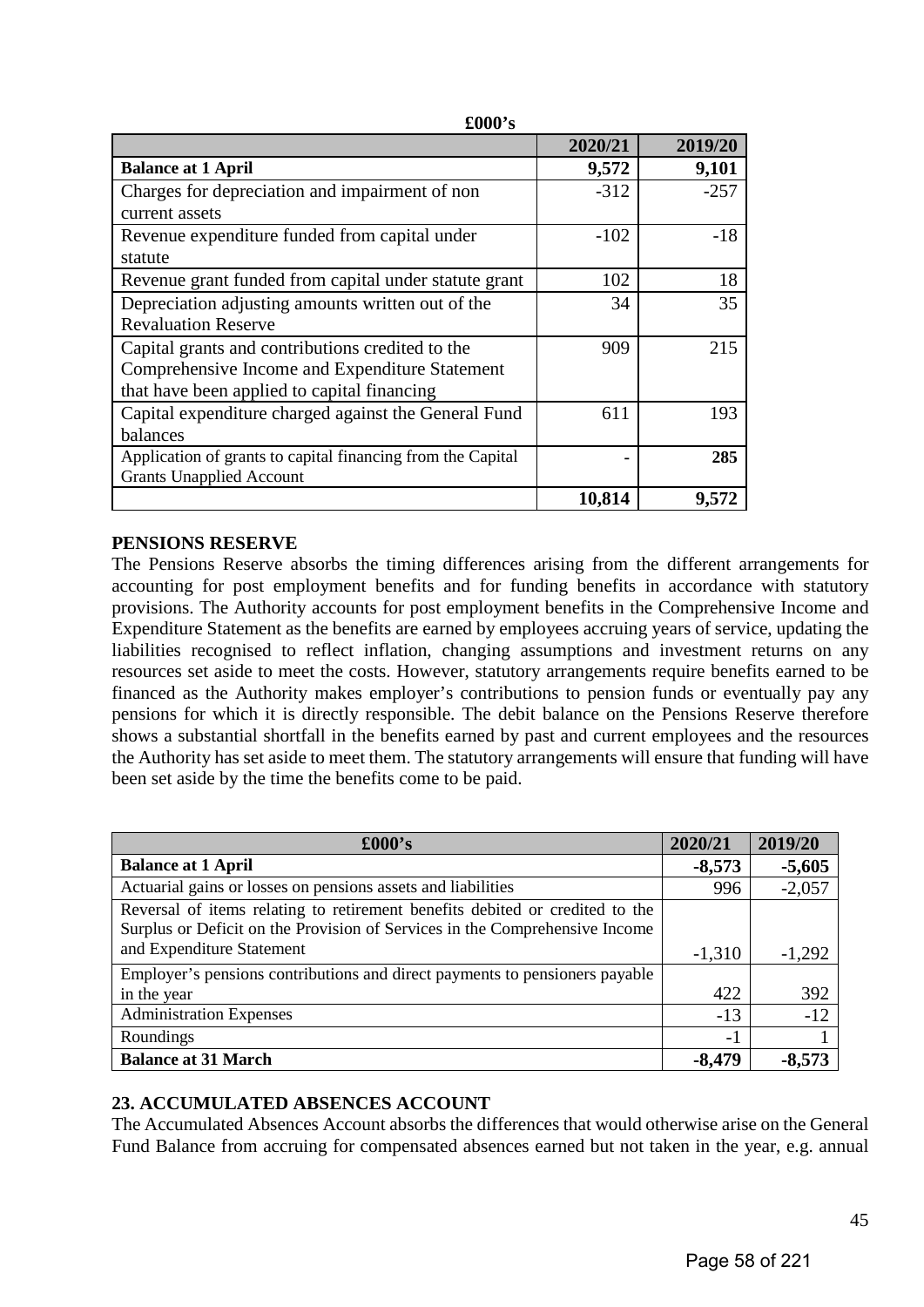leave entitlement carried forward at 31 March. Statutory arrangements require that the impact on the General Fund Balance is neutralised by transfers to or from the Account.

| £000's                                                                                                                                                                                 |       | 2020/21   2019/20 |
|----------------------------------------------------------------------------------------------------------------------------------------------------------------------------------------|-------|-------------------|
| Balance at 1 April                                                                                                                                                                     | $-79$ | $-55$             |
| Amount by which officer remuneration charged to the<br>Comprehensive Income and Expenditure Statement on an accruals<br>basis is different from remuneration chargeable in the year in |       |                   |
| accordance with statutory requirements                                                                                                                                                 | $-13$ | $-24$             |
| Amounts accrued at the end of the current year                                                                                                                                         | $-92$ | $-79$             |

## **24. CASH FLOW STATEMENT –**

Adjustment of net surplus or deficit on the provision of services for non-cash movements

| $\pounds000$ 's                                          | 2020/21 | 2019/20 |
|----------------------------------------------------------|---------|---------|
| Depreciation and Amortisation                            | $-312$  | $-257$  |
| <b>Revaluations and Impairments</b>                      | $-()$   | $-1$    |
| Movement in creditor/stock/debtors                       | 141     | 114     |
| Provision of Services costs for post employment benefits | $-901$  | $-829$  |
| Other non-cash items charged to the CIES                 | $-13$   | $-120$  |
| <b>Total</b>                                             | -1085   | -1093   |

## **25. CASH FLOW STATEMENT OPERATING & INVESTING ACTIVITIES**

The cash flows for operating activities include the following items:

| £000's            | 2020/21        | 2019/20                           |
|-------------------|----------------|-----------------------------------|
| Interest received | 4.             | $+2$                              |
| Interest paid     | 7. T. 1<br>N1l | <b>1 T * 1</b><br>N1 <sub>1</sub> |

## Cash Flows from Investing Activities are:

| $\pounds000$ 's                            | 2020/21  | 2019/20  |
|--------------------------------------------|----------|----------|
| Purchase of property, plant and equipment, |          |          |
| investment property and intangible assets  | 1,518    | 66.      |
| Other receipts from investing activities   | $-1,845$ | $-1,020$ |
| Net cash flows from investing activities   | $-327$   | $-359$   |

Cash Flows from Financing Activities are:

| $\pounds000$ 's                          | 2020/21 | 2019/20 |
|------------------------------------------|---------|---------|
| Travel Loans: Advances Less Receipts     |         |         |
| Repayment of Long Term Loan              |         |         |
| Net cash flows from investing activities |         |         |

## **26. AMOUNTS REPORTED FOR RESOURCE ALLOCATION DECISIONS**

The analysis of income and expenditure by service on the face of the Comprehensive Income and Expenditure Statement is that specified by CIPFA's Service Reporting Code of Practice. Similarly the information used by the Authority for decision making is also prepared under the Best Value Accounting Code of Practice. Accordingly there is no requirement under this note for reconciliation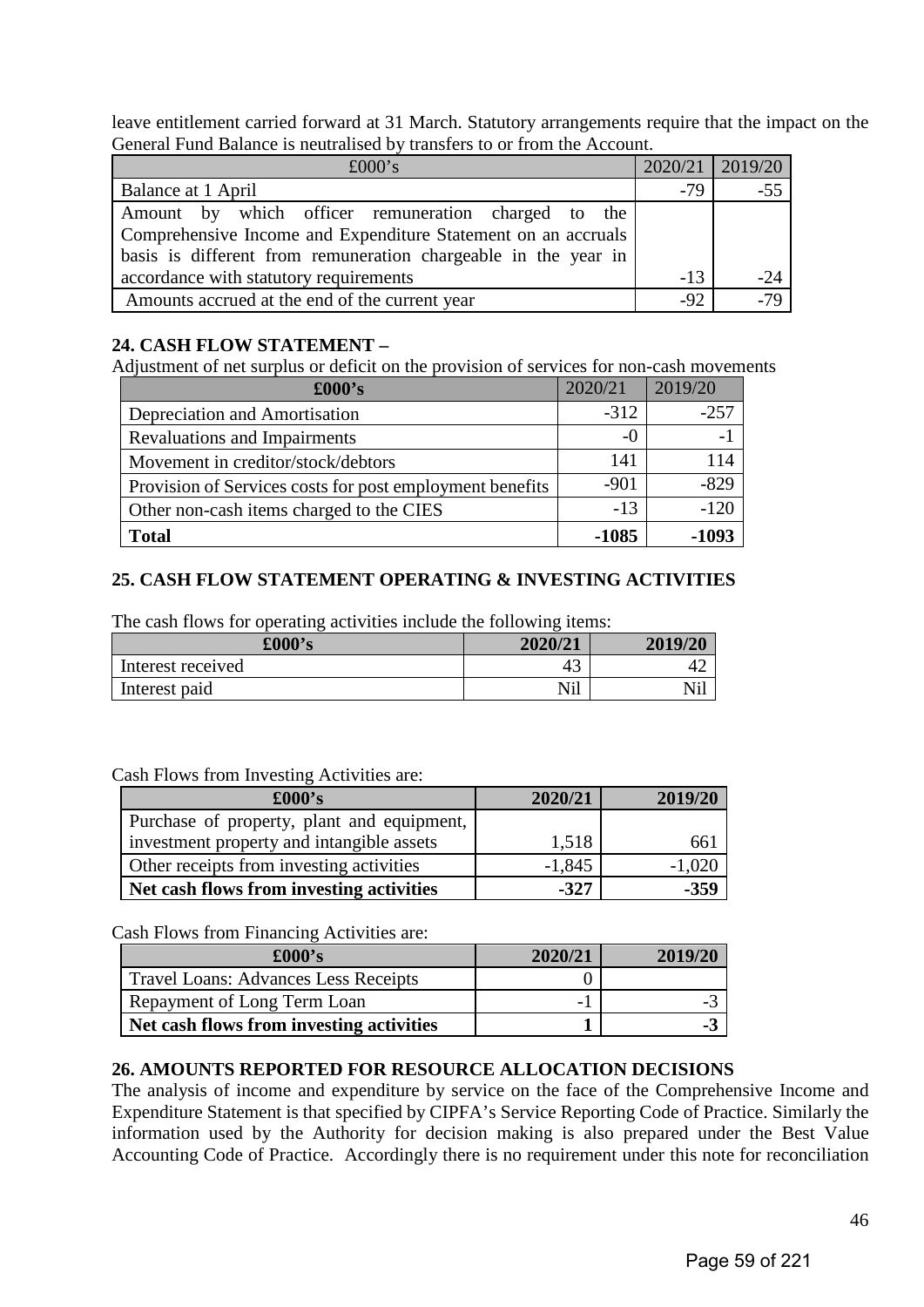between the Comprehensive Income and Expenditure Statement and amounts reported for resource allocation decisions

## **27. MEMBERS ALLOWANCES & EXPENSES PAID IN THE FINANCIAL YEAR 2020/21**

Total members' allowances paid during the year amounted to £84,270 (£76,872 in 2019/20) plus reimbursement of travelling, subsistence and other expense payments amounting to £412 (£10,201 in 2019/20).

## **28. OFFICERS REMUNERATION**

There were three number of staff with remuneration in excess of £60,000 – earnings subject to Pay as You Earn taxation and pension contributions - was as follows:

|                                      | Director of<br><b>Director of</b><br><b>Chief Executive</b><br>Countryside,<br><b>Planning and</b><br><b>Community and</b><br><b>Officer</b><br><b>Park Direction*</b><br><b>Visitor Services</b> |         |         |         |         |         |
|--------------------------------------|---------------------------------------------------------------------------------------------------------------------------------------------------------------------------------------------------|---------|---------|---------|---------|---------|
|                                      |                                                                                                                                                                                                   |         |         | £000's  |         |         |
|                                      | 2020/21                                                                                                                                                                                           | 2019/20 | 2020/21 | 2019/20 | 2020/21 | 2019/20 |
| Gross Pay                            | 84                                                                                                                                                                                                | 82      | 62      |         | 65      | 61      |
| P11D values                          |                                                                                                                                                                                                   |         |         |         |         |         |
| Employer<br>Pension<br>Contributions | 11                                                                                                                                                                                                | 11      | 8       |         | 8       | 8       |
| Total                                | 96                                                                                                                                                                                                | 94      | 71      |         | 74      | 70      |

\*Director of Planning and Park Direction remuneration for 2019/20 was below the reportable threshold.

The median remuneration of the Authority was £21,748 (£21,166 in 2019/20) with the ratio of the Chief Executive Officer to the median remuneration of 3.84:1 (3.84:1 in 2019/20).

There was no compulsory redundancy in 2020/21 and none in 2019/20.

## **29. AUDIT COSTS**

The Authority has incurred the following costs in relation to the audit of the Statement of Accounts, certification of grant claims and statutory inspections and to non-audit services provided by the Authority's external auditors:

|                                                               | 2020/21<br>£000 | 2019/20<br>£000 |
|---------------------------------------------------------------|-----------------|-----------------|
| Fees payable to the Wales Audit Office with regard to         |                 |                 |
| external audit services carried out by the appointed auditor. | 24              |                 |
| Fees payable to the Auditor General for Wales in respect of   |                 |                 |
| statutory inspections and the LG Measure 2011.                | 17              |                 |
| <b>Total</b>                                                  | 41              |                 |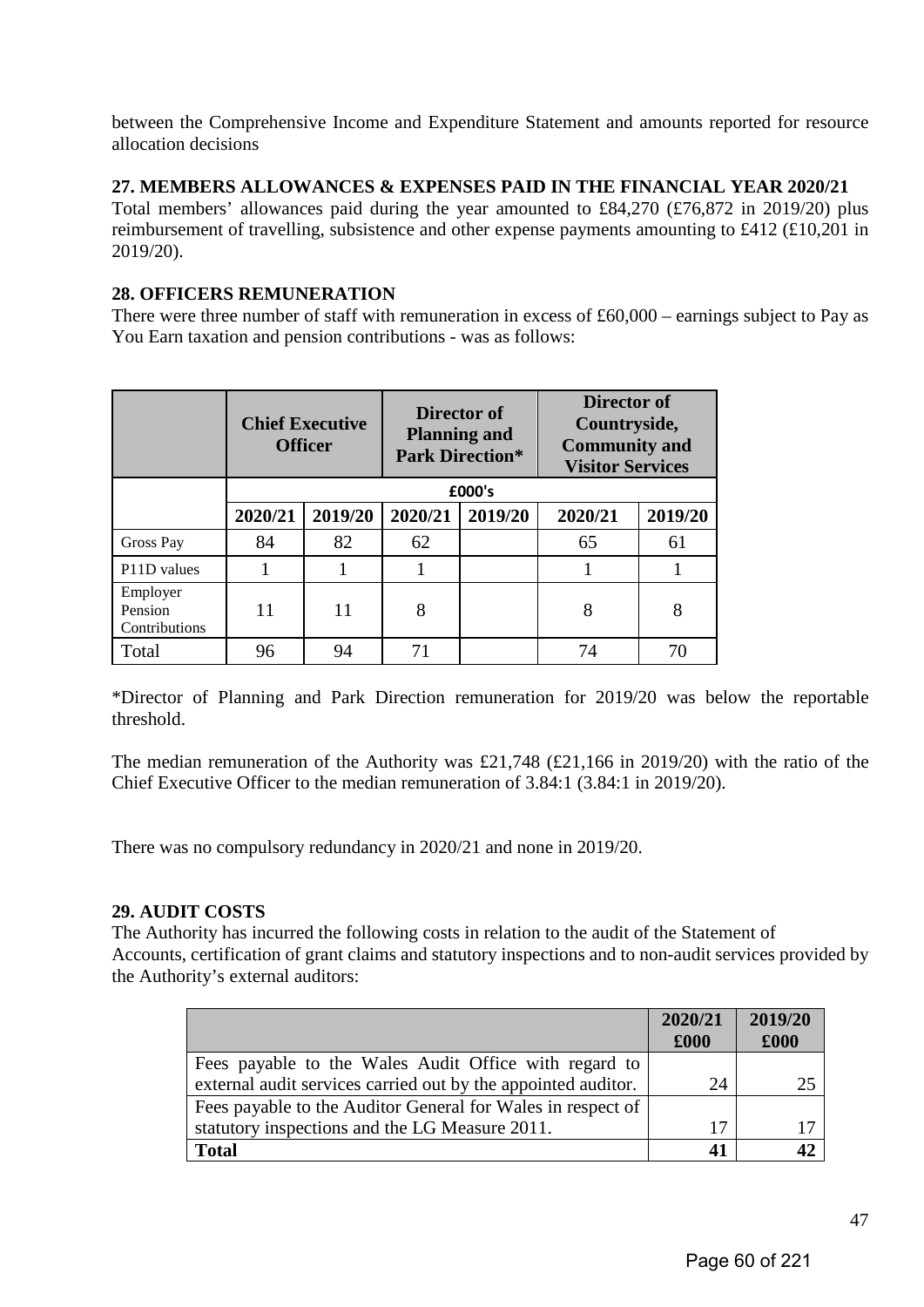## **30. GRANT INCOME**

The Authority credited the following grants, contributions and donations to the Comprehensive Income and Expenditure Statement:

|                                                                         | 2020/21        | 2019/20        |
|-------------------------------------------------------------------------|----------------|----------------|
|                                                                         | £000           | £000           |
| <b>Credited to Taxation and Non Specific Grant Income:</b>              |                |                |
| NPA Grant (Welsh Government funded)                                     | 3,419          | 2,954          |
| Levy on Pembrokeshire County Council                                    | 984            | 954            |
| Other Grant Income (Welsh Government funded)                            | 1,855          | 985            |
| Donations                                                               |                | 8              |
|                                                                         | 6,258          | 4,901          |
| <b>Credited to Services</b>                                             |                |                |
| The Welsh Government: major funding towards the loss of $1st$ quarter   |                |                |
| 20/21 income across the Authority, Invasive Species, Designated         |                |                |
| landscapes, additional SDF funding, E.V. charge points and Fritilar and |                |                |
| Damsel projects                                                         | 810            | 74             |
| Natural Resources Wales: contributed funding towards the National       |                |                |
| Trail/Coast Path management & maintenance; various woodland             |                |                |
| schemes, National Parks Wales and the Castlemartin Ranger post.         | 191            | 185            |
| Pembrokeshire Coast National Park Trust: funding towards Invasive       |                |                |
| Species, Pembrokeshire Outdoor Schools, Storm Damage and Roots          |                |                |
| projects.                                                               | 31             | 38             |
| Pembrokeshire County Council: business support rate relief              | 45             |                |
| H.M.R.C: Job Retention Scheme                                           | 209            |                |
| Ministry of Defence: Castlemartin Ranger.                               | 30             | 19             |
| Sport Wales: West Wales Walking for Wellbeing project                   | 75             | 101            |
| <b>National Parks Partnership</b>                                       | 8              |                |
| TATE Gallery: Criw Celf project                                         | $\overline{2}$ | $\overline{4}$ |
| Other grants.                                                           | 28             | 18             |
| <b>TOTAL GRANTS</b>                                                     | 1,429          | 439            |

## **31. RELATED PARTY TRANSACTIONS**

The Authority is required to disclose material transactions with related parties – bodies or individuals that have the potential to control or influence the Authority or to be controlled or influenced by the Authority. Disclosure of these transactions allows readers to assess the extent to which the Authority might have been constrained in its ability to operate independently or might have secured the ability to limit another party's ability to bargain freely with the Authority. The Authority has adopted a materiality level of £5,000 for disclosure of related party transaction relevant to members and staff.

The National Park Authority is made up of 18 members, 12 appointed by Pembrokeshire County Council and 6 directly by the Welsh Government. Members of the Authority have direct control over the Authority's financial and operating policies. The Authority maintains registers of Members' Interests and Gifts & Hospitality, with register of Members' Interest available for inspection on the Authority's website. There are no issues to report arising from the entries in these registers, and the Authority's ability to control or influence another party as result of the recorded interests is considered highly unlikely.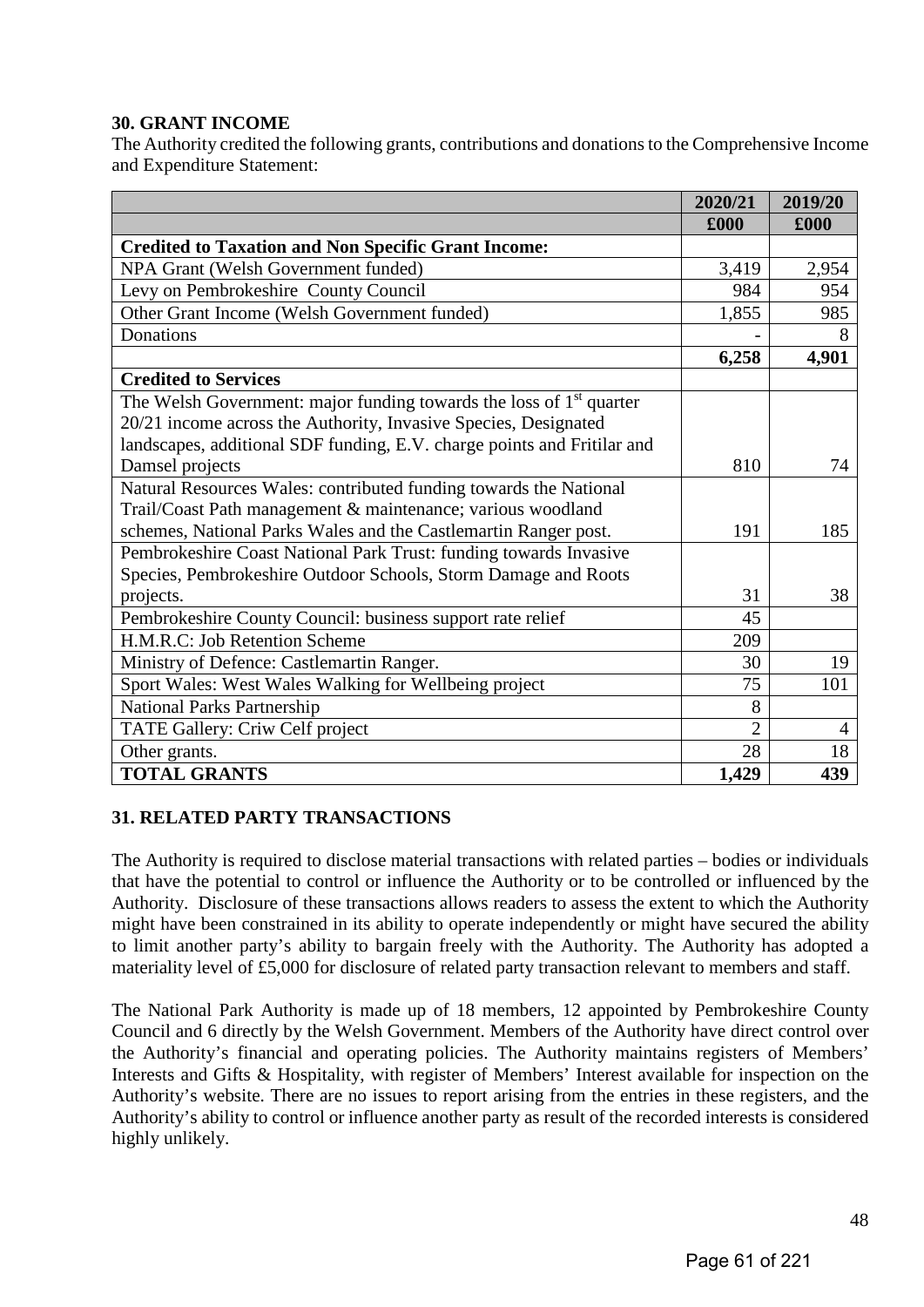Disclosure notes 10 and 30 show the amount and sources of significant revenue and capital funding which the Authority received during the year. In addition to the receipt of a Levy from Pembrokeshire County Council the Authority also contracts with them for the supplies of goods and services including the provisions of refuse management, vehicle maintenance, internal audit and specialist planning advice. The Welsh Government has significant influence over the general operations of the Authority; it is responsible for providing the statutory framework within which the Authority operates, provides the majority of its funding in **the** form of grants and prescribes the terms of many of the transactions that the Authority has with other parties (e.g. council tax bills, housing benefits). The aggregate level of income and expenditure and end of year balances on the following third parties are:

| Organisation                 | <b>Income</b><br>$\pounds000$ 's | <b>Expenditure</b><br>$\pounds000's$ | 31/3/21<br><b>Creditor</b><br>$\pounds000$ 's | 31/3/21<br><b>Debtor</b><br>$\pounds000$ 's |
|------------------------------|----------------------------------|--------------------------------------|-----------------------------------------------|---------------------------------------------|
| <b>Welsh Government</b>      | 6,068                            |                                      | 4                                             |                                             |
| Pembrokeshire County Council | .030                             | 228                                  |                                               |                                             |

During the year the Authority contributed circa £7k to support the running of Pembrokeshire Coast National Park Trust. The trust is registered with the charity commission with the status of a charitable incorporated organisation and the only voting members are the charity trustees. The Authority did provide other non cash services to the Trust, e.g. officer time and advice and office space. The Trust has six current trustees, two of whom are members of the National Park Authority.

During the year an employee of the Authority became a trustee of YHA. The Authority has a landlord tenant relationship with the YHA for its property at Broad Haven. The Authority is also paid subscription of £10k to the National Park Partnership, a limited liability partnership between the 15 U.K. National Park Authorities.

The Authority administers a Sustainable Development Fund (SDF). In awarding grants to organisations, the SDF Committee of the Authority imposes special grant conditions, which include linking financial performance with achieving agreed milestones. One of the payments made during the year was made to a relative of a member of the Authority's staff who is unconnected with the SDF program. Actual SDF awards made during the 2020-21 financial year that exceeded £5,000 were to the following projects:-

| <b>Project Name</b>                          | <b>Awarded to</b>                                      | <b>Project Description</b>                                                                                                                                                                              | Amount |
|----------------------------------------------|--------------------------------------------------------|---------------------------------------------------------------------------------------------------------------------------------------------------------------------------------------------------------|--------|
| <b>Family Explorers</b>                      | Pembrokeshire<br>County Council<br>- Springboard       | Run a programme of activities to enable<br>economically disadvantaged families to learn<br>and develop new skills to achieve the John<br>Muir discovery award.                                          | 19,100 |
| St Davids Old<br>Farmhouse<br><b>Brewery</b> | <b>St Davids</b><br>farmhouse                          | Set up a craft microbrewery, utilising the<br>farms natural resources, water and solar<br>power, and the farms produce. The grant<br>also helped establishment of a wildflower<br>meadow and bee hives. | 21,368 |
| Coppicewood<br>College new<br>Workshop       | Coppicewood<br>College in<br>collaboration<br>with the | Design and build a new workshop for the<br>college.                                                                                                                                                     | 15,852 |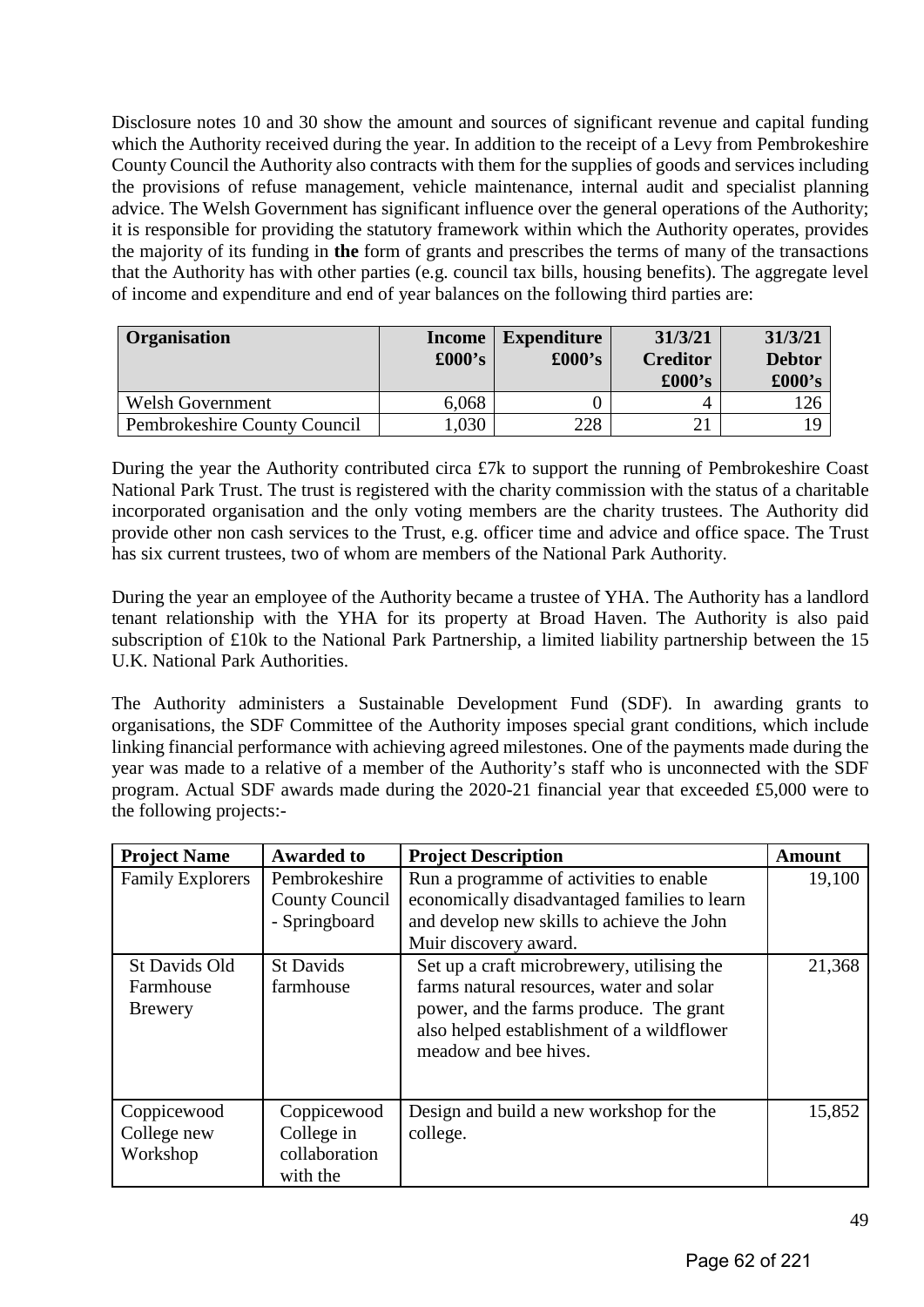|                                                              | Welsh<br>Wildlife<br><b>Trust</b>                     |                                                                                                                                                                                                                                                                                                                                                                                                                                                                                               |        |
|--------------------------------------------------------------|-------------------------------------------------------|-----------------------------------------------------------------------------------------------------------------------------------------------------------------------------------------------------------------------------------------------------------------------------------------------------------------------------------------------------------------------------------------------------------------------------------------------------------------------------------------------|--------|
| A Sustainable<br>Future for Theatr<br>Gwaun                  | Theatre Gwuan                                         | Installation of solar PV panels on the south-<br>facing theatre roof.                                                                                                                                                                                                                                                                                                                                                                                                                         | 15,183 |
| <b>Enhancing Our</b><br><b>Solar Panel</b><br>System         | Marloes &<br>St.Brides<br>Village Hall                | Purchase and install a Battery System to<br>supplement the existing solar PV panels.                                                                                                                                                                                                                                                                                                                                                                                                          | 12,738 |
| Sustainable<br>Pembrokeshire<br>Islands                      | Wildlife Trust<br>South & West<br>Wales               | Water system improvements (Skokholm), UV<br>sterilisation system and solar panels and<br>system upgrade (Skomer).                                                                                                                                                                                                                                                                                                                                                                             | 17596  |
| Decarbonisation<br>through<br>biodiversity                   | Newport<br>Action<br>environment<br>Group             | 18 months project paying for a Biodiversity<br>officer (BDO) to facilitate 3 inter-related<br>elements:<br>1. Community awareness and action –<br>engage local groups, the school,<br>homeowners and landowners though<br>community activities & workshops to<br>change behaviours.<br>2. Carbon sequestration – through tree<br>planting.<br>Biodiversity and climate change<br>3.<br>resilience – a biodiverse area is<br>intrinsically more resilient to the<br>effects of climate change. | 20,471 |
| <b>Energy Saving</b><br>Project for<br><b>Community Hub</b>  | Herbrandston<br>Sports &<br>Recreation<br>Association | Installation of roof mounted solar photovoltaic<br>system with battery storage on the new<br>community building.                                                                                                                                                                                                                                                                                                                                                                              | 30,046 |
| Giraldus Hall 'A<br>Place for All'                           | South<br>Ridgeway<br>Community<br>Association         | Installation of roof mounted solar photovoltaic<br>system with battery storage and 3 Electric<br>Vehicle charging points on new community<br>building.                                                                                                                                                                                                                                                                                                                                        | 37,568 |
| Pembrokeshire<br>Energy<br>Efficiency<br>Programme<br>(PEEP) | Cwm Arian<br>renewable<br>Energy                      | Revenue funding to pay for 6 month research<br>project collecting data from energy efficiency<br>projects and behaviour change programmes, to<br>find out what works and what doesn't in terms<br>of mobilising residents to take up energy<br>efficiency measures<br>The overal aim is to reduce energy use and<br>tackle fuel poverty by increasing and<br>normalising the uptake of low carbon life<br>choices.                                                                            | 8,915  |
| <b>Improve Energy</b><br>Efficiency $\&$<br>Environment      | Clwb Rugbi<br>Crymych                                 | Funding to install solar PV system with load<br>diverter for immersion heater to the main club<br>house roof.                                                                                                                                                                                                                                                                                                                                                                                 | 8,561  |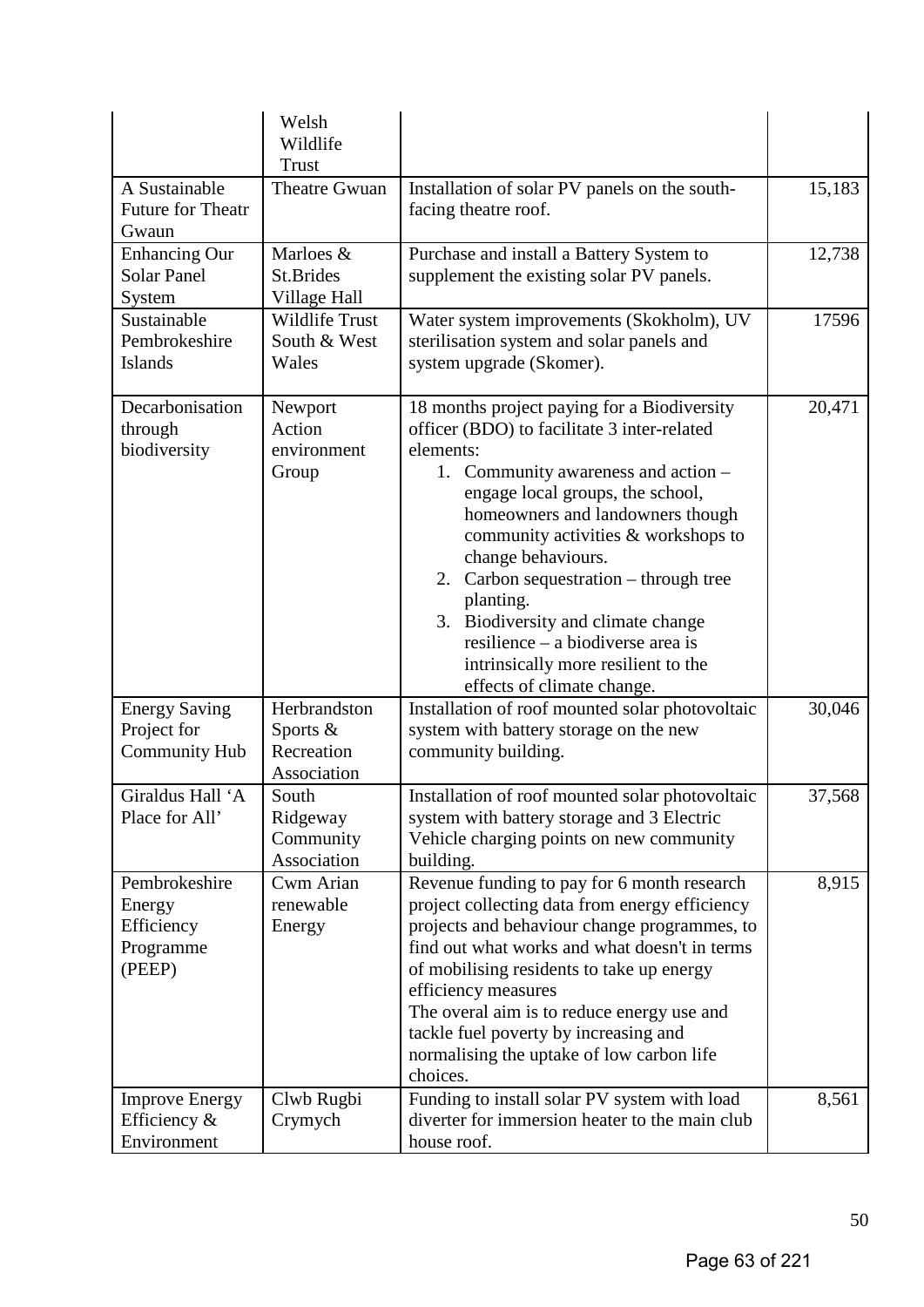## **32. TERMINATION BENEFITS**

During the year 2020/21 the Authority paid no termination benefits, (Nil in 2019/20).

## **33. DEFINED BENEFIT PENSION SCHEMES**

The Authority offers defined retirement benefits to staff, relating to pay and service, under the Dyfed Pension Fund (Local Government Pension Scheme), being a funded scheme administered by Carmarthenshire County Council. Although these benefits will not actually be payable until employees retire, the Authority has a current commitment to make the benefits payments that needs to be disclosed at the time that employees earn their future entitlement. The Authority's contribution rates are determined by the Fund's professionally qualified actuaries based on triennial valuations of the Fund, the most recent of which was at 31<sup>st</sup> March 2019, and are set with the aim of ensuring that the overall liabilities of the fund can be met when matched with employee contributions. The principal risks to the Authority of the scheme are the longevity assumptions, statutory changes to the scheme, structural changes to the scheme (i.e. large-scale withdrawals from the scheme), changes to inflation, bond yields and the performance of the equity investments held by the scheme.

Local authorities are required to recognise the costs of retirement in the Net Cost of Services when they are earned by employees, rather than when the benefits are eventually paid as pensions. However, this conflicts with the charge the Authority is required to make in the Comprehensive Income  $\&$ Expenditure Account based on the cash payable in the year to the pension fund, so the real cost of retirement benefits is then reversed out of the accounts in the statement of movement on the general fund balance. Under International Accounting Standards 19 (IAS 19) the accounting for pension's schemes has been revised for all fiscal years beginning on or after 1<sup>st</sup> January 2013 and these changes reflected in the financial statements includes interest on Assets. The expected return on assets is replaced with the "interest on assets". This is the interest on assets held at the start of the period and cash flows occurring during the period, calculated using the discount rate at the start of the year. The pension cost under the revised IAS 19 will see the interest cost and expected return on assets replaced with the "net interest cost". This will be calculated as interest on pension liabilities less the interest on assets. The revised IAS 19 guidance requires that all actuarial gains and losses be recognised in the year of occurrence via Other Comprehensive Income and Expenditure and can no longer be deferred. Actuarial gains and losses on liabilities due to changes in actuarial assumptions will need to be split between the effect of changes in financial assumptions and changes in demographic assumptions. Administration expenses are recognised as a separate item within the pension cost.

## **Transactions Relating to Post-employment Benefits**

We recognise the cost of retirement benefits in the reported cost of services when they are earned by employees, rather than when the benefits are eventually paid as pensions. However, the charge we are required to make is based on the cash payable in the year, so the real cost of post employment/retirement benefits is reversed out of the General Fund via the Movement in Reserves Statement. The following transactions have been made in the Comprehensive Income and Expenditure Statement and the General Fund Balance via the Movement in Reserves Statement during the year:

|                                                                                                   | $\pounds000$ 's |  |         |
|---------------------------------------------------------------------------------------------------|-----------------|--|---------|
| Total post employment benefit charged to<br><b>Comprehensive Income and Expenditure Statement</b> | 2020-21         |  | 2019-20 |
| <b>Service Costs:</b>                                                                             |                 |  |         |
| Current service cost                                                                              | 1,107           |  | 1 O98   |
| Effects of curtailment                                                                            |                 |  |         |
| Past Service Cost*                                                                                |                 |  |         |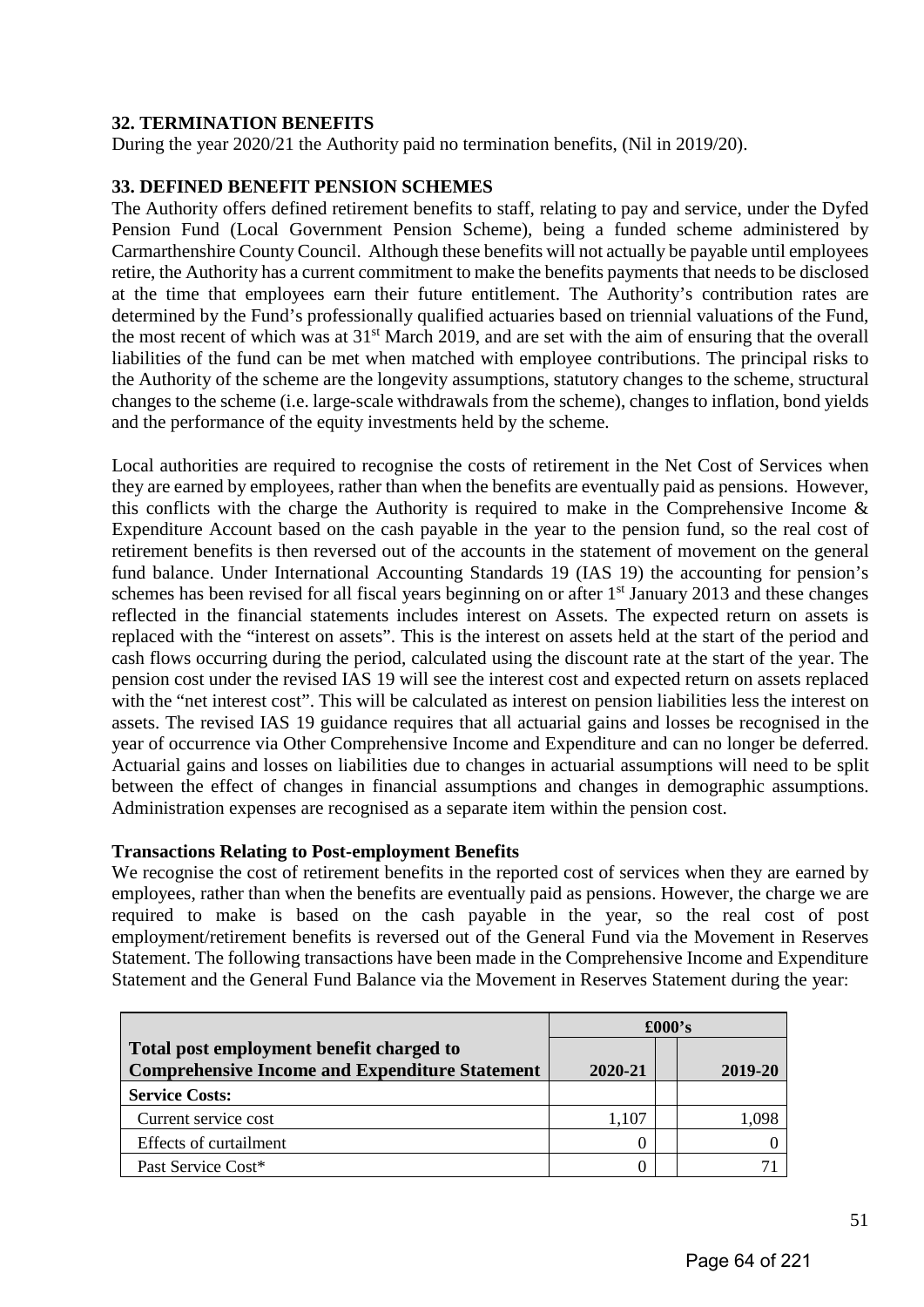| Financing & Investment   Income & Expenditure:                                                                |          |                |
|---------------------------------------------------------------------------------------------------------------|----------|----------------|
| Interest cost on Liabilities                                                                                  | 851      | 842            |
| <b>Interest on Plan Assets</b>                                                                                | $-648$   | $-719$         |
| <b>Net Interest On Pension</b>                                                                                | 203      | 123            |
| <b>Other Operating Income &amp; Expenditure</b>                                                               |          |                |
| <b>Administration Costs</b>                                                                                   | 13       | 12             |
| <b>Total Post-Employment Benefits charged to Surplus /</b>                                                    |          |                |
| <b>Deficit on Provision of Services</b>                                                                       | 1,323    | 1,304          |
|                                                                                                               |          |                |
| <b>Other Post Employment Benefits charged to</b>                                                              |          |                |
| <b>Comprehensive Income &amp; Expenditure:</b>                                                                |          |                |
| Return on plan assets (excluding the amount included<br>in<br>the net interest expense)                       | 6,563    | $-3,363$       |
| Actuary Experience gain/(loss)                                                                                | $-693$   | 271            |
| Actuary Gain / (Loss) on financial assumptions                                                                | $-6,260$ | 615            |
| Actuary Gain / (Loss) on demographic assumptions                                                              |          |                |
|                                                                                                               | $\theta$ | 962            |
| Total Post-employment Benefits (charged) / credited to<br>the Comprehensive Income and Expenditure Statement  | 390      | $-1,515$       |
|                                                                                                               |          |                |
| Reversal of charges made to surplus/deficit on provision<br>of services in the Movement in Reserves Statement |          |                |
| Current service cost                                                                                          | $-1,107$ | $-1,098$       |
| Past service gain / loss                                                                                      | $\theta$ | $-71$          |
| <b>Effects of curtailment</b>                                                                                 | $\theta$ | $\overline{0}$ |
| Interest cost on Liabilities                                                                                  | $-851$   | $-842$         |
| <b>Interest on Plan Assets</b>                                                                                | 648      | 719            |
| <b>Administration Costs</b>                                                                                   | $-13$    | $-12$          |
| <b>Actual Amount charged against General Fund</b>                                                             | $-1,323$ | $-1,304$       |
|                                                                                                               |          |                |
| <b>Employer Contributions</b>                                                                                 | 422      | 392            |
|                                                                                                               |          |                |

\* The past service cost arising is in respect of the McCloud judgment regarding age discrimination. This may result in more public sector pension scheme members having increased levels of 'transitional protection' following the change from final salary to career average pensions on 1 April 2015. The benefits under the scheme are based on Career Average Re-valued Earnings (CARE) from 1 April 2014.

## **COVID 19**

There has been substantial volatility in equity markets around the world this year, in relation to the COVID-19 pandemic. This has had consequences for asset values, however, 31 March 2020 was generally a low point for equity markets, and so any recovery over the year will be reflected in the accounting figures as at 31 March 2021. Over the same period, the market volatility extended to corporate bonds, but ultimately the yields on AA-rated corporate bonds as at 31 March 2021 have settled at around 2.2% p.a, which is slightly lower than the start of the accounting year. As the discount rate for accounting purposes is based on corporate bond yields, this means this volatility will ultimately have an impact on accounting liabilities.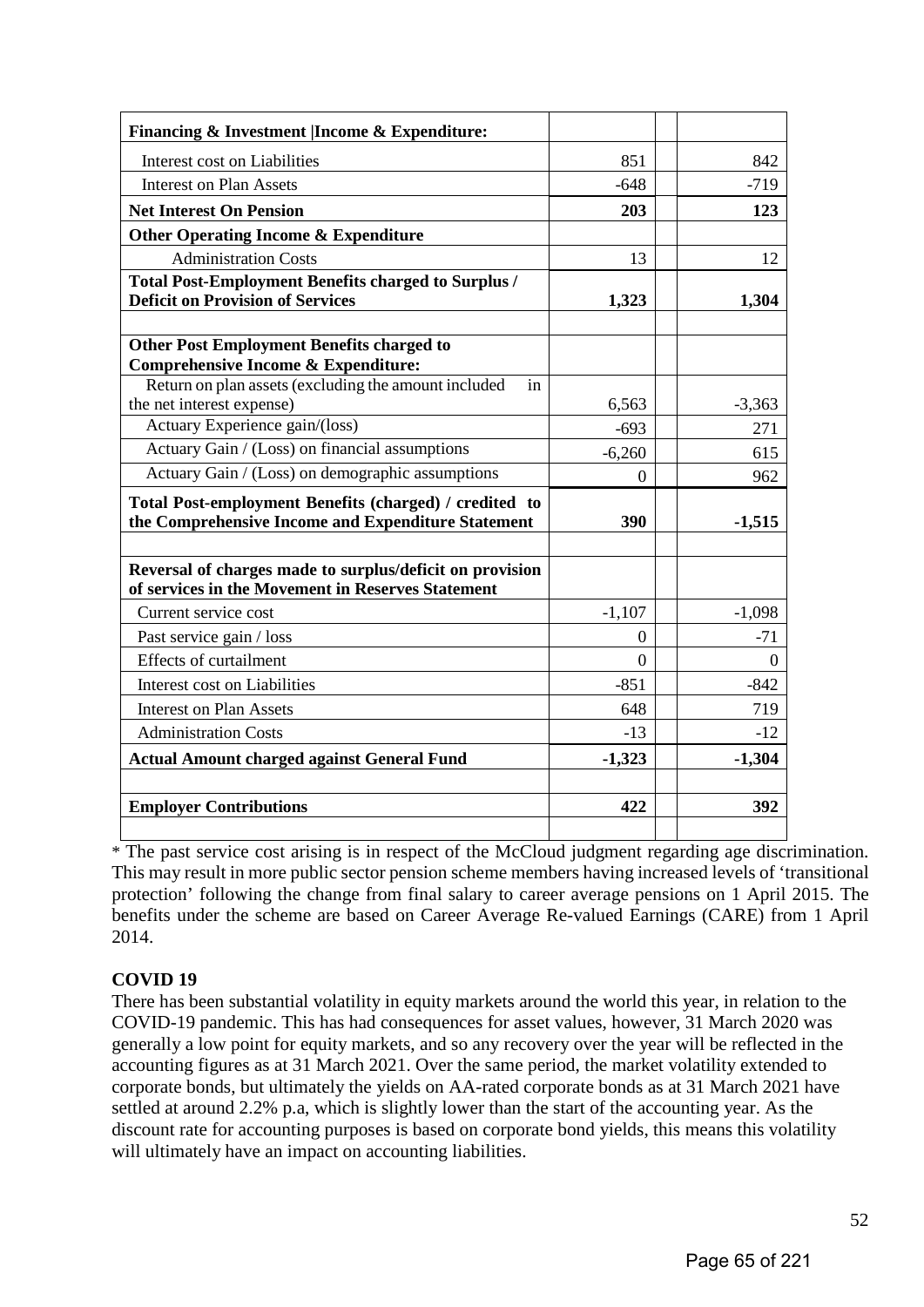## **Assets and Liabilities in Relation to Post-employment Benefits**

|                                          | <b>Funded liabilities: Local</b><br>Government<br><b>Pension Scheme</b><br>£000's |          |  |
|------------------------------------------|-----------------------------------------------------------------------------------|----------|--|
|                                          | 2020/21                                                                           | 2019/20  |  |
| Benefit Obligations at beginning of Year | 35,690                                                                            | 35,708   |  |
| <b>Current Service Cost</b>              | 1,107                                                                             | 1,098    |  |
| <b>Interest On Pension Liabilities</b>   | 851                                                                               | 842      |  |
| <b>Member Contributions</b>              | 201                                                                               | 189      |  |
| Past Service Cost*                       | 0                                                                                 | 71       |  |
| Actuarial (Gains)/Losses on Liabilities  | 0                                                                                 | $\Omega$ |  |
| <b>Remeasurement of Liabilities:</b>     | 0                                                                                 | $\Omega$ |  |
| Experience (gain)/loss                   | $-693$                                                                            | 270      |  |
| (Gain) / Loss on financial assumptions   | 6,261                                                                             | $-614$   |  |
| (Gain) / Loss on demographic assumptions | 0                                                                                 | $-961$   |  |
| Curtailments                             | 0                                                                                 |          |  |
| <b>Benefits Paid</b>                     | $-851$                                                                            | $-911$   |  |
| Rounding                                 | 0                                                                                 |          |  |
| Benefit Obligations at End of Year       | 42,566                                                                            | 35,690   |  |

Reconciliation of present value of the scheme liabilities (defined benefit obligation):

**\*Amended for McCloud adjustment undertaken in 2018/1**

## **Reconciliation of Present value Scheme Assets:**

|                                              | Local                               |          |  |
|----------------------------------------------|-------------------------------------|----------|--|
|                                              | Government<br><b>Pension Scheme</b> |          |  |
|                                              |                                     |          |  |
|                                              | $\pounds000$ 's                     |          |  |
|                                              | 2020/21                             | 2019/20  |  |
| <b>Fair Value at beginning of Year</b>       | 27,117                              | 30,103   |  |
| Interest on / Expected Return on Plan Assets | 648                                 | 719      |  |
| Remeasurement / Actuarial Gains/(Losses) on  |                                     |          |  |
| Assets                                       | 6,563                               | $-3,363$ |  |
| <b>Administration Expenses</b>               | $-13$                               | $-12$    |  |
| <b>Employer Contributions</b>                | 422                                 | 392      |  |
| <b>Member Contributions</b>                  | 201                                 | 189      |  |
| Benefits/transfers paid                      | $-851$                              | $-911$   |  |
| Roundings                                    | 0                                   |          |  |
| <b>Fair Value at End of Year</b>             | 34,087                              | 27,117   |  |
|                                              |                                     |          |  |
| <b>Actual return on scheme assets</b>        | 7,210                               | $-2,182$ |  |

## **Statement of Recognised Gains & Losses**

|                                              | 2020/21<br>$\pounds000$ 's | 2019/20<br>$\pounds000$ 's |
|----------------------------------------------|----------------------------|----------------------------|
| Restatements / Actuarial (Gains)/Losses      | -996                       | 2,057                      |
| <b>Total pension cost recognised in MiRS</b> | -996                       | 2,057                      |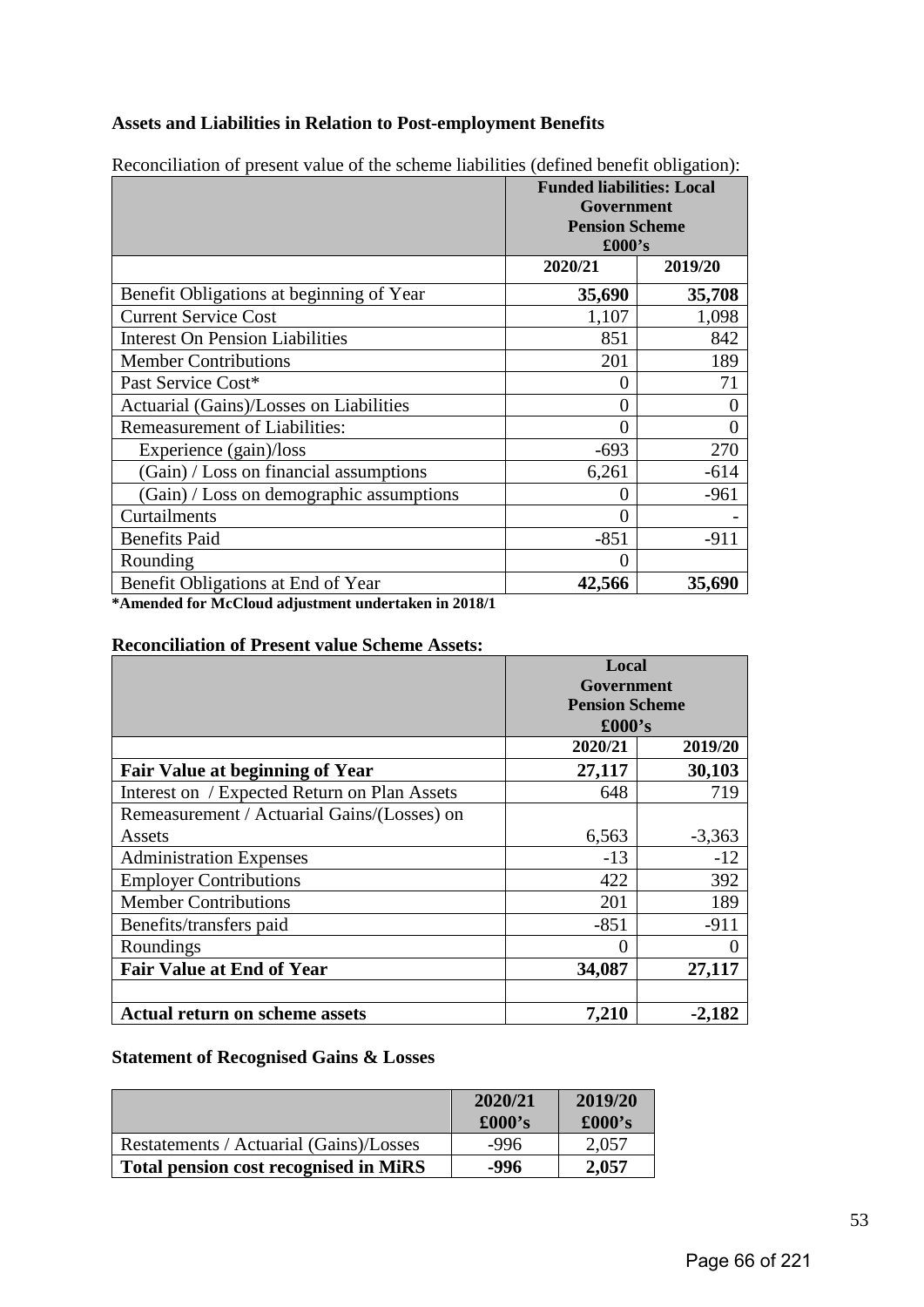The *current service costs* reflect the increase in liabilities expected to arise from employee service in the current period. The *past service costs* reflect the increase in liabilities related to employee service in prior periods arising from the improvement of retirement benefits in the current period. The *curtailment/settlement costs* reflect changes in liabilities relating respectively to actions that relieve the employer of primary responsibility for a pension obligation (e.g. a group of employees being transferred to another scheme) or events that reduce the expected years of future service of employees or reduce the accrual of defined benefits over their future service for some employees (e.g. closing a business unit). The *return on assets* reflects the average rate of return expected on the actual assets held in the pension scheme. Liabilities have been assessed on an actuarial basis using the projected unit method, an estimate of the pensions that will be payable in future years dependent on assumptions about mortality rates, salary levels etc. These assumptions are made by the Fund's actuaries, William M Mercer Ltd, and are based on the actuarial valuation report at 31st March 2019. *Interest on pension liabilities* reflects the expected increase during the year in the present value of liabilities because the benefits are one year closer to settlement. The underlying assets and liabilities for retirement benefits attributable to the Authority as at 31<sup>st</sup> March 2021 are as follows:

| <b>DYFED PENSION FUND</b><br>(Pembrokeshire Coast National Park Authority)<br><b>31 March 2021</b> |          |  |  |  |
|----------------------------------------------------------------------------------------------------|----------|--|--|--|
|                                                                                                    | £000     |  |  |  |
| <b>Present Value of Funded Benefits Obligations</b>                                                | 42,513   |  |  |  |
| Present Value of Unfunded benefit obligations                                                      | 53       |  |  |  |
| Total present value of Benefit Obligations                                                         | 42,566   |  |  |  |
| Fair Value of Plan Assets                                                                          | (34,087) |  |  |  |
| <b>Unrecognised Past Service</b>                                                                   |          |  |  |  |
| <b>Deficit</b>                                                                                     | 8,479    |  |  |  |

## **Prior Year Scheme Values**

| <b>Scheme Year</b> | <b>Present value</b> | <b>Fair Value</b> |
|--------------------|----------------------|-------------------|
|                    | <b>Scheme</b>        | of Scheme         |
|                    | Liabilities(£000)    | Assets (£000)     |
| 31st March 2020    | 35,690               | 27,117            |
| 31st March 2019    | 35,708               | 30,103            |
| 31st March 2018    | 32,212               | 28,474            |
| 31st March 2017    | 32,430               | 27,792            |
| 31st March 2016    | 26,134               | 22,766            |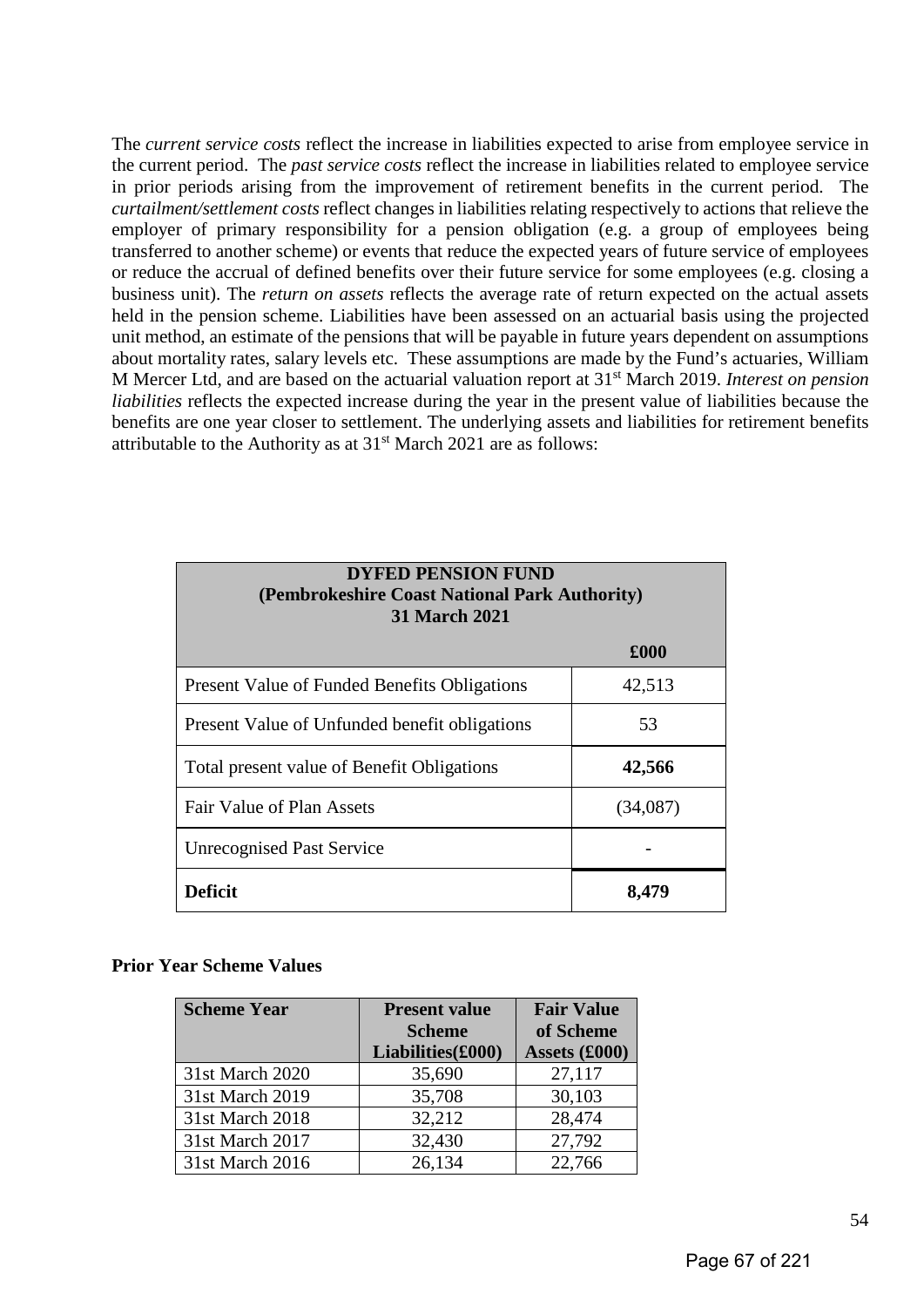# **The main assumptions are set out below:**

| <b>ACTUARIAL ASSUMPTIONS</b>                        | <b>Start of</b> | End of |
|-----------------------------------------------------|-----------------|--------|
|                                                     | Year            | year   |
| <b>Financial Assumptions</b>                        |                 |        |
| Rate of CPI inflation / CARE benefits revaluation   | 2.1%            | 2.7%   |
| Rate of increase in salaries                        | 3.6%            | 4.2%   |
| Rate of increase in pensions in payment / deferment | 2.2%            | 2.8%   |
| Discount rate                                       | 2.4%            | 2.1%   |

## **Detailed assets breakdown are as follows**.

| <b>Investment Category</b> |                         | Quoted      | 31 March<br>2020 | 31 March<br>2021 |
|----------------------------|-------------------------|-------------|------------------|------------------|
|                            |                         | (Y/N)       |                  |                  |
| Equities:                  | UK quoted               | Y           | 6,324            | 7,256            |
|                            | Overseas pooled         |             |                  |                  |
|                            | funds (unquoted)        | N           | 6,446            | 8,863            |
|                            | <b>US</b>               | Y           | 3,045            | 3,695            |
|                            | Canada                  | Y           | 122              | 150              |
|                            | Japan                   | Y           | 908              | 1,149            |
|                            | Pacific Rim             | $\mathbf N$ | 279              | 351              |
|                            | <b>Emerging Markets</b> | ${\bf N}$   | 1,990            | 2,911            |
|                            | European ex UK          | Y           | 738              | 876              |
|                            |                         |             |                  |                  |
| Bonds:                     | <b>UK</b><br>Government | Y           |                  |                  |
|                            | indexed                 |             | 1,068            | 886              |
|                            | <b>UK</b> Corporate     | ${\bf N}$   | 2,736            | 0                |
|                            | Other Class 1           | V           |                  | 3,068            |
|                            |                         |             |                  |                  |
| Property:                  | <b>Property Funds</b>   | ${\bf N}$   | 3,325            | 3,767            |
|                            |                         |             |                  |                  |
| <b>Alternatives</b>        | Class 2                 | V           | $\overline{0}$   | 716              |
|                            |                         |             |                  |                  |
| Cash:                      | Cash accounts           | Y           | 136              | 399              |
|                            | Net current assets      | ${\bf N}$   |                  |                  |
|                            |                         |             |                  |                  |
| <b>Total</b>               |                         |             | 27,117           | 34,087           |

# **Post Retirement mortality assumptions**

| Non-retired<br>members | S3PA CMI_2018 (1.75%)<br>Males - 100% Females - 91% | S3PA CMI_2018 (1.75%)<br>Males - 100% Females - 91% |
|------------------------|-----------------------------------------------------|-----------------------------------------------------|
| Retired members        | S3PA CMI_2018 (1.75%)<br>Males - 94% Females - 92%  | S3PA CMI_2018 (1.75%)<br>Males - 94% Females - 92%  |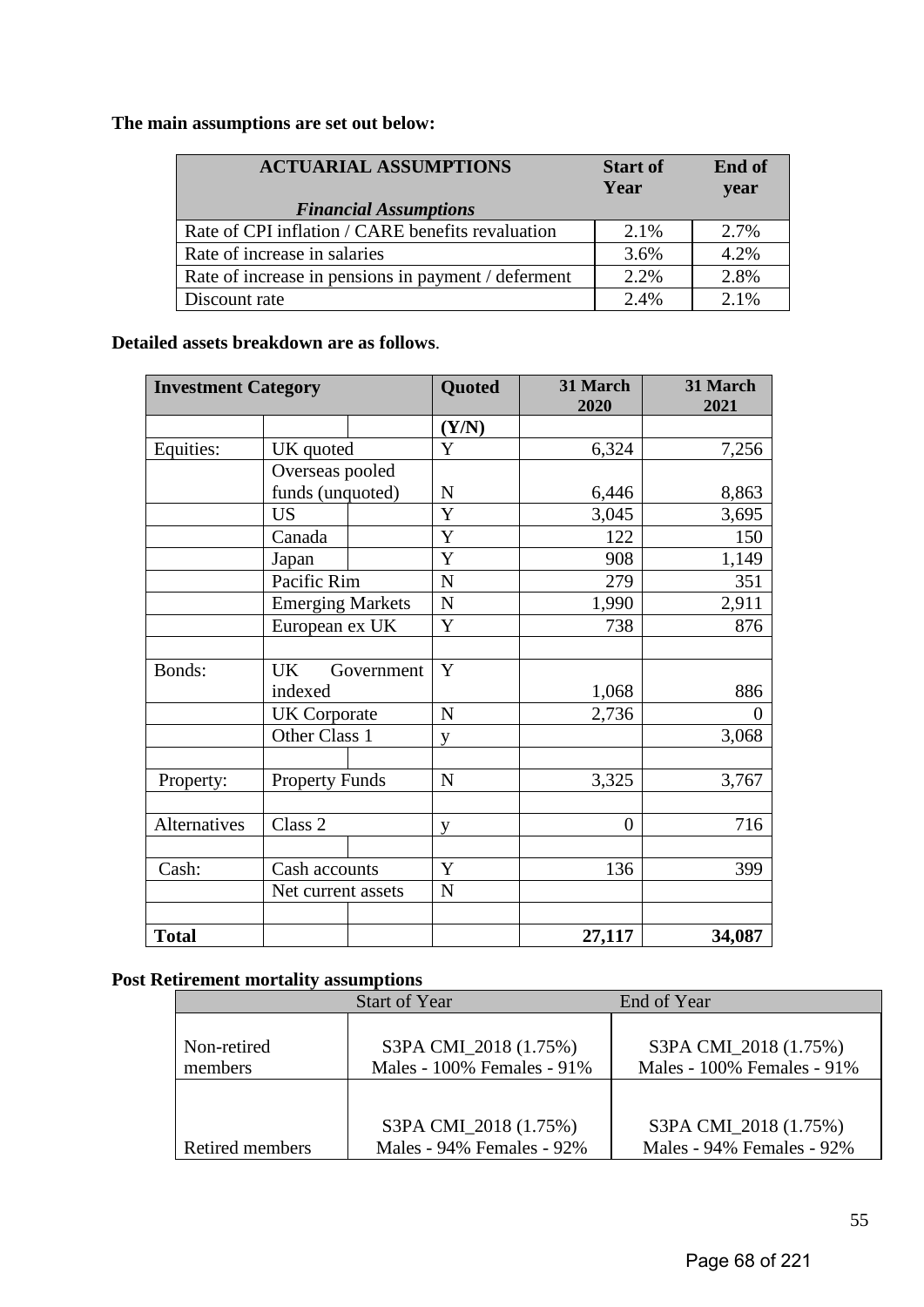## **Life Expectancy**

|                                                                 | <b>Start of Year</b> | <b>End of Year</b> |
|-----------------------------------------------------------------|----------------------|--------------------|
| Of males (female) future pensioner<br>aged 65 in 20 years' time | $24.5(27.1)$ years   | 24.7 (27.2) years  |
| Of males (female) current<br>pensioner aged 65                  | 23 (24.9) years      | $23.1(25)$ years   |

## **Risk and Pension Sensitivity Analysis**

The principal risks to the Authority of the scheme are the longevity assumptions, statutory changes to the scheme, structural changes to the scheme (i.e. large-scale withdrawals from the scheme), changes to inflation, bond yields and the performance of the equity investments held by the scheme. These are mitigated to a certain extent by the statutory requirements to charge to the General Fund the amounts required by statute as described in the accounting policies note.

The estimation of the defined benefit obligations is sensitive to the actuarial assumptions set out in the table below. The sensitivity analyses below have been determined based on reasonably possible changes of the assumptions occurring at the end of the reporting period and assumes for each change that the assumption analysed changes while all the other assumptions remain constant. The assumptions in longevity, for example, assume that life expectancy increases or decreases for men and women. In practice, this is unlikely to occur, and changes in some of the assumptions may be interrelated. The estimations in the sensitivity analysis have followed the accounting policies for the scheme, i.e. on an actuarial basis using the projected unit credit method.

|                                                    | <b>Central</b> | <b>Sensitivity 1</b>                 | <b>Sensitivity 2</b>          | <b>Sensitivity 3</b>        | <b>Sensitivity 4</b>                        |           | Sensitivity<br>5                                                     |
|----------------------------------------------------|----------------|--------------------------------------|-------------------------------|-----------------------------|---------------------------------------------|-----------|----------------------------------------------------------------------|
|                                                    |                | $+0.1\%$<br>p.a.<br>discount<br>rate | $+0.1\%$<br>p.a.<br>inflation | $+0.1\%$ p.a.<br>pay growth | 1 Year<br>increase in<br>life<br>expectancy |           | $+/- 1\%$ change in<br>202/21<br><b>Investment Returns</b><br>£000's |
| <b>Disclosure</b><br><b>Item</b>                   |                |                                      | £000's                        |                             |                                             | $+1\%$    | $-1\%$                                                               |
| <b>Liabilities</b>                                 | 42,566         | 41,833                               | 43,311                        | 42,678                      | 43,850                                      | 42,566    | 42,566                                                               |
| <b>Assets</b>                                      | (34,087)       | (34,087)                             | (34,087)                      | (34,087)                    | (34,087)                                    | (34, 427) | (33,747)                                                             |
| Deficit (<br>Surplus)                              | 8,479          | 7,746                                | 9,224                         | 8,591                       | 9,763                                       | 8,139     | 8,819                                                                |
| Projected<br><b>Service Costs</b><br>for next year | 1,391          | 1,356                                | 1,427                         | 1,391                       | 1,435                                       | 1,391     | 1,391                                                                |
| <b>Projected Net</b><br><b>Interest Costs</b>      |                |                                      |                               |                             |                                             |           |                                                                      |
| for Next year                                      | 174            | 166                                  | 190                           | 177                         | 201                                         | 167       | 181                                                                  |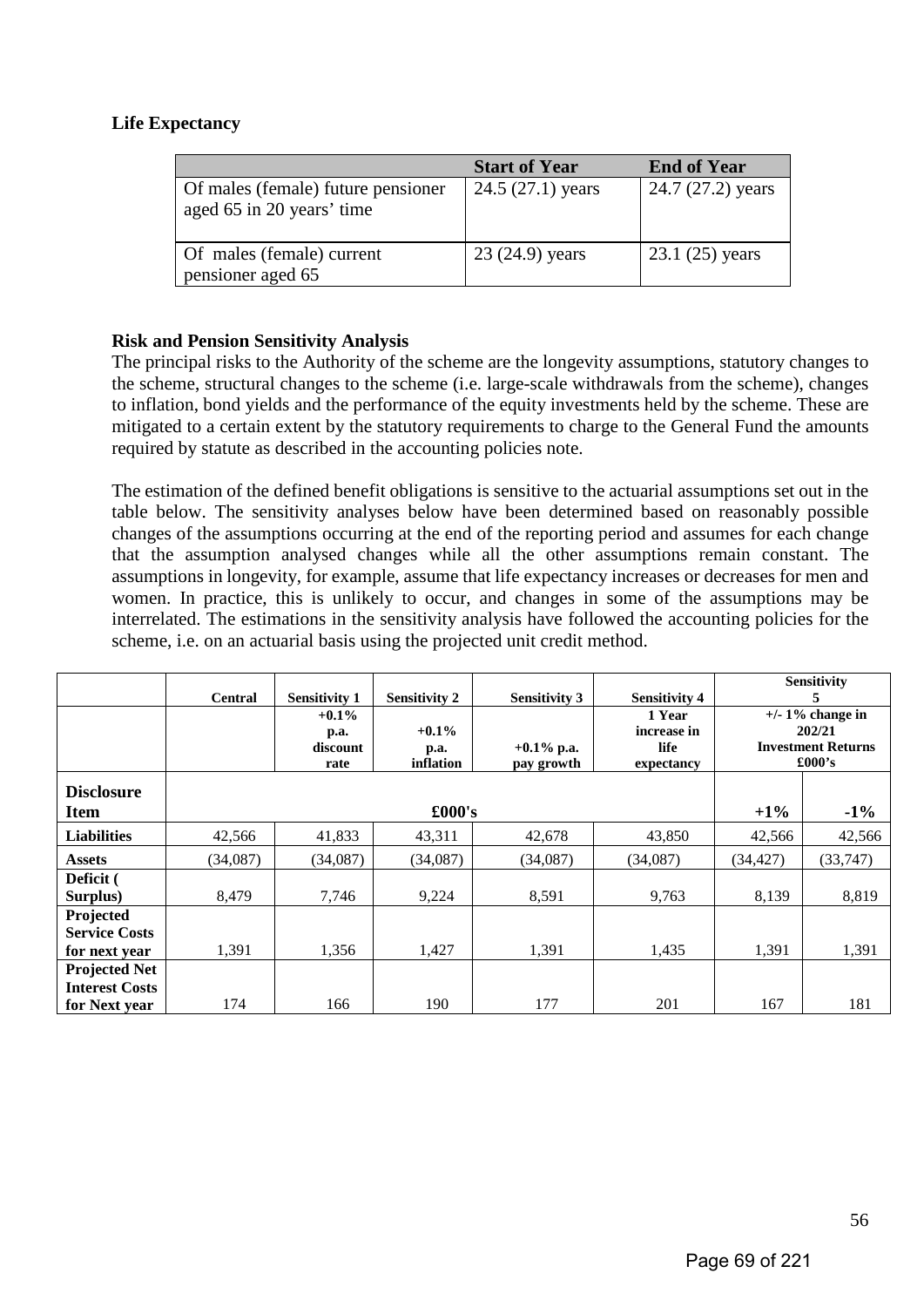## **History of experience gains and losses**

The actual gains identified as movement on the Pension Reserve can be analysed into the following categories.

|                                              | 2020/21       | 2019/20       | 2018/19       | 2017/18       | 2016/17       | 2015/16       | 2014/15       |
|----------------------------------------------|---------------|---------------|---------------|---------------|---------------|---------------|---------------|
|                                              | $\frac{0}{0}$ | $\frac{0}{0}$ | $\frac{0}{0}$ | $\frac{0}{0}$ | $\frac{0}{0}$ | $\frac{6}{9}$ | $\frac{0}{0}$ |
| Actuarial (gains) / losses on<br>Assets      | 19.3          | (12.4)        | (3.8)         | (1.1)         | (15.9)        | 4.2           | (9.1)         |
| Actuarial (gains) / losses on<br>liabilities | 14.7          | (1.7)         | 5.2           | (4.0)         | (16.4)        | 5.8           | (14.2)        |

## **Market value of whole fund assets (£millions)**

| <b>Start of Year</b> | End of year |
|----------------------|-------------|
| 2.777                | 2,958       |

The end of year figures for the market value of the assets and the split between investments categories have been calculated as at 31/12/20. The corresponding split of assets at the start of the year has been calculated as at 31/3/19. The actuarial assumptions used in the calculation of the end of year balance sheet liabilities are based on the 2019 actuarial valuation assumption, other than the financial assumptions which are shown above. A deduction of £13,000 in respect of expenses was made for the year.

The forecasted employer's contribution for 2021/22 is £358,000; implied service cost including net interest cost £174,000 and administration cost of £13,000. The projected deficit as at 31/3/22 is expected to be £9,699,000. Further information on the Dyfed Pension Fund, such as the annual report, is available from the Fund administrators at Carmarthenshire County Council, or on-line at [www.dyfedpensionfund.org.uk](http://www.dyfedpensionfund.org.uk/)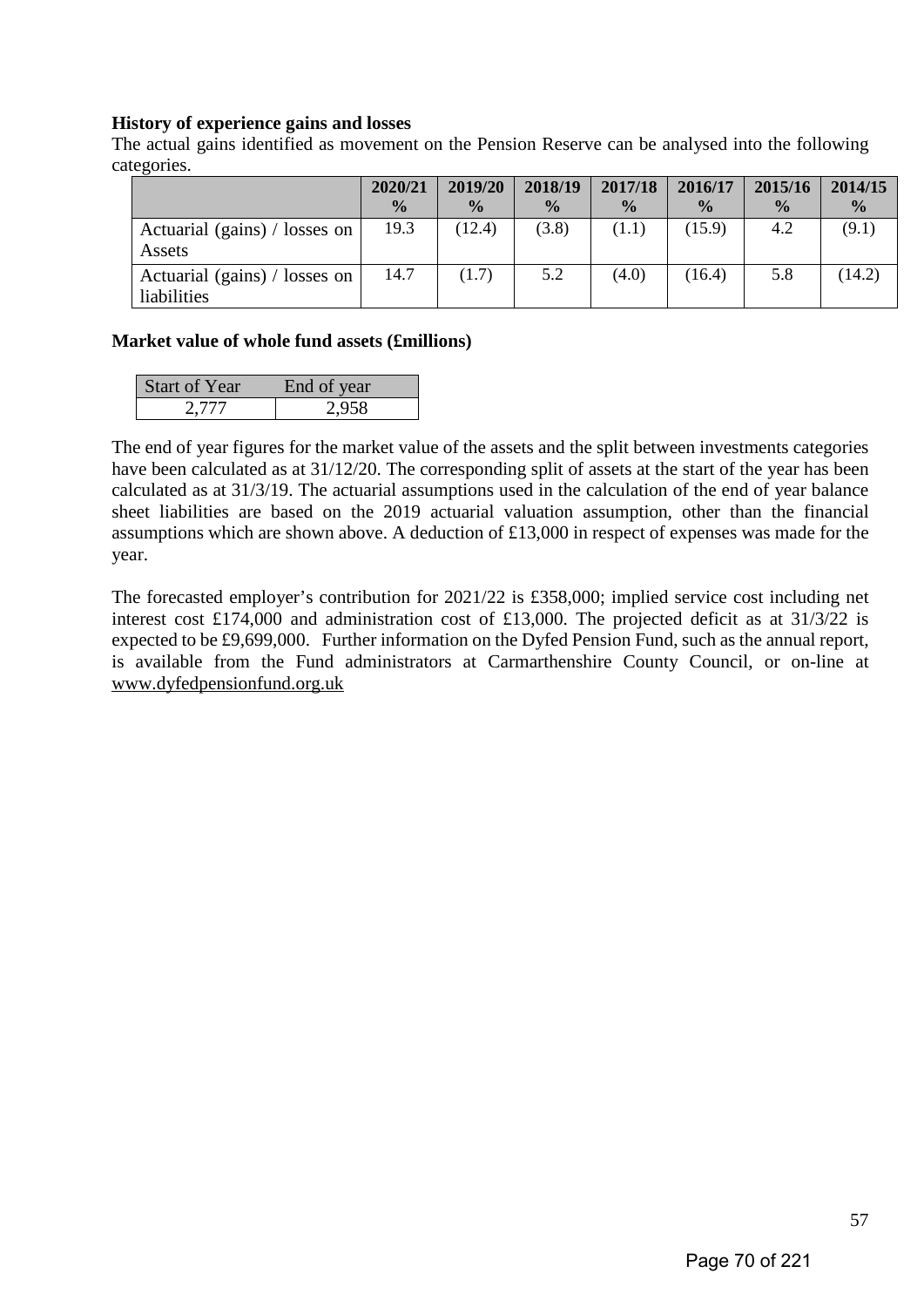# **STATEMENT OF RESPONSIBILITIESFOR THE STATEMENT OF ACCOUNTANTS**

# **The Authority's responsibilities for the accounts under local government legislation and other requirements are:**

• to make arrangements for the proper administration of its financial affairs and to secure that one of its officers has the responsibility for the administration of those affairs. In this Authority, that officer is the Chief Financial Officer.

to manage its affairs to secure economic, efficient, effective and best value use of resources and to safeguard its assets.

• to approve the statement of accounts by the statutory deadline.

Chairman.............................................

Date....................................................

## **The Chief Financial Officer's legal and professional responsibility for the accounts:**

The Chief Financial Officer is responsible for the preparation of the Authority's statement of accounts in accordance with proper practices as set out in the CIPFA/LASAAC Code of Practice on Local Authority Accounting in the United Kingdom ('the Code of Practice'). In preparing this statement of accounts, the Chief Financial Officer has:

- $\checkmark$  selected suitable accounting policies and then applied them consistently;
- $\checkmark$  made judgments and estimates that were reasonable and prudent;
- $\checkmark$  complied with the Code of Practice;

The Chief Financial Officer has also:

- $\checkmark$  kept proper accounting records which were up-to-date;
- $\checkmark$  taken reasonable steps for the prevention and detection of fraud and other irregularities.

# **Chief Financial Officer's Certificate**

I hereby certify that the *Statement of Accounts 2020/21* presents a true and fair view of the financial position of the Authority at 31<sup>st</sup> March 2021 and its income and expenditure for the year ended 31<sup>st</sup> March 2021.

**R.E.GRIFFITHS** ............................................................……... **Chief Financial Officer**

**Date** …………………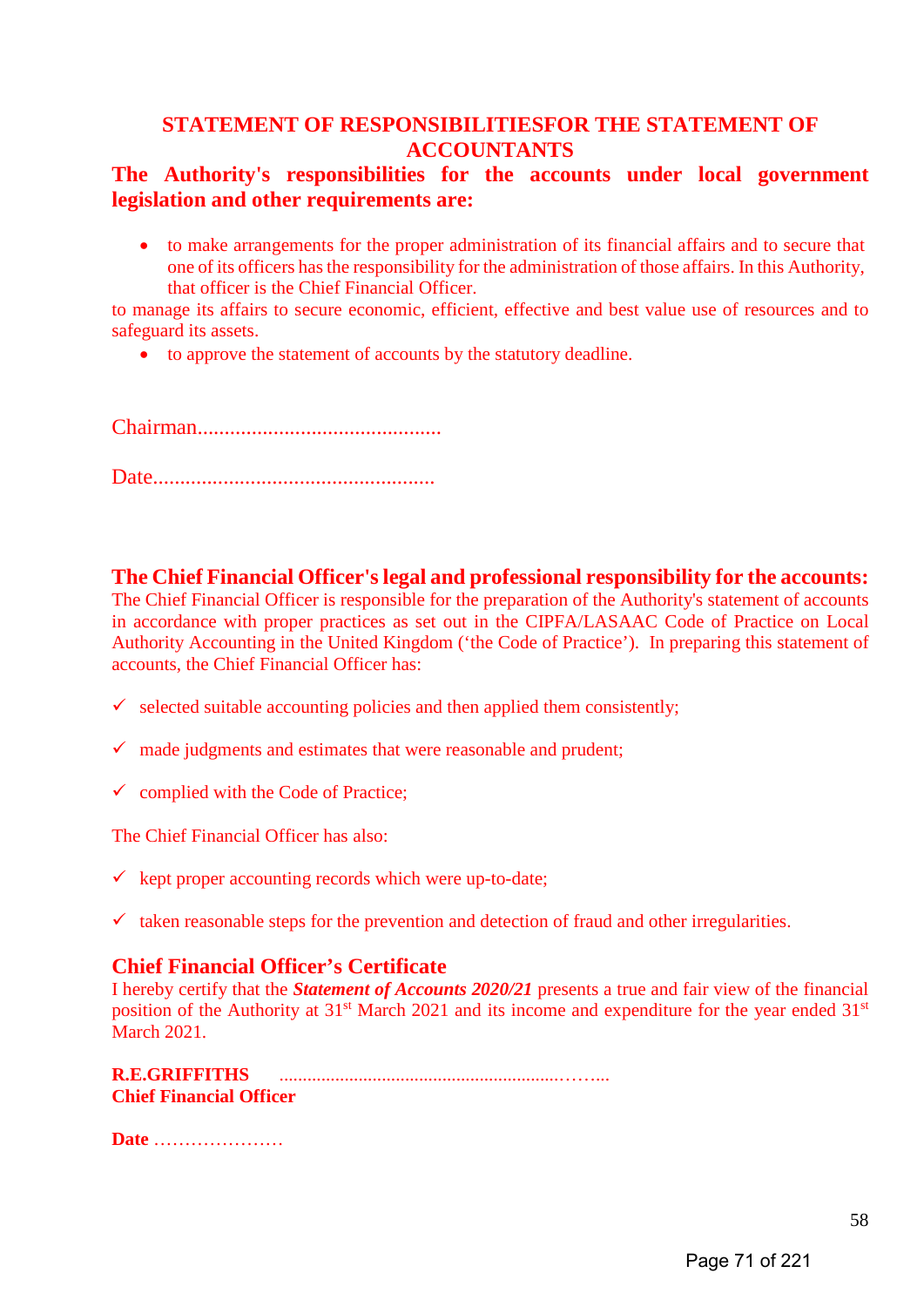# **2020/21 ANNUAL GOVERNANCE STATEMENT**

# **I. Introduction**

The Pembrokeshire Coast National Park Authority ("the Authority") is responsible for ensuring that its business is conducted in accordance with the law and proper standards, that public money is safeguarded and properly accounted for and used economically, efficiently, and effectively. It is a Welsh improvement authority under section 1 of the Local Government (Wales) Measure 2009 and as such has a general duty under section 2 to make arrangements to secure continuous improvement in the way in which its functions are exercised. The Authority is also a public body as defined under the Wellbeing of Future Generations Act legislative requirement since 1st April 2016.

The Authority has an approved Code of Corporate Governance, which is consistent with the principles of the Chartered Institute of Public Finance and Accounting (CIPFA)/Society of Local Authority Chief Executives and Senior Managers (UK) (SOLACE) Framework 'Delivering Good Governance in Local Government: Guidance for Welsh Authorities 2016'. This guidance recommends that the review of effectiveness of the system of internal control that local authorities are required to undertake in accordance with the Accounting and Audit Regulations should be reported in an Annual Governance Statement. In Wales the inclusion of the Annual Governance Statement in the Statement of Accounts is voluntary. CIPFA also published an "Application Note to Delivering Good Governance in Local Government: A Framework". This note has been developed to advise on the application of the "Statement of the Role of the Chief Financial Officer on Local Government" under the CIPFA/SOLACE Framework "Delivering Good Governance in Local Government". The Authority reviews and adopts any additional guidance as issued and has decided to adopt the CIPFA framework and Annual Governance Statement approach for 2016/17.

# **II. The purpose of the Governance framework**

The governance framework comprises the committees, systems and processes, cultures and values, by which the Authority is directed and controlled and its activities through which it accounts to, engages with and leads the community. It enables the Authority to monitor the achievement of its strategic objectives and to consider whether those objectives have led to the delivery of appropriate, cost-effective services.

The system of internal control is a significant part of that framework and is designed to manage risk to a reasonable level. Although mitigations steps are in place it cannot eliminate all risk of failure to achieve policies, aims and objectives and can therefore only provide reasonable and not absolute assurance of effectiveness. The system of internal control is based on an ongoing process designed to identify and prioritise the risks associated with the achievement of the Authority's policies, aims and objectives, to evaluate the likelihood of those risks being realised and the impact should they be realised, and to manage them efficiently, effectively and economically.

# **III. The Governance framework**

There is clear definition of the roles of Members and officers and a clear committee and decision making structure. This is based on:

# The Authority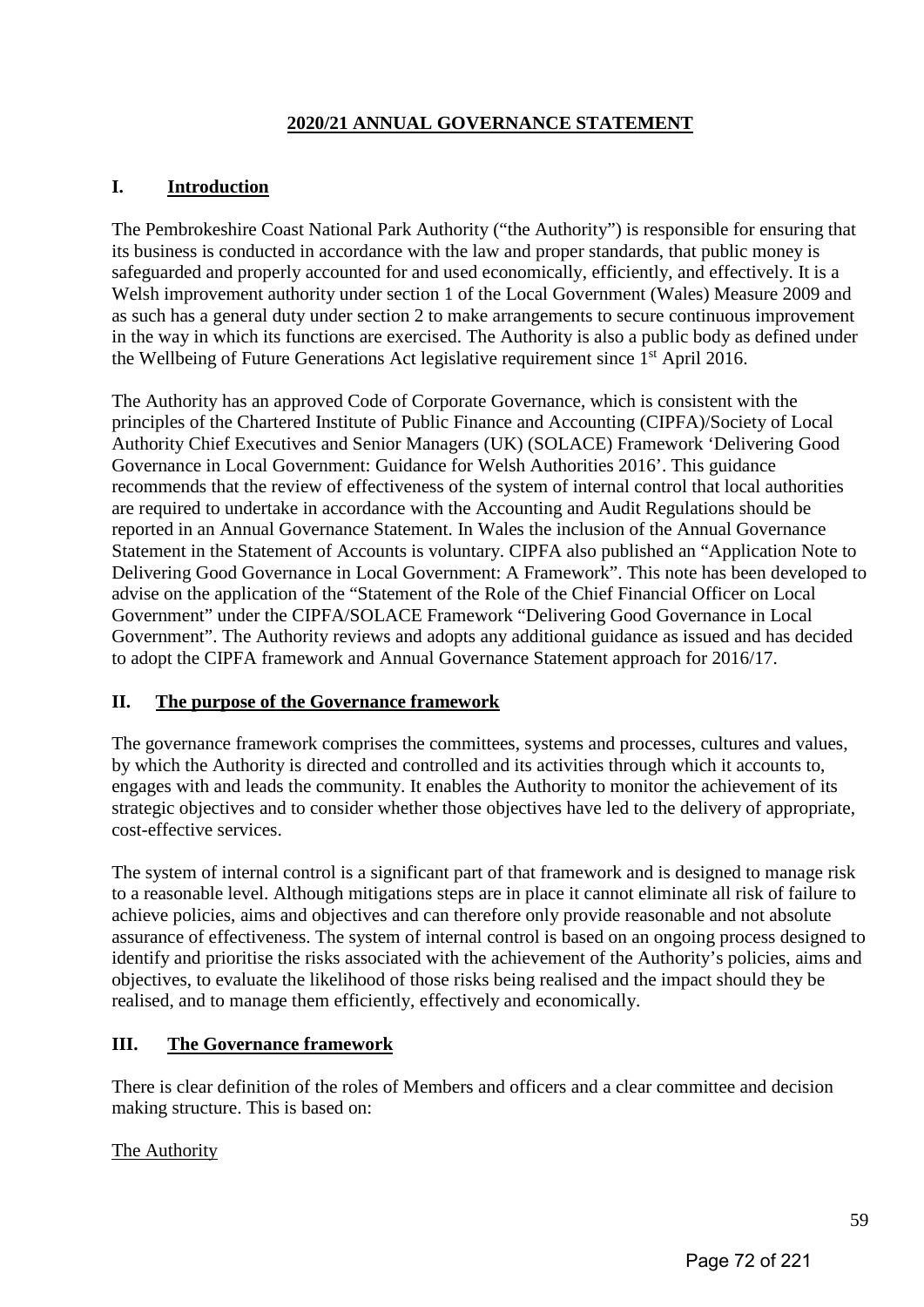The Authority comprises 18 Members and will meet at least 6 times a year and its main functions are:

- To approve the development of the Authority's strategic corporate planning framework through the National Park Management Plan (every five years), the Local Development Plan (formal review required every 4 years), and the Corporate and Resources Plan (annually).
- To determine all policy matters in support of its strategic planning objectives. The Authority may receive advice from its committees and may also set up task and finish advisory groups to investigate and advise on specific matters.
- To determine all Service Standards and the Authority's Statutory Duties.
- To agree policies relating to the management of the Authority's resources i.e. finance, staffing and assets; and to approve the budget, levy, charges, and the Annual Accounts.
- To ensure that the Authority complies with all legislation affecting its services.
- To determine membership of other committees, task & finish groups, working groups and advisory groups, within the Authority, and their terms of reference, and the Authority's representation on external bodies and organisations.
- To determine the delegation of the Authority's responsibilities to other committees of the Authority and when appropriate to the Chief Executive.

## Audit and Corporate Services Review Committee

The Committee will comprise 9 Members of the Authority to be selected and/or confirmed at the Annual General Meeting each year. The Committee meets quarterly, and its role is to exercise the powers and duties of the Authority in relation to the following functions:

- 1. Regulatory Framework
	- To monitor the Authority's performance against the National Park Management Plan
	- To oversee the production of the Annual Governance Statement and to monitor the Authority's performance against the associated Action Plan
	- To monitor the Authority's performance against the annual Strategic Grant Letter
	- To monitor performance against the Welsh Government's Standards relating to the Welsh language
	- To monitor performance against the Authority's adopted Service Standards

# 2. Audit Activity

- To consider reports from the Wales Audit Office (e.g. the Annual Improvement Report, Annual Audit Letter) and to monitor the Authority's performance thereon
- To consider reports from Internal Audit on the Authority's financial systems and controls

## 3. Finance

- To consider quarterly reports on the Authority's financial performance and budgetary matters
- To monitor the Authority's performance in relation to its Annual Statement of Accounts
- 4. Human Resources
	- To monitor the Authority's performance:
	- against its adopted HR policies
	- in relation to Health and Safety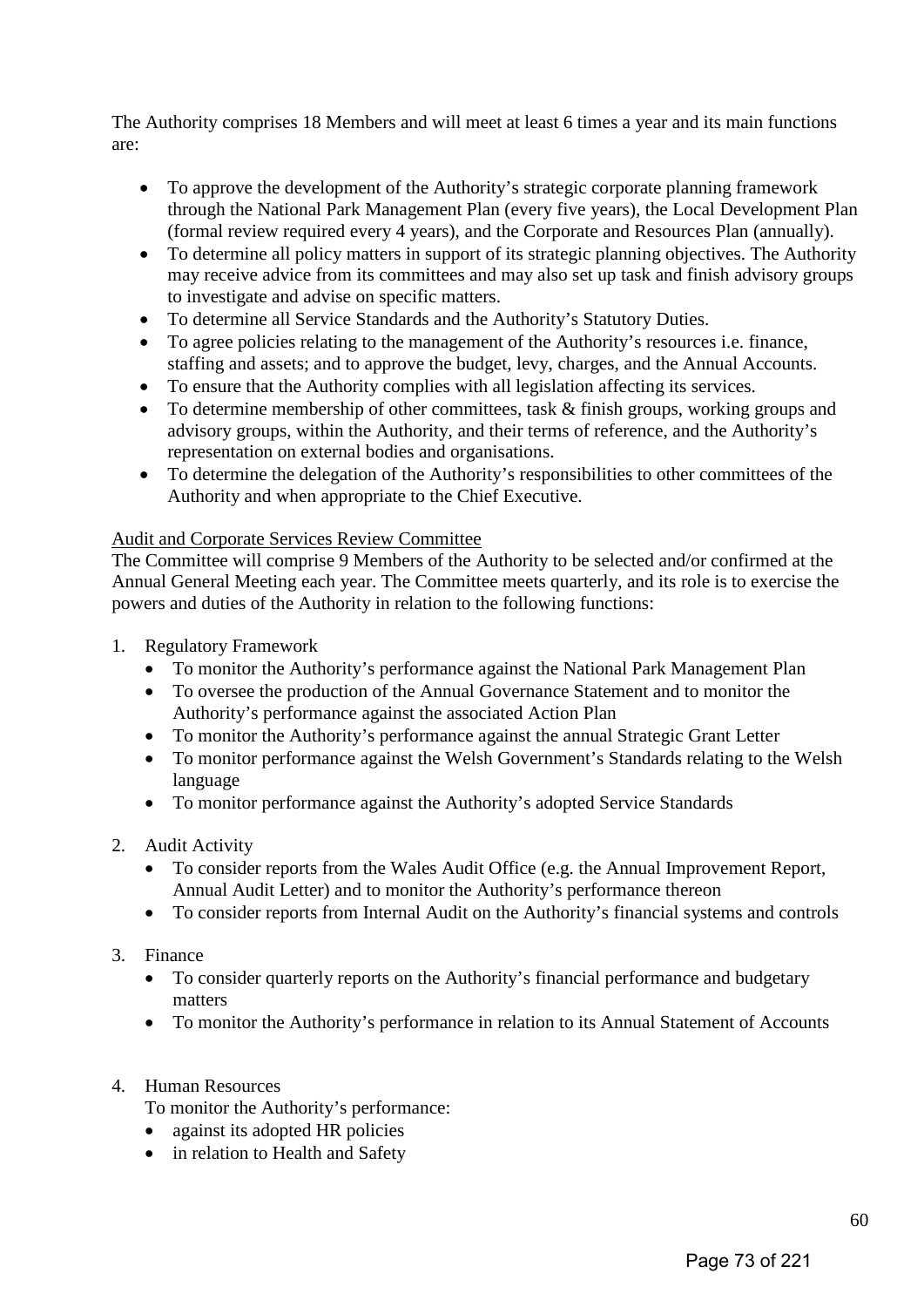- 5. Information Technology
	- To monitor the Authority's performance in relation to its Information Technology Strategy
- 6. Performance Management
	- To consider quarterly reports on the performance reporting management system and to monitor the Authority's performance thereon
	- To review the Authority's Risk Register in terms of Audit and Corporate functions and make any recommendations to the National Park Authority to change levels of risk
	- To consider reports of the meetings of the Continuous Improvement Group
- 7. Communications
	- To monitor the Authority's performance in relation to Communications and Marketing
- 8. Other issues
	- To review any issue referred to it by the National Park Authority, any of its Committees or the Chief Executive Officer
	- To determine an Authority response on any proposals that affect the National Park or the Authority, its powers, duties, functions and responsibilities, particularly but not exclusively, from central, regional or local government, neighbouring authorities, partnerships and other external bodies where the proposals are relevant to the functions of the Committee and where the Chief Executive considers that such response should be determined by the Committee

## Development Management Committee

The Development Management Committee is made up of the Authority's 18 Members, and is responsible for carrying out the Authority's statutory planning functions in relation to the determination of applications, appeals and enforcement matters, and allied issues relating to development and the regulation of uses and activities.

The terms of reference of the Development Management Committee are:

- (a) Except where those powers and duties have been delegated by the Authority to one of its officers and subject to its decisions being in conformity with the Authority's approved statements and plans the Committee shall exercise, with power to act, all the powers and duties of the Authority relating to the consideration of planning, listed building and conservation area applications, notification schemes, tree preservation orders, the control of development and the enforcement of such control, and other consultation schemes where appropriate.
- (b) Where Members resolve to take a decision, contrary to an officer's recommendation, which the Chief Executive, the Director of Planning or the Development Management Team Leader identifies as constituting a significant departure from an approved plan or policy of the Authority, or as otherwise having significant implications for the Authority, the decision shall be deferred until the next meeting of the Committee.

If, ultimately, the Committee's decision is contrary to the officer recommendation, there shall be taken a full minuted record of Members' reasons for rejecting the officer recommendation, together with a recorded vote.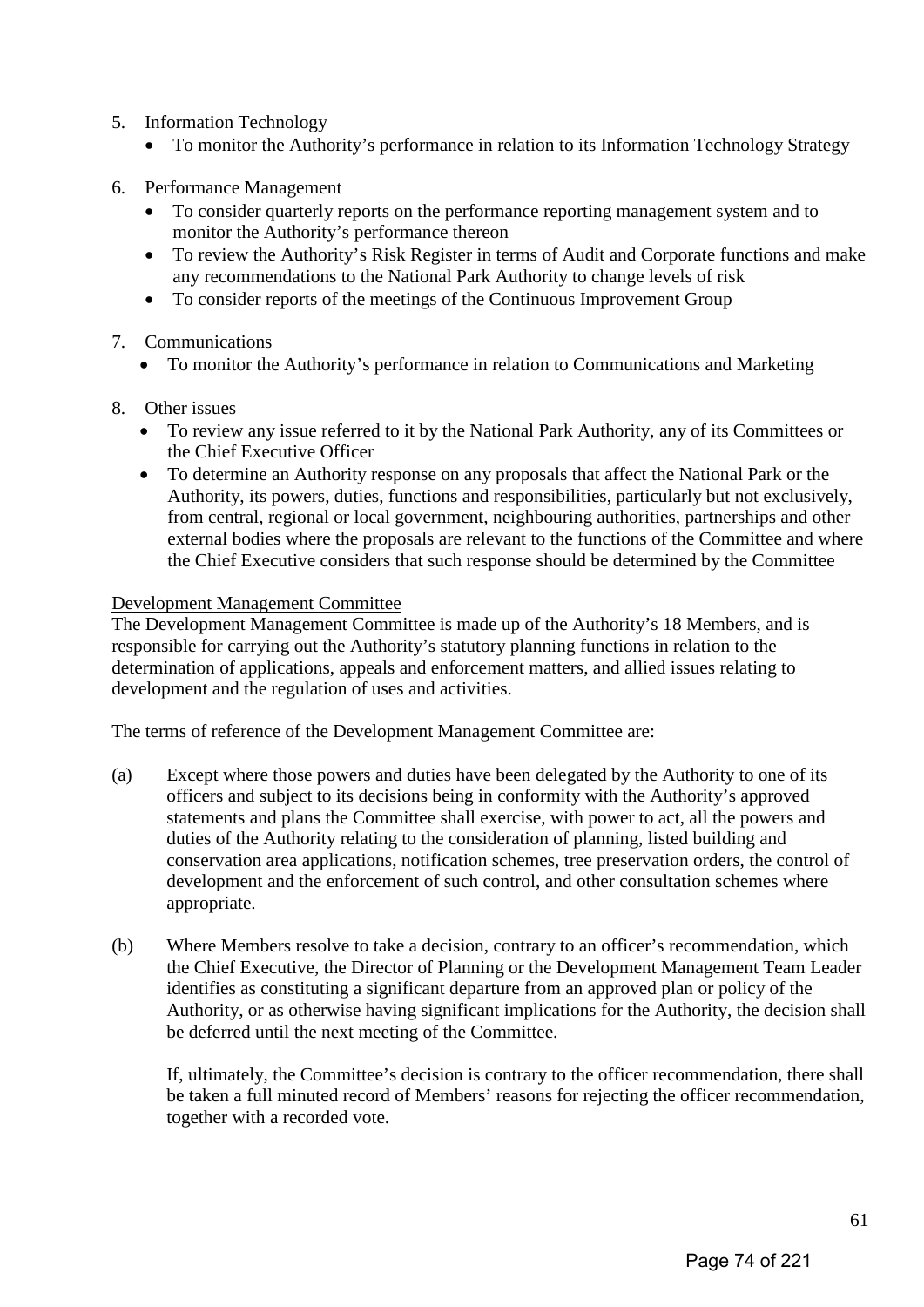- (c) To receive reports from time to time from the Chief Executive (National Park Officer) and other officers on the exercise of any functions relating to the control of development which may have been delegated to them.
- (d) To deal with all matters relating to the designation and administration of Conservation Areas.

## Operational Review Committee

The Committee comprises 9 Members of the Authority, to be selected and/or confirmed at the Annual General Meeting each year. The Committee meets on a quarterly basis and considers reports to the Authority on its performance. The role of the Committee is:

- 1. To monitor performance and make recommendations to the National Park Authority in relation to the functions of:
	- Development Management
	- Park Direction
	- Countryside, Community and Visitor Services
- 2. To review the Authority's Risk Register in relation to the above-mentioned functions and make any recommendations to the National Park Authority to change levels of risk.
- 3. To review the Authority's financial performance in relation to the functions of the services referred to in 1 above.
- 4. To review any issue referred to it by the National Park Authority, any of its Committees or the Chief Executive.
- 5. To determine an Authority response on any proposals that affect the National Park or the Authority, its powers, duties, functions and responsibilities, particularly but not exclusively, from central, regional or local government, neighbouring authorities, partnerships and other external bodies where the proposals are relevant to the functions of the Committee and where the Chief Executive considers that such response should be determined by the Committee.

## Member Support And Development Committee

The Committee Composition comprises 9 Members and may, from time to time and without setting a precedent, invite other Members to attend a meeting in relation to a particular area of expertise.

#### Quorum

3 Members, to include at least one County Council and one Welsh Government Member.

## Remit

- 1. To oversee the delivery of support to, and development of, Members of the Authority.
- 2. To oversee the delivery of the Member Development Strategy, including Member induction and the Training Plan.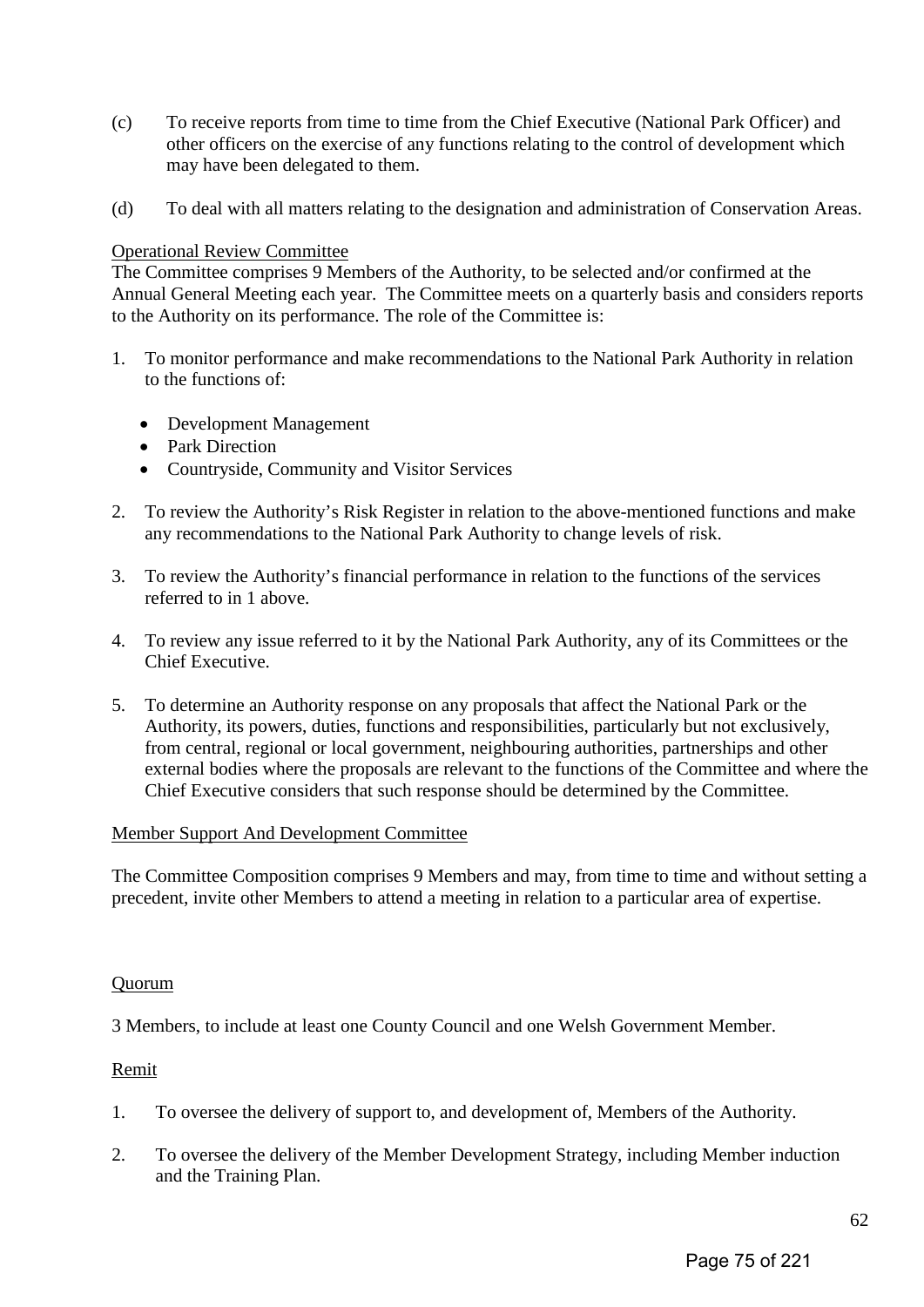- 3. To develop an application for the Wales Charter for Member Support and Development and to recommend it to the Authority prior to submission to the Welsh Local Government Association.
- 4. To review the support available to Members and to make recommendations to the Authority as necessary.
- 5. To consider any other matter referred to the Committee by the National Park Authority.

## Continuous Improvement Group

The Continuous Improvement Group consists of four Members of the Authority plus the Chief Executive. The membership includes the Chairman and Deputy Chairman of the Authority along with the Chairs of the two Review Committees. The Group has authority to invite attendance of other Members or officers if the work programme indicates that their attendance or experience would add value to its work and meets as and when required.

## Internal Audit

The review of the effectiveness of the system of internal control and governance arrangements is informed by the work of the Internal Auditors and their reporting to the Authority. This work is undertaken via a contract with TIAA. The terms of reference for internal audit require that work is conducted in accordance with standards as set out in the CIPFA Code of Practice for Internal Audit in Local Government. TIAA provide an audit opinion which is reported to the Authority.

## External Audit

Audit Wales act as the Authority's external audit and make comments following their financial accounts and performance work and in the annual audit letter.

## Section 151 Officer

Within the Authority the Finance Manager also acts as the Section 151 Officer. The Authority complies with the CIPFA "Statement on the Role of the Chief Financial Officer in Local Government". The Finance Manager is also a member of the Authority's Leadership Team.

## Sustainable Development Fund Committee

The Authority has a Sustainable Development Fund Committee that consists of Authority Members and independent advisors who provide advice on the awarding of SDF grants. It is made up of 6 NPA members plus 1 or 2 advisory members

## The Executive

Drawing from numerous sources the Executive structure for decision making for officers is based on a Senior Management Team and a Leadership Team.

## Principles of Governance

The review of the effectiveness of the Authority systems of governance is undertaken in accordance with the following 6 CIPFA principles:

- Focusing on the Authority's purpose, on outcomes for the community including citizens and service users and creating and implementing a vision for the local area
- Members and officers working together to achieve a common purpose, with clearly defined functions and roles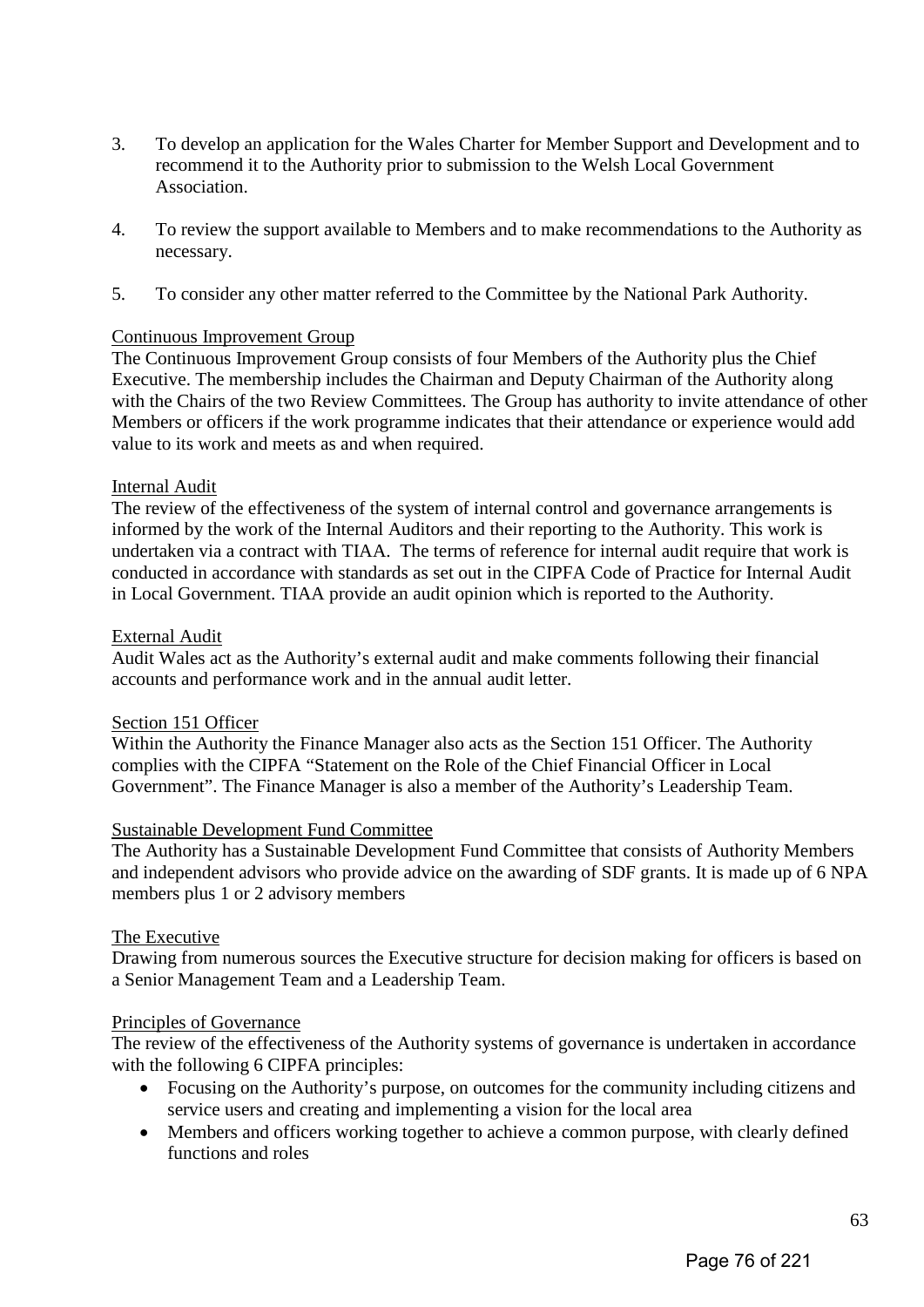- Promoting values for the Authority and demonstrating the values of good governance through upholding high standards of conduct and behaviour
- Taking informed and transparent decisions which are subject to effective scrutiny and managing risk
- Developing the capacity and capability of Members and officers to be effective
- Engaging with local people and other stakeholders to ensure robust public accountability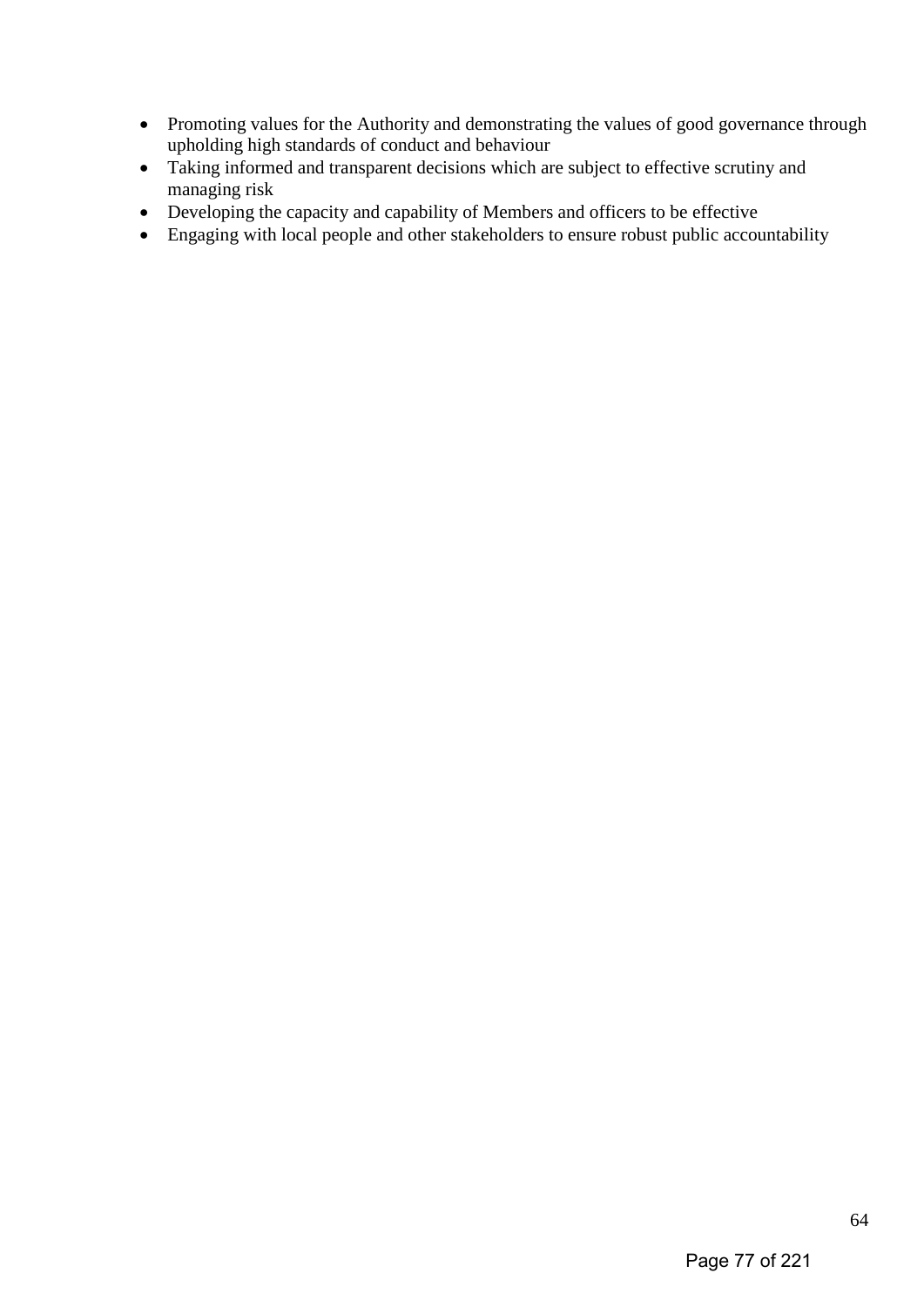## **IV. Actions Taken During The Year**

Previously identified Significant Governance Issues, the actions taken to tackle these issues and their evaluations are shown in the table below

| <b>Governance Issues /</b><br><b>Risks Identified</b>                                                                                                                                                                                            | <b>Action to be taken</b>                                                                                                                                                                                                             | <b>Evaluation</b>                                                                                                                                                                                                                                                                                                                                                                        |
|--------------------------------------------------------------------------------------------------------------------------------------------------------------------------------------------------------------------------------------------------|---------------------------------------------------------------------------------------------------------------------------------------------------------------------------------------------------------------------------------------|------------------------------------------------------------------------------------------------------------------------------------------------------------------------------------------------------------------------------------------------------------------------------------------------------------------------------------------------------------------------------------------|
|                                                                                                                                                                                                                                                  |                                                                                                                                                                                                                                       |                                                                                                                                                                                                                                                                                                                                                                                          |
| <b>National Park Grant</b><br>Funding                                                                                                                                                                                                            | Continue to work with Welsh<br>Government to respond to<br>funding position and developing<br>a medium term financial plan                                                                                                            |                                                                                                                                                                                                                                                                                                                                                                                          |
| <b>Business Continuity</b><br>Plan requires updating.                                                                                                                                                                                            | The I.T. and Business Manager<br>will rewrite the Business<br><b>Continuity Plan</b>                                                                                                                                                  | While many of the<br>continuity arrangements<br>have been tested the<br>pandemic has resulted in a<br>delay in the preparation of<br>the plan. The rewrite will<br>be completed in 2021/22                                                                                                                                                                                               |
| An internal report<br>identified a number of<br>minor Health & Safety<br>issues to be addressed                                                                                                                                                  | The newly appointed H.R.<br>Manager will review all Health &<br>Safety and H.R. systems and<br>polices                                                                                                                                | The issues identified have<br>been addressed.                                                                                                                                                                                                                                                                                                                                            |
| Responding to Impact of<br><b>Brexit</b>                                                                                                                                                                                                         | In light on the decision to leave<br>the EU the Authority continues to<br>participate and contribute to<br>opportunities to influence UK<br>and Welsh policy on land<br>management.                                                   | The focus has now moved<br>to the medium and long<br>term new legislative<br>changes which will impact<br>upon land management.                                                                                                                                                                                                                                                          |
| Review of how we work<br>focused on current<br>digital systems and<br>identification of gaps to<br>improve efficiency and<br>collaboration across the<br>Authority.<br>Improve communication<br>of corporate policies and<br>standards to staff. | Review carried out.<br>Recommendations provided.<br>Office 2016 implementation<br>across Authority complete.<br>Review of current standards and<br>policies in place. Communication<br>activities with staff. Review of<br>induction. | "Necessity is the mother of<br>invention": during the<br>pandemic the Authority<br>has adopted various<br>technology solutions in<br>redesigning many of its<br>business processes.<br>Guidance issued to staff on<br>COVID 19 situation and<br>impact on Authority work<br>and work place. Awaiting<br>new share point system to<br>be in place to look at how<br>policies displayed on |
| Replacement of Ffynnon<br>Performance<br><b>Management System</b>                                                                                                                                                                                | Scoping of replacement option.<br>Procurement of new system.<br>Training of staff.                                                                                                                                                    | system to staff.<br>Following review of<br>external options in terms<br>of cost and capabilities, an<br>internal replacement<br>performance reporting<br>management system was<br>developed. This system                                                                                                                                                                                 |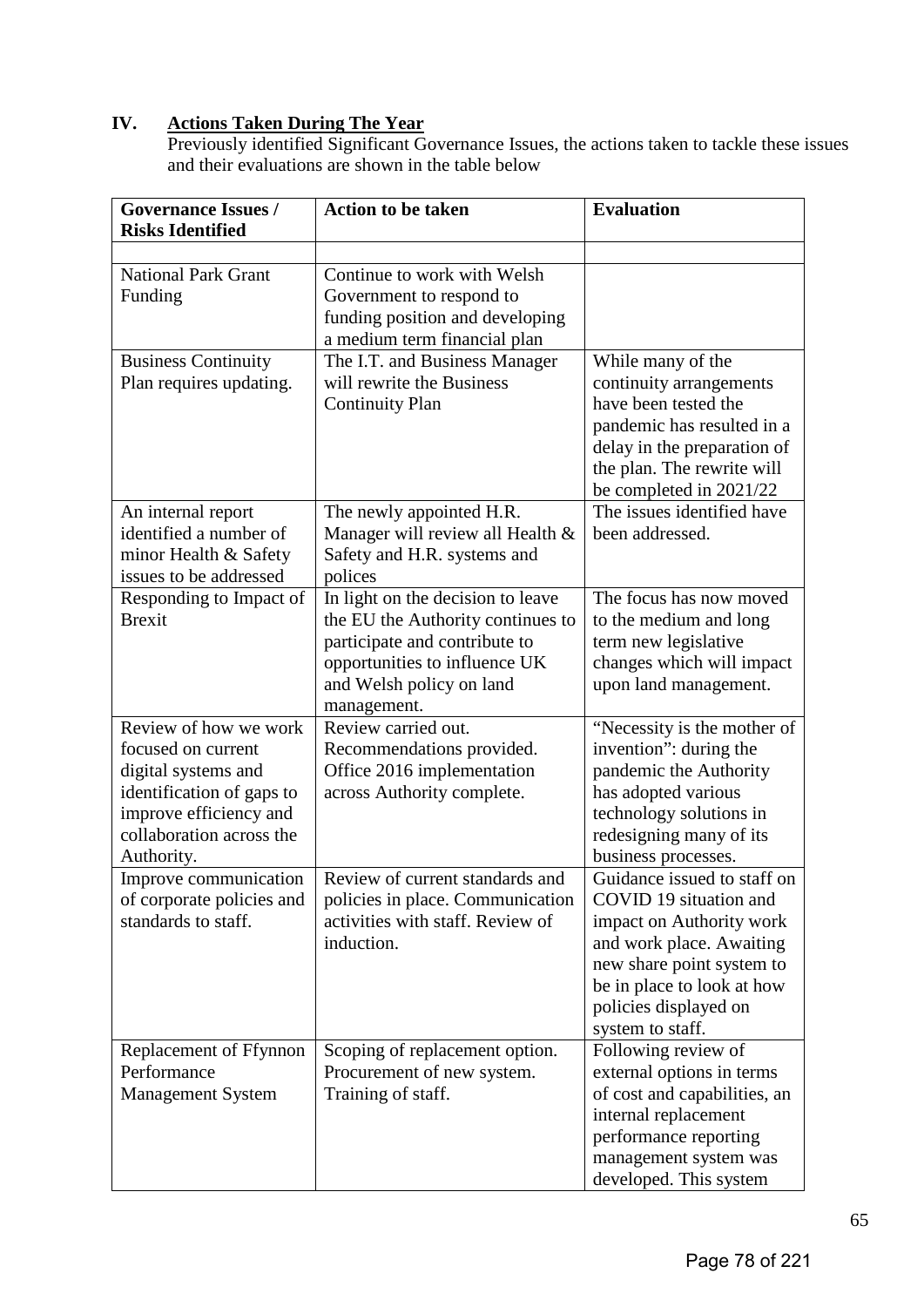|                                                                                                                                                         |                                                                                                                                                                                      | was deployed in January<br>2021.                                                                                                                                                                                             |
|---------------------------------------------------------------------------------------------------------------------------------------------------------|--------------------------------------------------------------------------------------------------------------------------------------------------------------------------------------|------------------------------------------------------------------------------------------------------------------------------------------------------------------------------------------------------------------------------|
| Commence review of<br>Authority priorities and<br>well-being objectives                                                                                 | Scoping of review. Review<br>initiated. Involvement of<br><b>Members</b>                                                                                                             | Review has commenced.                                                                                                                                                                                                        |
| <b>Formation of Youth</b><br>Committee/ Forum                                                                                                           | Committee in place developed in<br>partnership with Young People                                                                                                                     | Committee in Place, with<br>Member representation.                                                                                                                                                                           |
| Data Protection -<br><b>Updated Privacy Notice</b><br>in place for new website                                                                          | Updated Privacy Notice in place                                                                                                                                                      | Overarching privacy<br>notice on website updated<br>on an ongoing notice.                                                                                                                                                    |
| <b>Realignment of Carbon</b><br>Emission recording with<br><b>Welsh Government</b><br>Methodology and<br>environmental<br>monitoring system in<br>place | Calculation realigned.<br>Environmental monitoring<br>system in place.                                                                                                               | <b>New National Park</b><br>Management Plan (NPMP)<br>action plan on responding<br>to climate change<br>emergency approved in<br>June 2020. Welsh<br>Government carbon<br>calculator methodology<br>published in March 2021. |
| The Covid 19 crisis<br>presents significant<br>challenges for the<br>Authority.                                                                         | In the pursuit of delivering its<br>objectives the Authority will<br>work with Welsh Government,<br>other regulatory bodies and<br>partners to minimise the impact<br>of the crisis. | This wasn't included in the<br>last AGS and is<br>commented upon<br>elsewhere in the AGS                                                                                                                                     |

## **V. Review of Effectiveness**

The Authority is responsible for conducting an annual review of the effectiveness of its governance framework including the system of internal control. This review is informed by the work of the Authority's Members and its Committees, internal and external auditors, other review agencies (as appropriate) and senior managers who have responsibility for the development and maintenance of the internal control environment. The normal process of review has been impacted by the delay in the production of the Annual Improvement Report from the Audit Wales.

The review is based on the six principles of the CIPFA Code of Corporate Governance.

## **Principle 1**

**Focusing on the Authority's purpose, on outcomes for the community including citizens and service users and creating and implementing a vision for the local area.** 

The Authority has been focusing on developing work to ensure that it is 'fit for purpose' to meet the challenges of the future.

## Valued and Resilient: The Welsh Government's Priorities for Areas of Outstanding Natural Beauty and National Parks

The Authority, in partnership with other designated areas has undertaken work consistent with 'Valued and Resilient' priorities.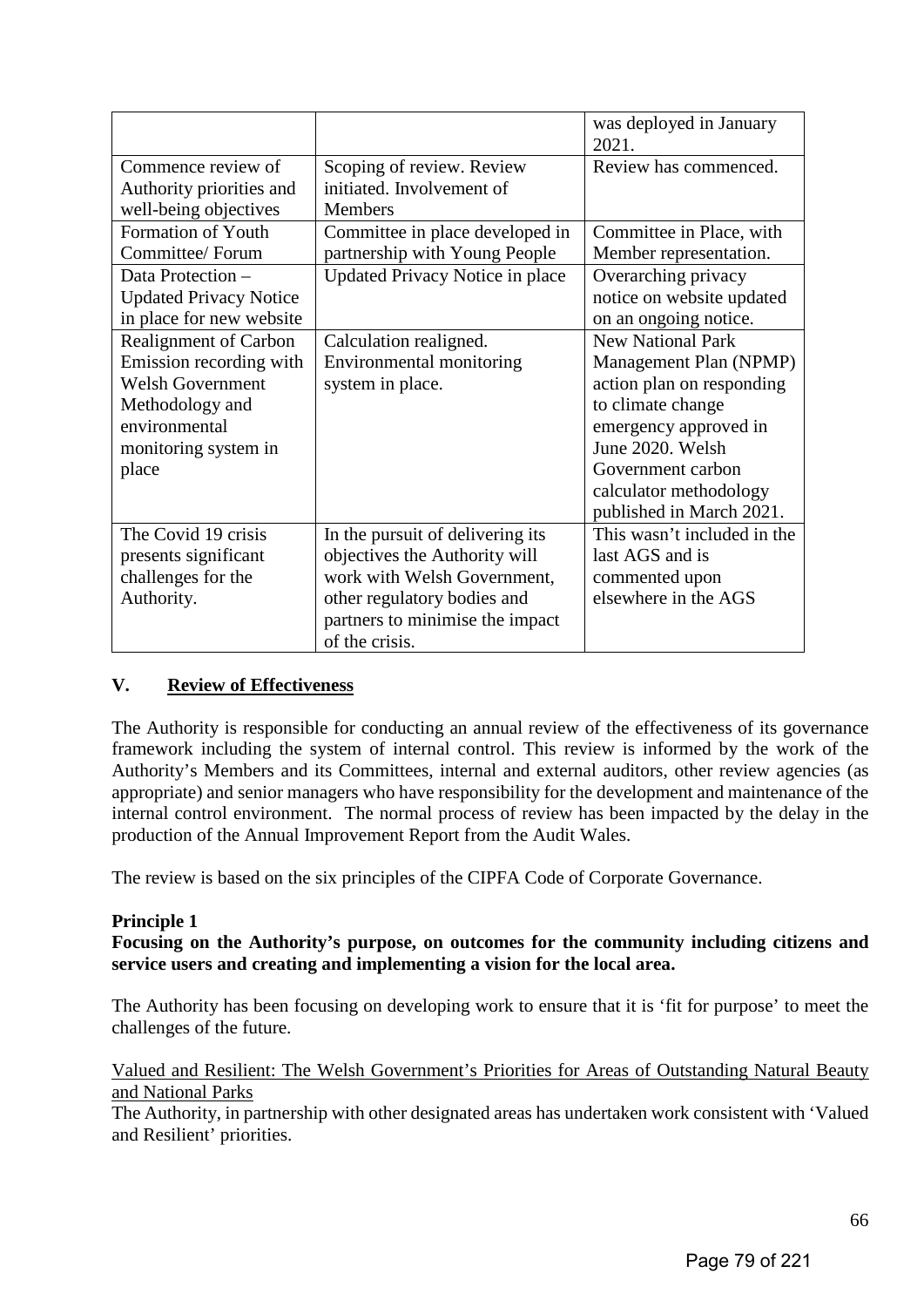## The Wellbeing of Future Generations Act

The Authority has worked with the Welsh Local Government Association (WLGA) as an Early Adopter and undertaken Member and officer training with Brecon Beacons and Snowdonia National Park Authorities (NPAs). The Corporate and Resources Plan has been prepared to deliver against the seven Well-being Goals set by Welsh Government. The plan shows budget distribution across the Well-being Goals and the Authority's Well-being Objectives.

## Demonstrating Strategic Leadership

The Authority approved a new National Park Management Plan (NPMP) 2020/24 in December 2019. Members had been involved with the development of the Plan through workshop sessions.

## Corporate and Resources Plan

The three National Park Authorities in Wales have agreed to work to a common format of an annual Corporate and Resources Plan to meet the requirements of both The Well-being of Future Generations (Wales) Act 2015 and Local Government (Wales) Measure 2011. The Corporate and Resources Plan document sets out the Authority's Well-being objectives (which are also the Authority's Improvement objectives) and aligned work programme for the forthcoming year and acts as our Annual Improvement Plan Part 1. The Well-being of Future Generations Act also requires public bodies to act in accordance with the sustainable development principles and this document highlights how these principles are embedded in the work carried out to achieve our objectives.

## Quality of Service

The Authority carries out surveys of the effectiveness of its service delivery through customer satisfactions surveys, performance against quality standards and by monitoring formal complaints which remain at a low level.

## Performance Reporting Management System

The Authority has in place a performance reporting management system to ensure that we develop and manage a robust system of performance information to highlight the impact of the work undertaken by the Authority. Performance review committee reports are prepared from information captured on the performance reporting management system. External support for the Authority's Ffynnon performance management system ended in 2020/21. As a result following a review of external options in terms of cost and capabilities, an internal replacement performance reporting management system was developed. This system was deployed in January 2021. Staff update the Performance reporting management system directly with information to update performance reporting on a regular basis.

## Community Engagement

The Authority has endorsed Participation Cymru's 10 National Principles for Public Engagement in Wales. An engagement action plan has been developed to help focus and drive action in this area with three priority areas and three longer term areas. An engagement action plan group is in place to monitor implementation of the action plan and has representation from across Authority departments

The three priority areas within the engagement action plan are:

- Development of mechanisms for young people to influence the work of the Authority
- Engaging Volunteers and Service Users
- Engaging with people through National Park Management Plan implementation

During 2020/21 the group also completed the self assessment on involvement included in a previous Audit Wales report.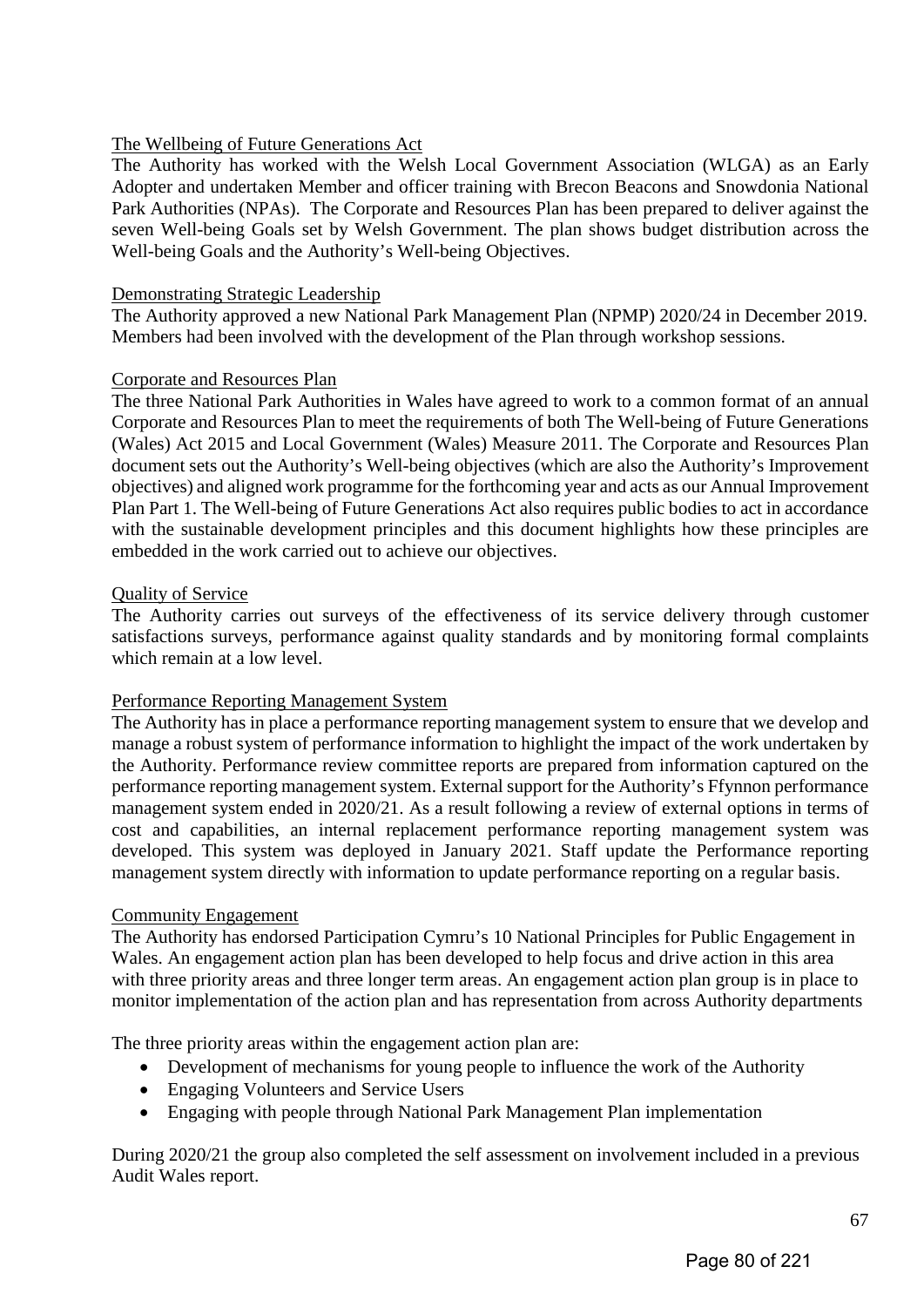The Authority established a Volunteer Forum, providing an opportunity for volunteers to learn more about the Authority and influence its priorities, policies and volunteer offer. The forum draws on volunteer representatives from across the volunteer offer, including representatives from Pathways, Volunteer Wardens, Youth Rangers and Activity Leaders. The Volunteer Forum continued to meet virtually during 2020/21.

## Membership of Public Services Board

The Authority is an invited member of the Pembrokeshire Public Services Board (PSB). The PSB agreed the Pembrokeshire Well-being Plan, and the Authority's Corporate Plan reflects the Wellbeing Objectives in the Plan.

## Welsh Language Strategy

The Authority has in place a 5 year Welsh Language Strategy and has developed SMART measures that sit under it. Under the Welsh Language (Wales) Measure 2011, all local authorities in Wales must comply with a framework of Welsh Language Standards. Standard 145 requires the Authority to produce a 5-year strategy that sets out how we propose to promote the Welsh language more widely in the National Park. The strategy must also include a target (in terms of the percentage of speakers in the National Park) for increasing or maintaining the number of Welsh speakers in the National Park by the end of the 5 year period concerned, together with a statement setting out how we intend to reach that target.

## Socio Economic Duty

In preparation for the commencement of the Socio Economic Duty (under the Equality Act 2010) in March 2021, the Authority has been involved with Welsh Government engagement opportunities relating to the Duty. It has also reviewed its approach to Equality Impact Assessments, in order to take an integrated approach that includes Socio Economic Disadvantage considerations.

## **Principle 2**

## **Members and officers working together to achieve a common purpose, with clearly defined functions and roles.**

## National Park Grant and Levy

The NPG / Levy for 2020/21 remained unchanged from the 2019/20. As a result of the COVID 19 pandemic the Authority was in receipt of a number of Welsh Government grants which were used to offset the losses of Authority generated income and additional Covid related operating costs.

## Member and officer Joint Training & Development

The Authority actively promotes joint training sessions between Members & officers. During the year there were 3 training events and a further 5 workshops.

## Consultations

Members have contributed their comments to responses to Welsh Government and other bodies' consultation papers including:

- National Development Framework
- Sustainable Farming
- Independent Remuneration Panel For Wales

## Virtual Meetings and Web Casting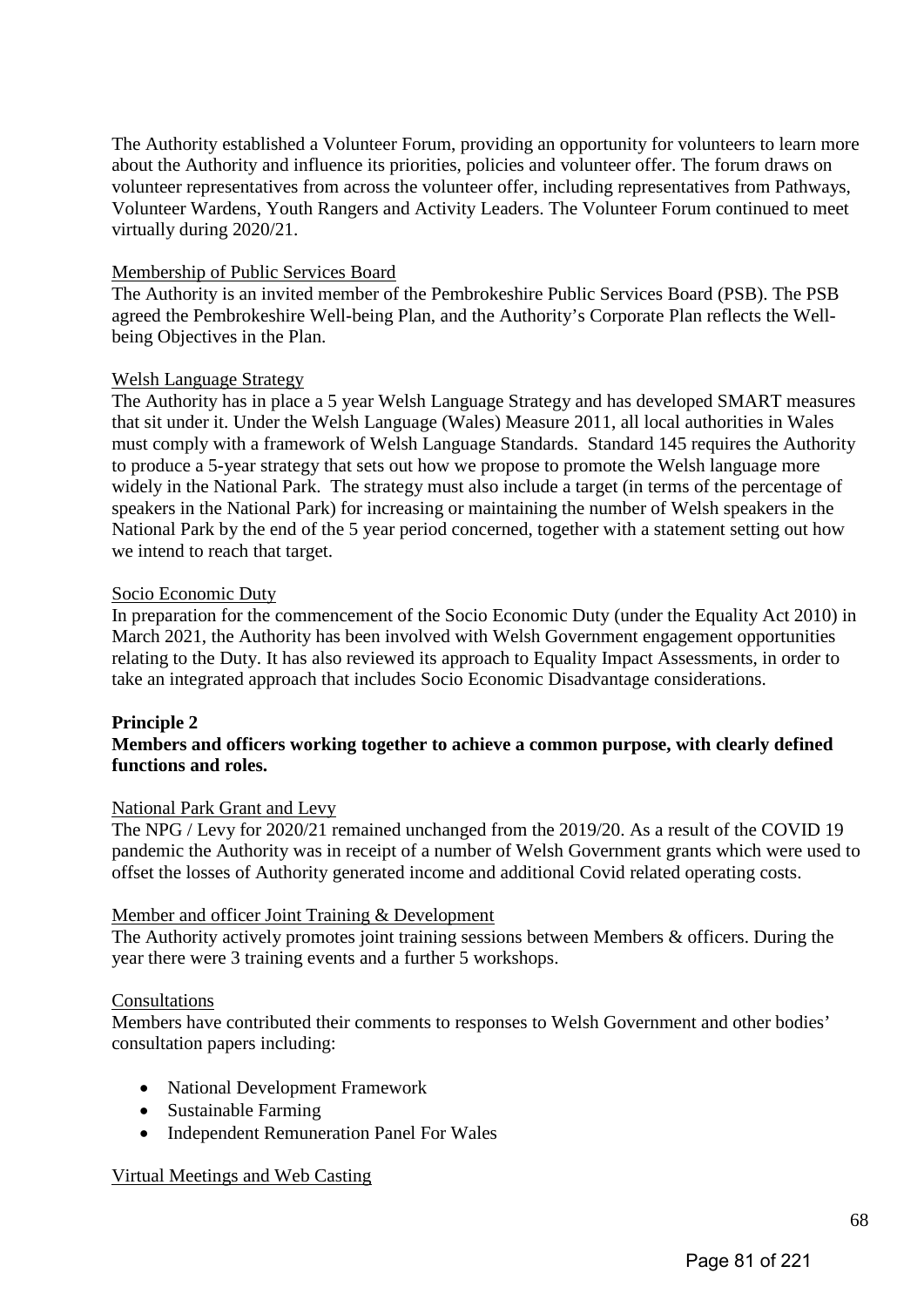In response to COVID 19 and changes in legislation, the Authority held its Committee meetings virtually during 2020/21. Meetings were also web cast**.** 

## Employee Forum

The Authority has in place an Employee Forum. The purpose of the Forum is to provide a platform for Members and staff to maintain open and collaborative employee relations by discussing a range of employee matters and gaining an understanding from each other on issues facing the Authority.

## **Principle 3**

## **Promoting values for the Authority and demonstrating the values of good governance through upholding high standards of conduct and behaviour.**

A Code of Conduct for Members and a Code of Conduct for Officers is in place. Issues relating to breaking the Code of Conduct are dealt with by the following:

## The Standards Committee

It is the responsibility of the Authority's Standards Committee to promote high standards of conduct by Members and officers. It does this by advising on and promoting awareness and understanding of the code of conduct for Members and the code of conduct for officers, both of which have been adopted by the Authority. During the year the members of the Committee increased from three to four and no cases were brought to the committee.

## Monitoring Officer

The statutory Monitoring Officer functions are set out in Section 5 of the Local Government and Housing Act 1989 (as amended) i.e., in short, to report to the Authority if the Monitoring Officer considers that any proposal, decision, or omission by the Authority may give rise to unlawfulness or maladministration.

## Public Services Ombudsman for Wales

The Public Services Ombudsman for Wales has jurisdiction over the Authority's functions by virtue of the Public Services Ombudsman (Wales) Act 2005. He has not made any investigation into the Authority either in relation to any alleged breaches of the Members' Code of Conduct adopted by the Authority on 25 June 2008, or in relation to a complaint made against the Authority.

## Staff Members

Issues relating to the conduct of staff are normally considered in accordance with the Authority's Disciplinary procedures. All Authority staff have annual performance appraisals. This process allows an opportunity for managers and staff to review past performance, highlight potential areas of concern and agree future objectives to ensure they are linked to service plan/corporate targets.

## Whistle Blowing Policy

In the Public Interest Disclosure Act 1998 the Government has given statutory protection to employees who 'blow the whistle' by speaking out against corruption and malpractice at work. It protects them against victimisation and dismissal. In its commitment to the highest standards of openness, probity and accountability, the policy states "The Authority encourages employees and others with serious concerns about the Authority's work to come forward and raise their concerns with the Authority".

## Safeguarding Policy

The Authority approved an updated safeguarding policy in December 2019. The policy had been revised to take account of changes to legislation (Social Services and Well-being (Wales) Act 2014)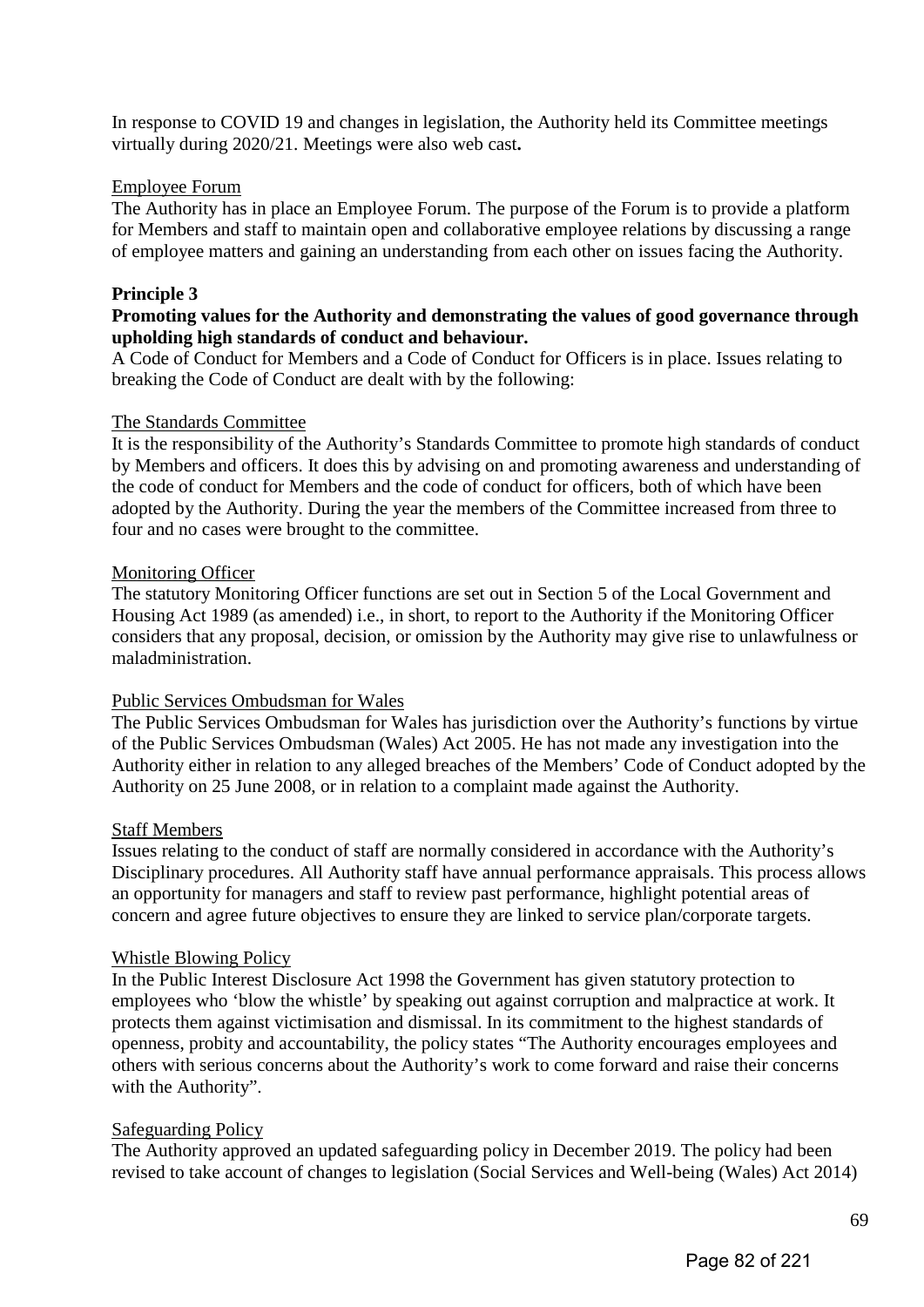and in the way these changes have been interpreted and delivered at a local level in West Wales. The new policy includes additional guidance and provides updates regarding processes and procedures. The policy aims to ensure that sound working practices are in place that put safeguarding as a priority and which are effective in managing risk for these vulnerable groups, but which will also protect staff and volunteers against wrongful or malicious allegations.

## Anti-Fraud and Bribery Policy

The Authority has in place approved an Anti-Fraud and Bribery Policy. The policy covers all employees, volunteers and members of the Authority. It incorporates the changes to the bribery legislation that have been included in the Bribery Act 2010. The Bribery Act 2010 establishes criminal offences and individuals found guilty can face an unlimited fine and imprisonment up to ten years. Where an organisation itself is found guilty of the offence then the penalty is an unlimited fine.

## Financial Standards

During the year the Authority revised its Financial Standards and Contract Standing Orders, the purpose of which is to provide a financial and procurement framework within which the Authority can operate. These will assist the Authority in ensuring that:

- Legislation is complied with.
- The assets of the Authority are safeguarded.
- The funds available are spent wisely and efficiently.
- Appropriate income generation is undertaken.
- Best value is achieved

## Data Protection and GDPR compliance

Following the Authority's external DPO leaving their post, the Authority appointed an interim internal DPO in December 2020, while tendering process for a replacement external DPO was carried out. The external DPO's appointment was approved by Members in March 2021.

## **Principle 4**

## **Taking informed and transparent decisions which are subject to effective scrutiny and managing risk.**

The Authority has taken the following action to improve its processes and structures and also to tackle identified issues of risk.

## Risk Management

The Risk Register is presented to each meeting of both the Audit & Corporate Services and Operational Review Committees. It is regularly reviewed by the Leadership Team when current risks are reviewed and new risks evaluated.

## Upgrading systems infrastructure

During 2020 the Authority undertook work on the following IT systems:

- Authority wide upgrade to Microsoft Office 2016 delivered.
- Voice over IP capability for Headquarters at Llanion.
- An upgrade to the Exchequer platform (Finance system)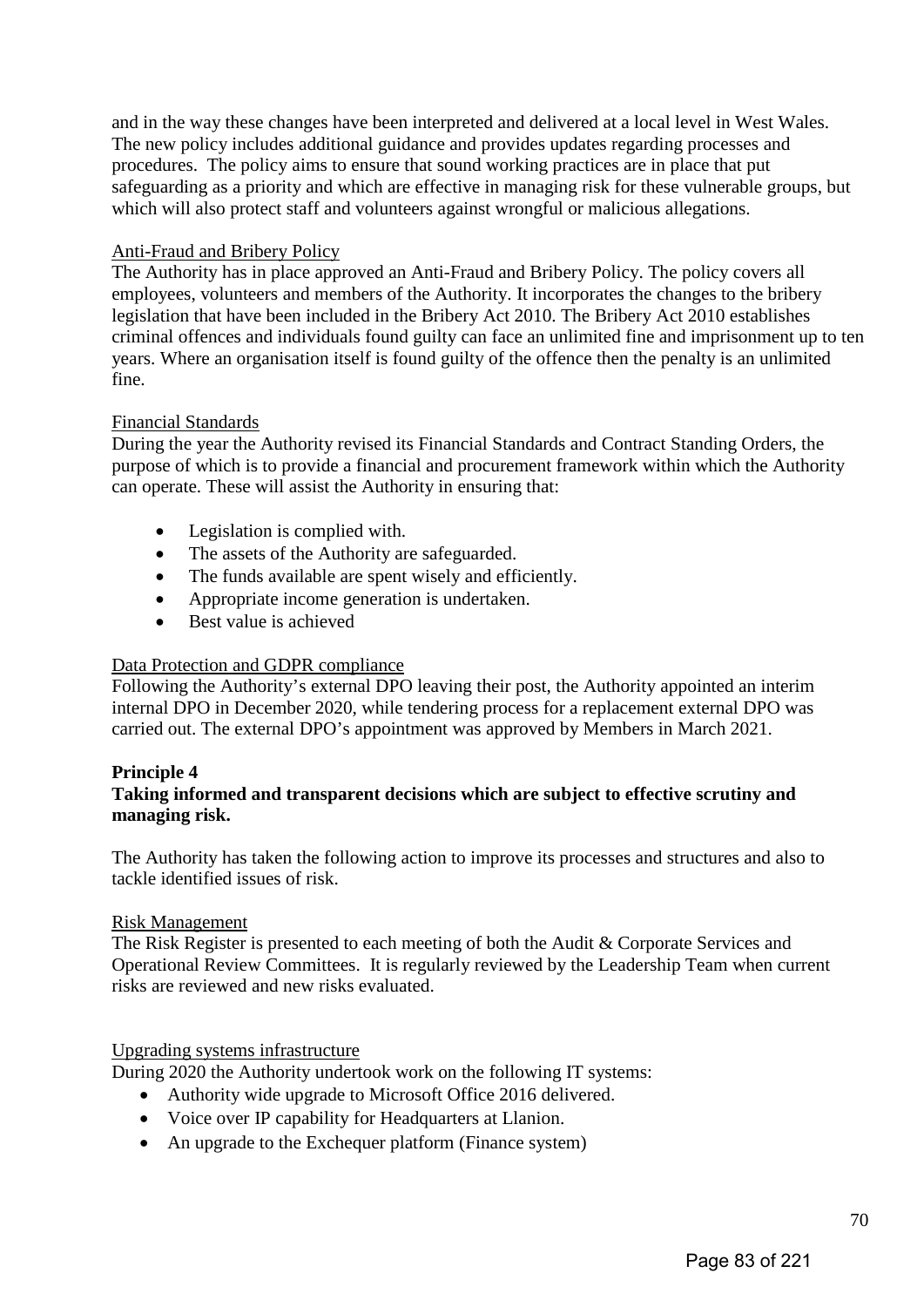- Upgrading all Authority infrastructure hardware platforms and associated server applications in order to ensure currency, security, resiliency and support.
- IT Response to the Covid-19 pandemic enabled Authority staff to work remotely as effectively as possible whilst ensuring the security of Authority infrastructure and data.

## Internal Audit 2020/21

As part of the Authority's corporate governance programme a risk assessment was made on all its services and formed the basis of the work carried out during 2020/21 by the Authority's internal auditors Gateway Assure. The focus of the Audit was on the following areas:

- Staff Wellbeing and Absence Management
- Departmental Review- Education
- Governance- Strategic Planning
- Budgetary Control and General ledger
- Planning Applications and Fees
- Review of Cyber Security
- Income Generation

## Head of Internal Audit's Annual Opinion

*At the Authority's Audit and Corporate Services Review Committee held on the 12th May 2021 the following audit opinion was given for 2020/21:* 

*"TIAA is satisfied that, for the areas reviewed during the year, Pembrokeshire Coast National Park Authority has reasonable and effective risk management, control and governance processes in place.* 

This opinion is based solely on the matters that came to the attention of TIAA during the course of the internal audit reviews carried out during the year and is not an opinion on all elements of the risk management, control and governance processes or the ongoing financial viability or your ability to meet financial obligations which must be obtained by the Authority from its various sources of assurance"

## **Committees**

Individual service team leaders update Members of their respective Review Committee with details of the work in progress within their respective teams. There is a clear documenting of decisions, meeting agenda and minute process. Members therefore make decisions based on timely and accurate information, although some decisions are deferred to allow Members more time for considered decisions.

## Audit Wales Reports

Audit Wales passes an opinion on its review of the Authority's performance and Statements of Accounts which is recorded in the AWO Improvement Assessment Letter and the ISA 260 report.

## Audit Wales National Park Authorities

During 2020/21 the Audit Wales carried out field work which focused on:

"Is the National Park Authority effectively managing its resources to secure its long-term resilience?" They carried out an online survey and focus groups with Members and staff to inform this work. The headline conclusion from the report was "The Authority has proved to be an adaptable and resilient organisation in the face of immediate disruptive threats but further work is needed to ensure this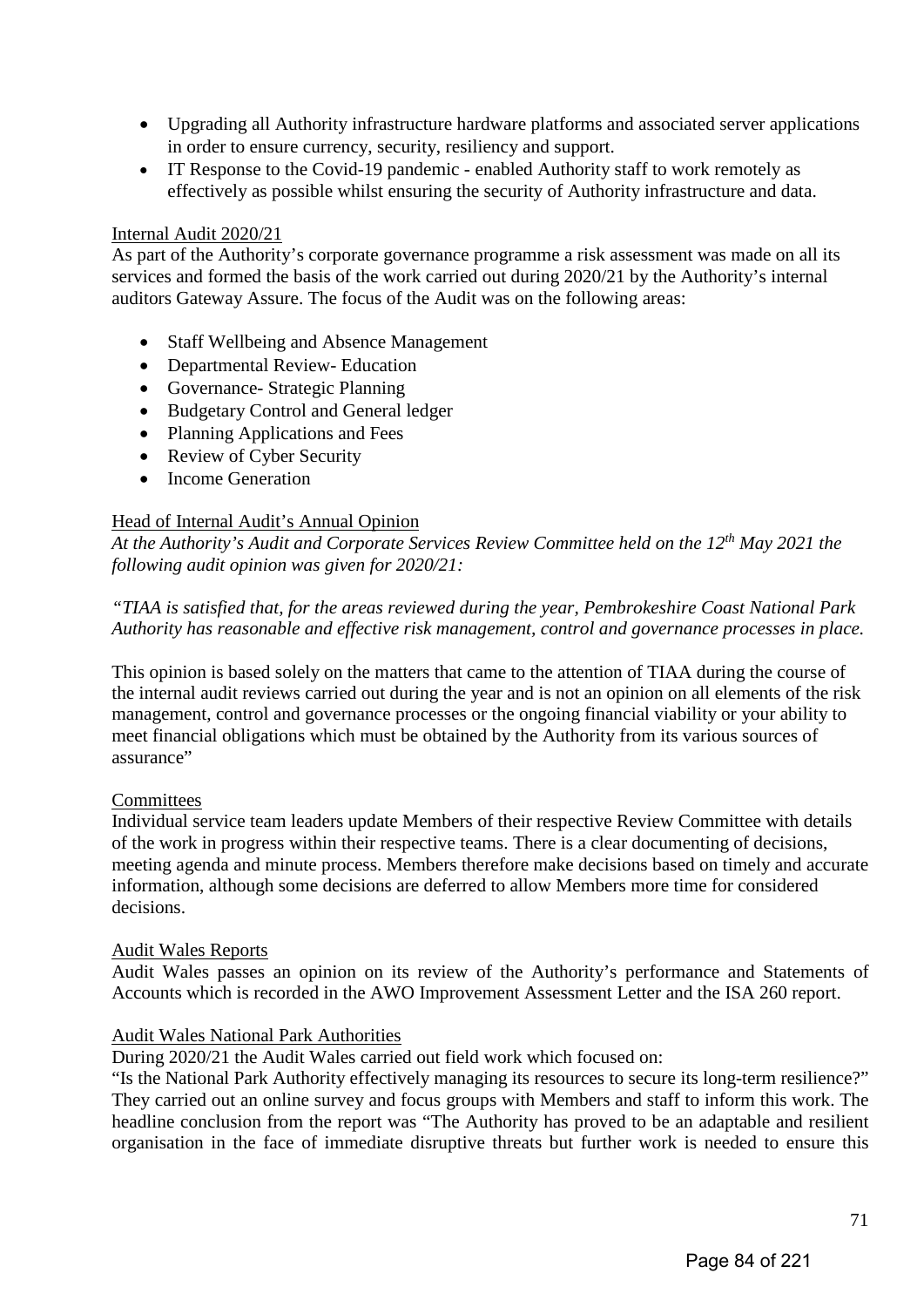continues over the longer term". The recommendations from the report are included in the Section VI – Significant Governance Issues

### Annual Report on meeting the Well-being objectives

In 2020/21 the Authority published its Annual Report on meeting the Well-being Objectives (which also acted as our Annual Improvement Plan Part 2 under the Local Government (Wales) Measure 2011). This report sets out our performance on delivery in 2019/20 against the Authority's Wellbeing Objectives.

### Benchmarking

The Authority undertakes benchmarking activities across a number of areas. Key performance indicators within the annual Corporate and Resources Plan are benchmarked against other National Park Authorities where comparative data is available.

The Authority submits an Annual Performance Report every November as part of the Welsh Government Planning Performance Framework. The annual report discusses how the Authority has performed against the indicators, identifying what it had done well so that this can be shared with others, and what steps might be taken to address areas of performance in need of improvement. Through the Framework the Authority is able to benchmark its performance against other Planning Authorities in Wales. As a result of the COVID 19 pandemic the Authority was not required by Welsh Government to submit an Annual Performance Report in 2020/21. However the Authority has continued to submit to Welsh Government quarterly performance data to support benchmarking activities.

# **Principle 5 Developing the capacity and capability of Members and officers to be effective.**

The Authority continuously looks to develop the capacity and capability of Members and during the year has undertaken the following:

### Member induction

No new Members were appointed to the Authority in the last year, therefore no induction training took place. However, a training workshop on the Members' Code of Conduct, together with an overview of delegations to officers, was held.

### Member Support and Development Committee

The Member Support and Development Committee meets on a quarterly basis and, over the last year, has reviewed the Personal Development Review framework for Members, encouraged Members to undertake their PDR, and has developed a training plan as a result of the process.

### Wales Advanced Charter for Member Support and Development

The Authority currently holds Charter status, and is working towards applying for Advanced Charter status of the Welsh Local Government Association's Wales Charter for Member Support & Development. A submission to that effect was made March 2020.

### Staff Development

Learning and Development needs are identified through the annual performance review cycle and this is then rolled up into a wider organisation Development Plan. The Authority will be drafting an annual Learning and Development Plan from 2021.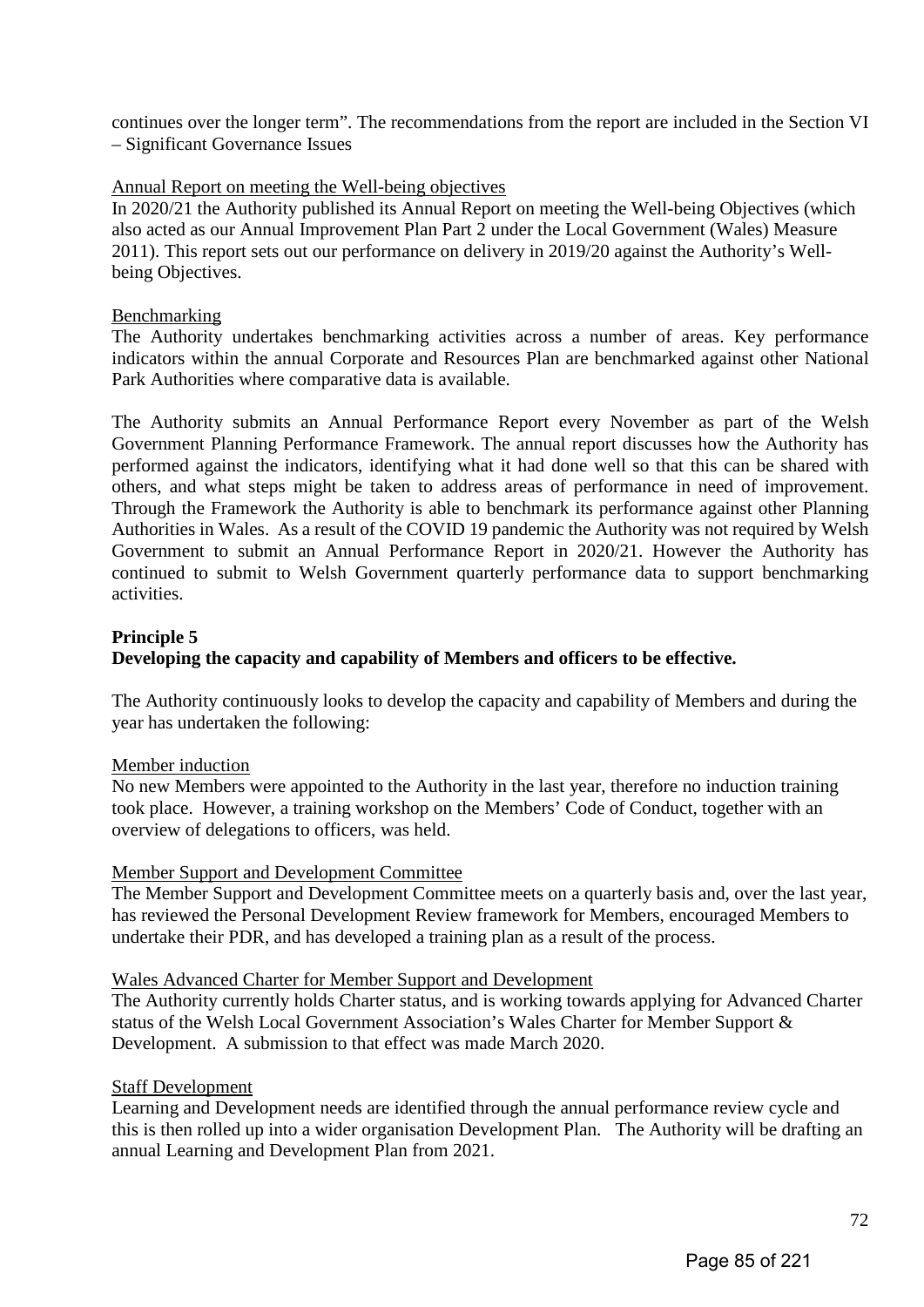All new staff are 'inducted' on an individual basis when they start, and the Authority is currently reviewing its practices to deliver this on-line and in tandem with the other National Parks. Mandatory and job related trained is scheduled and refresher training undertaken periodically.

Professional Development Programmes are utilised through Pembrokeshire County Council and Academy Wales and delivered by e-learning.

### Employee Opinion Survey

A Staff Survey was undertaken in 2020. Results from the survey will be used to formulate a plan of action which will be incorporated into the HR strategy and Plan. This will be the Authority's main tool in gauging staff satisfaction and helping to drive capacity and capability of Officers.

### Health and Safety

Health and Safety is delivered through a dedicated Health and Safety Committee, which includes representatives from across the organisation. The minutes of these meetings are presented to Members and progress is tracked monthly.

Work is being undertaken to schedule a review of all HR and Health & Safety Policies, Procedures and Risk Assessments. Funding has been allocated to deliver some staff training on-line, where this is possible, to ensure evidence and compliance. Progress has also been taken to progress accreditation towards the Welsh Government's Corporate Health Standard.

### COVID Pandemic

Due to a need for the Authority to be able to respond effectively to changing circumstances as a result of the COVID 19 pandemic while also responding to longer term outcomes, the Corporate and Resources Plan 2020/21 was realigned and split into two. The first section was based on short and mid-term priorities focused on the Authority's COVID-19 response and recovery planning. Long term priorities and actions originally planned for 2020/21 that remained relevant were kept in the second section of the plan to support ongoing delivery of the Authority's Well-being Objectives.

# **Principle 6**

# **Engaging with local people and other stakeholders to ensure robust public accountability.**

During the past year the Authority has sought to engage with local people and stakeholders through a range of consultations. Following last year's survey of community councils training sessions on planning have been provided to all who requested it.

The Authority proposes to continue to undertake consultation with residents, visitors, organisations and other stakeholders on a long term strategy on service delivery on the reducing funding anticipated over the next few years.

# Strategic Plans

Following receipt of the Independent Inspectors report Local Development Plan 2 was adopted by Members in September 2020. Following this a work programme of consultation, review and adoption of supplementary planning guidance has commenced.

To support delivery of the National Park Management Plan the Authority has produced a range of action plans, including Responding to the Climate Change Emergency, Restoring Nature and Celebrating Heritage. Stakeholders have been consulted where appropriate as part of the development of these action plans.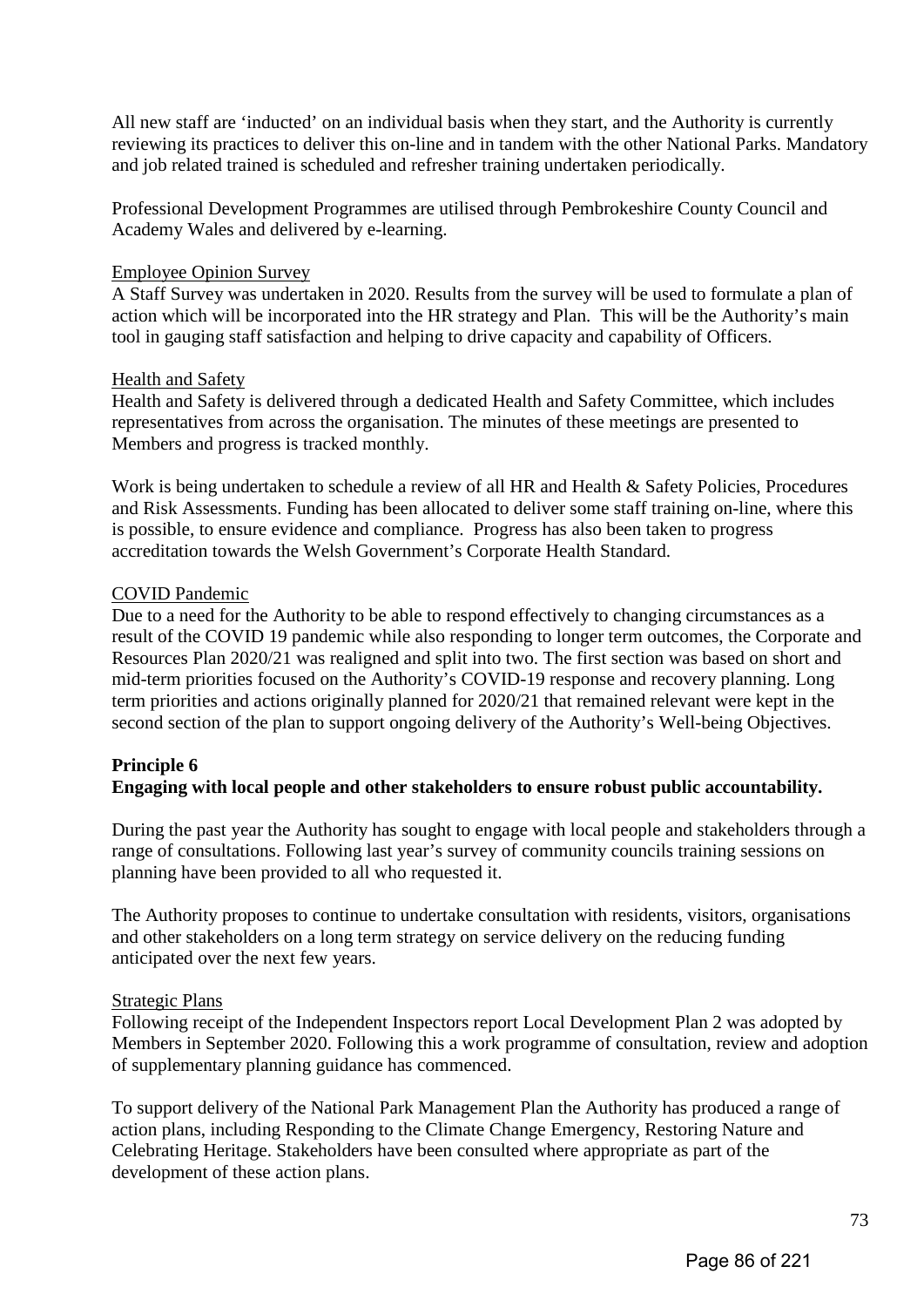### Partnership working arrangements

The Authority works with a number of external bodies helping to improve value for money and in communicating with various other interest groups to deliver a number of common projects, e.g.:

- Carmarthenshire County Council; SLA's Payroll / Pension, Minerals
- South Wales Local Authority Purchasing Group
- Brecon Beacons & Snowdonia National Parks Authorities, brokerage Insurance
- There has been significant engagement with Town and Community Councils on the changes in planning guidance and on Budget priorities for the Authority.
- Public Services Board
- National Park Partnership on corporate social responsibility options and other sponsorship funding
- The UK National Parks and National Parks Wales.
- Pembrokeshire Coast National Park Charitable Trust
- Joint Planning Ecologist with Pembrokeshire County Council

# Engagement with Young People

PCNPA Youth Committee organised a residential weekend held 13th-15th March 2020 at the Pentre Ifan Centre near Newport. Over the weekend the Youth Committee got to know each other, developed its understanding of what the National Park is and the work of the National Park Authority, considered its priorities, how it will work and how it will link with the Members of the National Park Authority. The Youth Committee, continued to meet in 2020/21, with Member representation.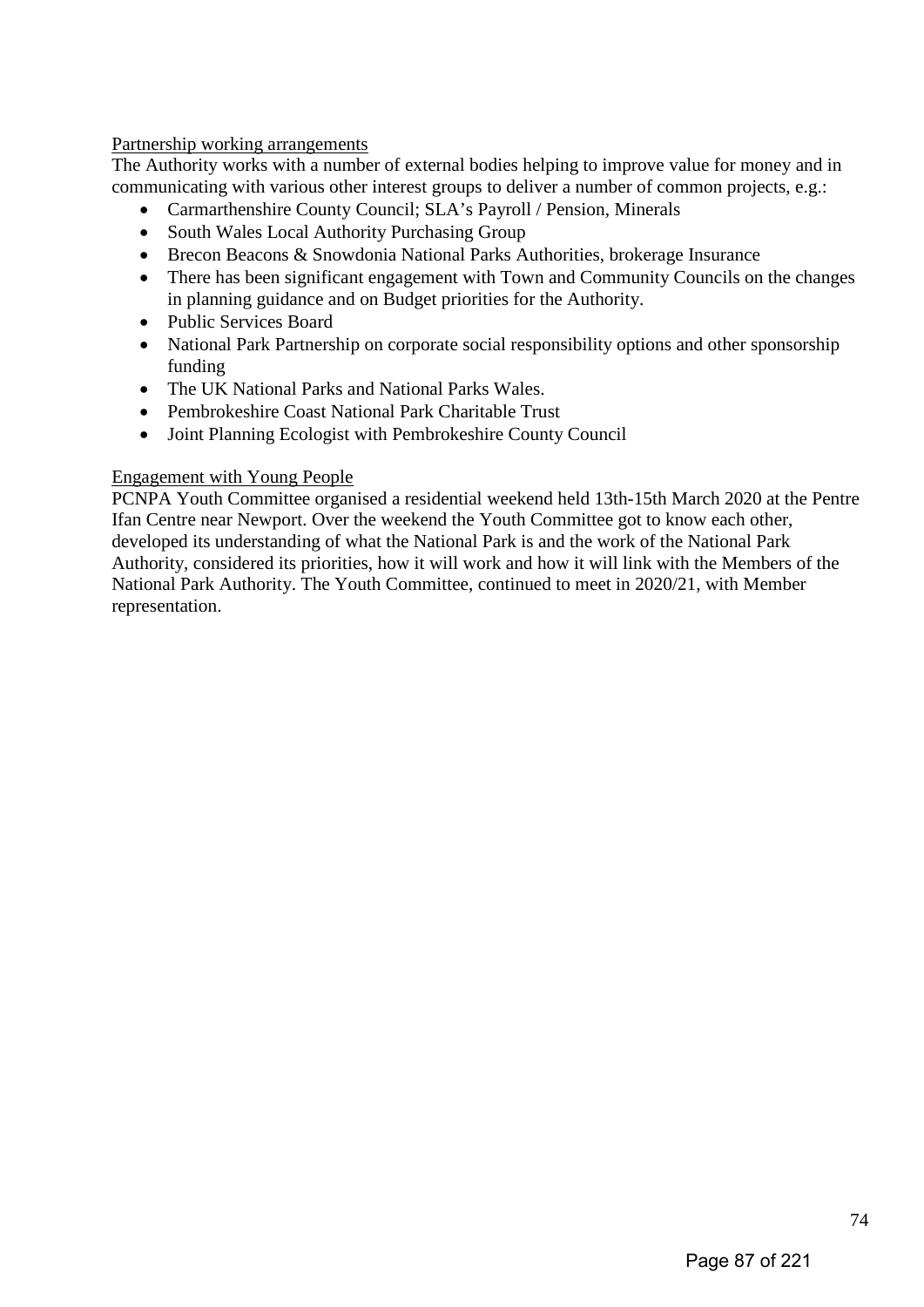# **VI. Significant Governance Issues**

The following table highlights governance issues identified during the year which the Authority targets to resolve within the next financial year.

| <b>Governance Issues Identified</b>             | <b>Action to be taken</b>                       |
|-------------------------------------------------|-------------------------------------------------|
| Take action to ensure that the Authority and    | Review how we can ensure internal               |
| the National Park is able to recover from the   | organisational efficiency and how we can        |
| impact of the COVID pandemic                    | support recovery in the wider community         |
| Prepare for future financial challenges         | Revise plan                                     |
| through reviewing the mid-term financial        |                                                 |
| plan                                            |                                                 |
| Undertake a review of Corporate Priorities      | Develop a new strategy and undertake work       |
| and develop a new strategy.                     | to ensure that the Authority is able to deliver |
|                                                 | that new strategy                               |
| Undertake a review of procurement to take       | Work with the other 2 Welsh National Park       |
| account of changes as a result of Brexit and    | Authorities to review procurement.              |
| the need to decarbonise the organisation.       |                                                 |
| Develop an effective Business Continuity        | review the impact of its Business<br>$\bullet$  |
| arrangements it should:                         | Continuity Plans during the response to         |
|                                                 | COVID-19. This will ensure they are up          |
|                                                 | to date and have the right actions and          |
|                                                 | measures to help counter likely threats in      |
|                                                 | responding to future emergencies;               |
|                                                 |                                                 |
|                                                 | ensure staff are aware of updated               |
|                                                 | <b>Business Continuity arrangements and</b>     |
|                                                 | understand the procedure for their use;         |
|                                                 | and                                             |
|                                                 |                                                 |
|                                                 | ensure that ICT Business Continuity             |
|                                                 | arrangements are sufficient to enable           |
|                                                 | officers and Members to deliver their           |
|                                                 | responsibilities effectively and                |
|                                                 | efficiently.                                    |
|                                                 |                                                 |
| Improve workforce resilience the Authority      | consider the impact of the COVID-19             |
|                                                 | response and the switch to full remote          |
|                                                 | working on staff wellbeing and identify         |
|                                                 | how it can best support staff; and              |
|                                                 |                                                 |
|                                                 | ensure Health and Safety policies and           |
|                                                 | procedures are updated to take account          |
|                                                 | of new working arrangements.                    |
|                                                 |                                                 |
| Review the switch to online meetings and        | Undertake Review and develop appropriate        |
| delegated decision making and identify          | policies to support this work                   |
| opportunities to learn from its response to the |                                                 |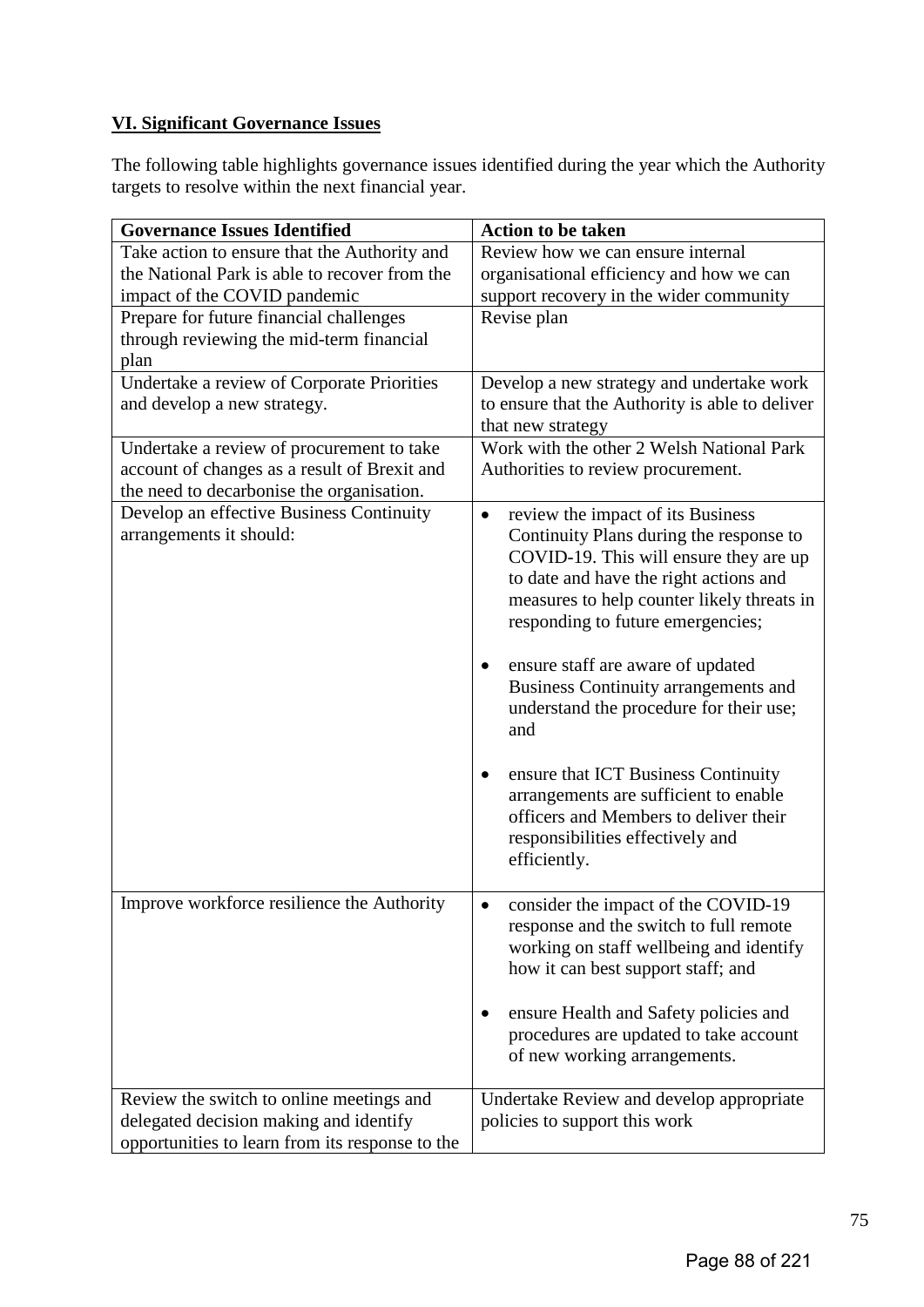| pandemic and strengthen governance<br>arrangements.                                                                                              |                                                                                |
|--------------------------------------------------------------------------------------------------------------------------------------------------|--------------------------------------------------------------------------------|
| Work in partnership with organisations across<br>Pembrokeshire to support the development of<br>a new Well-being Assessment for<br>Pembrokeshire | Engage with organisation as part of the<br>Pembrokeshire Public Services Board |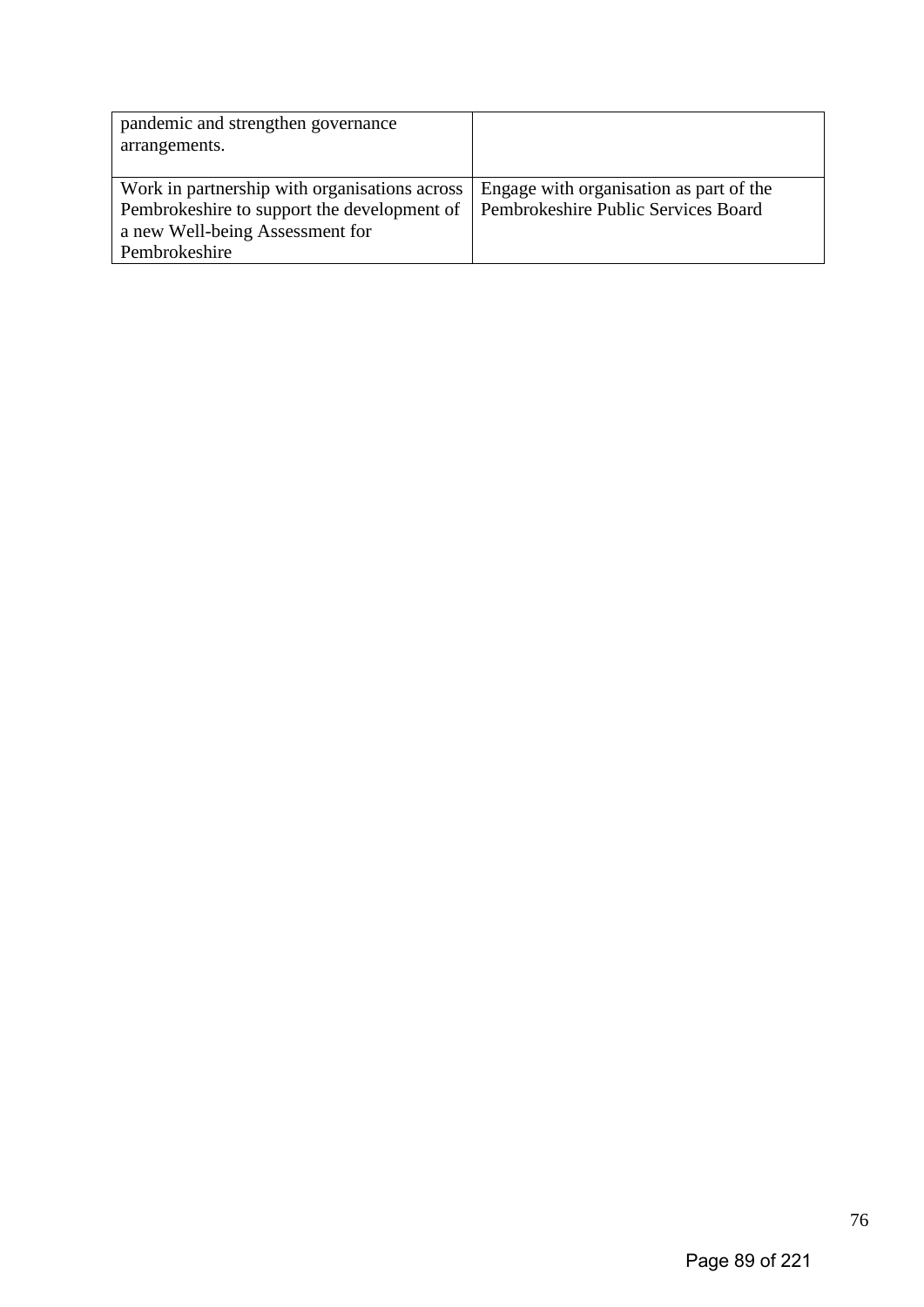# **VII. OPINION**

We propose over the coming year to take steps to address the matters referred to in part VI to further enhance our governance arrangements. We are satisfied that these steps will address the need for improvements that were identified in our review of effectiveness and will monitor their implementation and operation as part of our next annual review.

| <b>SIGNED</b><br>Chairman               |  |  |
|-----------------------------------------|--|--|
| <b>DATED</b>                            |  |  |
| <b>SIGNED</b><br><b>Chief Executive</b> |  |  |
|                                         |  |  |
| <b>SIGNED</b><br>Section 151 Officer    |  |  |
| <b>DATE</b>                             |  |  |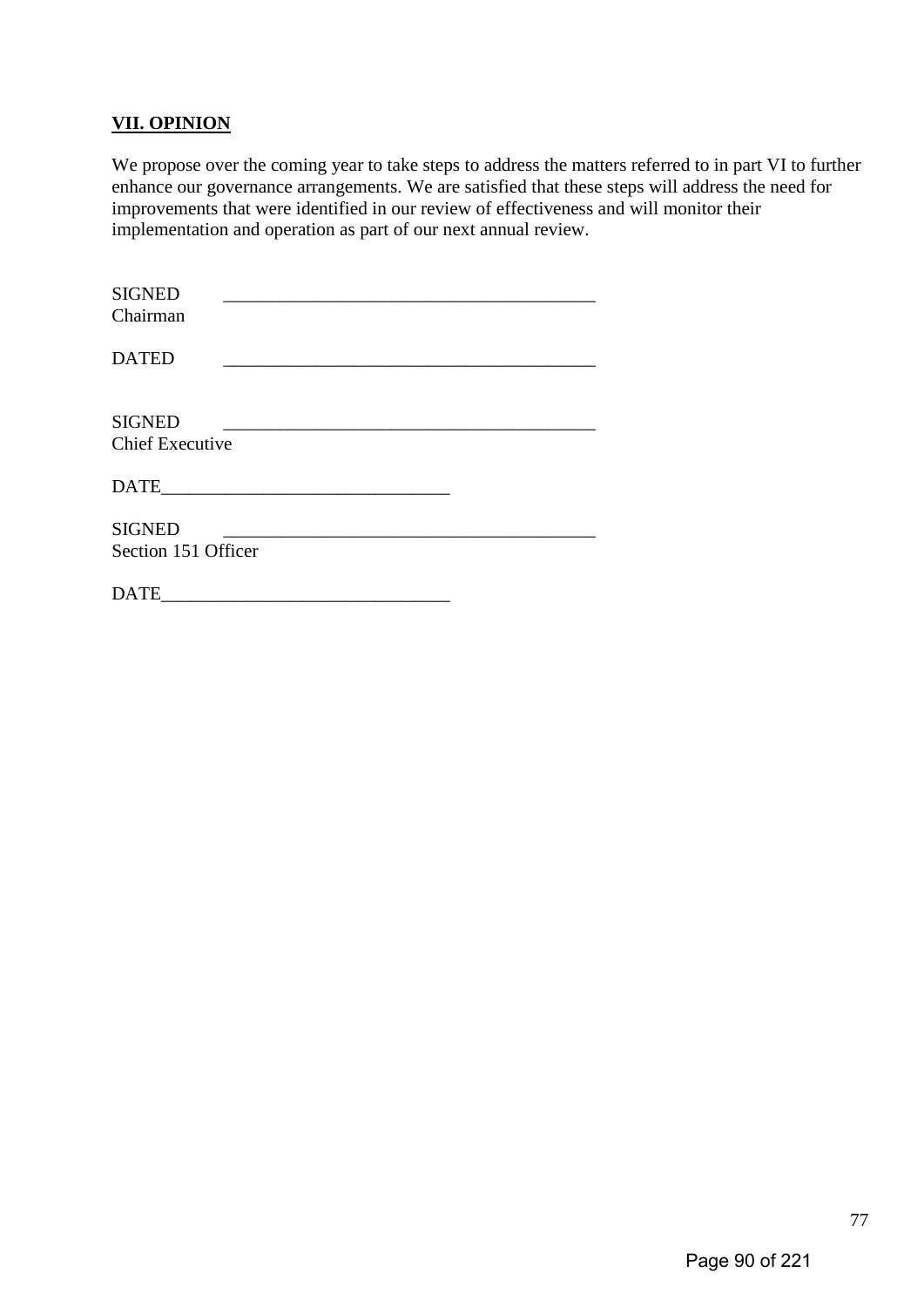# **The independent auditor's report of the Auditor General for Wales to the Members of Pembrokeshire Coast National Park Authority**

### **Report on the audit of the financial statements**

# **Opinion**

I have audited the financial statements of the Pembrokeshire Coast National Park Authority for the year ended 31 March 2021 under the Public Audit (Wales) Act 2004.

Pembrokeshire Coast National Park Authority's financial statements comprise the Movement in Reserves Statement, the Comprehensive Income and Expenditure Statement, the Balance Sheet, the Cash Flow Statement and the related notes, including a summary of significant accounting policies. The financial reporting framework that has been applied in their preparation is applicable law and the Code of Practice on Local Authority Accounting in the United Kingdom 2020-21 based on International Financial Reporting Standards (IFRSs).

In my opinion the financial statements:

• give a true and fair view of the financial position of Pembrokeshire Coast National Park Authority as at 31 March 2021 and of its income and expenditure for the year then ended; and • have been properly prepared in accordance with legislative requirements and the Code of Practice on Local Authority Accounting in the United Kingdom 2020-21.

### **Basis for opinion**

I conducted my audit in accordance with applicable law and International Standards on Auditing in the UK (ISAs (UK)). My responsibilities under those standards are further described in the auditor's responsibilities for the audit of the financial statements section of my report. I am independent of the Authority in accordance with the ethical requirements that are relevant to my audit of the financial statements in the UK including the Financial Reporting Council's Ethical Standard, and I have fulfilled my other ethical responsibilities in accordance with these requirements. I believe that the audit evidence I have obtained is sufficient and appropriate to provide a basis for my opinion.

# **Emphasis of matter - effects of Covid-19 on pension fund property fund asset valuations**

I draw attention to Note 33 of the financial statements, which describes the impact of a material uncertainty disclosed in a pension fund manager report in their year-end valuation report for the UK property fund they manage on behalf of the Dyfed Pension Fund. The Authority has disclosed this material uncertainty and my audit opinion is not modified in respect of this matter

### **Conclusions relating to going concern**

I have nothing to report in respect of the following matters in relation to which the ISAs (UK) require me to report to you where:

• the use of the going concern basis of accounting in the preparation of the financial statements is not appropriate; or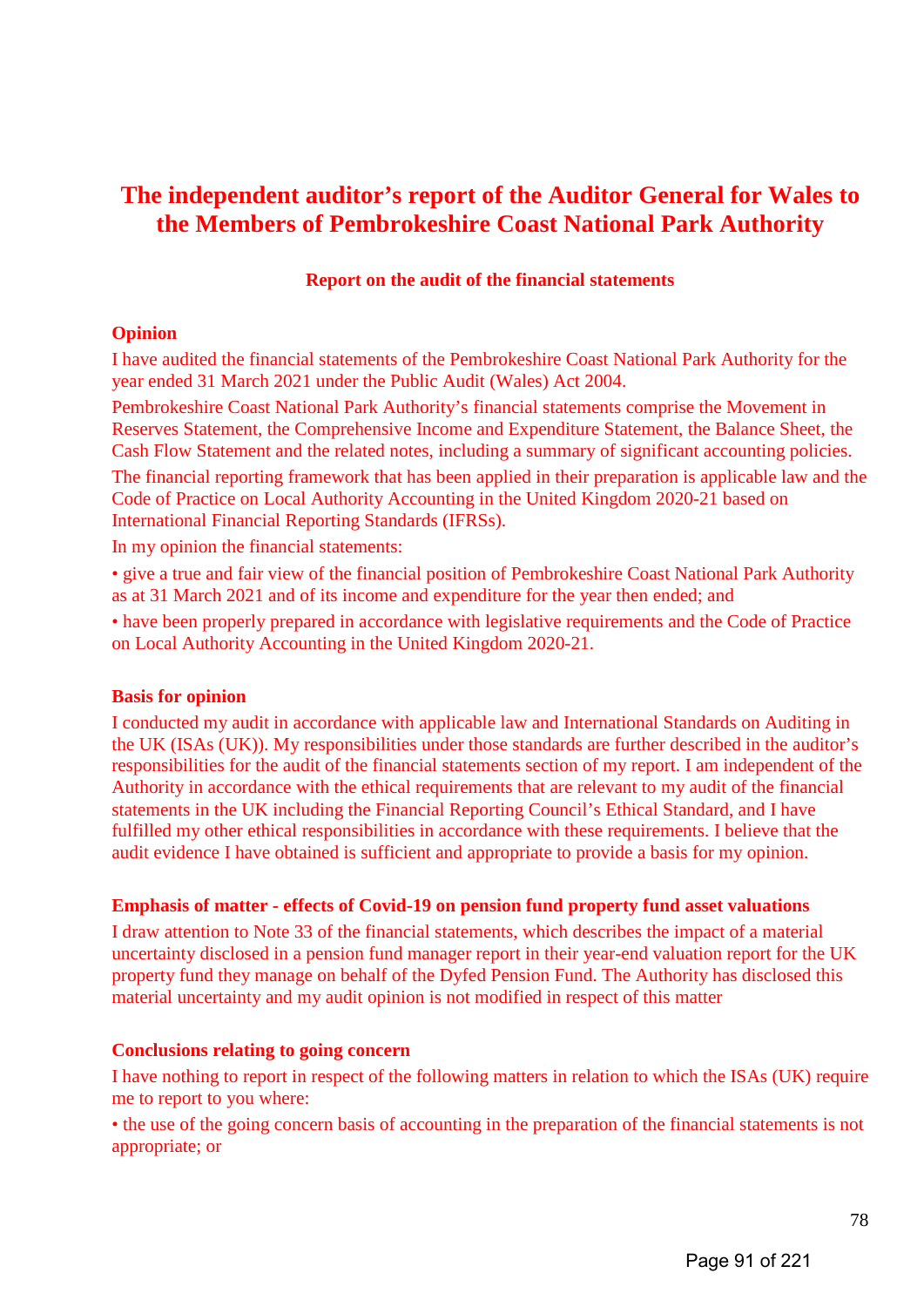• the responsible financial officer has not disclosed in the financial statements any identified material uncertainties that may cast significant doubt about the Authority's ability to continue to adopt the going concern basis of accounting for a period of at least 12 months from the date when the financial statements are authorised for issue.

## **Other information**

The responsible financial officer is responsible for the other information in the annual report and accounts. The other information comprises the information included in the annual report other than the financial statements and my auditor's report thereon. My opinion on the financial statements does not cover the other information and, except to the extent otherwise explicitly stated later in my report, I do not express any form of assurance conclusion thereon.

In connection with my audit of the financial statements, my responsibility is to read the other information to identify material inconsistencies with the audited financial statements and to identify any information that is apparently materially incorrect based on, or materially inconsistent with, the knowledge acquired by me in the course of performing the audit. If I become aware of any apparent material misstatements or inconsistencies I consider the implications for my report.

### **Report on other requirements**

#### **Opinion on other matters**

In my opinion, based on the work undertaken in the course of my audit:

• the information contained in the Narrative Report for the financial year for which the financial statements are prepared is consistent with the financial statements and the Narrative Report has been prepared in accordance with the Code of Practice on Local Authority Accounting in the United Kingdom 2018-19; and

• the information given in the Governance Statement for the financial year for which the financial statements are prepared is consistent with the financial statements and the Governance Statement has been prepared in accordance with guidance.

### **Matters on which I report by exception**

In the light of the knowledge and understanding of the Authority and its environment obtained in the course of the audit, I have not identified material misstatements in the Narrative Report or the Governance Statement.

I have nothing to report in respect of the following matters, which I report to you, if, in my opinion:

- proper accounting records have not been kept;
- the financial statements are not in agreement with the accounting records and returns; or
- I have not received all the information and explanations I require for my audit.

# **Certificate of completion of audit**

I certify that I have completed the audit of the accounts of the Pembrokeshire Coast National Park Authority in accordance with the requirements of the Public Audit (Wales) Act 2004 and the Auditor General for Wales' Code of Audit Practice.

### **Responsibilities**

**Responsibilities of the responsible financial officer for the financial statements**